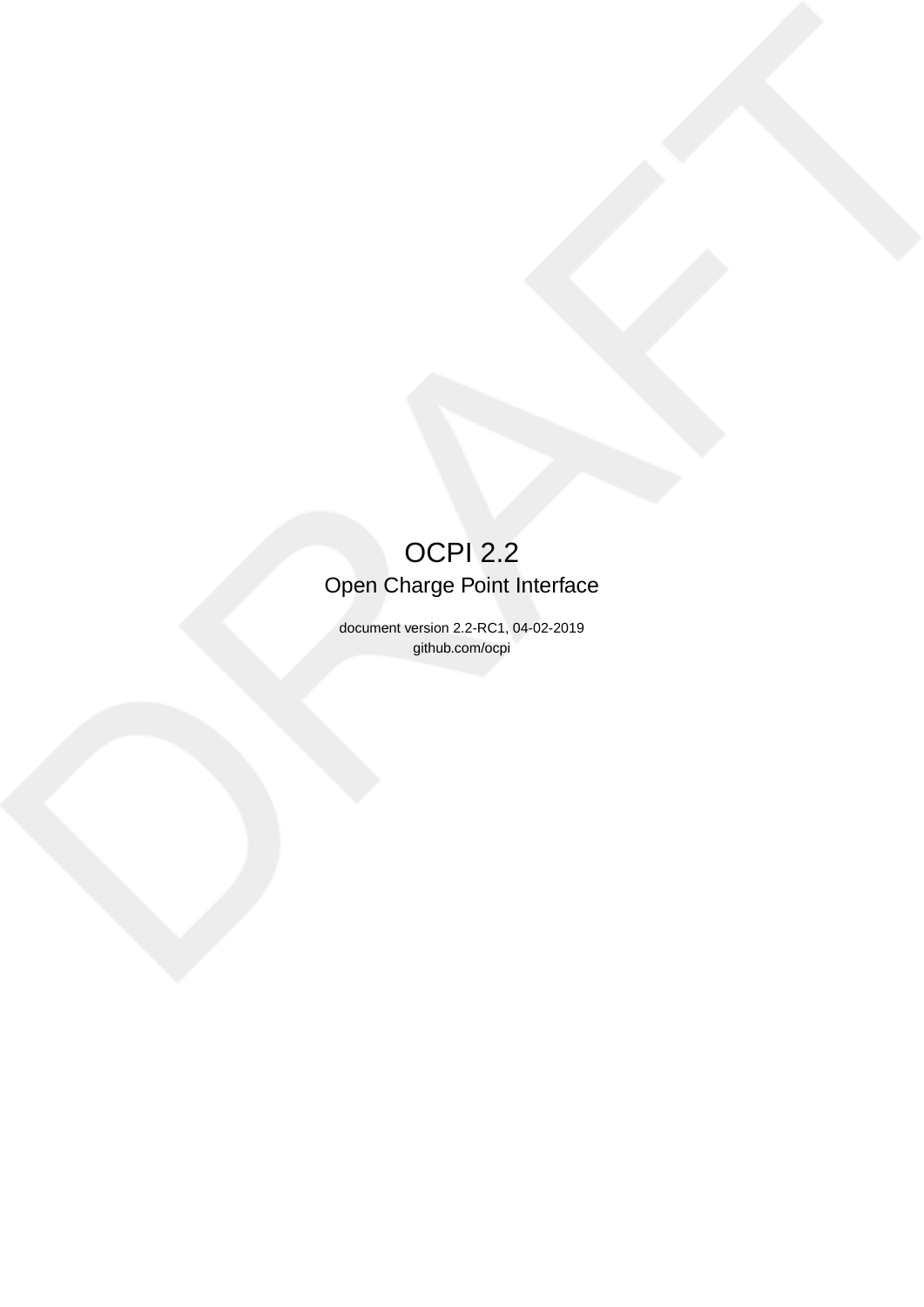# **Table of Contents**

| 3.1.6.3. Example: Tokens GET Response with one Token object. (CPO end-point) (one object)  11            |  |
|----------------------------------------------------------------------------------------------------------|--|
| 3.1.6.4. Example: Tokens GET Response with list of Token objects. (eMSP end-point) (list of objects)  12 |  |
|                                                                                                          |  |
|                                                                                                          |  |
|                                                                                                          |  |
|                                                                                                          |  |
|                                                                                                          |  |
|                                                                                                          |  |
|                                                                                                          |  |
|                                                                                                          |  |
|                                                                                                          |  |
|                                                                                                          |  |
|                                                                                                          |  |
|                                                                                                          |  |
|                                                                                                          |  |
|                                                                                                          |  |
|                                                                                                          |  |
|                                                                                                          |  |
|                                                                                                          |  |
|                                                                                                          |  |
|                                                                                                          |  |
|                                                                                                          |  |
|                                                                                                          |  |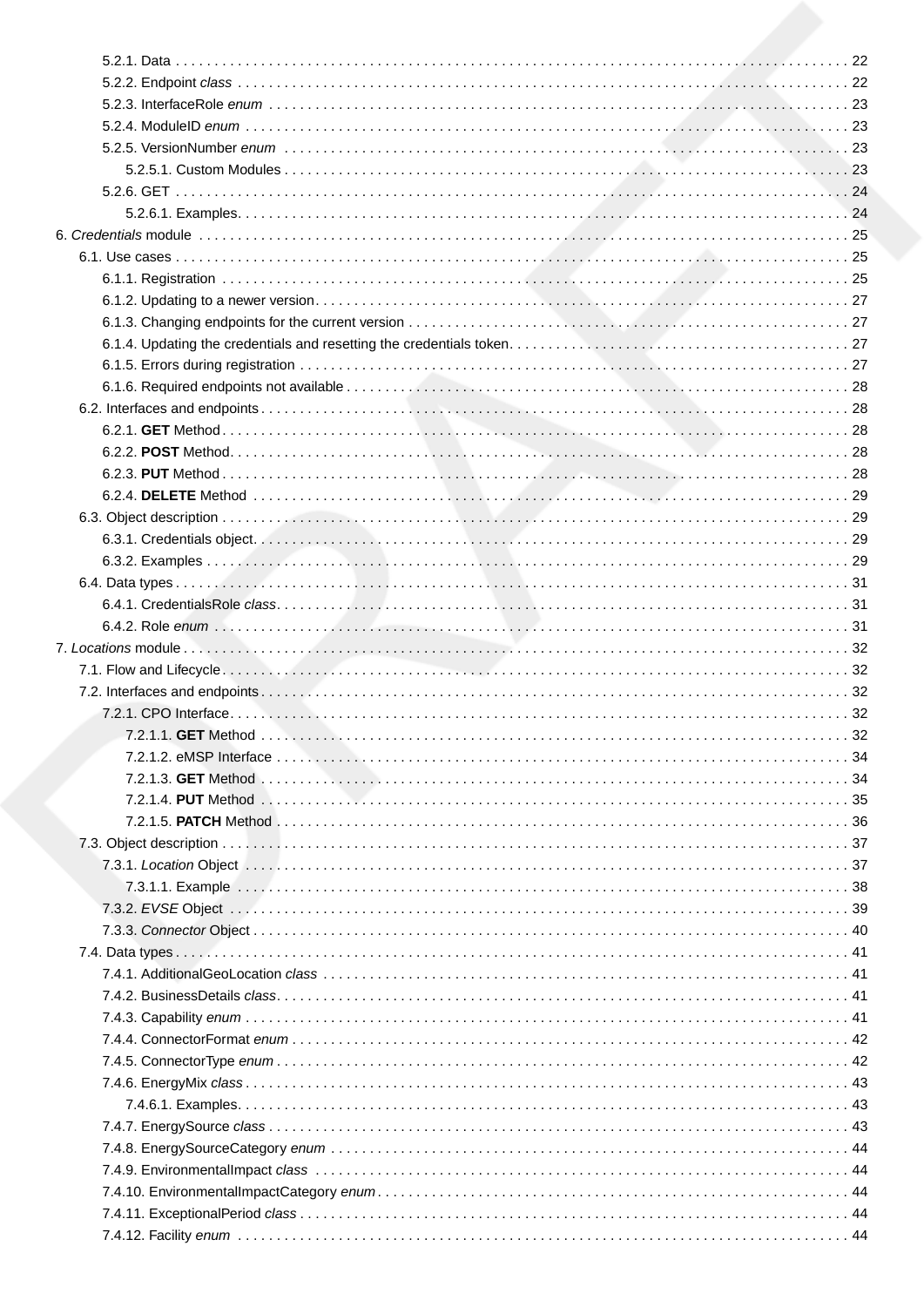| 10.1 Flow and Lifecycle | 65 |
|-------------------------|----|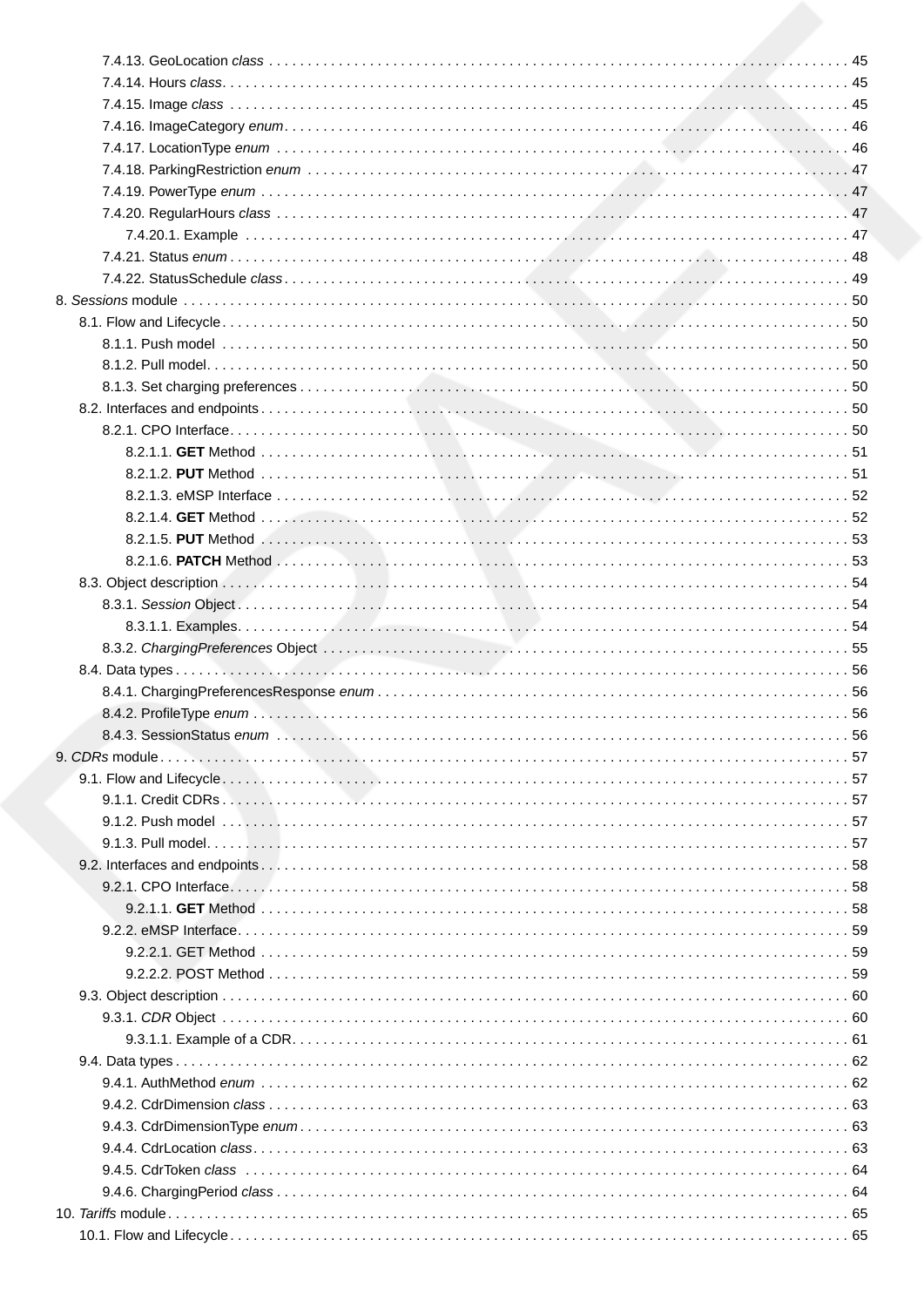| 10.4.2.2. Example switch to different price: Witch Martin March Martin Martin Martin Martin Martin Martin Mart |  |
|----------------------------------------------------------------------------------------------------------------|--|
|                                                                                                                |  |
|                                                                                                                |  |
|                                                                                                                |  |
|                                                                                                                |  |
|                                                                                                                |  |
|                                                                                                                |  |
|                                                                                                                |  |
|                                                                                                                |  |
|                                                                                                                |  |
|                                                                                                                |  |
|                                                                                                                |  |
|                                                                                                                |  |
|                                                                                                                |  |
|                                                                                                                |  |
|                                                                                                                |  |
|                                                                                                                |  |
|                                                                                                                |  |
|                                                                                                                |  |
|                                                                                                                |  |
|                                                                                                                |  |
| 11.3. Object description New Albert 2014 (2008) 31.3. Object description New York 2015                         |  |
|                                                                                                                |  |
|                                                                                                                |  |
|                                                                                                                |  |
|                                                                                                                |  |
|                                                                                                                |  |
|                                                                                                                |  |
|                                                                                                                |  |
|                                                                                                                |  |
|                                                                                                                |  |
|                                                                                                                |  |
|                                                                                                                |  |
|                                                                                                                |  |
|                                                                                                                |  |
|                                                                                                                |  |
|                                                                                                                |  |
|                                                                                                                |  |
| $12221$ POST Method<br><b>QR</b>                                                                               |  |

 $\overline{1}$ 

 $\overline{1}$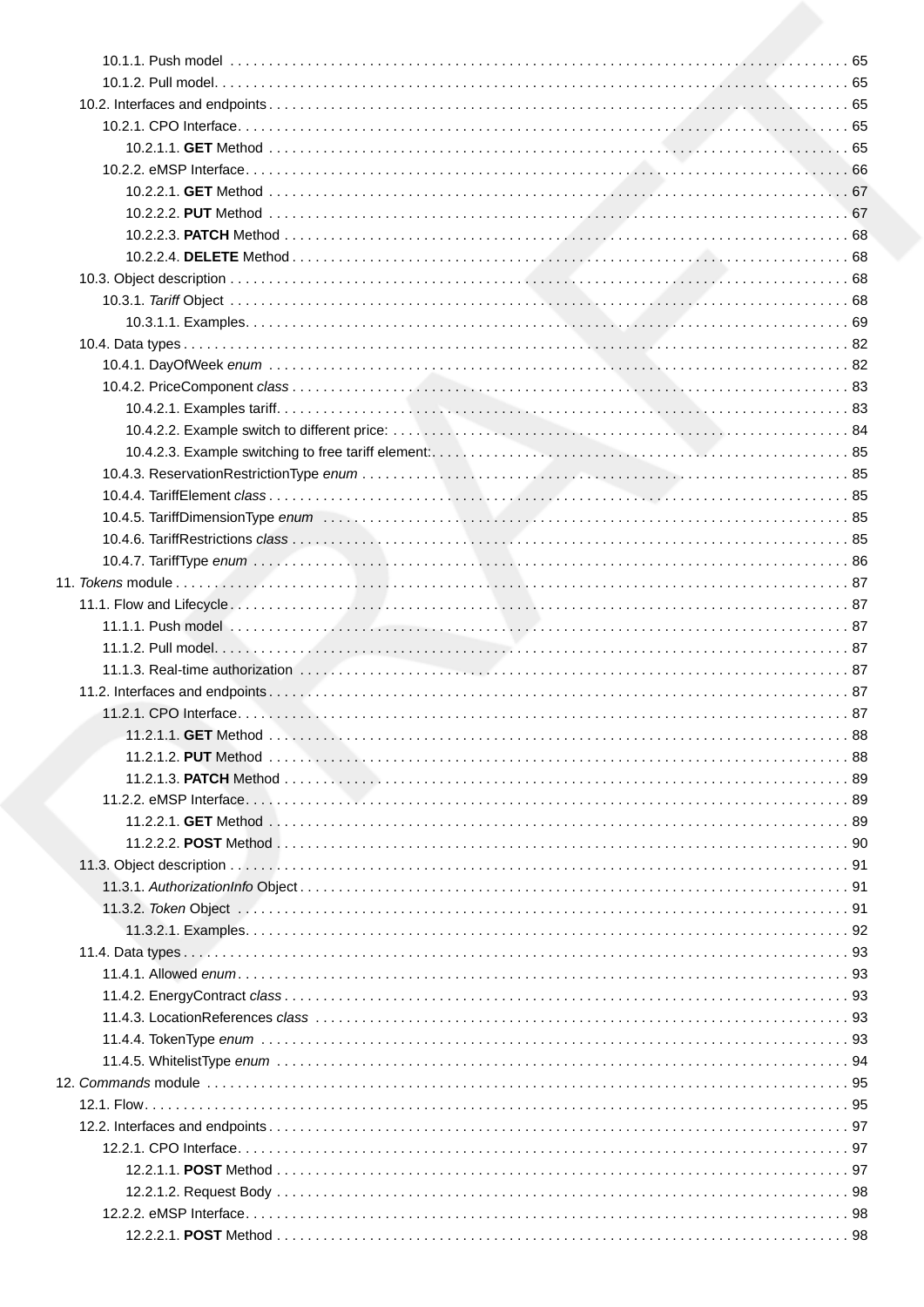| 13.4. Object description New York Network 2017 (1977) 107 |  |
|-----------------------------------------------------------|--|
|                                                           |  |
|                                                           |  |
|                                                           |  |
|                                                           |  |
|                                                           |  |
|                                                           |  |
|                                                           |  |
|                                                           |  |
|                                                           |  |
|                                                           |  |
|                                                           |  |
|                                                           |  |
|                                                           |  |
|                                                           |  |
|                                                           |  |
|                                                           |  |
|                                                           |  |
|                                                           |  |
|                                                           |  |
|                                                           |  |
|                                                           |  |
|                                                           |  |
|                                                           |  |
|                                                           |  |
|                                                           |  |
|                                                           |  |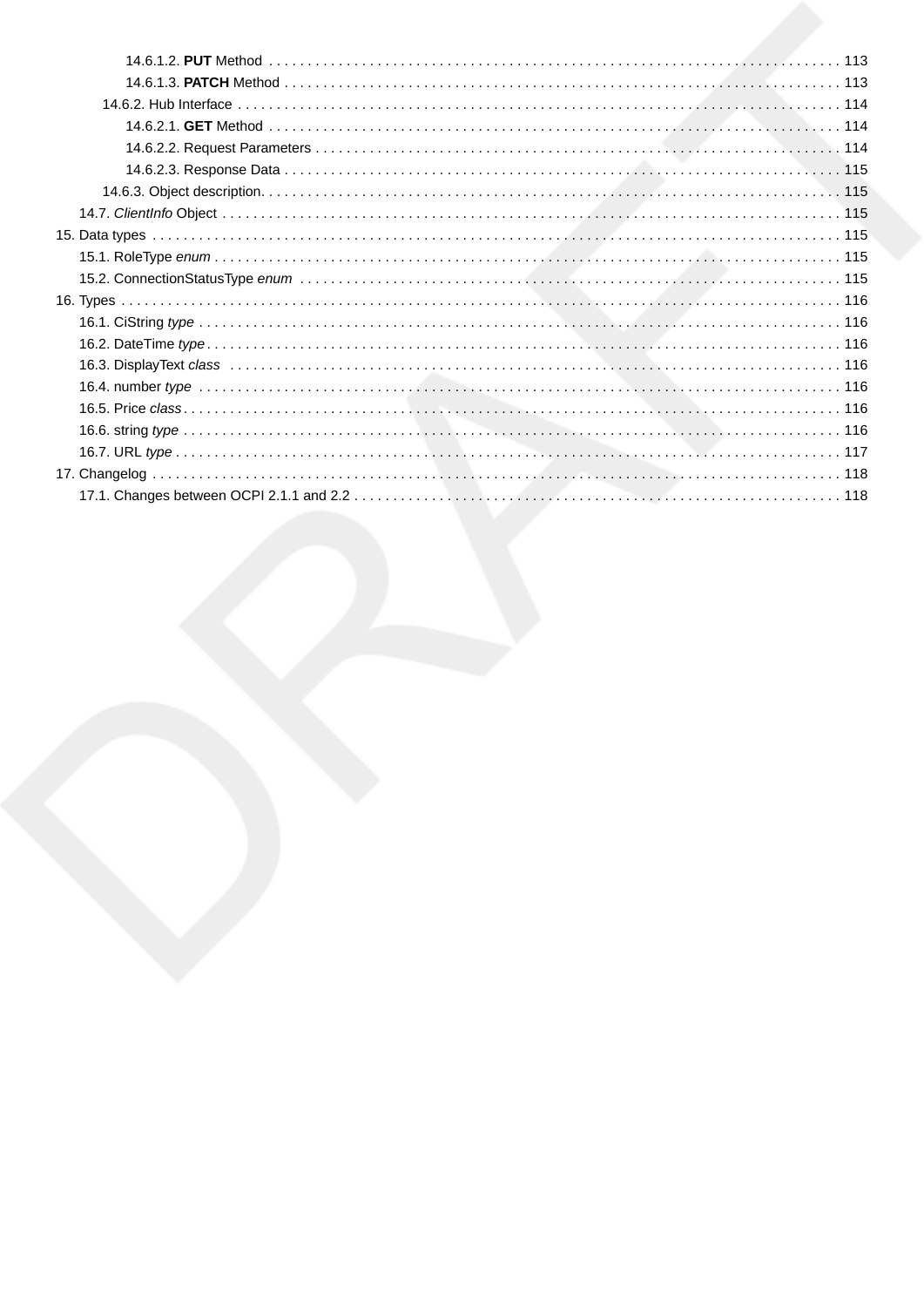# Copyright © 2014 – 2018 NKL. All rights reserved.

This document is made available under the Creative Commons Attribution- NoDerivatives 4.0 International Public License

([https://creativecommons.org/licenses/by-nd/4.0/legalcode\)](https://creativecommons.org/licenses/by-nd/4.0/legalcode).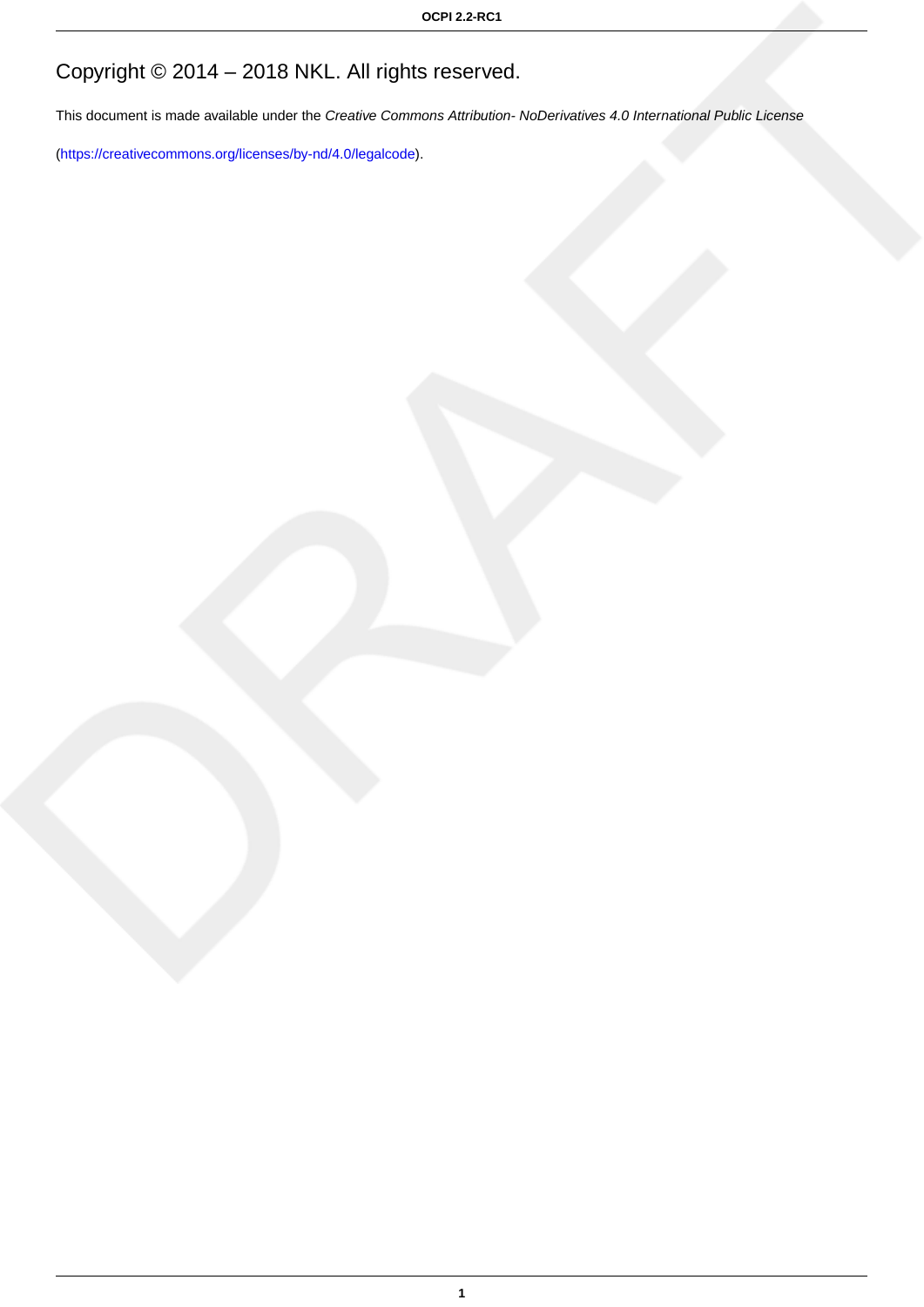#### **Version History**

| <b>Version</b> | <b>Date</b> | <b>Author</b>                                                                                                         | <b>Description</b>                                                                                                                                                                                                                                                                     |
|----------------|-------------|-----------------------------------------------------------------------------------------------------------------------|----------------------------------------------------------------------------------------------------------------------------------------------------------------------------------------------------------------------------------------------------------------------------------------|
| 2.2 RC1        | 04-02-2019  | Robert de Leeuw<br><b>IHomer</b>                                                                                      | Release Candidate 1 of OCPI 2.2: Adds Smart Charging Profiles,<br>Hub Support, Credit CDRs and some more minor changes.<br>See changelog                                                                                                                                               |
| 2.2 DRAFT1     | 10-12-2018  | Robert de Leeuw<br><b>IHomer</b>                                                                                      | First draft of OCPI 2.2: contains lots of minor changes, some new<br>features, but still misses Smart Charging Profiles and Hub Support.<br>Proposals for the last 2 are ready, but still need some work and<br>need to be integrated into this document.<br>See changelog             |
| 2.1.1          | 08-06-2017  | Robert de Leeuw<br><b>IHomer</b>                                                                                      | Fixed 4 bugs found in OCPI 2.1, lots of small textual improvements:<br>see changelog                                                                                                                                                                                                   |
| 2.1            | 08-04-2016  | Robert de Leeuw<br><b>IHomer</b>                                                                                      | Added command module.<br>Added support for real-time authorization.<br>Lots of small improvements: see changelog                                                                                                                                                                       |
| $2.0 - d2$     | 15-02-2016  | Robert de Leeuw<br><b>IHomer</b>                                                                                      | 2nd documentation revision of the OCPI 2.0 spec.<br>Only documentation updated: ConnectorType of Connector<br>was not visible, credentials clarified, location URL<br>segments incorrect (now string, was int),<br>minor textual updates.<br>DateTime with timezones is still an issue |
| 2.0            | 30-12-2015  | Robert de Leeuw<br><b>IHomer</b><br>Simon Philips<br>Becharged<br>Chris Zwirello<br>The New Motion<br>Simon Schilling | First official release of OCPI.                                                                                                                                                                                                                                                        |
| 0.4            | 04-11-2014  | <b>Olger Warnier</b><br>The New Motion                                                                                | First draft of OCPI. (Also known as Draft v4)                                                                                                                                                                                                                                          |
| 0.3            | 06-05-2014  | Olger Warnier<br>The New Motion                                                                                       | First draft of OCPI. (Also known as Draft v3)                                                                                                                                                                                                                                          |

**Document revisions** There can be multiple documentation revisions of the same version of the OCPI protocol.

The newer documentation revisions of the same protocol version can never change the content of the messages: no new fields or renaming of fields. A new revision can only clarify/fix texts/descriptions and fix typos etc.

These documentation revisions (not the first) will be named: d2, d3, d4 etc.

Examples:

- OCPI 2.1.1 is a different protocol version of OCPI then OCPI 2.1.
- OCPI 2.0-d2 is the same protocol version as OCPI 2.0, but a newer documentation revision: same protocol, newer documentation.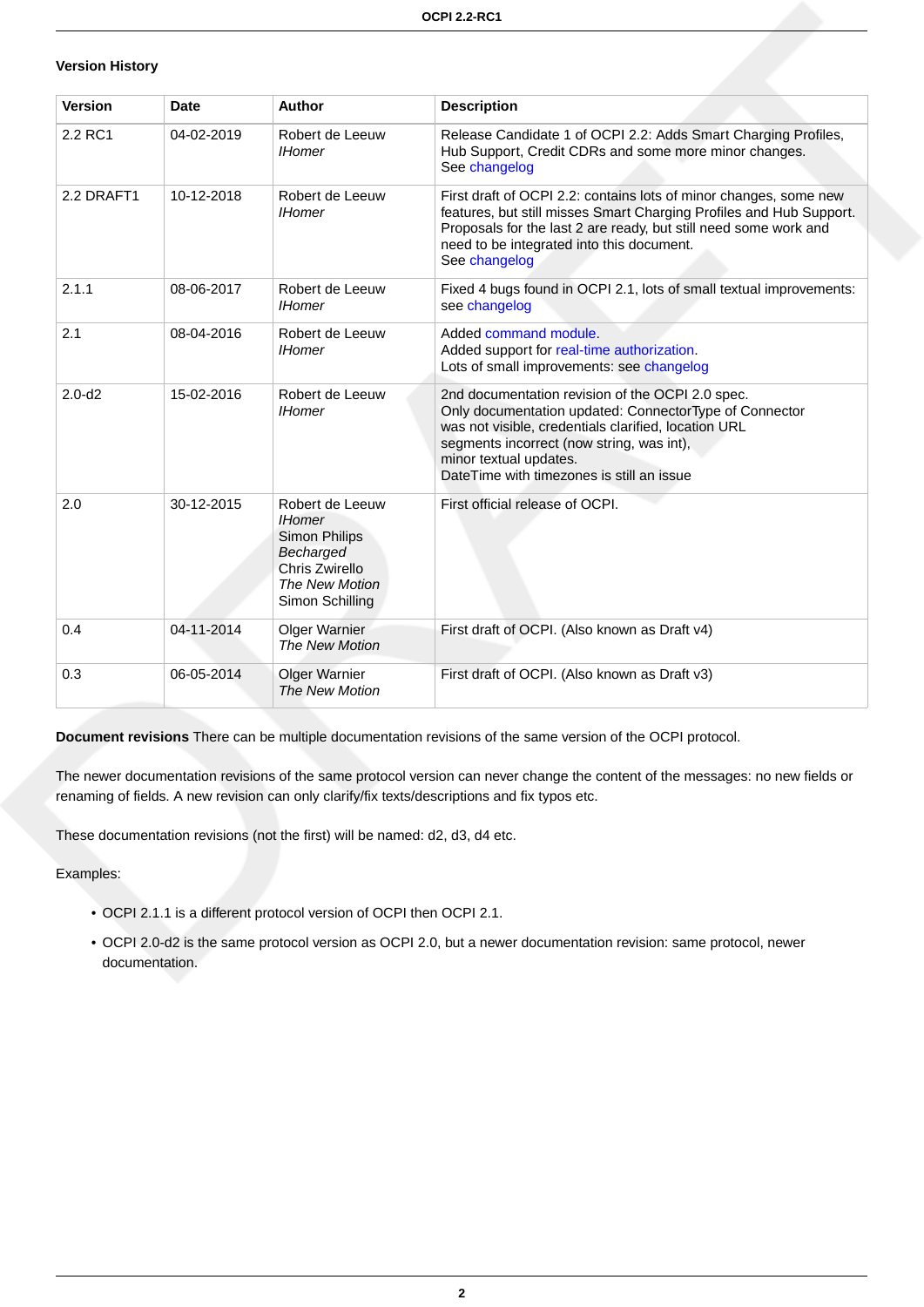# <span id="page-9-0"></span>**1. OCPI**

# <span id="page-9-1"></span>**1.1. OCPI 2.2**

OCPI 2.2 includes new functionality and improvements, compared to OCPI 2.1.1.

## <span id="page-9-2"></span>**1.1.1. Editorial note**

This is OCPI 2.2 Release Candidate 1. Functional everything is in this release candidate. The first draft has not had a lot of review, so we are not yet confident enough to release a FINAL version yet. We hope that people take the time to review this version and sand feedback so we can improve this. Even if you do not find any issues, please let us know.

We encourage companies to start implementing OCPI 2.2 based on this release candidate. The proof is in the pudding, we need implementations to proof OCPI 2.2 is mature enough to be released as FINAL. When developers are implementing a specification they are the once finding real world issues, most of the times. If they are able to implement OCPI 2.2 and get it working with other parties, that is the proof we need.

We still want to add more examples, some sequence diagrams and use cases to explain the new functionality. We hope to add these in the coming weeks.

### <span id="page-9-3"></span>**1.1.2. Changes/New functionality:**

- Support for Hubs
	- [Message routing headers](#page-18-2)
	- [Hub Client Info](#page-117-0)
- [Support for Virtual CPO's and eMSP's and other roles](#page-37-1)
- [Charging Profiles](#page-108-0)
- [Preference based Smart Charging](#page-56-4)
- Improvements:
	- [CDRs:](#page-66-1) Credit CDRs, VAT, Session id, CdrLocation, CdrToken
	- [Sessions:](#page-60-1) VAT, CdrToken
	- [CDRs:](#page-74-3) Tariff types, Min/Max price, reservation tariff, Much more examples
	- [Locations:](#page-43-1) Multiple Tariffs, Lost of small improvements
	- [Tokens](#page-97-2): Group\_id, energy contract
	- [Commands](#page-105-2): Cancel Reservation added

For more information on detailedchanges see [changelog.](#page-124-0)

## <span id="page-9-4"></span>**1.2. Introduction and background**

The Open Charge Point Interface (OCPI) enables a scalable, automated EV roaming setup between Charge Point Operators and e-Mobility Service Providers. It supports authorization, charge point information exchange (including live status updates and transaction events), charge detail record exchange, remote charge point commands and, finally, the exchange of smart-charging commands between parties.

It offers market participants in EV an attractive and scalable solution for (international) roaming between networks, avoiding the costs and innovation-limiting complexities involved with today's non-automated solutions or with central roaming hubs. As such it helps to enable EV drivers to charge everywhere in a fully-informed way, helps the market to develop quickly and helps market players to execute their business models in the best way.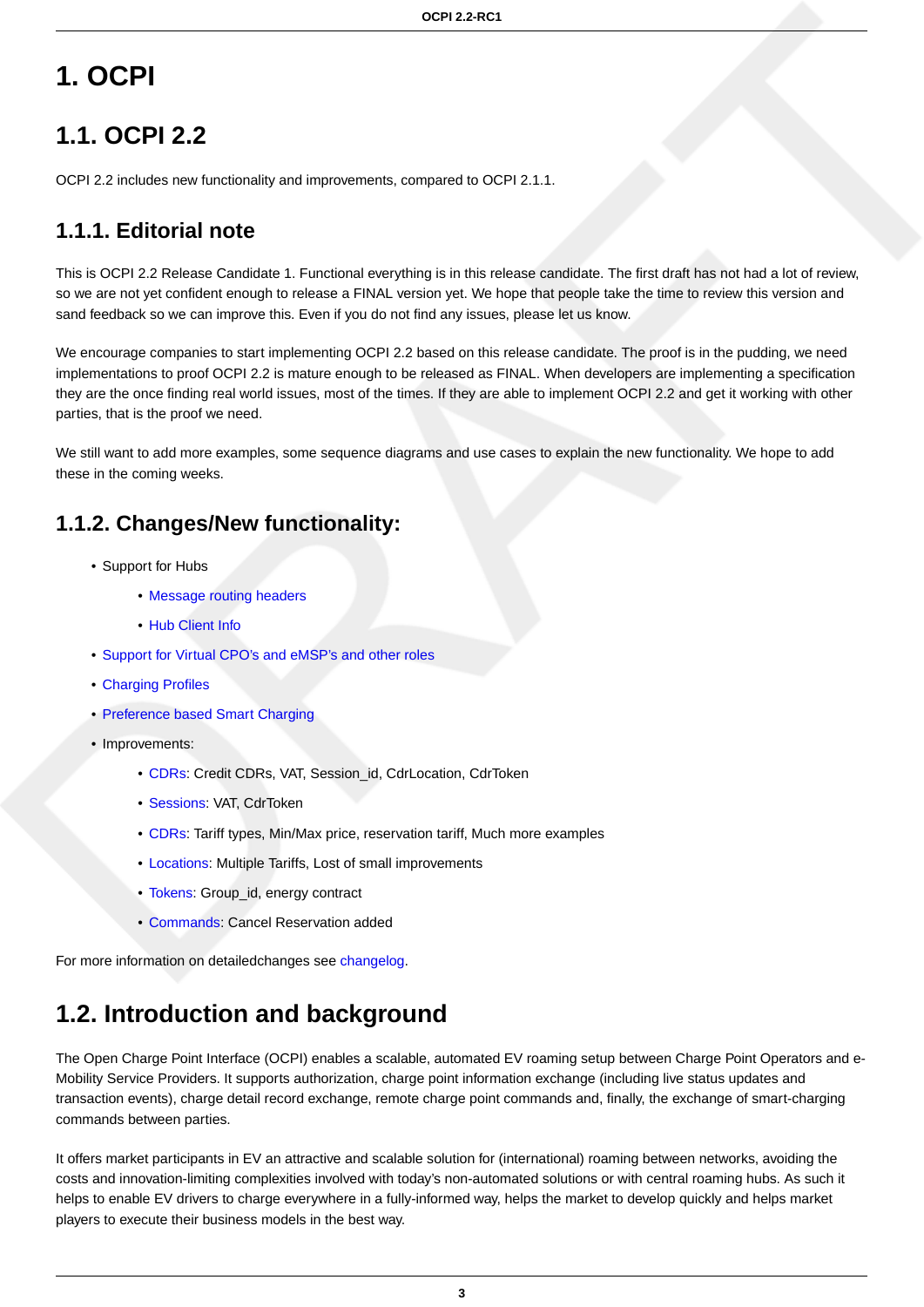What does it offer (main functionalities): \* A good roaming system (for bilateral usage and/or via a hub). \* Real-time information about location, availability and price. \* A uniform way of exchanging data (Notification Data Records and Charge Data Records), before during and after the transaction. \* Remote mobile support to access any charge station without pre-registration.

Starting in 2009, e-laad foundation and the predecessor of the eViolin association specified 2 standards in order to retrieve charge point details and active state. These are called the VAS interface and the Amsterdam interface. In this same period, a CDR format for the exchange of charge sessions between eViolin members was defined. This format is currently in use by the majority of the eViolin members. (eViolin is the branch organisation for EV operators and service providers in NL and responsible for national roaming and issuing of ID's). This resulted in 2014 in the development of OCPI.

An international group of companies already supports OCPI. Initiators are EV Box, The New Motion, ElaadNL, BeCharged, Greenflux and Last Mile Solutions. Other participants include Next Charge, Freshmile, Plugsurfing, Charge-partner, Hubject, eclearing.net, IHomer and Siemens. Several other major organizations and roaming platforms are interested in participating. The Netherlands Knowledge Platform for Charging Infrastructure (NKL) facilitates and coordinates this project to guarantee progress and ensure development and results. Part of this project is to find a place to continue development in the future.

This document describes a combined set of standards based on the work done in the past. Next to that, the evolution of these standards and their use is taken into account and some elements have been updated to match nowadays use.

The latest version of this specification can be found here:<https://github.com/ocpi/ocpi>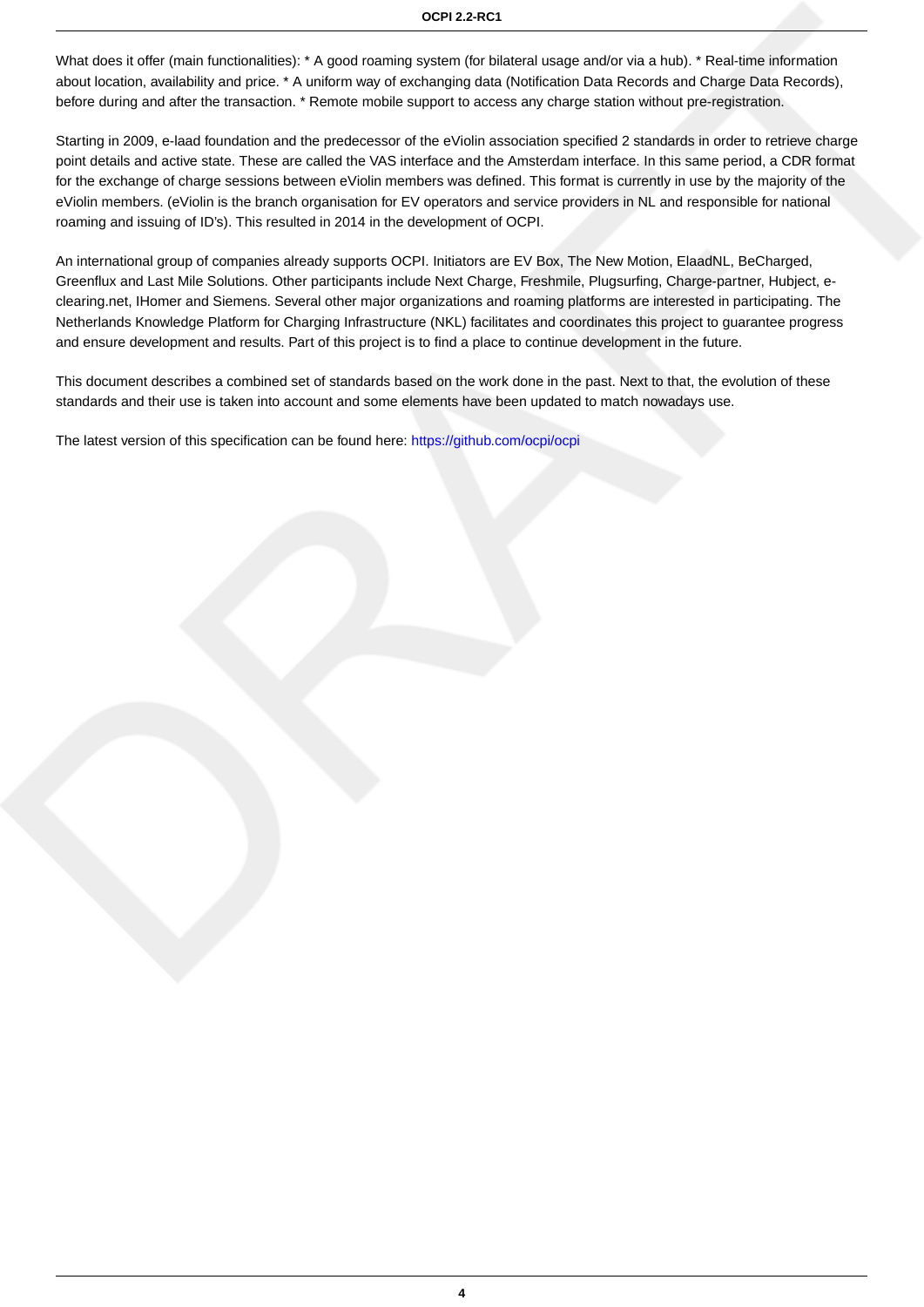# <span id="page-11-0"></span>**2. Terminology and Definitions**

## <span id="page-11-1"></span>**2.1. Abbreviations**

| Abbr.       | <b>Description</b>             |
|-------------|--------------------------------|
| <b>OCPI</b> | Open Charge Point Interface    |
| <b>OCPP</b> | Open Charge Point Protocol     |
| <b>CDR</b>  | Charge Detail Record           |
| <b>CPO</b>  | <b>Charging Point Operator</b> |
| eMSP        | e-Mobility Service Provider    |

## <span id="page-11-2"></span>**2.2. Provider and Operator abbreviation**

In OCPI it is advised to use eMI3 compliant names for Contract IDs and EVSE IDs. The provider and the operator name is important here, in order to target the right provider or operator, they need to be known up front, at least between the cooperating parties.

In several standards, an issuing authority is mentioned that will keep a central registry of known Providers and Operators. At this moment, the following countries have an authority that keeps track of the known providers and operators:

## <span id="page-11-3"></span>**2.2.1. The Netherlands**

The Dutch foundation, named [eViolin](http://www.eviolin.nl) keeps the registry for The Netherlands.

• The list of operator IDs and provider IDs can be viewed on their website [eViolin/Leden.](http://www.eviolin.nl/index.php/leden/)

### <span id="page-11-4"></span>**2.2.2. Germany**

The BDEW organisation keeps the registry for Germany in their general code number service [bdew-codes.de.](https://bdew-codes.de/)

- [Provider ID List](https://bdew-codes.de/Codenumbers/EMobilityId/ProviderIdList) See<https://bdew-codes.de/Codenumbers/EMobilityId/ProviderIdList>
- [EVSE Operator ID List](https://bdew-codes.de/Codenumbers/EMobilityId/OperatorIdList) See <https://bdew-codes.de/Codenumbers/EMobilityId/OperatorIdList>

### <span id="page-11-5"></span>**2.2.3. Austria**

Austrian Mobile Power GmbH maintains a registry for Austria. This list is not publicly available. For more information visit [austrian](http://austrian-mobile-power.at/tools/id-vergabe/information/)[mobile-power.at](http://austrian-mobile-power.at/tools/id-vergabe/information/)

### <span id="page-11-6"></span>**2.2.4. France**

The AFIREV\* organisation will keep/keeps the registry for France. It provides operation Id for CPO and eMSP in compliance with eMI3 id structure. The prefix of these Ids is the "fr" country code. AFIREV will also be in charge of the definition of EVSE-Id structure, Charging-Pool-Id structure (location), and Contract-Id structure for France. AFIREV bases its requirements and recommendations on eMI3 definitions.

AFIREV stands for: Association Française pour l'Itinérance de la Recharge Électrique des Véhicules

## <span id="page-11-7"></span>**2.3. Charging topology**

The charging topology, as relevant to the eMSP, consists of three entities: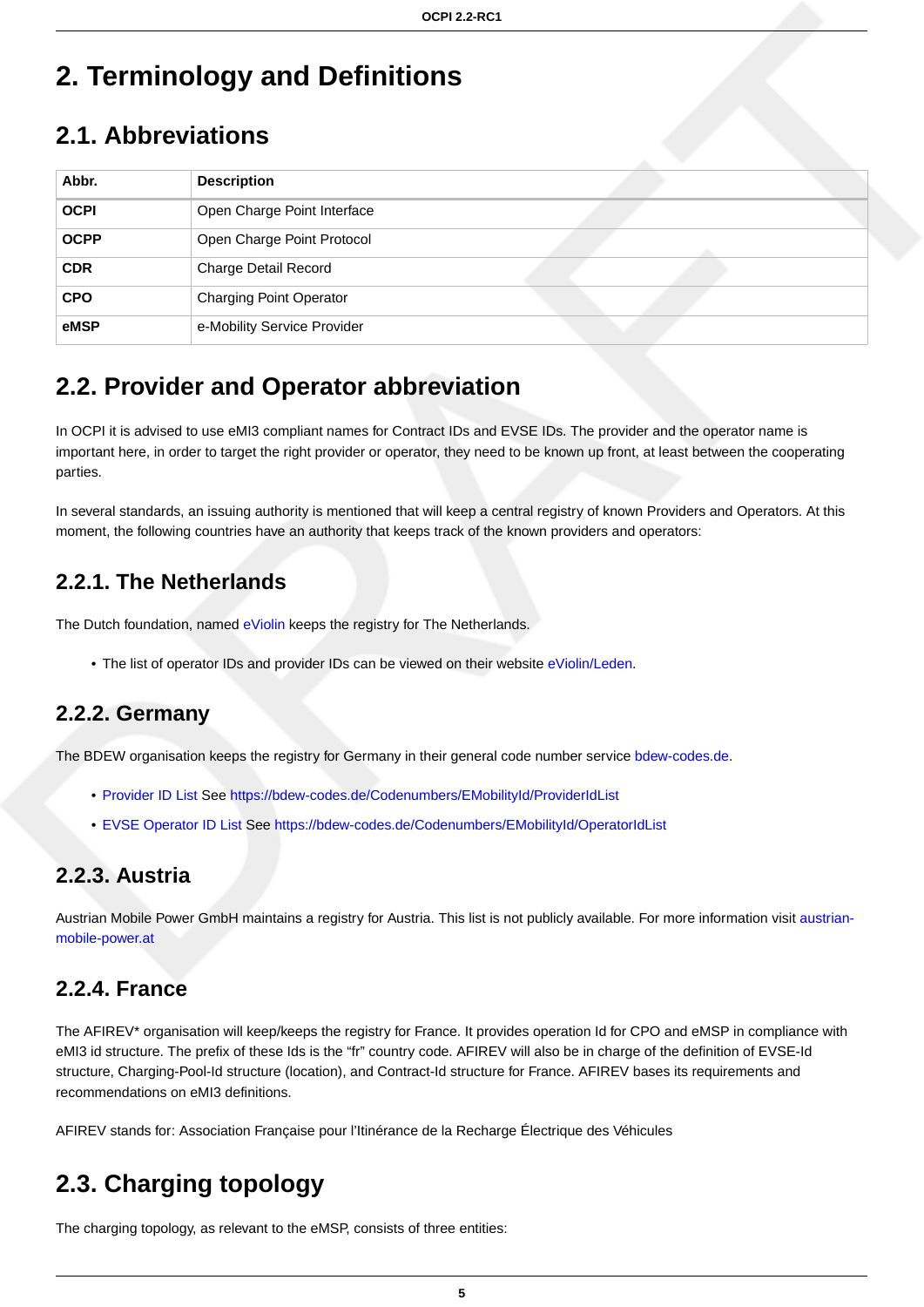- Connector is a specific socket or cable available for the EV to make use of.
- EVSE is the part that controls the power supply to a single EV in a single session. An EVSE may provide multiple connectors but only one of these can be active at the same time.
- Location is a group of one or more EVSEs that belong together geographically or spatially.





Figure 1. Topology

A Location is typically the exact location of one or more EVSEs, but it can also be the entrance of a parking garage or a gated community. It is up to the CPO to use whatever makes the most sense in a specific situation. Once arrived at the location, any further instructions to reach the EVSE from the Location are stored in the EVSE object itself (such as the floor number, visual identification or manual instructions).

## <span id="page-12-0"></span>**2.4. Variable names**

In order to prevent issues with Capitals in variable names, the naming in JSON is not CamelCase but snake\_case. All variables are lowercase and include an underscore for a space.

## <span id="page-12-1"></span>**2.5. Cardinality**

When defining the cardinality of a field, the following symbols are used throughout this document:

| Symbol | <b>Description</b>                                                                                                                                                           | <b>Type</b> |
|--------|------------------------------------------------------------------------------------------------------------------------------------------------------------------------------|-------------|
|        | An optional object. If not set, it might be $null$ , or the field might be omitted. When the field is omitted and<br>it has a default value, the value is the default value. | Object      |
|        | Required object.                                                                                                                                                             | Object      |
|        | A list of zero or more objects. If empty, it might be $null, []$ or the field might be omitted.                                                                              | [Object]    |
|        | A list of at least one object.                                                                                                                                               | [Object]    |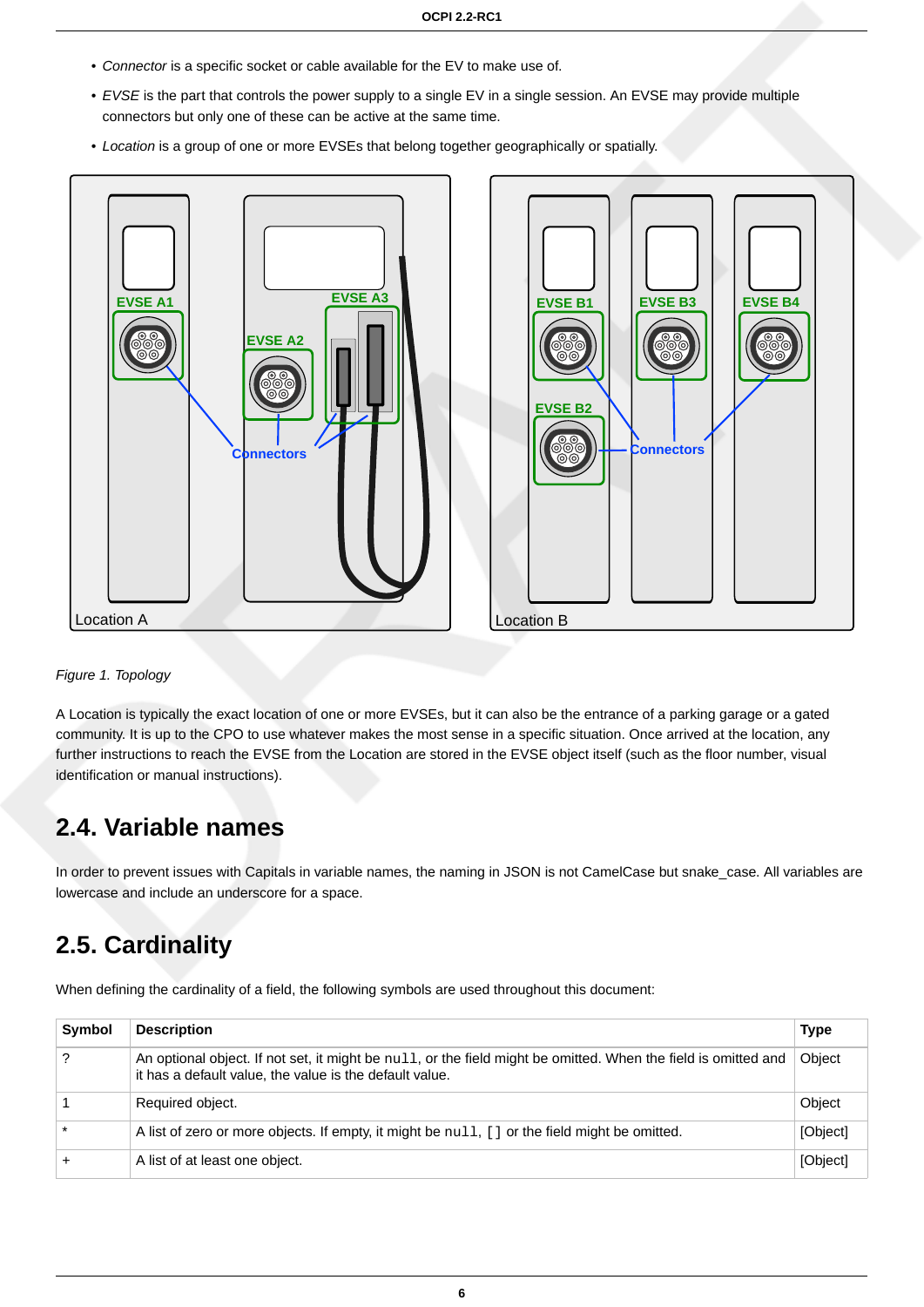# <span id="page-13-0"></span>**3. Transport and format**

## <span id="page-13-1"></span>**3.1. JSON / HTTP implementation guide**

The OCPI protocol is based on HTTP and uses the JSON format. It follows a RESTful architecture for webservices where possible.

### <span id="page-13-2"></span>**3.1.1. Security and authentication**

The interfaces are protected on HTTP transport level, with SSL and token based authentication. Please note that this mechanism does **not** require client side certificates for authentication, only server side certificates in order to setup a secure SSL connection.

### <span id="page-13-3"></span>**3.1.2. Authorization header**

Every OCPI HTTP request MUST add a 'Authorization' header. The header looks as follows:

Authorization: Token IpbJOXxkxOAuKR92z0nEcmVF3Qw09VG7I7d/WCg0koM=

The literal 'Token' indicates that the token based authentication mechanism is used, in OCPI this is called the 'credentials token'. ['Credentials tokens'](#page-35-2) are exchanged via the [credentials module.](#page-31-0) These are different 'tokens' then the [Tokens](#page-97-2) exchanged via the [Token Module:](#page-93-0) Tokens used by drivers to authorize charging. To prevent confusion, when talking about the token used here in the HTTP Authorization header, call them: 'Credentials Tokens'.

Its parameter is a string consisting of printable, non-whitespace ASCII characters.

The credentials token must uniquely identify the requesting party. This way, the server can use the information in the Authorization header to the link the request to the correct requesting party's account.

If the header is missing or the credentials token doesn't match any known party then the server SHALL respond with a HTTP 401 - Unauthorized status code.

When a server receives a request with a valid [CREDENTIALS\\_TOKEN\\_A](#page-31-2), on another module then: [credentials](#page-31-0) or [versions](#page-27-0), the server SHALL respond with a HTTP 401 - Unauthorized status code.

### <span id="page-13-4"></span>**3.1.3. Pull and Push**

OCPI supports both 'pull' and 'push' models.

- Push: Changes in objects, and new objects are send (semi) real-time to receiver.
- Pull: Receiver request a (full) list of objects every X times.

OCPI doesn't require parties to implement 'push'. 'pull' is required, a receiver needs to be able to get 'in-sync' after a period of connection loss.

It is possible to implement a 'pull' only OCPI implementation, it might be a good starting point for an OCPI implementation. However, it is strongly advised to implement 'push' for production systems that have to handle some load, especially when a number of clients are requesting long lists frequently. 'Push' implementation tend to use much less resources. It is therefor advised to clients 'pulling' lists from a server to do this on a relative low polling interval: think in hours, not minutes, and to introduce some splay (randomize the length of the poll interface a bit).

### <span id="page-13-5"></span>**3.1.4. Request format**

The request method can be any of [GET,](#page-14-0) [PUT,](#page-15-0) [PATCH](#page-16-0) or DELETE. The OCPI protocol uses them in a way similar to REST APIs.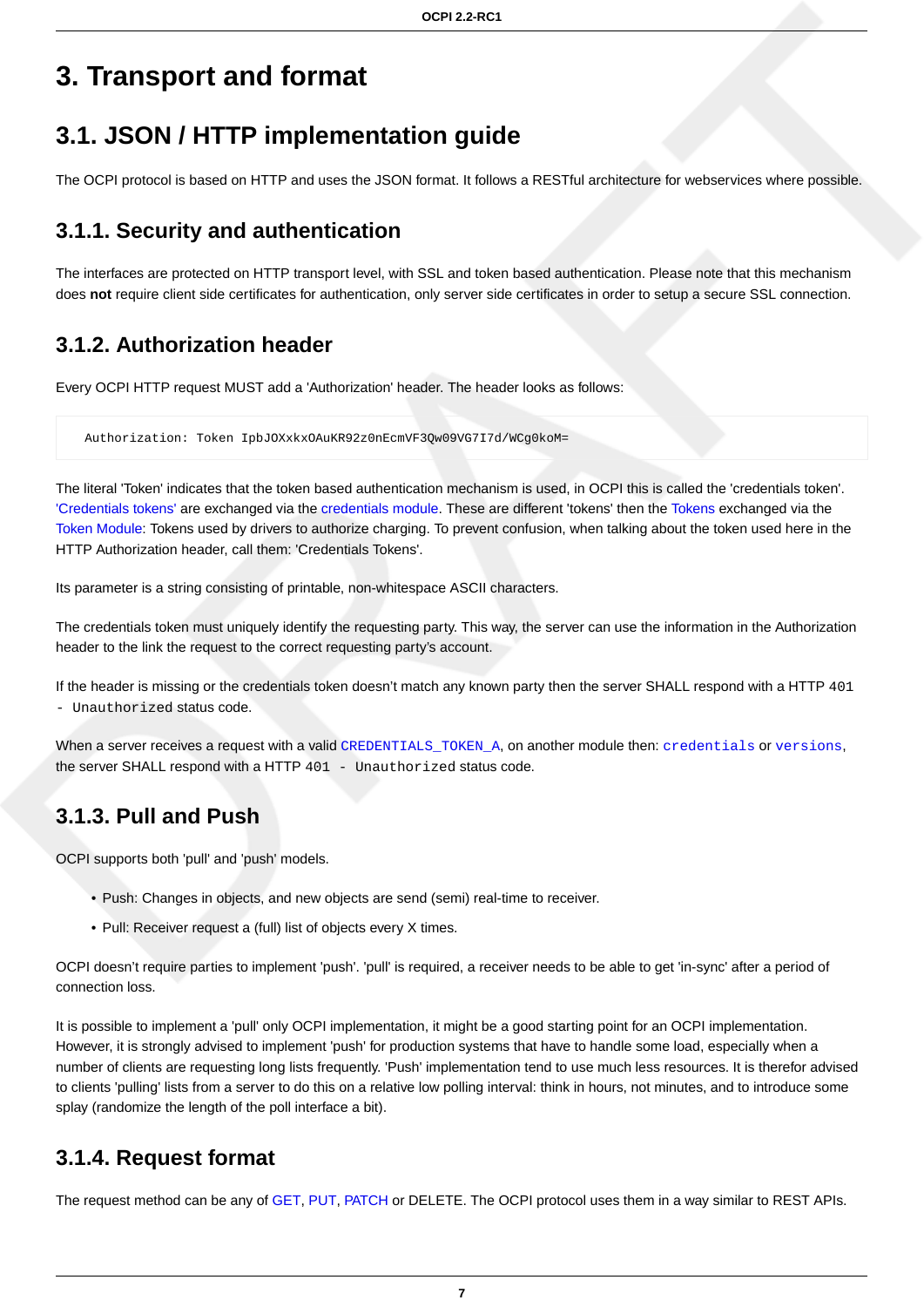| <b>Method</b> | <b>Description</b>                                 |
|---------------|----------------------------------------------------|
| <b>GET</b>    | Fetches objects or information.                    |
| <b>POST</b>   | Creates new objects or information.                |
| <b>PUT</b>    | Updates existing objects or information.           |
| <b>PATCH</b>  | Partially updates existing objects or information. |
| <b>DELETE</b> | Removes existing objects or information.           |

The HTTP header: Content-Type SHALL be set to application/json for any request that contains a message body: POST, PUT and PATCH. When no body is present, probably in a GET or DELETE, then the Content-Type header MAY be omitted.

#### <span id="page-14-0"></span>**3.1.4.1. GET**

A server is not required to return all objects to a client, the server might for example not send all CDRs to a client, because some CDRs do not belong to this client.

When a client receives objects from the server that contain invalid JSON or invalid OCPI objects (For example: missing fields), the client has no way of letting this know to the server. It is advised to log these errors and contact the server administrator about this. When a list of objects contains some objects that are correct and some with 'problems' the client should at least process the correct OCPI objects.

#### **Pagination**

All GET methods that return a list of objects have pagination, this allows a client and server to control the amount of objects returned in the response to a GET request, while still enabling the client to retrieve all objects by doing multiple request with different parameters. Without pagination the server had to return all objects in one response that could potentially contain millions of objects.

To enable pagination of the returned list of objects, additional URL parameters are allowed for the GET request and additional headers need to be added to the response.

#### **Paginated Request**

The following table lists all the parameters that have to be supported, but might be omitted by a client request.

| <b>Parameter</b> | <b>Description</b>                                                                                                                                                                                                                                              |
|------------------|-----------------------------------------------------------------------------------------------------------------------------------------------------------------------------------------------------------------------------------------------------------------|
| offset           | The offset of the first object returned. Default is 0 (the first object).                                                                                                                                                                                       |
| limit            | Maximum number of objects to GET. Note: the server might decide to return fewer objects, either because<br>there are no more objects, or the server limits the maximum number of objects to return. This is to prevent, for<br>example, overloading the system. |

Example: With offset=0 and limit=10 the server shall return the first 10 records (if 10 objects match the request). Then next page starts with offset=10.

#### **Paginated Response**

For pagination to work correctly it is important that multiple calls to the same URL (including query parameters) result in the same objects being returned by the server. For this to be the case it is important that the sequence of objects does not change. (or as little as possible) It is best practice to return the oldest (by creation date, not the last updated field) first. While a client crawls over the pages (multiple GET requests every time to the 'next' page Link), a new object might be created on the server. The client detects this: the X-Total-Count will be higher on the next call. But the client doesn't have to correct for this. Only the last page will be different (or an additional page). So the client will not be required to crawl all pages all over again, when the client has reached to last page it has retrieved all relevant pages and is up to date.

Note: Some query parameters can cause concurrency problems. For example: the date\_to query parameter. When there are for example 1000 objects matching a query for all objects with date\_to before 2016-01-01. While crawling over the pages one of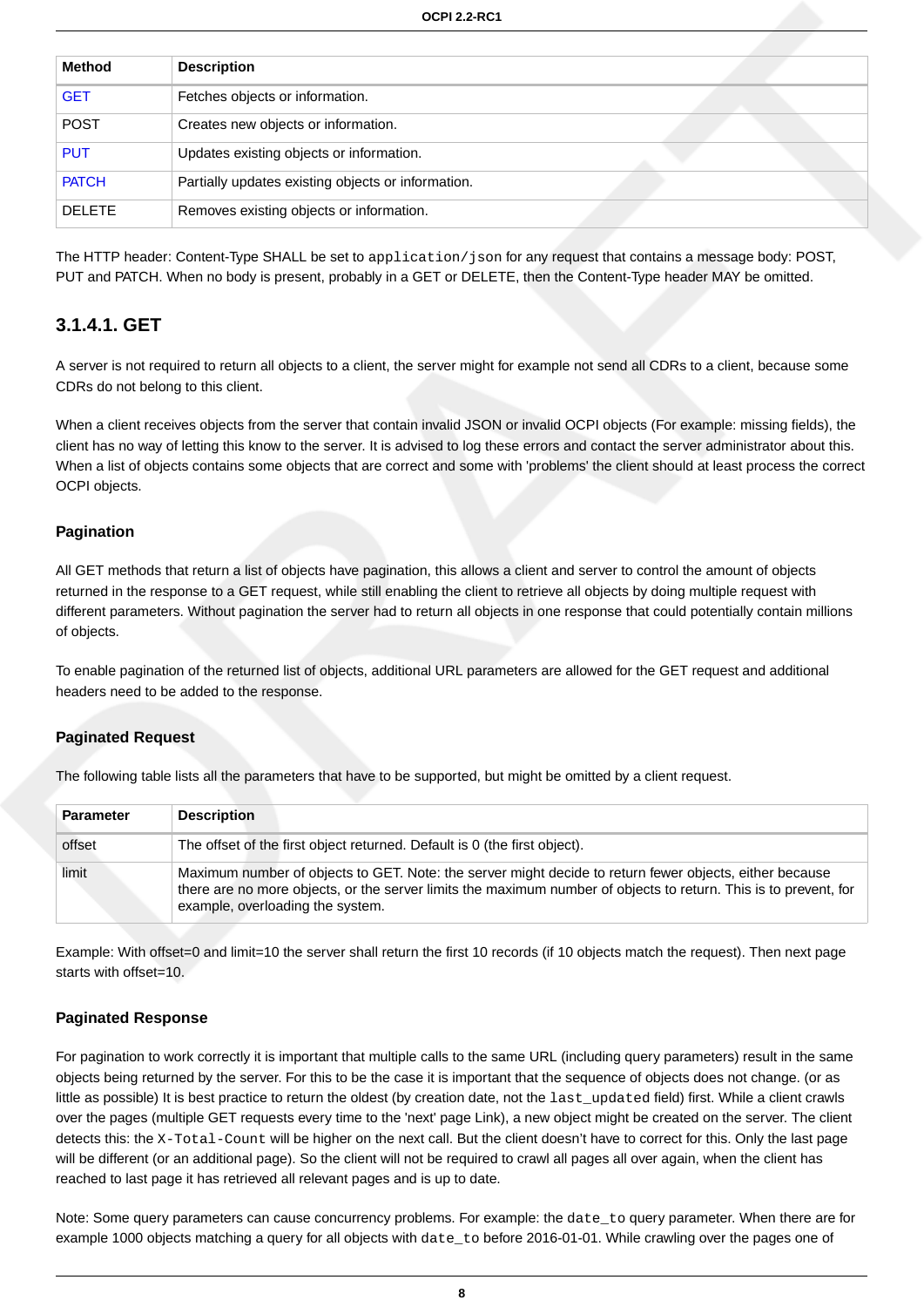these objects is update. The client detects this: X-Total-Count will be lower in a next request. It is advised redo the previous GET but then with the offset lowered by 1 (if the offset was not 0) and after that continue crawling the 'next' page links. When an object before this page has been updated, then the client has missed 1 object.

HTTP headers that have to be added to any paginated GET response.

| <b>HTTP Header</b> | <b>Description</b>                                                                                                                                                                                                                                                                                                                                                                             |
|--------------------|------------------------------------------------------------------------------------------------------------------------------------------------------------------------------------------------------------------------------------------------------------------------------------------------------------------------------------------------------------------------------------------------|
| Link               | Link to the 'next' page should be provided, when this is NOT the last page. The Link should also<br>contain any filters present in the original request. See example below.                                                                                                                                                                                                                    |
| X-Total-Count      | (Custom HTTP Header) Total number of objects available in the server system that match the give<br>query (including the given query parameters for example: date_to and date_from but excluding<br>limit and offset) and that are available to this client. For example: The CPO server might<br>return less CDR objects to an eMSP then the total number of CDRs available in the CPO system. |
| X-Limit            | (Custom HTTP Header) Number of objects that are returned. Note that this is an upper limit, if<br>there are not enough remaining objects to return, fewer objects than this upper limit number will be<br>returned.                                                                                                                                                                            |

#### **Pagination Examples**

Example of a required OCPI pagination link header:

Link: <https://www.server.com/ocpi/cpo/2.2/cdrs/?offset=150&limit=50>; rel="next"

After the client has called the given "next" page URL above the Link parameter will most likely look like this:

Link: <https://www.server.com/ocpi/cpo/2.2/cdrs/?offset=200&limit=50>; rel="next"

Example of a query with filters: Client does a GET to:

https://www.server.com/ocpi/cpo/2.2/cdrs/?date\_from=2016-01-01T00:00:00Z&date\_to=2016-12-31T23:59:59Z

The server should return (when the server has enough objects and the limit is the amount of objects the server wants to send is 100.) (This example should have been on 1 line, but didn't fit the paper width.)

```
 Link: <https://www.server.com/ocpi/cpo/2.2/cdrs/?offset=100
                &limit=100&date_from=2016-01-01T00:00:00Z&date_to=2016-12-31T23:59:59Z>; rel="next"
```
Example of a server limiting the amount of objects returned: Client does a GET to:

https://www.server.com/ocpi/cpo/2.2/cdrs/?limit=2000

The server should return (when the server has enough objects and the limit is the amount of objects the server wants to send is 100.) The X-Limit HTTP header should be set to 100 as well.

Link: <https://www.server.com/ocpi/cpo/2.2/cdrs/?offset=100&limit=100>; rel="next"

#### <span id="page-15-0"></span>**3.1.4.2. PUT**

A PUT request must specify all required fields of an object (similar to a POST request). Optional fields that are not included will revert to their default value which is either specified in the protocol or NULL.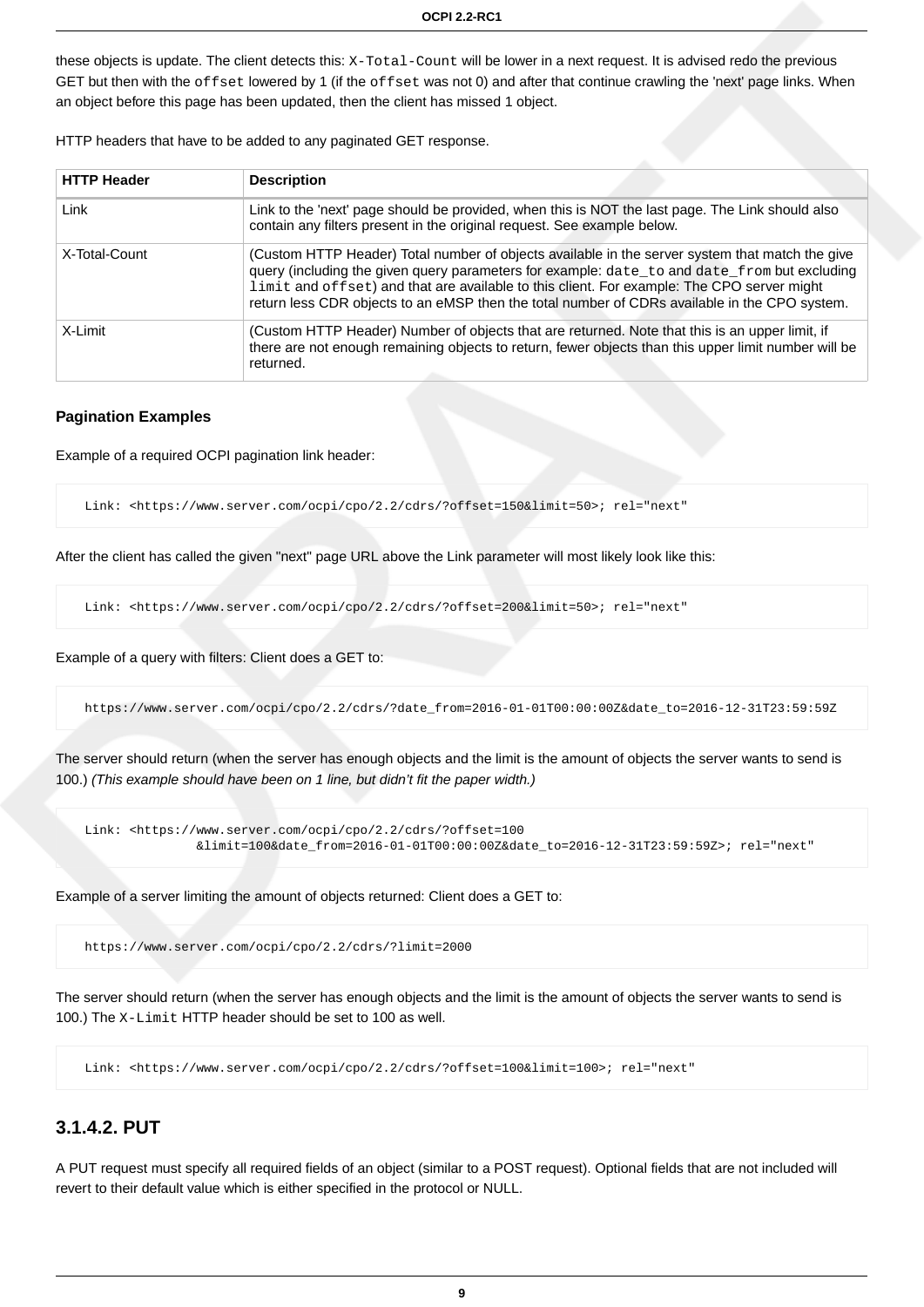#### <span id="page-16-0"></span>**3.1.4.3. PATCH**

A PATCH request must only specify the object's identifier (if needed to identify this object) and the fields to be updated. Any fields (both required or optional) that are left out remain unchanged.

The mimetype of the request body is application/json and may contain the data as documented for each endpoint.

In case a PATCH request fails, the client is expected to call the [GET](#page-14-0) method to check the state of the object in the other party's system. If the object doesn't exist, the client should do a [PUT.](#page-15-0)

### <span id="page-16-1"></span>**3.1.5. Client owned object push**

Normal client/server RESTful services work in a way where the Server is the owner of the objects that are created. The client requests a POST method with an object to the end-point URL. The response send by the server will contain the URL to the new object. The client will request only one server to create a new object, not multiple servers.

Many OCPI modules work differently: the client is the owner of the object and only pushes the information to one or more servers for information sharing purposes. For example: the CPO owns the Tariff objects and pushes them to a couple of eMSPs, so each eMSP gains knowledge of the tariffs that the CPO will charge them for their customers' sessions. eMSP might receive Tariff objects from multiple CPOs. They need to be able to make a distinction between the different tariffs from different CPOs.

The distinction between objects from different CPOs/eMSPs is made based on a [{country\\_code}](#page-35-2) and {[party\\_id}](#page-35-2). The [country\\_code](#page-35-2) and [party\\_id](#page-35-2) of the other party are received during the [credentials](#page-31-0) handshake, so that a server might know the values a client will use in an URL.

Client owned object URL definition: {base-ocpi-url}/{end-point}/{country-code}/{party-id}/{object-id}

Example of a URL to a client owned object

https://www.server.com/ocpi/cpo/2.2/tariffs/NL/TNM/14

POST is not supported for these kind of modules. PUT is used to send new objects to the servers.

If a client tries to access an object with a URL that has a different [country\\_code](#page-35-2) and/or [party\\_id](#page-35-2) then given during the [credentials](#page-31-0) handshake, it is allowed the respond with a HTTP 404 status code, this way blocking client access to objects that do not belong to them.

To identified the owner of data, the party generating the information that is provided to other parties via OCPI, a 'Data owner' is provided at the beginning of every module that has a clear owner.

#### <span id="page-16-2"></span>**3.1.5.1. Errors**

When a client pushes a client owned object, but the {object-id} in the URL is different from the id in the object being pushed. A Server implementation is advised to return an [OCPI status code](#page-25-0): [2001](#page-25-0).

### <span id="page-16-3"></span>**3.1.6. Response format**

The content that is sent with all the response messages is an 'application/json' type and contains a JSON object with the following properties:

| <b>Property</b> | Type                            | Card.    | <b>Description</b>                                                                                                                                                                                              |
|-----------------|---------------------------------|----------|-----------------------------------------------------------------------------------------------------------------------------------------------------------------------------------------------------------------|
| data            | Array or<br>Object or<br>String | $*$ or ? | Contains the actual response data object or list of objects from each request,<br>depending on the cardinality of the response data, this is an array (card. $*$ or $+$ ),<br>or a single object (card. 1 or ?) |
| status code     | int                             |          | Response code, as listed in Status Codes, indicates how the request was<br>handled. To avoid confusion with HTTP codes, at least four digits are used.                                                          |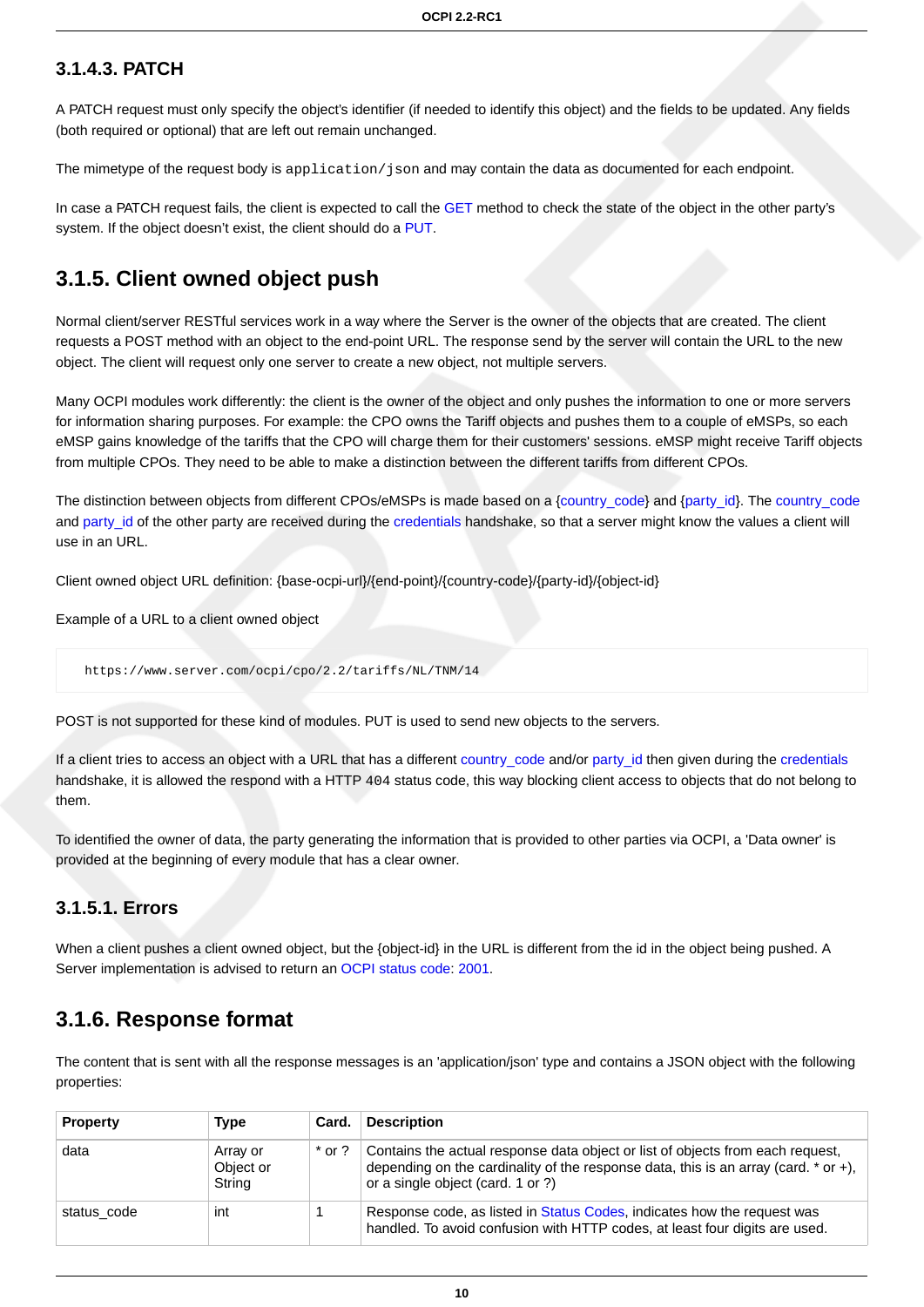| <b>Property</b> | Type            | Card. | <b>Description</b>                                        |
|-----------------|-----------------|-------|-----------------------------------------------------------|
| status_message  | string          |       | An optional status message which may help when debugging. |
| timestamp       | <b>DateTime</b> |       | The time this message was generated.                      |

For brevity's sake, any further examples used in this specification will only contain the value of the "data" field. In reality, it will always have to be wrapped in the above response format.

When a request cannot be accepted, an HTTP error response code is expected, including the response format above, that contains more details. HTTP status codes are described on [w3.org.](http://www.w3.org/Protocols/rfc2616/rfc2616-sec10.html)

#### <span id="page-17-0"></span>**3.1.6.1. Example: Version information response (list of objects)**

```
{
   "data": [{
     "version": "2.1.1",
     "url": "https://example.com/ocpi/cpo/2.1.1/"
   }, {
     "version": "2.2",
     "url": "https://example.com/ocpi/cpo/2.2/"
  }],
   "status_code": 1000,
  "status_message": "Success",
   "timestamp": "2015-06-30T21:59:59Z"
}
```
#### <span id="page-17-1"></span>**3.1.6.2. Example: Version details response (one object)**

```
{
   "data": {
     "version": "2.2",
     "endpoints": [{
       "identifier": "credentials",
       "url": "https://example.com/ocpi/cpo/2.2/credentials/"
     }, {
       "identifier": "locations",
       "url": "https://example.com/ocpi/cpo/2.2/locations/"
    }]
   },
  .<br>"status_code": 1000,
   "status_message": "Success",
   "timestamp": "2015-06-30T21:59:59Z"
}
```
<span id="page-17-2"></span>**3.1.6.3. Example: Tokens GET Response with one Token object. (CPO end-point) (one object)**

```
{
   "data": {
     "uid": "012345678",
     "type": "RFID",
     "contract_id": "FA54320",
     "visual_number": "DF000-2001-8999",
     "issuer": "TheNewMotion",
     "valid": true,
     "whitelist": "ALLOWED",
     "last_updated": "2015-06-29T22:39:09Z"
  },
   "status_code": 1000,
   "status_message": "Success",
   "timestamp": "2015-06-30T21:59:59Z"
}
```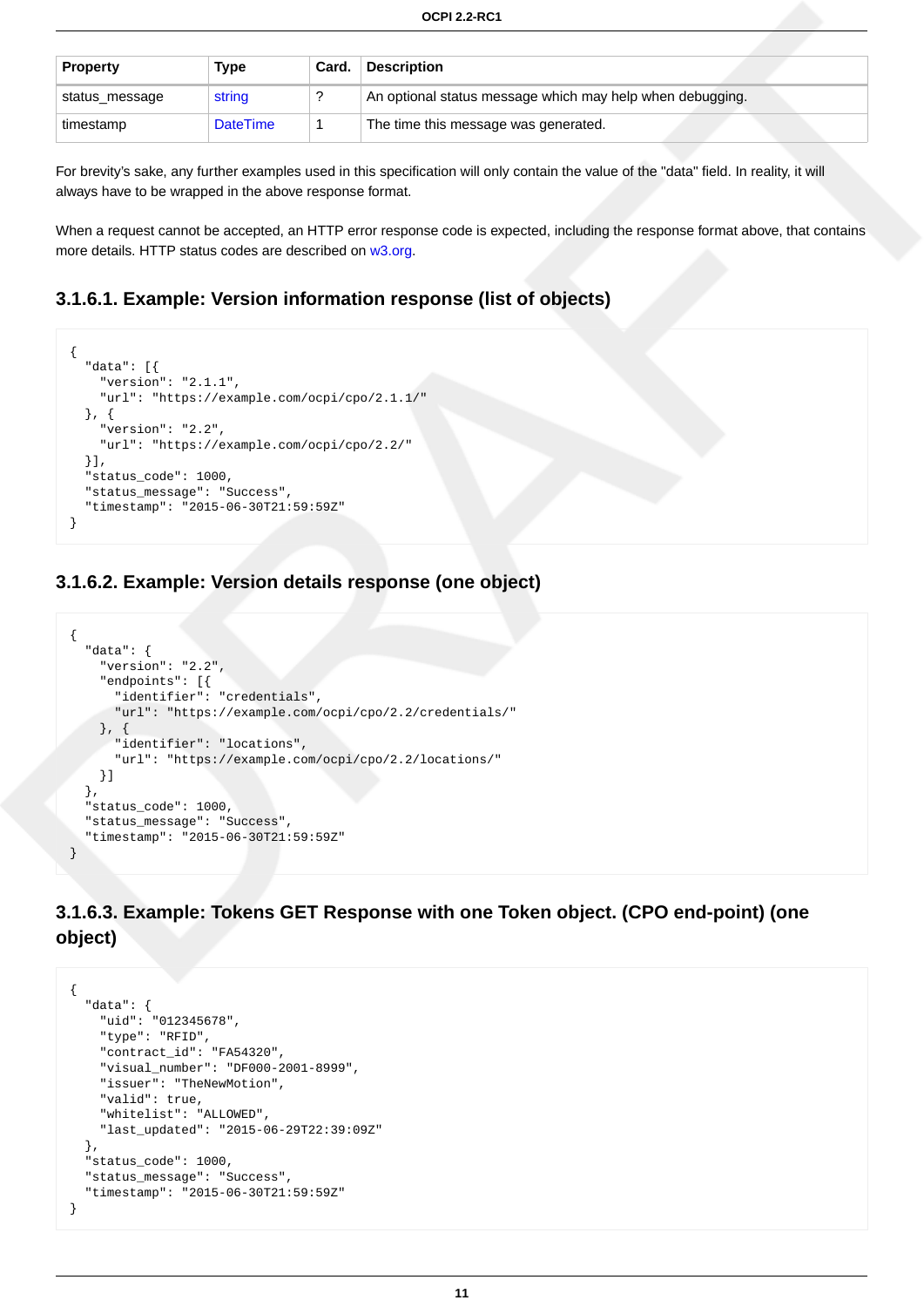#### <span id="page-18-0"></span>**3.1.6.4. Example: Tokens GET Response with list of Token objects. (eMSP end-point) (list of objects)**

```
{
   "data": [{
     "uid": "100012",
     "type": "RFID",
     "contract_id": "FA54320",
     "visual_number": "DF000-2001-8999",
     "issuer": "TheNewMotion",
     "valid": true,
     "whitelist": "ALWAYS",
     "last_updated": "2015-06-21T22:39:05Z"
   }, {
     "uid": "100013",
     "type": "RFID",
     "contract_id": "FA543A5",
     "visual_number": "DF000-2001-9000",
     "issuer": "TheNewMotion",
     "valid": true,
     "whitelist": "ALLOWED",
     "last_updated": "2015-06-28T11:21:09Z"
   }, {
     "uid": "100014",
     "type": "RFID",
     "contract_id": "FA543BB",
     "visual_number": "DF000-2001-9010",
     "issuer": "TheNewMotion",
     "valid": false,
     "whitelist": "ALLOWED",
     "last_updated": "2015-05-29T10:12:26Z"
  }],
   "status_code": 1000,
   "status_message": "Success",
   "timestamp": "2015-06-30T21:59:59Z"
}
```
#### <span id="page-18-1"></span>**3.1.6.5. Example: Response with an error (contains no data field)**

```
{
     "status_code": 2001,
     "status_message": "Missing required field: type",
     "timestamp": "2015-06-30T21:59:59Z"
}
```
## <span id="page-18-2"></span>**3.1.7. Message Routing Headers**

When developement of OCPI was started, it was designed for peer-to-peer communication between CPO and MSP. This has advantages, but also disadvantages. Having to setup and maintain OCPI connections to a lot of parties requires more effort then doing for only a couple of connections. By communication via one or more Hubs, the amount of OCPI connections is limit, while still being able to offer roaming to a lot of different parties to customers.

With the introduction of Message Routing, OCPI is now better usable for communication via Hubs. With this same functionality is also becomes possible to implement virtual CPO/eMSPs. A Virtual party is a party that does not has its own back-office, but relies on another parties IT systems. This is sometimes also called white-label CPO/eMSP.

When OCPI is used to communicatie via a Hub or to a virtual CPO/eMSP the following 4 HTTP headers can be used, in requests and responses.

| <b>HTTP Header</b>   | <b>Description</b>                                                    |
|----------------------|-----------------------------------------------------------------------|
| OCPI-to-party-id     | 'party id' of the connected party this messages is to be send to.     |
| OCPI-to-country-code | 'country code' of the connected party this messages is to be send to. |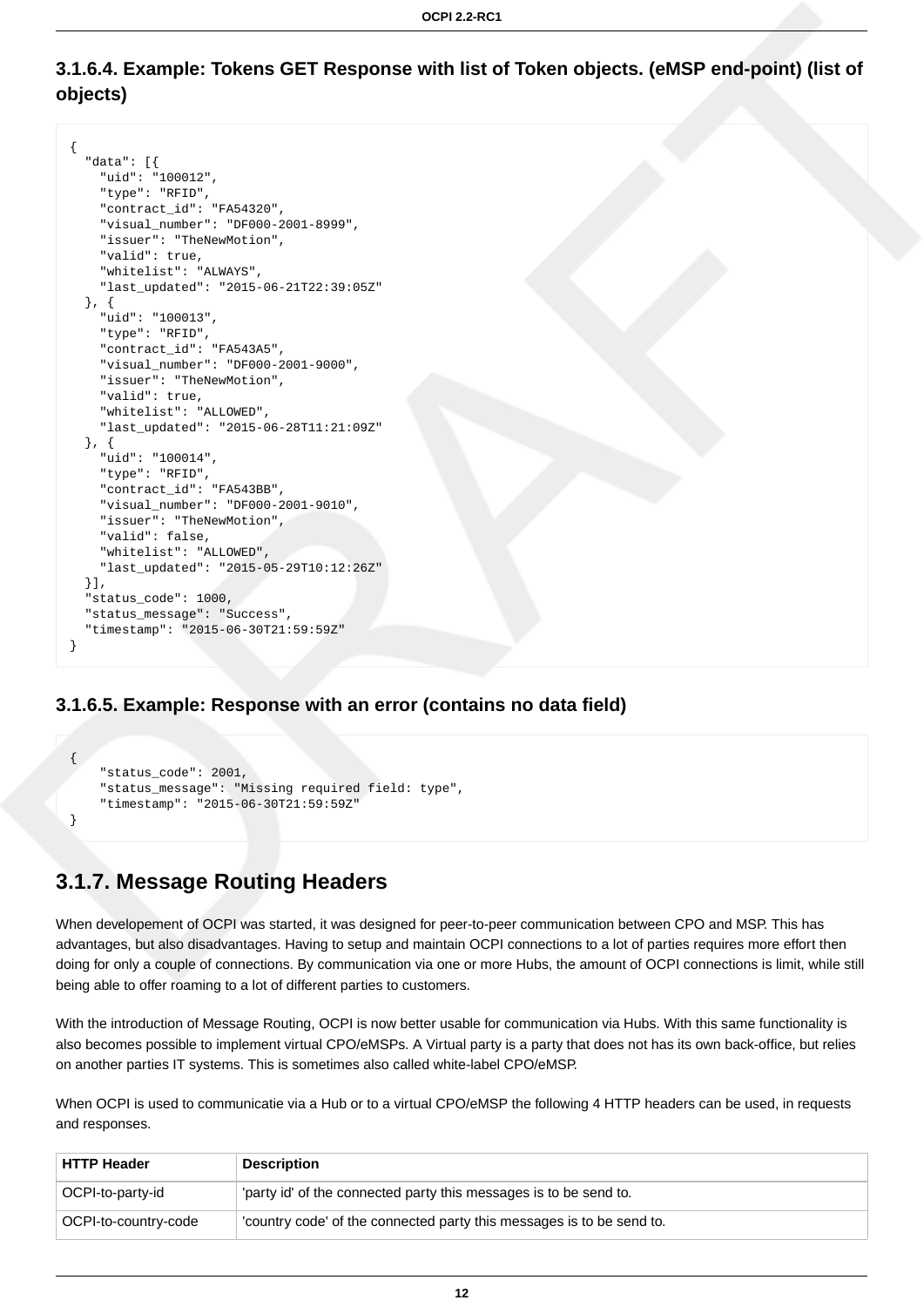| ⊦HTTP Header           | <b>Description</b>                                                |
|------------------------|-------------------------------------------------------------------|
| OCPI-from-party-id     | 'party id' of the connected party this messages is send from.     |
| OCPI-from-country-code | 'country code' of the connected party this messages is send from. |



Figure 2. Example sequence diagram of a GET for 1 Object from a CPO to an MSP.



Figure 3. Example sequence diagram of a PUT via 2 Hubs.

### <span id="page-19-0"></span>**3.1.7.1. Omitting from address in responses**

When a party responses to a request (via a hub), and it was a request that contained the 'OCPI-to-' headers, the 'OCPI-from-' headers might be omitted. The requesting party knows to which party the request was send. It might be good practice to always provide the 'OCPI-from-' headers in a response, just to be complete and to give a requesting party to change to validate if the request was routed correctly by the Hub.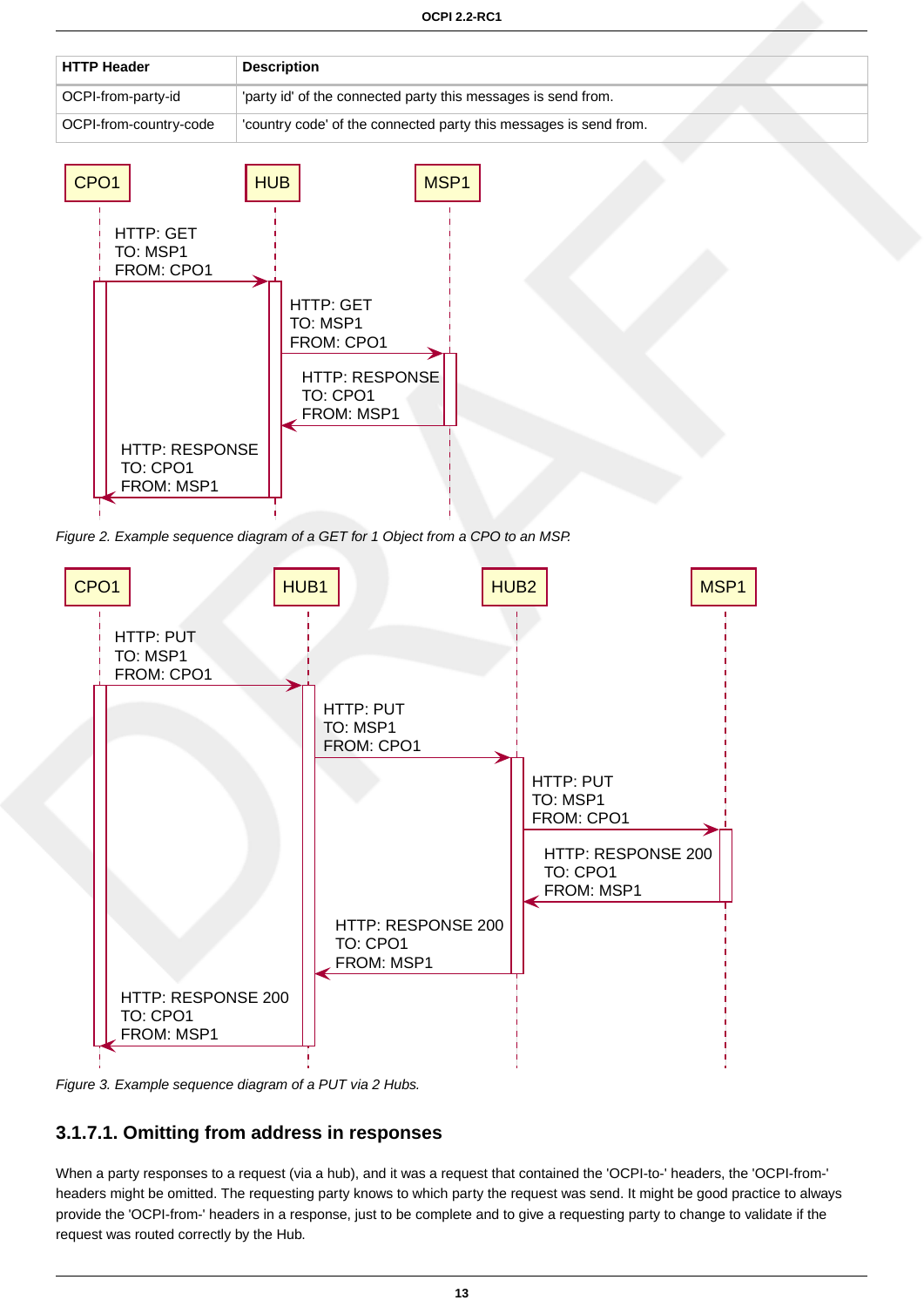#### <span id="page-20-0"></span>**3.1.7.2. Broadcast push**

For simplicity, connected clients might PUSH (POST, PUT, PATCH) information to all connected clients with an "opposite role", CPO pushing information to all eMSPs and NSPs. eMSP pushing information to all CPOs. (the role "Other" is seen as an eMSP type of role, so broadcast push from a CPO is also send to Other, messages from "Other" are send to CPOs, not the eMSPs.)

Broadcast push might be very useful to push information like Locations or Tokens to all parties, connected to the Hub that have implemented the corresponding module. This means only 1 request to the Hub, not having to worry about the number of connected clients.

To send a Broadcast push, the client uses to Hubs party-id and country-code in the 'OCPI-to-' headers. The Hub parses the request and send a response to the client, with optionally its own party-id and country-code in the 'OCPI-from-' headers. The Hub then send to push to any client implementing the applicable module, using its own party-id and country-code in the 'OCPI-from-' headers. The client receiving a push from a Hub (with the Hubs information in the 'OCPI-from-' headers) will respond to this push with the Hubs party-id and country-code in the 'OCPI-to-' headers.

GET SHALL NOT be used in combination with Broadcast push. If the requesting party wants to GET information of which it does not know the receiving party, to [Open routing request](#page-21-0) should be used. (see below)

Broadcast push SHALL only be used with information that is meant to be send to all other parties. It is useful for things like: [Tokens](#page-93-0) and [Locations](#page-38-0), but not for [CDRs](#page-63-0) and [Sessions](#page-56-0).

**NOTE**

For "Client owned objects" the party-id and country-code in the URL segments will still be the original party-id and country-code from the original client sending the Broadcast push to the Hub.



Figure 4. Example sequence diagram of a broadcast PUT from a CPO to multiple MSPs.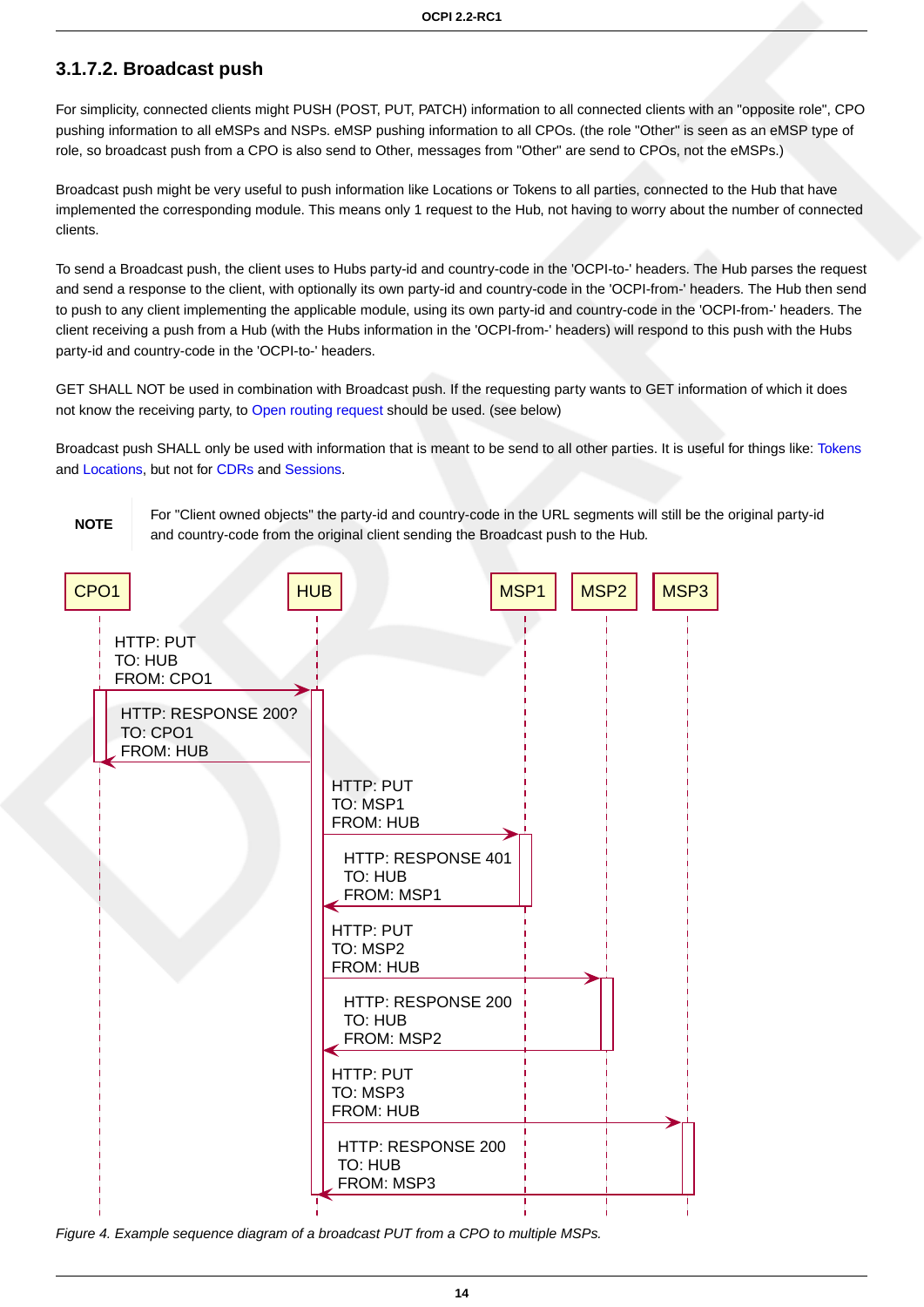### <span id="page-21-0"></span>**3.1.7.3. Open routing request**

When a Hub has the intelligence to route messages, based on the content of the request, or the requesting party does not know the destination of a request, the 'OCPI-to-' headers can be omitted in the request towards a hub. The Hub can then decide to which part a request needs to be routed, or that it needs to be broadcasted.



Figure 5. Example sequence diagram of a open routing GET from a CPO via the Hub.

#### **GET All from Hub not possible**

It is not possible for a client to ask the Hub for all objects within a certain module from all other parties.

Examples:

- A eMSP cannot ask the Hub for all the Locations the hub knows from all connected CPOs.
- A CPO cannot ask the Hub for all the Tokens a hub knows from all connected eMSPs.

The Tokens example: When the Hub would combine all the Tokens it knows and return them in one (paginated) response to the client, there will be Tokens from different MSPs in the same response, but there can only be one set of 'OCPI-from-' headers, which means the CPO cannot determine which Token belongs to which (virtual) MSP.

#### <span id="page-21-1"></span>**3.1.7.4. Overview of required/optional routing headers for different scenarios**

The following sections shows which headers are required/optional to be used, and which 'OCPI-to-'/OCPI-from-' IDs need to be used.

This is not an exclusive list, combinations are possible.

When the hub sends something to a virtual-party, the 'OCPI-to-' headers are required.

When the hub receives something from a virtual-party, the 'OCPI-from-' headers are required.

#### **Party to Party via Hub**

This table contains the description of which headers are required to be used for which message when a request is directly routed to a receiving party (and both parties are real CPO/eMSP, not virtual CPOs/eMSPs).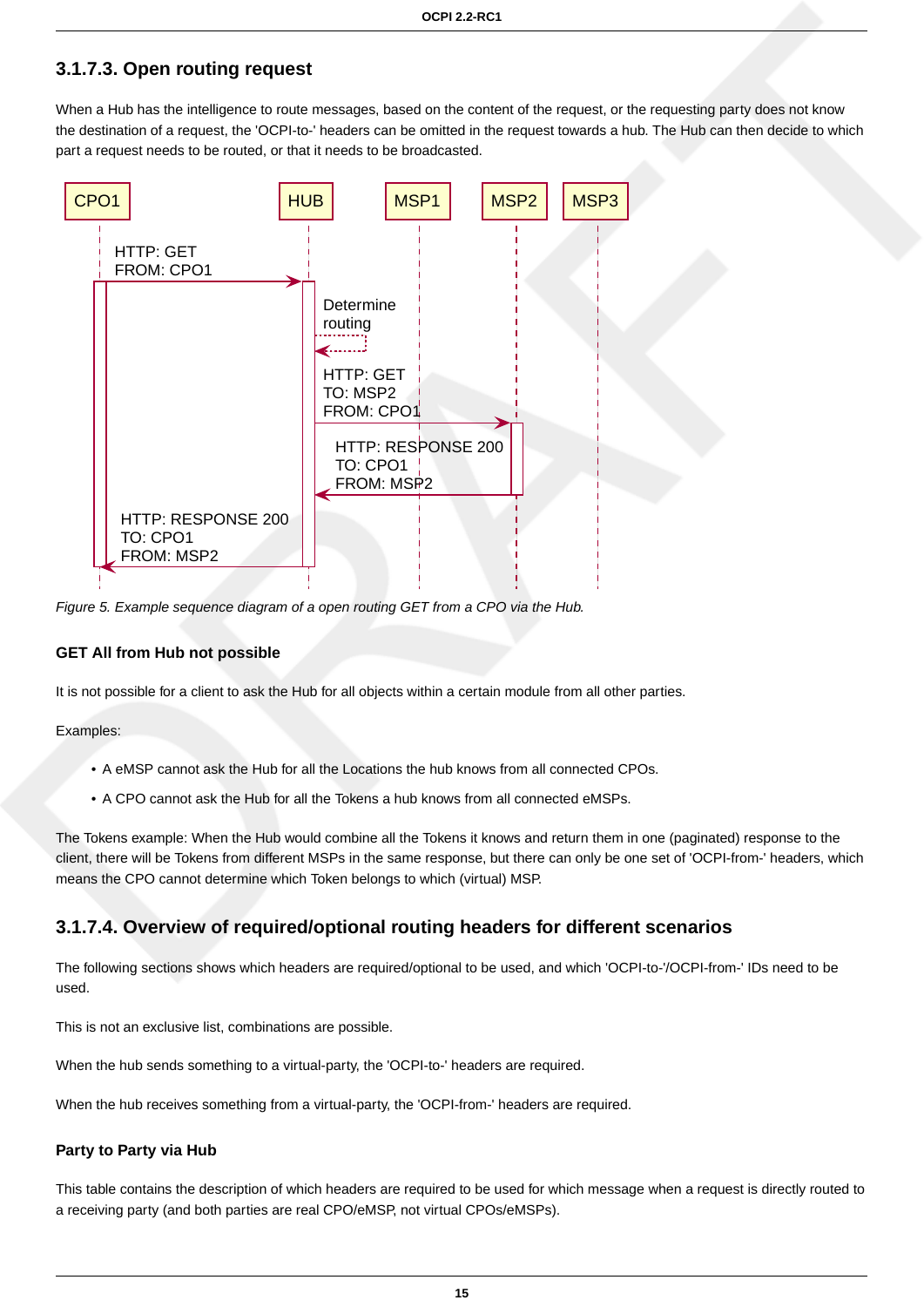| <b>Name</b>     | Route                   | <b>TO Header</b> | <b>FROM Header</b> | <b>Description</b>                                                                |
|-----------------|-------------------------|------------------|--------------------|-----------------------------------------------------------------------------------|
| Direct request  | Requesting party to Hub | Receiving-party  |                    | <b>FROM</b> headers are<br>optional, Hub knows the<br>requesting party            |
| Direct request  | Hub to receiving party  |                  | Requesting-party   | TO headers are optional,<br>party knows this request is<br>for the party itself.  |
| Direct response | receiving party to Hub  | Requesting-party |                    | FROM headers are<br>optional, Hub knows the<br>responding party                   |
| Direct response | Hub to requesting party |                  | Receiving-party    | TO headers are optional,<br>party knows this response<br>is for the party itself. |

#### **Virtual-party to Virtual-Party via Hub**

This table contains the description of which header are required to be used for which message when a request is directly routed from a virtual party to a virtual party. In this scenario all headers are needed because the receiving/sending party is not the virtualparty themselves.

| <b>Name</b>     | Route                   | <b>TO Header</b>             | <b>FROM Header</b>           | <b>Description</b> |
|-----------------|-------------------------|------------------------------|------------------------------|--------------------|
| Direct request  | Requesting party to Hub | Receiving-virtual-<br>party  | Requesting-virtual-<br>party |                    |
| Direct request  | Hub to receiving party  | Receiving-virtual-<br>party  | Requesting-virtual-<br>party |                    |
| Direct response | receiving party to Hub  | Requesting-virtual-<br>party | Receiving-virtual-<br>party  |                    |
| Direct response | Hub to requesting party | Requesting-virtual-<br>party | Receiving-virtual-<br>party  |                    |

#### **Party to Party broadcast push**

This table contains the description of which header are required to be used for which message when a request is a [broadcast push](#page-20-0) to the hub.

| <b>Name</b>              | Route                   | <b>TO Header</b> | <b>FROM Header</b> | <b>Description</b>                                                                |
|--------------------------|-------------------------|------------------|--------------------|-----------------------------------------------------------------------------------|
| Broadcast request        | Requesting party to Hub | Hub              |                    | <b>FROM headers are</b><br>optional, Hub knows the<br>requesting party            |
| Broadcast response       | Hub to requesting party |                  | <b>Hub</b>         | TO headers are optional,<br>party knows this response<br>is for the party itself. |
| <b>Broadcast request</b> | Hub to receiving party  |                  | Hub                | TO headers are optional,<br>party knows this request is<br>for the party itself.  |
| Broadcast response       | receiving party to Hub  | Hub              |                    | FROM headers are<br>optional, Hub knows the<br>responding party                   |

#### **Virtual-party to Virtual-Party broadcast push**

This table contains the description of which header are required to be used for which message when a request is to be broadcasted by the hub and both parties are virtual parties. For a broadcast, the TO headers in the request from the requesting party to the Hub should contain the information of the Hub.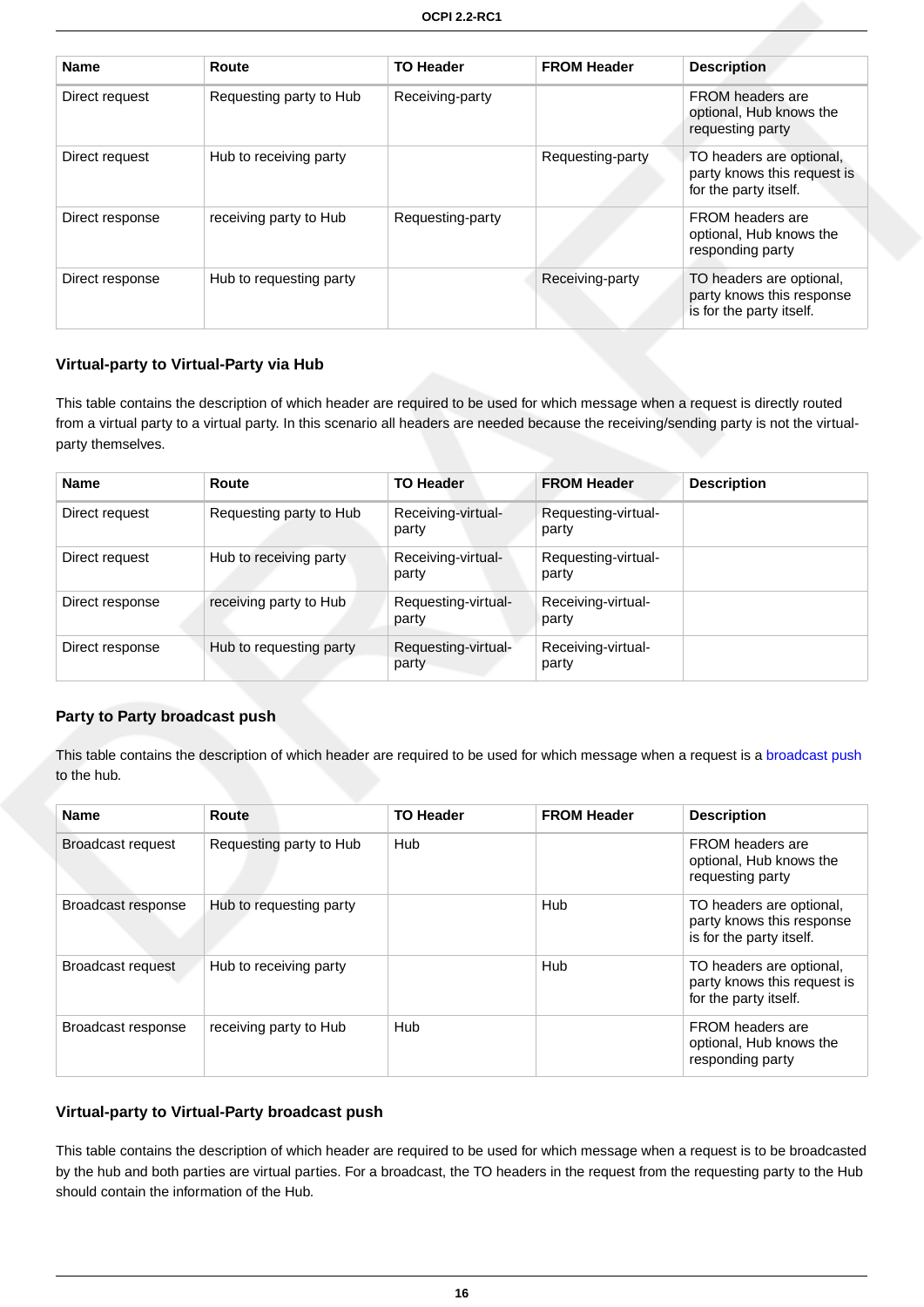| <b>Name</b>              | Route                   | <b>TO Header</b> | <b>FROM Header</b> | <b>Description</b> |
|--------------------------|-------------------------|------------------|--------------------|--------------------|
| Broadcast request        | Requesting party to Hub | Hub              | Requesting-party   |                    |
| Broadcast response       | Hub to requesting party | Requesting-party | Hub                |                    |
| <b>Broadcast request</b> | Hub to receiving party  | Receiving-party  | Hub                |                    |
| Broadcast response       | receiving party to Hub  | Hub              | Receiving-party    |                    |

#### **Party to Party open routing request**

This table contains the description of which header are required to be used for which message when a request [to be routed by the](#page-21-0) [Hub itself.](#page-21-0) For an Open Request, the TO headers in the request from the requesting party to the Hub has to omitted.

| <b>Name</b>   | Route                   | <b>TO Header</b> | <b>FROM Header</b> | <b>Description</b>                                                                                |
|---------------|-------------------------|------------------|--------------------|---------------------------------------------------------------------------------------------------|
| Open request  | Requesting party to Hub |                  |                    | Omitting the TO headers<br>indicates to the Hub that<br>the Hub has to figure out<br>the routing. |
| Open request  | Hub to receiving party  |                  | Requesting-party   | TO headers can be omitted.<br>when the receiving party is<br>NOT a virtual party.                 |
| Open response | receiving party to Hub  | Requesting-party | Receiving-party    | FROM headers can be<br>omitted, when the receiving<br>party is NOT a virtual party.               |
| Open response | Hub to requesting party | Requesting-party | Receiving-party    | TO headers can be omitted.<br>when the requesting party<br>is NOT a virtual party.                |

## <span id="page-23-0"></span>**3.2. Unique message IDs**

For debugging issues, OCPI implementations are required to include unique IDs via HTTP headers in every request/response.

| <b>HTTP Header</b> | <b>Description</b>                                                                                                                        |
|--------------------|-------------------------------------------------------------------------------------------------------------------------------------------|
| X-Request-ID       | Every request SHALL contain a unique request ID, the response to this request SHALL contain the<br>same ID.                               |
| X-Correlation-ID   | Every request/response send via a Hub SHALL contain a unique correlation-ID, every response to<br>this request SHALL contain the same ID. |

It is advised to used GUID/UUID as values for X-Request-ID and X-Correlation-ID.

When a Hub forwards a request to a party, the request to the other party SHALL a new/unique value in the X-Request-ID HTTP header, not copy the X-Request-ID HTTP header from the incoming request that was forwarded.

When a Hub forwards a request to a party, the request SHALL contain the same X-Correlation-ID HTTP header (with the same value)

TODO Add sequence diagram to show how X-Request-ID and X-Correlation-ID work together

## <span id="page-23-1"></span>**3.3. Interface endpoints**

As OCPI contains multiple interfaces, different endpoints are available for messaging. The protocol is designed such that the exact URLs of the endpoints can be defined by each party. It also supports an interface per version.

The locations of all the version specific endpoints can be retrieved by fetching the API information from the versions endpoint. Each version specific endpoint will then list the available endpoints for that version. It is strongly recommended to insert the protocol version into the URL.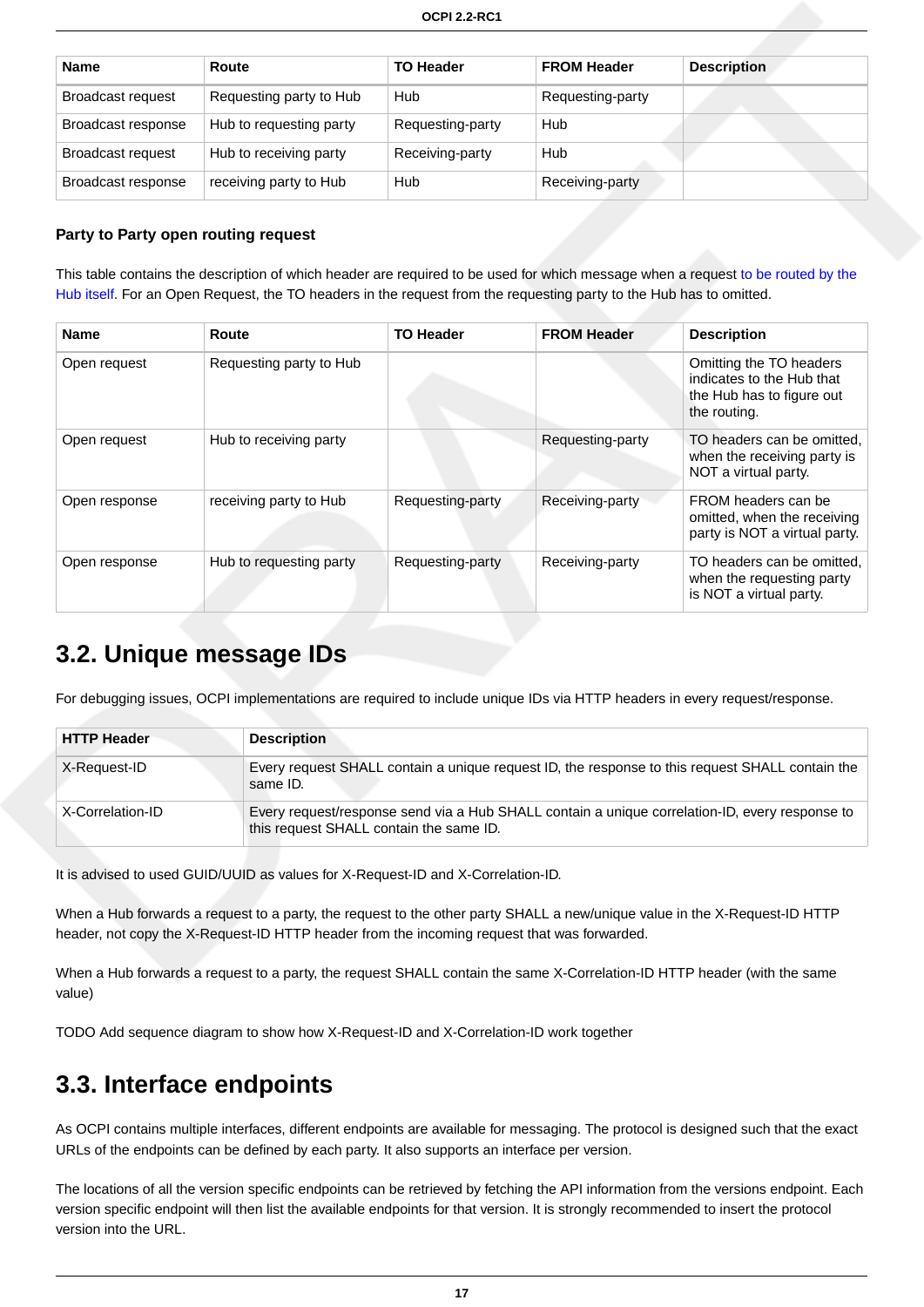For example: /ocpi/cpo/2.2/locations and /ocpi/emsp/2.2/locations.

The URLs of the endpoints in this document are descriptive only. The exact URL can be found by fetching the endpoint information from the API info endpoint and looking up the identifier of the endpoint.

| <b>Operator interface</b> | <b>Identifier</b> | <b>Example URL</b>                            |  |
|---------------------------|-------------------|-----------------------------------------------|--|
| Credentials               | credentials       | https://example.com/ocpi/cpo/2.2/credentials  |  |
| Charging location details | locations         | https://example.com/ocpi/cpo/2.2/locations    |  |
|                           |                   |                                               |  |
| eMSP interface            | <b>Identifier</b> | <b>Example URL</b>                            |  |
| <b>Credentials</b>        | credentials       | https://example.com/ocpi/emsp/2.2/credentials |  |
| Charging location updates | locations         | https://example.com/ocpi/emsp/2.2/locations   |  |

## <span id="page-24-0"></span>**3.4. Offline behaviour**

During communication over OCPI, it might happen that one of the communication parties is unreachable for an amount of time. OCPI works event based, new messages and status are pushed from one party to another. When communication is lost, updates cannot be delivered.

OCPI messages should not be queued. When a client does a POST, PUT or PATCH request and that requests fails or times out, the client should not queue the message and retry the same message again on a later time.

When the connection is re-established, it is up to the target-server of a connection to GET the current status from to source-server to get back in-sync. For example: - CDRs of the period of communication loss can be rerieved with a GET command on the CDRs module, with filters to retrieve only CDRs of the period since the last CDR was received. - Status of EVSEs (or Locations) can be retrieved by calling a GET on the Locations module.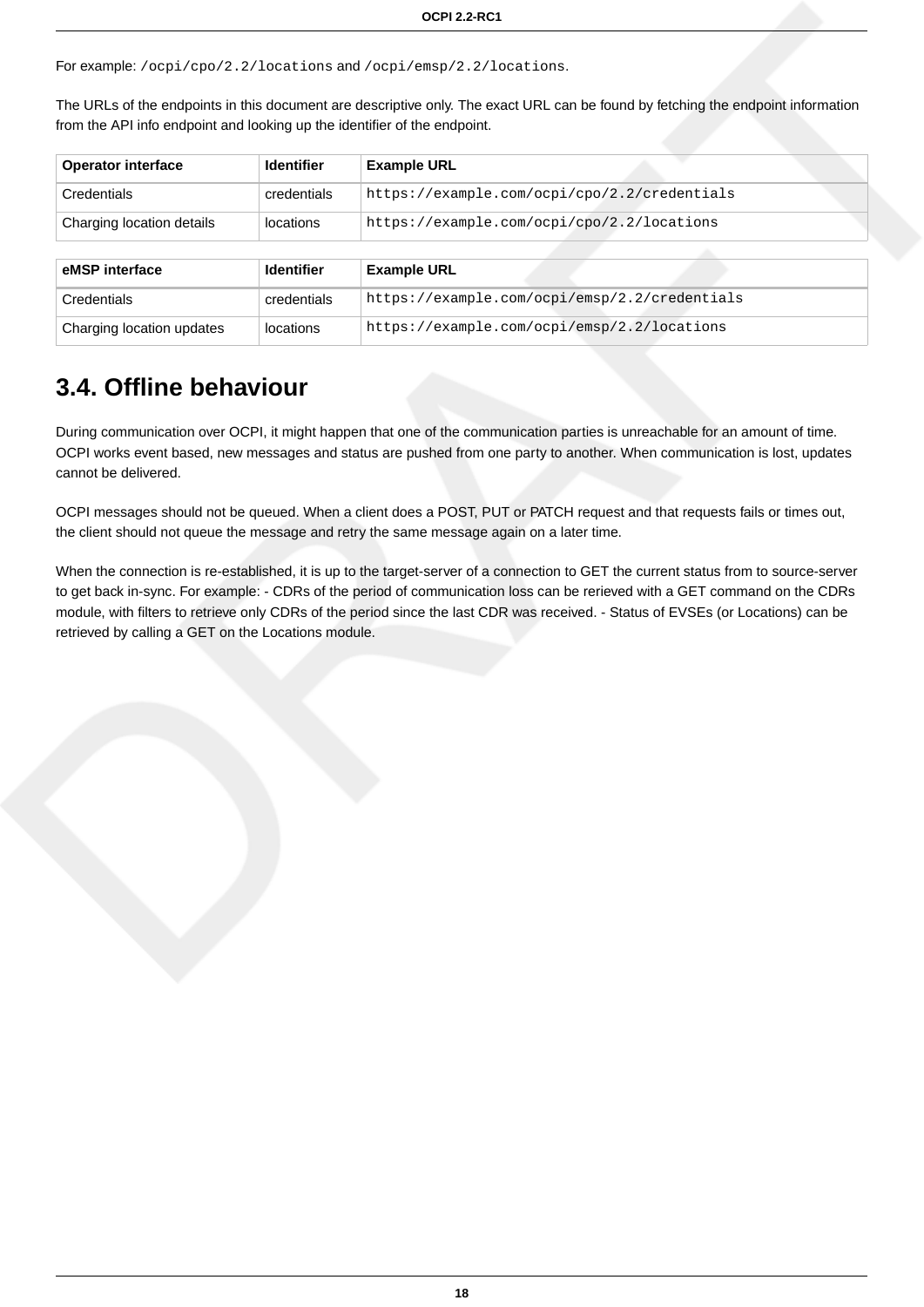# <span id="page-25-0"></span>**4. Status codes**

There are two types of status codes: - Transport related (HTTP) - Content related (OCPI)

The transport layer ends after a message is correctly parsed into a (semantically unvalidated) JSON structure. When a message does not contain a valid JSON string, the HTTP error 400 - Bad request is returned.

If a request is syntactically valid JSON and addresses an existing resource, no HTTP error should be returned. Those requests are supposed to have reached the OCPI layer. As is customary for RESTful APIs: if the resource does NOT exist, the server should return a HTTP 404 - Not Found.

When the server receives a valid OCPI object it should respond with:

- HTTP 200 Ok when the object already existed and is successfully updated.
- HTTP 201 Created when the object is newly created in the server system.

Requests that reach the OCPI layer should return an OCPI response message with a status\_code field as defined below.

| Range | <b>Description</b>                                                             |
|-------|--------------------------------------------------------------------------------|
| 1xxx  | <b>Success</b>                                                                 |
| 2xxx  | Client errors – The data sent by the client can not be processed by the server |
| 3xxx  | Server errors – The server encountered an internal error                       |

When the status code is in the success range (1xxx), the data field in the response message should contain the information as specified in the protocol. Otherwise the data field is unspecified and may be omitted, null or something else that could help to debug the problem from a programmer's perspective. For example, it could specify which fields contain an error or are missing.

## <span id="page-25-1"></span>**4.1. 1xxx: Success**

| Code | <b>Description</b>   |
|------|----------------------|
| 1000 | Generic success code |

## <span id="page-25-2"></span>**4.2. 2xxx: Client errors**

Errors detected by a server in the message sent by a client: The client did something wrong

| Code | <b>Description</b>                                                                      |
|------|-----------------------------------------------------------------------------------------|
| 2000 | Generic client error                                                                    |
| 2001 | Invalid or missing parameters                                                           |
| 2002 | Not enough information, for example: Authorization request with too little information. |
| 2003 | Unknown Location, for example: Command: START_SESSION with unknown location.            |

## <span id="page-25-3"></span>**4.3. 3xxx: Server errors**

Error during processing of the OCPI payload in the server. The message was syntactically correct but could not be processed by the server.

| Code | <b>Description</b>   |
|------|----------------------|
| 3000 | Generic server error |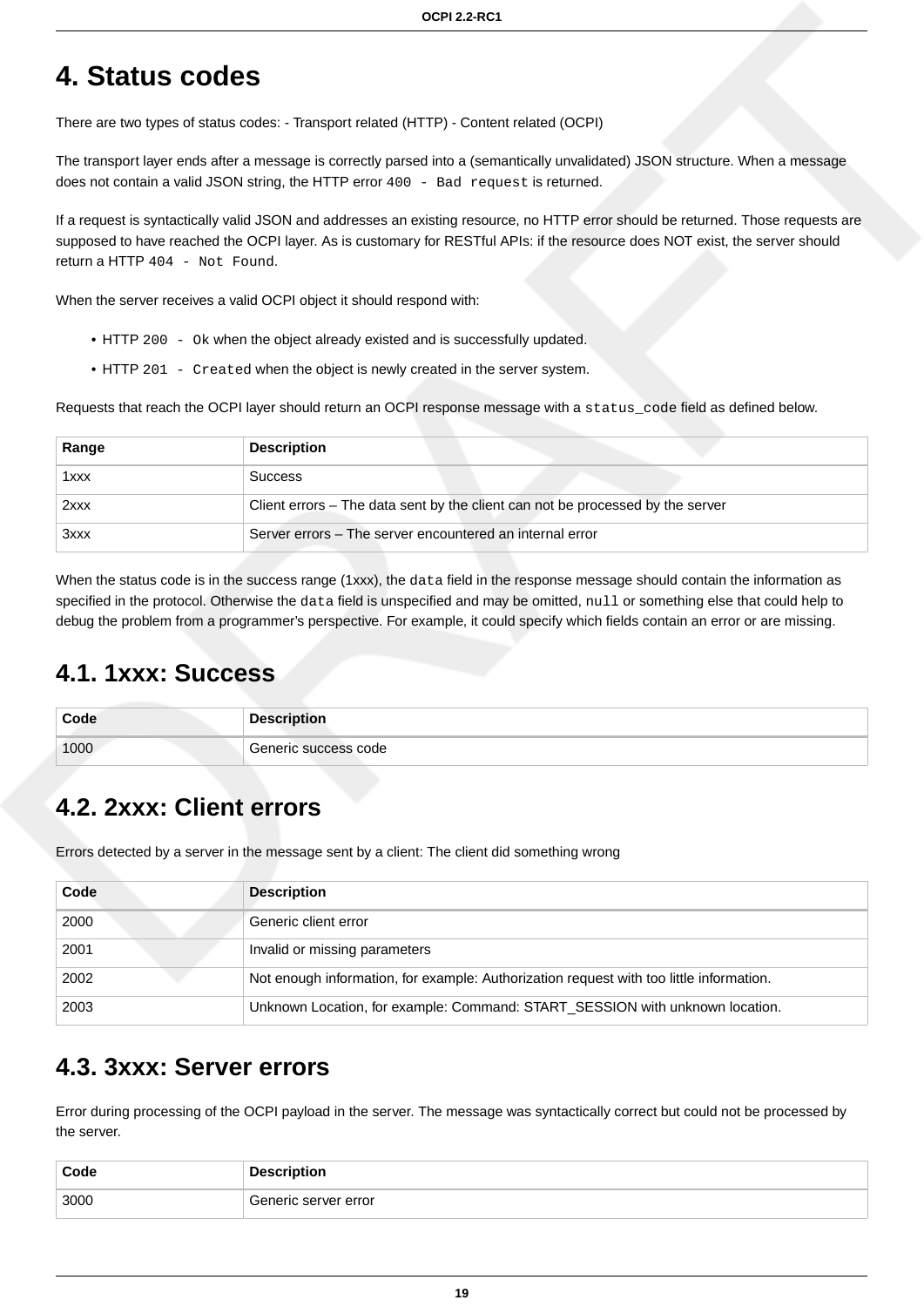| Code | <b>Description</b>                                                                                                                                                                                                                                                                                             |
|------|----------------------------------------------------------------------------------------------------------------------------------------------------------------------------------------------------------------------------------------------------------------------------------------------------------------|
| 3001 | Unable to use the client's API. For example during the credentials registration: When the initializing<br>party requests data from the other party during the open POST call to its credentials endpoint. If<br>one of the GETs can not be processed, the party should return this error in the POST response. |
| 3002 | Unsupported version.                                                                                                                                                                                                                                                                                           |
| 3003 | No matching endpoints or expected endpoints missing between parties. Used during the<br>registration process if the two parties do not have any mutual modules or endpoints available, or<br>the minimum expected by the other party implementation.                                                           |

## <span id="page-26-0"></span>**4.4. 4xxx: Hub errors**

When a server encounters an error, client side error (2xxx) or server side error (3xxx), it is send to status code to the Hub, the Hub SHALL forward this error to the client sending the request (when the request was not a broadcast push).

For errors that a Hub encounters when routing messages, the following OCPI status codes shall be used.

| Code | <b>Description</b>                                                          |
|------|-----------------------------------------------------------------------------|
| 4001 | Unknown receiver (TO address is unknown).                                   |
| 4002 | Timeout on forwarded request (Message is forwarded, but request times out.) |
| 4003 | Connection problem (Receiving party is not connected)                       |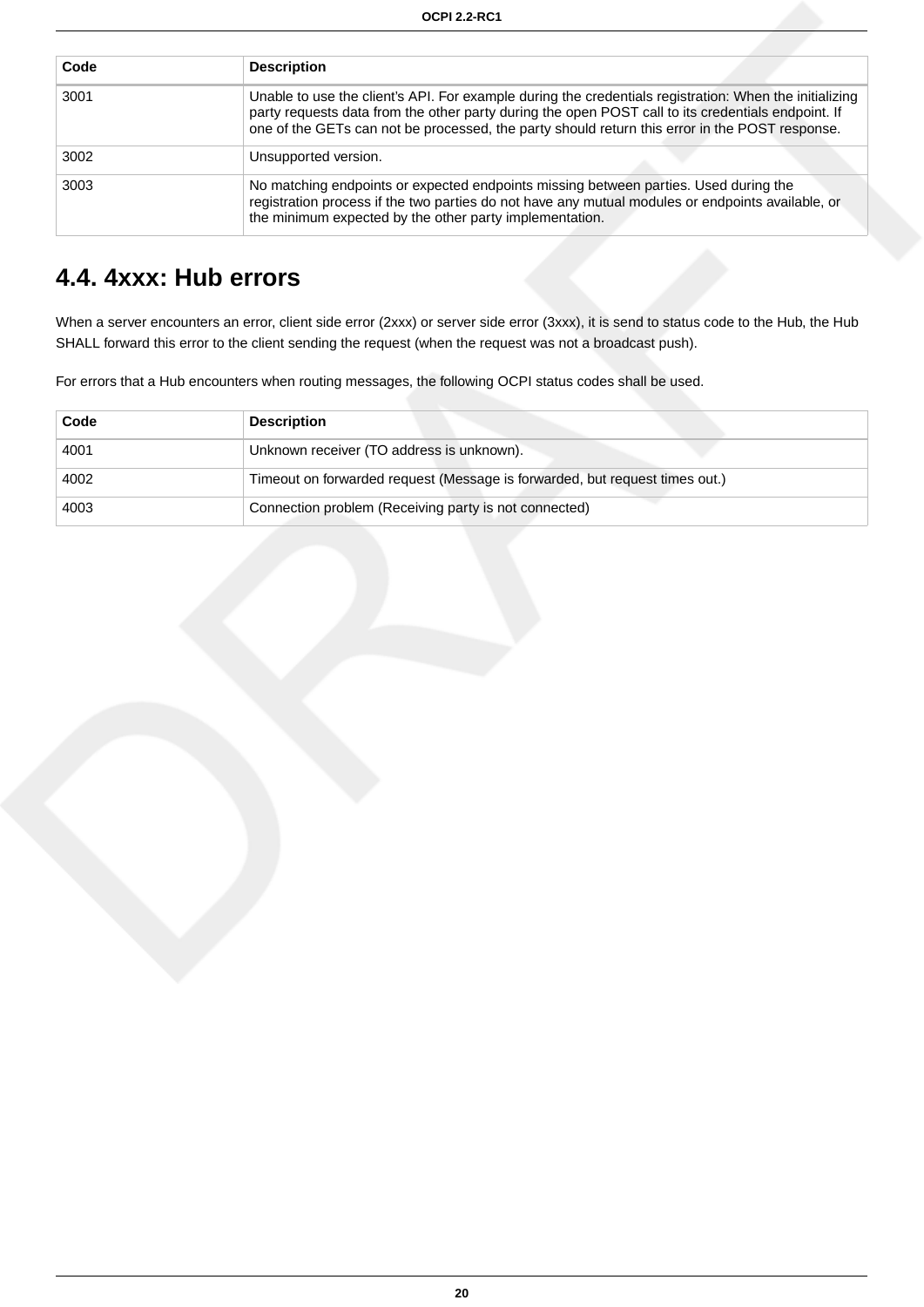# <span id="page-27-0"></span>**5.** Versions **module**

This is the required base module of OCPI. This is module is the start point for any OCPI connection. Via this module, clients can learn [which versions](#page-27-1) of OCPI a server supports, and [which modules](#page-28-0) it supports for each version of OCPI.

## <span id="page-27-1"></span>**5.1. Version information endpoint**

This endpoint lists all the available OCPI versions and the corresponding URLs to where version specific details such as the supported endpoints can be found.

Endpoint structure definition:

No structure defined. This is open for every party to define themselves.

#### Examples:

```
https://www.server.com/ocpi/cpo/versions
```
https://www.server.com/ocpi/emsp/versions

https://ocpi.server.com/versions

The exact URL to the implemented version endpoint should be given (offline) to parties that interface with your OCPI implementation, this endpoint is the starting point for discovering locations of the different modules and versions of OCPI that have been implemented.

Both the CPO and the eMSP must have this endpoint.

| <b>Method</b> | <b>Description</b>                              |
|---------------|-------------------------------------------------|
| GET           | Fetch information about the supported versions. |

### <span id="page-27-2"></span>**5.1.1. Data**

| <b>Property</b> | Type    | Card. | <b>Description</b>                 |
|-----------------|---------|-------|------------------------------------|
| versions        | Version |       | A list of supported OCPI versions. |

### <span id="page-27-3"></span>**5.1.2. Version** class

| <b>Property</b> | Type                 | Card. | <b>Description</b>                                           |
|-----------------|----------------------|-------|--------------------------------------------------------------|
| version         | <b>VersionNumber</b> |       | The version number.                                          |
| url             | URL                  |       | URL to the endpoint containing version specific information. |

### <span id="page-27-4"></span>**5.1.3. GET**

Fetch all supported OCPI versions of this CPO or eMSP.

#### <span id="page-27-5"></span>**5.1.3.1. Example**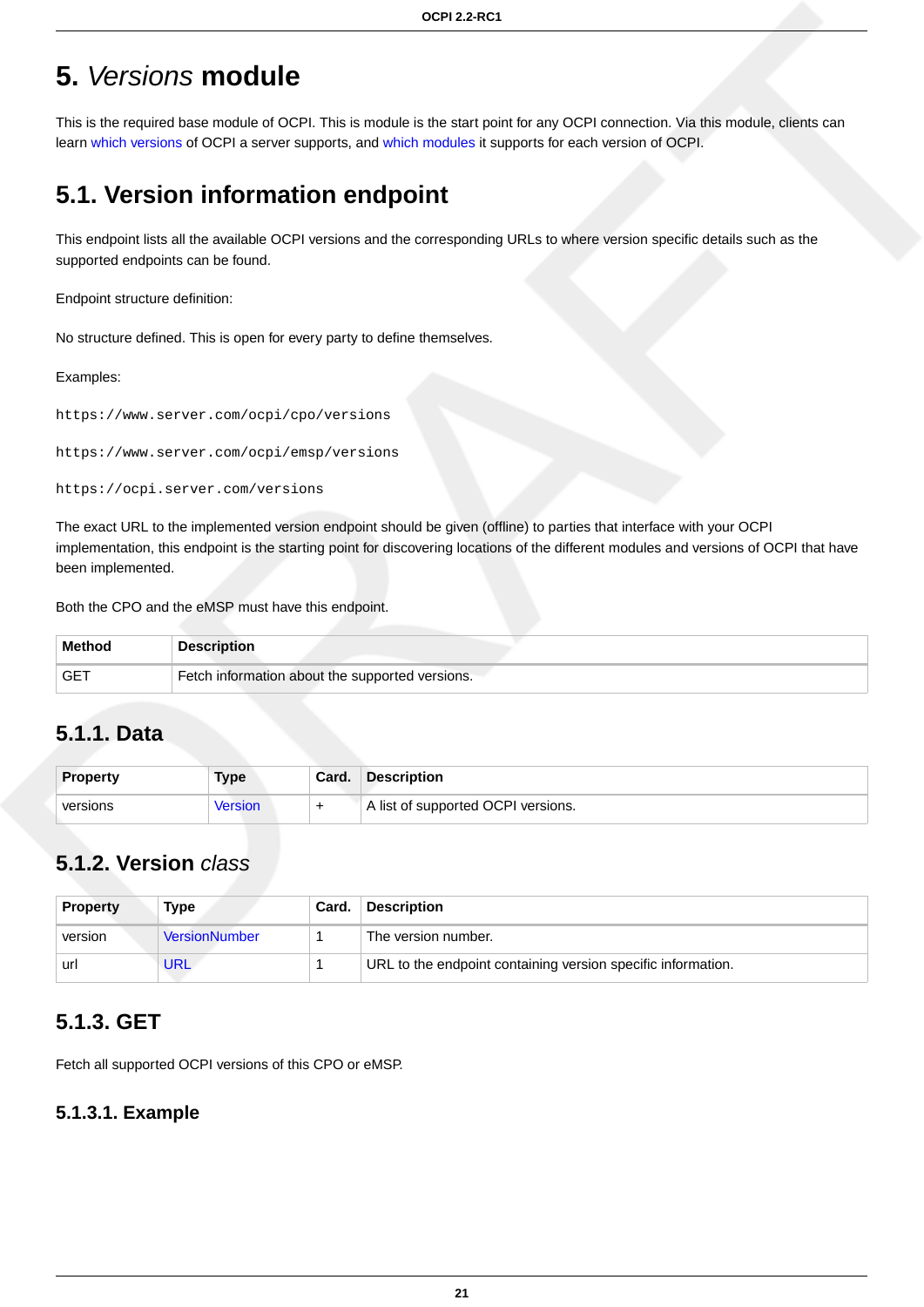```
[
   {
     "version": "2.1.1",
     "url": "https://www.server.com/ocpi/2.1.1/"
   },
   {
     "version": "2.2",
     "url": "https://www.server.com/ocpi/2.2/"
   }
]
```
## <span id="page-28-0"></span>**5.2. Version details endpoint**

Via the version details, the parties can exchange which modules are implemented for a specific version of OCPI, which Interface role is implemented, and what the endpoint URL is for this interface.

Parties that are both CPO and eMSP (or are a Hub) can implement one version endpoint. With the information that is available in the version details, parties don't need to implement a separate endpoint per role (CPO or MSP) anymore. In the reality this means that when a company that is both a CPO and a MSP connects to another CPO/MSP combination, only one OCPI connection is needed.

**NOTE** OCPI 2.2 introduces the role field in the version details. Older versions of OCPI do not support this.

Endpoint structure definition:

No structure defined. This is open for every party to define themselves.

Examples:

```
https://www.server.com/ocpi/cpo/2.2
https://www.server.com/ocpi/emsp/2.2
https://ocpi.server.com/2.2/details
```
This endpoint lists the supported endpoints and their URLs for a specific OCPI version. To notify the other party that the list of endpoints of your current version has changed, you can send a PUT request to the corresponding credentials endpoint (see the credentials chapter).

Both the CPO and the eMSP must have this endpoint.

| <b>Method</b> | <b>Description</b>                                                |
|---------------|-------------------------------------------------------------------|
|               | Fetch information about the supported endpoints for this version. |

### <span id="page-28-1"></span>**5.2.1. Data**

| <b>Property</b> | Type                 | Card. | <b>Description</b>                              |
|-----------------|----------------------|-------|-------------------------------------------------|
| version         | <b>VersionNumber</b> |       | The version number.                             |
| endpoints       | Endpoint             |       | A list of supported endpoints for this version. |

### <span id="page-28-2"></span>**5.2.2. Endpoint** class

| <b>Property</b> | Type                 | ˈ Card. | <b>Description</b>                       |
|-----------------|----------------------|---------|------------------------------------------|
| identifier      | <b>ModuleID</b>      |         | Endpoint identifier.                     |
| role            | <b>InterfaceRole</b> |         | Interface role this endpoint implements. |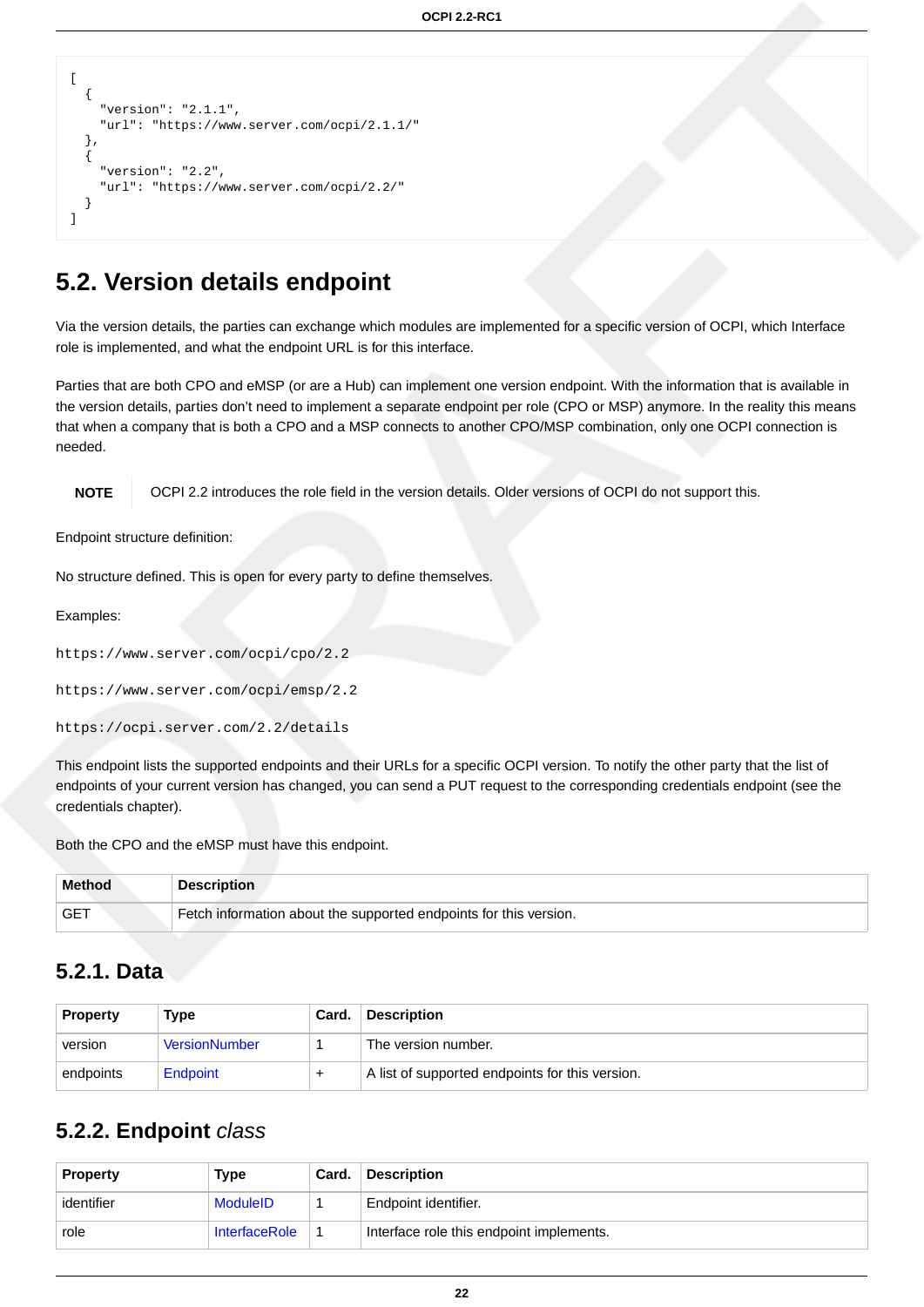| <b>Property</b> | Type | Card. | <b>Description</b>   |
|-----------------|------|-------|----------------------|
| url             | JNL  |       | URL to the endpoint. |

**NOTE** for the credentials module the role is not relevant as this module is the same for all roles.

### <span id="page-29-0"></span>**5.2.3. InterfaceRole** enum

| Value      | <b>Description</b>           |  |
|------------|------------------------------|--|
| <b>CPO</b> | CPO Interface implementation |  |
| <b>MSP</b> | MSP Interface implementation |  |

### <span id="page-29-1"></span>**5.2.4. ModuleID** enum

The Module identifiers for each endpoint are in the beginning of each Module chapter. The following table contains the list of modules in this version of OCPI. Most modules (except [Credentials & registration](#page-31-0)) are optional, but there might be dependencies between modules, if so that will be mentioned in the module description.

| <b>Module</b>                         | <b>ModuleID</b>  | <b>Remark</b>                    |
|---------------------------------------|------------------|----------------------------------|
| <b>CDRs</b>                           | cdrs             |                                  |
| <b>Charging Profiles</b>              | chargingprofiles |                                  |
| <b>Commands</b><br>commands           |                  |                                  |
| <b>Credentials &amp; registration</b> | credentials      | Required for all implementations |
| <b>Hub Client Info</b>                | hubclientinfo    |                                  |
| Locations                             | locations        |                                  |
| <b>Sessions</b>                       | sessions         |                                  |
| <b>Tariffs</b>                        | tariffs          |                                  |
| <b>Tokens</b>                         | tokens           |                                  |

### <span id="page-29-2"></span>**5.2.5. VersionNumber** enum

List of known versions.

| Value | <b>Description</b>                                            |  |
|-------|---------------------------------------------------------------|--|
| 2.0   | OCPI version 2.0.                                             |  |
| 2.1   | OCPI version 2.1. (DEPRECATED, do not use, use 2.1.1 instead) |  |
| 2.1.1 | OCPI version 2.1.1.                                           |  |
| 2.2   | OCPI version 2.2. (this version)                              |  |

#### <span id="page-29-3"></span>**5.2.5.1. Custom Modules**

Parties are allowed to create custom modules or customized versions of the existing modules. For this the [ModuleID enum](#page-29-1) can be extended with additional custom moduleIDs. These custom moduleIDs MAY only be sent to parties with which there is an agreement to use a custom module. Do NOT send custom moduleIDs to parties you are not 100% sure will understand the custom moduleIDs. It is advised to use a prefix (country\_code + party\_id) for any custom moduleID, this ensures that the moduleID will not be used for any future module of OCPI.

For example: nltnm-tokens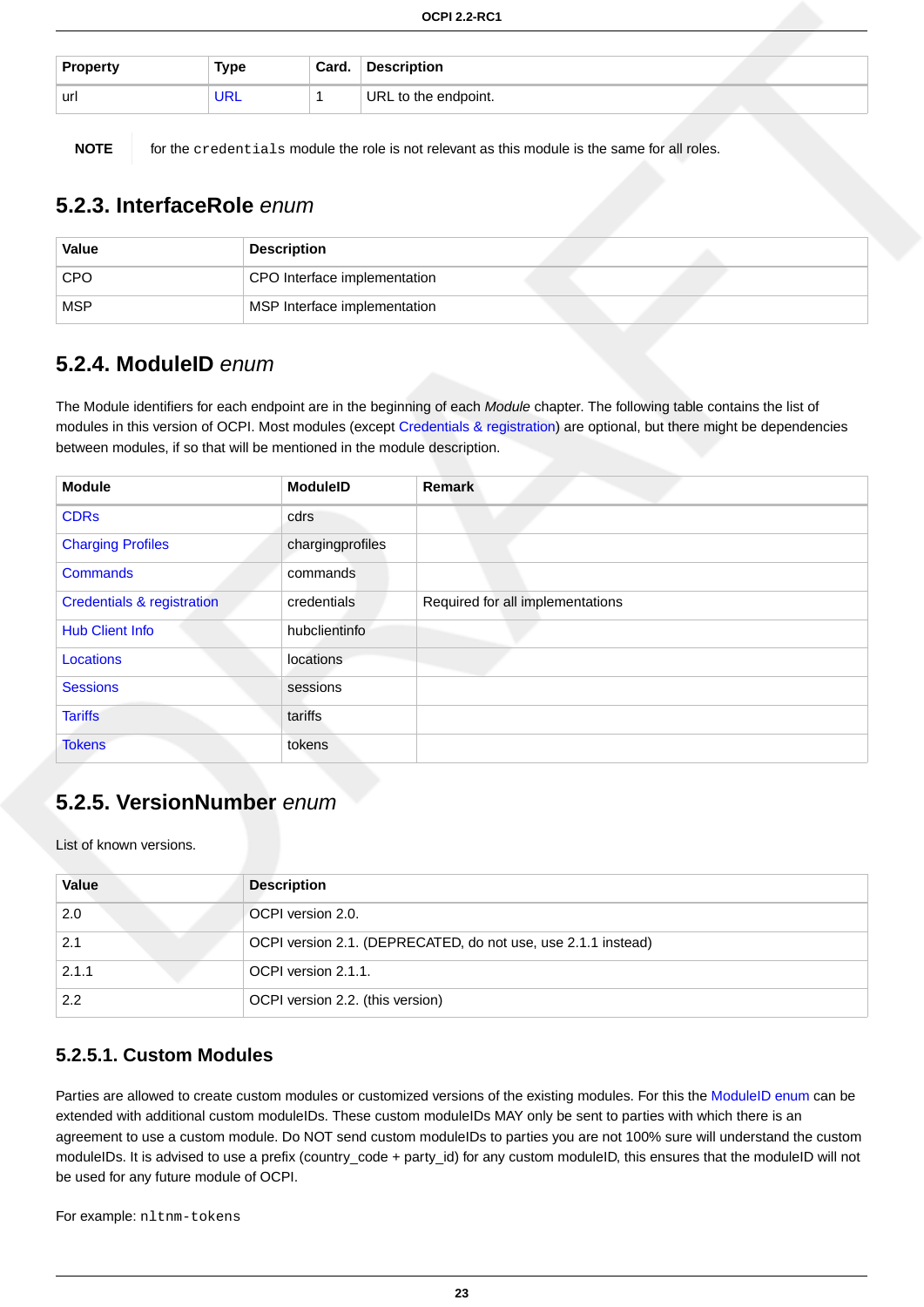### <span id="page-30-0"></span>**5.2.6. GET**

Fetch information about the supported endpoints and their URLs for this version.

#### <span id="page-30-1"></span>**5.2.6.1. Examples**

Simple version details example: CPO with only 2 modules.

```
{
   "version": "2.2",
   "endpoints": [
     {
       "identifier": "credentials",
       "role": "CPO",
       "url": "https://example.com/ocpi/cpo/2.2/credentials/"
     },
     {
       "identifier": "locations",
       "role": "CPO",
       "url": "https://example.com/ocpi/cpo/2.2/locations/"
     }
   ]
}
```
Simple version details example: party with both CPO and MSP with only 2 modules.

In this case the credentials module is not defined twice as this module is the same for all roles.

```
{
   "version": "2.2",
   "endpoints": [
     {
       "identifier": "credentials",
       "role": "CPO",
        "url": "https://example.com/ocpi/2.2/credentials/"
 },
\left\{\begin{array}{c} \end{array}\right\} "identifier": "locations",
       "role": "CPO",
        "url": "https://example.com/ocpi/cpo/2.2/locations/"
 },
\{ "identifier": "tokens",
        "role": "CPO",
       "url": "https://example.com/ocpi/cpo/2.2/locations/"
 },
     {
       "identifier": "locations",
       "role": "MSP",
       "url": "https://example.com/ocpi/msp/2.2/locations/"
 },
\{ "identifier": "tokens",
       "role": "MSP",
       "url": "https://example.com/ocpi/msp/2.2/locations/"
     }
   ]
}
```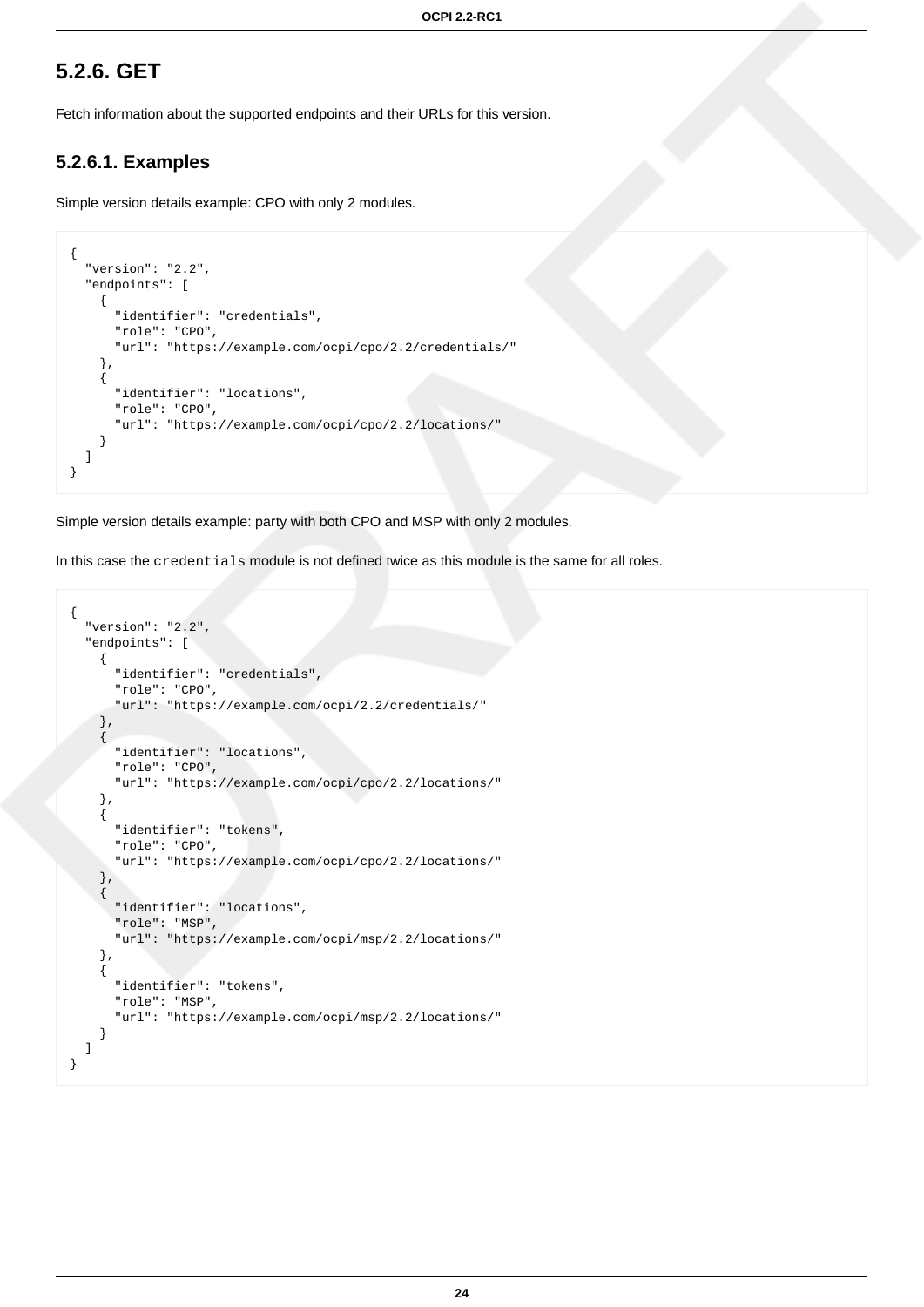# <span id="page-31-0"></span>**6.** Credentials **module**

#### **Module Identifier: credentials**

The credentials module is used the exchange the credentials token that has to be used by parties for authorization.

Every OCPI request is required to contain a credentials token in a [HTTP Authorization header](#page-13-3).

## <span id="page-31-1"></span>**6.1. Use cases**

## <span id="page-31-2"></span>**6.1.1. Registration**

To register a CPO in an eMSP platform (or vice versa), the CPO must create a unique credentials token that can be used for authenticating the eMSP. This credentials token along with the versions endpoint should be sent to the eMSP in a secure way that is outside the scope of this protocol.

CREDENTIALS\_TOKEN\_A is given offline, after registration store the CREDENTIALS\_TOKEN\_C which will be used in future exchanges. The CREDENTIALS\_TOKEN\_A can then be thrown away.

The eMSP starts the registration process, retrieves the version information and details (using CREDENTIALS\_TOKEN\_A in the HTTP Authorization header). The eMSP generates CREDENTIALS\_TOKEN\_B, send it to the CPO in a POST request to the credentials module of the CPO. The CPO stores CREDENTIALS\_TOKEN\_B and uses it for any requests to the eMSP, including the version information and details.

(In the sequence diagrams below we use relative paths as short resource identifiers to illustrate a point; please note that they should really be absolute URLs in any working implementation of OCPI)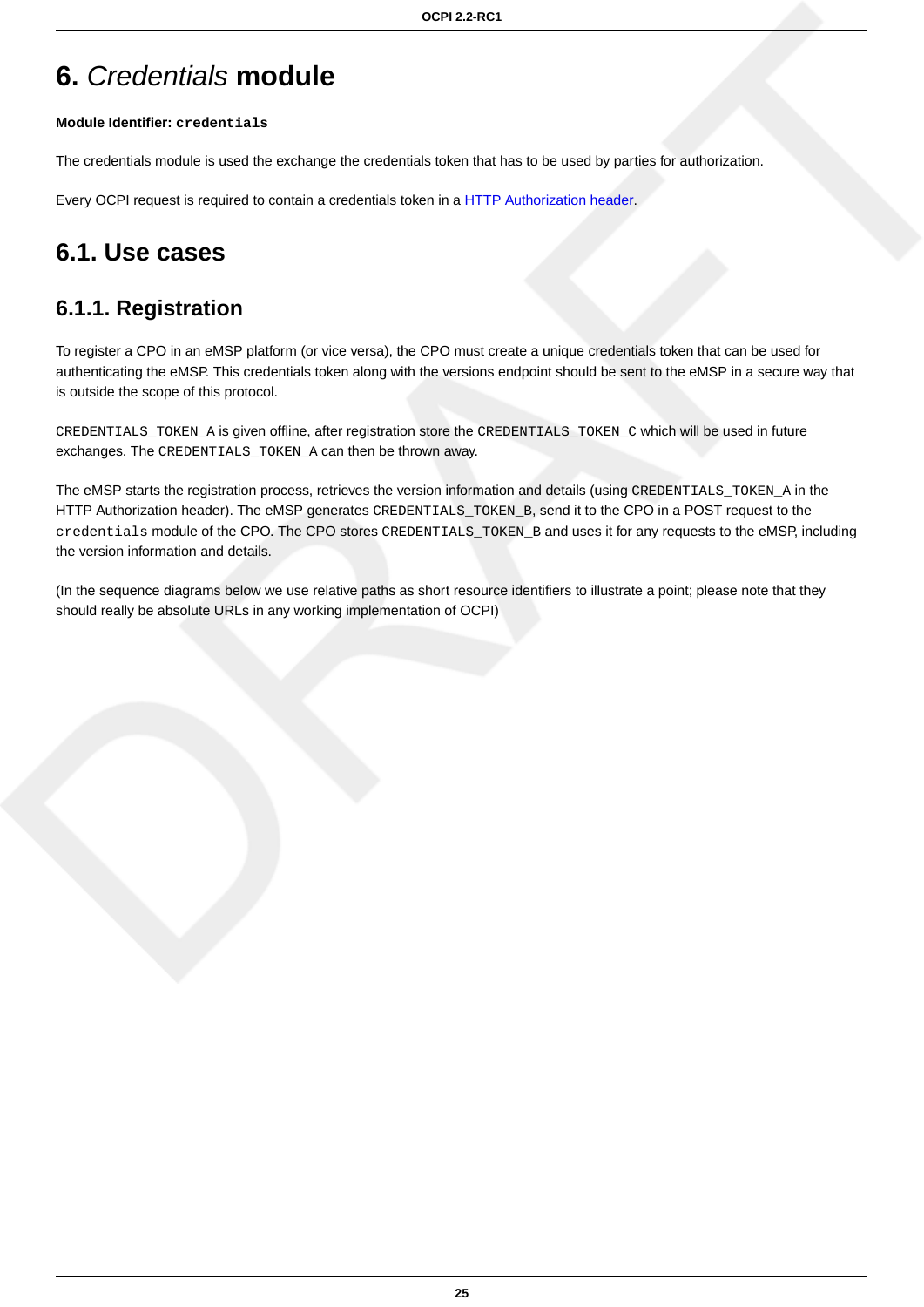

Figure 6. The OCPI registration process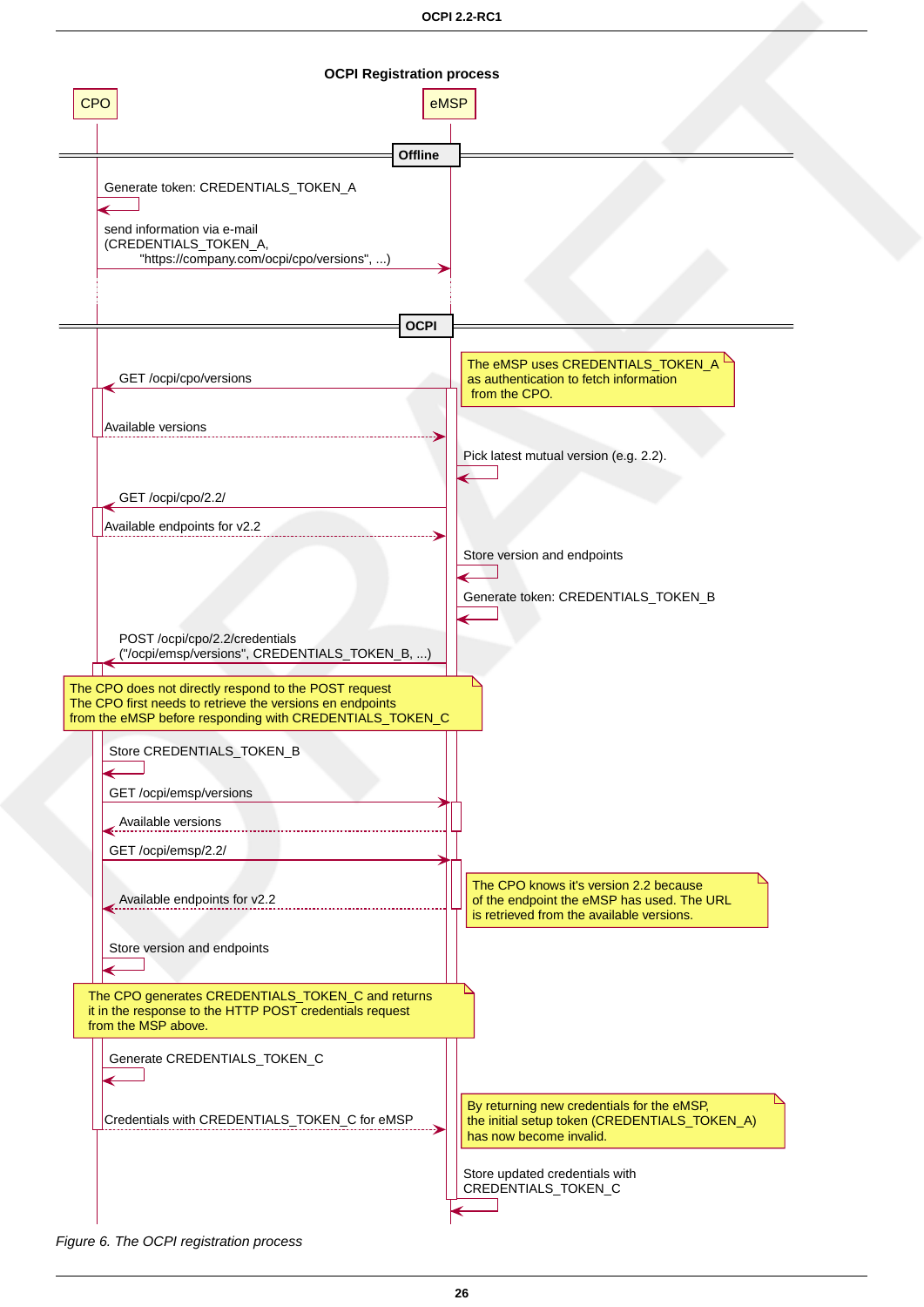Due to its symmetric nature, the CPO and eMSP can be swapped in the registration sequence.

## <span id="page-33-0"></span>**6.1.2. Updating to a newer version**

At some point both parties will have implemented a newer OCPI version. To start using the newer version, one party has to send a PUT request to the credentials endpoint of the other party.



Figure 7. The OCPI update process

## <span id="page-33-1"></span>**6.1.3. Changing endpoints for the current version**

This can be done by following the update procedure for the same version. By sending a PUT request to the credentials endpoint of this version, the other party will fetch and store the corresponding set of endpoints.

## <span id="page-33-2"></span>**6.1.4. Updating the credentials and resetting the credentials token**

The credentials (or parts thereof, such as the credentials token) can be updated by sending the new credentials via a PUT request to the credentials endpoint of the current version, similar to the update procedure described above.

## <span id="page-33-3"></span>**6.1.5. Errors during registration**

When the Server connects back to the client during the credentials registration, it might encounter problems. When this happens,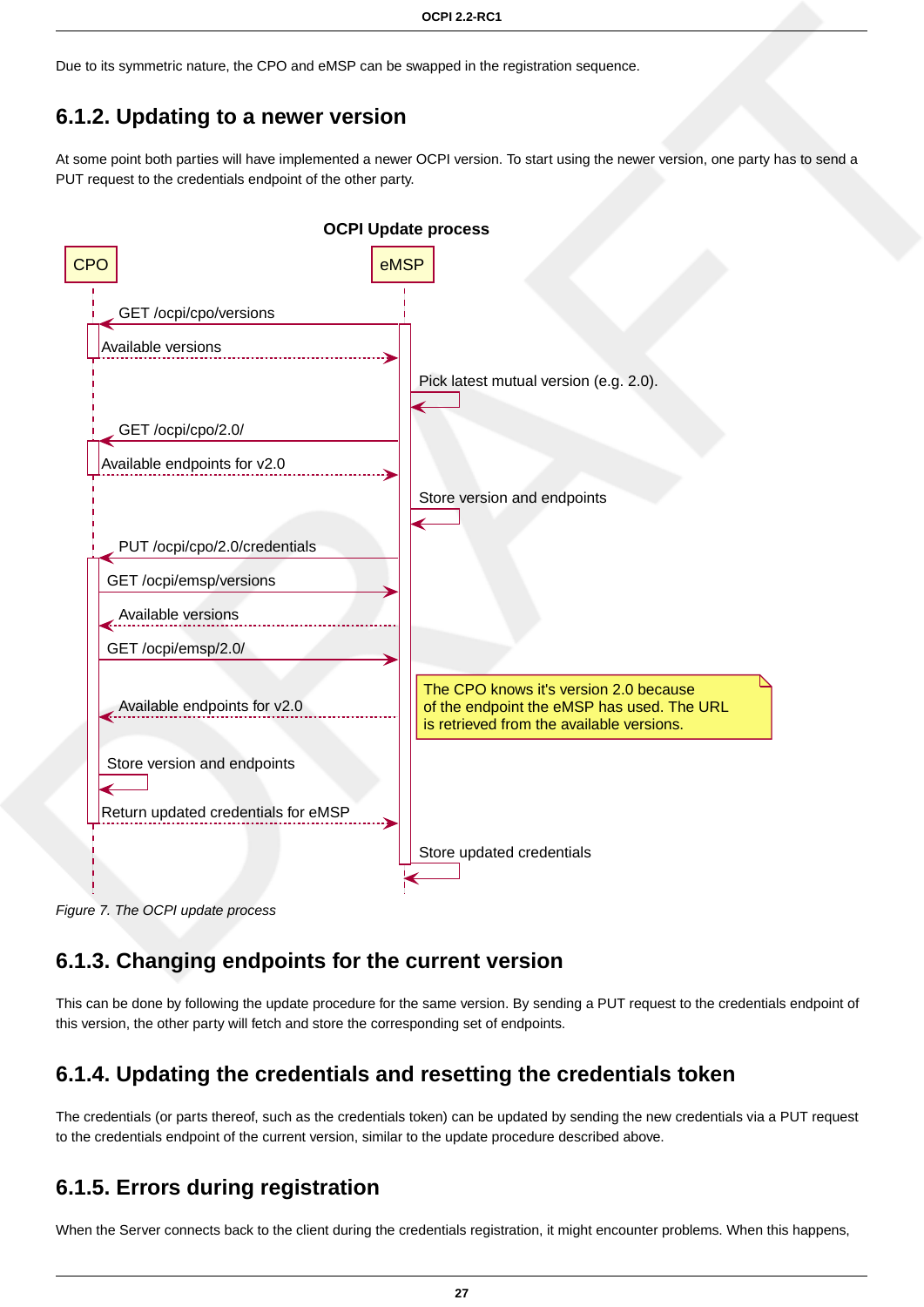the Server should add the status code: [3001](#page-25-3) in the response to the POST from the client.

## <span id="page-34-0"></span>**6.1.6. Required endpoints not available**

When two parties connect, it might happen that one of the parties expects a certain endpoint to be available at the other party.

For example: a CPO could only want to connect when the CDRs endpoint is available in an eMSP system.

In case the client is starting the credentials exchange process and cannot find the endpoints it expects, it is expected NOT to send the POST request with credentials to the server. Log a message/notify the administrator to contact the administrator of the server system.

In case the server, receiving the request from a client, cannot find the endpoints it expects, then it is expected to respond to the request with a status code: [3003.](#page-25-3)

## <span id="page-34-1"></span>**6.2. Interfaces and endpoints**

Example: /ocpi/cpo/2.2/credentials and /ocpi/emsp/2.2/credentials

| <b>Method</b> | <b>Description</b>                                                                                |  |
|---------------|---------------------------------------------------------------------------------------------------|--|
| <b>GET</b>    | Retrieves the credentials object to access the server's platform.                                 |  |
| <b>POST</b>   | Provides the server with a credentials object to access the client's system (i.e. register).      |  |
| <b>PUT</b>    | Provides the server with an updated credentials object to access the client's system.             |  |
| <b>PATCH</b>  | n/a                                                                                               |  |
| <b>DELETE</b> | Informs the server that its credentials to the client's system are now invalid (i.e. unregister). |  |

### <span id="page-34-2"></span>**6.2.1. GET Method**

Retrieves the credentials object to access the server's platform. The request body is empty, the response contains the credentials object to access the server's platform. This credentials object also contains extra information about the server such as its business details.

## <span id="page-34-3"></span>**6.2.2. POST Method**

Provides the server with credentials to access the client's system. This credentials object also contains extra information about the client such as its business details.

A POST initiates the registration process for this endpoint's version. The server must also fetch the client's endpoints for this version.

If successful, the server must generate a new credentials token and respond with the client's new credentials to access the server's system. The credentials object in the response also contains extra information about the server such as its business details.

This must return a HTTP status code 405: method not allowed if the client was already registered.

### <span id="page-34-4"></span>**6.2.3. PUT Method**

Provides the server with updated credentials to access the client's system. This credentials object also contains extra information about the client such as its business details.

A PUT will switch to the version that contains this credentials endpoint if it's different from the current version. The server must fetch the client's endpoints again, even if the version has not changed.

If successful, the server must generate a new credentials token for the client and respond with the client's updated credentials to access the server's system. The credentials object in the response also contains extra information about the server such as its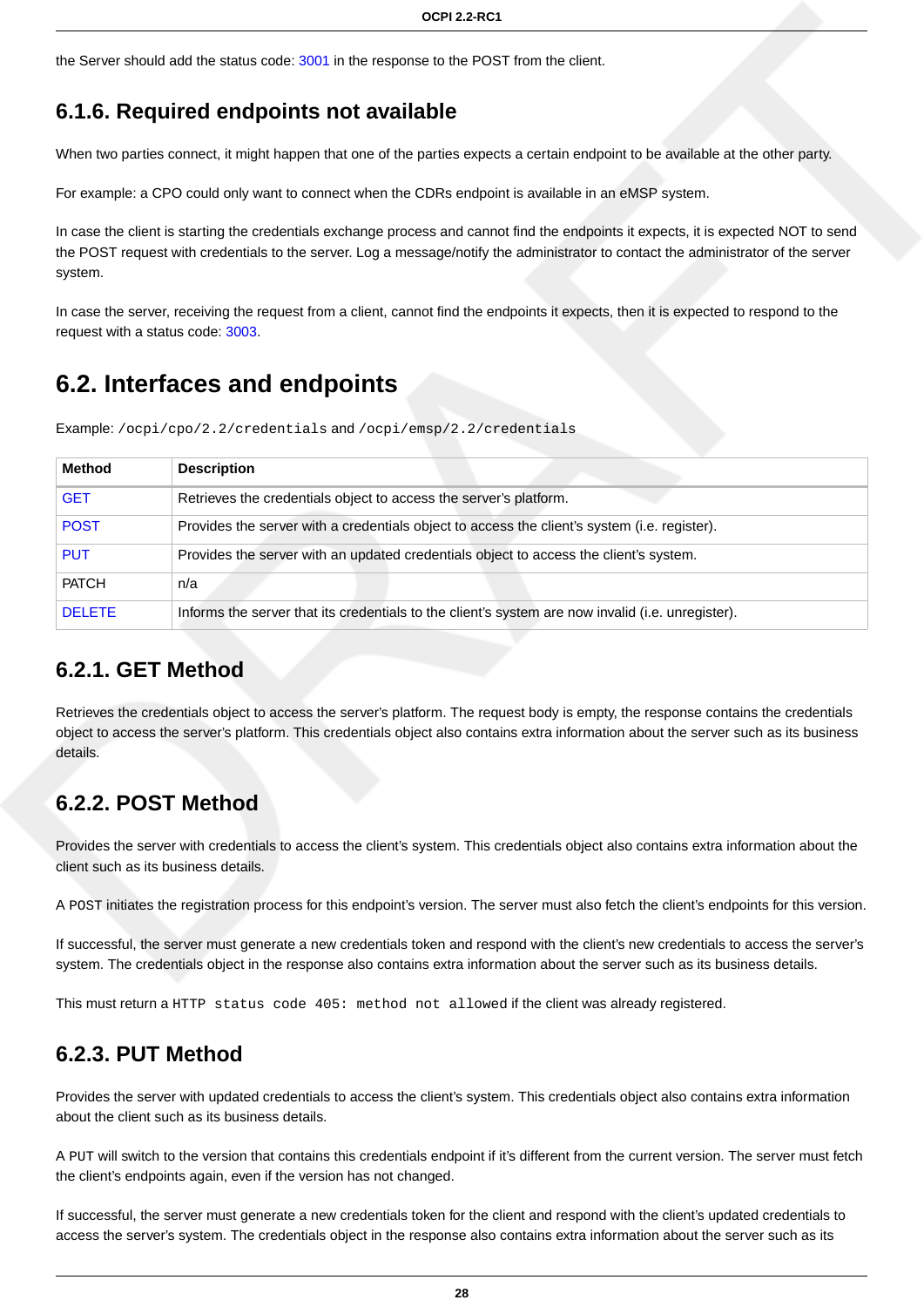business details.

This must return a HTTP status code 405: method not allowed if the client was not registered yet.

### <span id="page-35-0"></span>**6.2.4. DELETE Method**

Informs the server that its credentials to access the client's system are now invalid and can no longer be used. Both parties must end any automated communication. This is the unregistration process.

This must return a HTTP status code 405: method not allowed if the client was not registered.

## <span id="page-35-1"></span>**6.3. Object description**

### <span id="page-35-2"></span>**6.3.1. Credentials object**

| <b>Property</b> | Type                   | Card. | <b>Description</b>                                                        |
|-----------------|------------------------|-------|---------------------------------------------------------------------------|
| token           | string $(64)$          |       | The credentials token for the other party to authenticate in your system. |
| url             | URL                    |       | The URL to your API versions endpoint.                                    |
| roles           | <b>CredentialsRole</b> |       | List of the roles this party provides.                                    |

Every role needs a unique combination of: role, party id and country code.

A party can have the some role more then once, for example when a CPO provides 'white label' services for virtual CPOs.

One or more roles and thus party\_id and country\_code sets are provided here to inform a server about the party\_id and country\_code sets a client will use when pushing [client owned objects](#page-16-1). This helps a server determine the URLs a client will use when pushing a [client owned object.](#page-16-1) The country code is added the make certain the URL used when pushing a [client owned](#page-16-1) [object](#page-16-1) is unique, there might be multiple parties in the world with the same  $party_id$ , but the combination should always be unique. A party operating in multiple countries can always use the home country of the company for all connections.

For example: an OCPI implementation might push EVSE IDs from a company for different countries, preventing an OCPI connection per country a company is operating in.

The party\_id and country\_code give here, have no direct link with the eMI3 EVSE IDs and Contract IDs that might be used in the different OCPI modules.

For example: an party implementing OCPI might push EVSE IDs with an eMI3 spot operator different from the OCPI party\_id and/or the country\_code.

### <span id="page-35-3"></span>**6.3.2. Examples**

Example of a minimal CPO credentials object

```
{
     "token": "ebf3b399-779f-4497-9b9d-ac6ad3cc44d2",
     "url": "https://example.com/ocpi/versions/",
     "roles": [{
         "role": "CPO",
         "party_id": "EXA",
         "country_code": "NL",
         "business_details": {
             "name": "Example Operator"
 }
     }]
}
```
Example of a combined CPO/MSP credentials object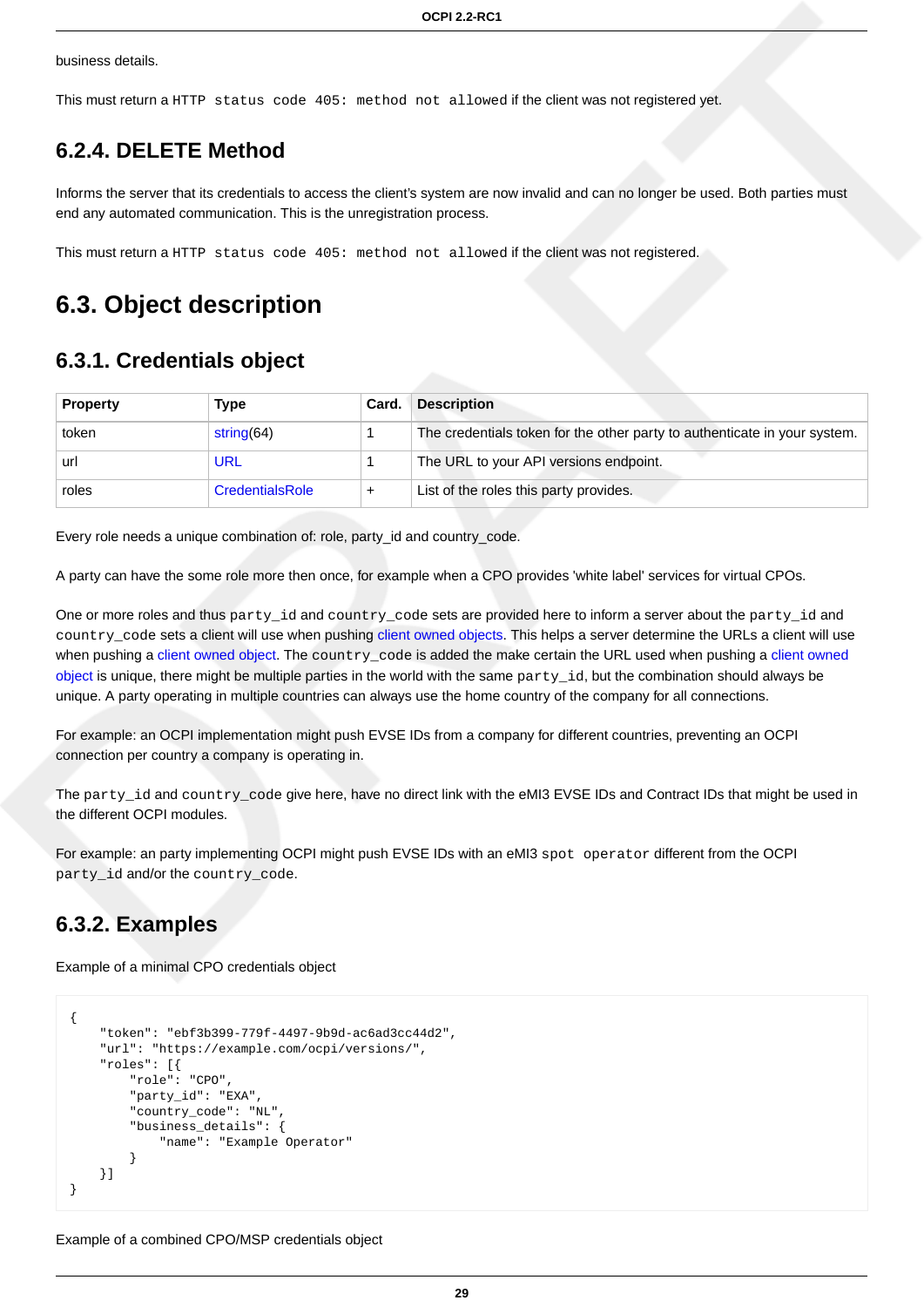```
{
     "token": "9e80a9c4-28be-11e9-b210-d663bd873d93",
     "url": "https://ocpi.example.com/versions/",
     "roles": [{
         "role": "CPO",
         "party_id": "EXA",
          "country_code": "NL",
         "business_details": {
             "name": "Example Operator"
         }
     }, {
         "role": "MSP",
         "party_id": "EXA",
         "country_code": "NL",
         "business_details": {
             "name": "Example Provider"
         }
     }]
}
```
Example of CPO credentials object with full business details

```
{
    "token": "9e80ae10-28be-11e9-b210-d663bd873d93",
    "url": "https://example.com/ocpi/versions/",
    "roles": [{
        "role": "CPO",
        "party_id": "EXA",
        "country_code": "NL",
        "business_details": {
            "name": "Example Operator",
            "logo": {
                "url": "https://example.com/img/logo.jpg",
                "thumbnail": "https://example.com/img/logo_thumb.jpg",
                "category": "OPERATOR",
 "type": "jpeg",
 "width": 512,
                "height": 512
            },
            "website": "http://example.com"
 }
 }]
}
```
Example of CPO credentials object with virtual CPOs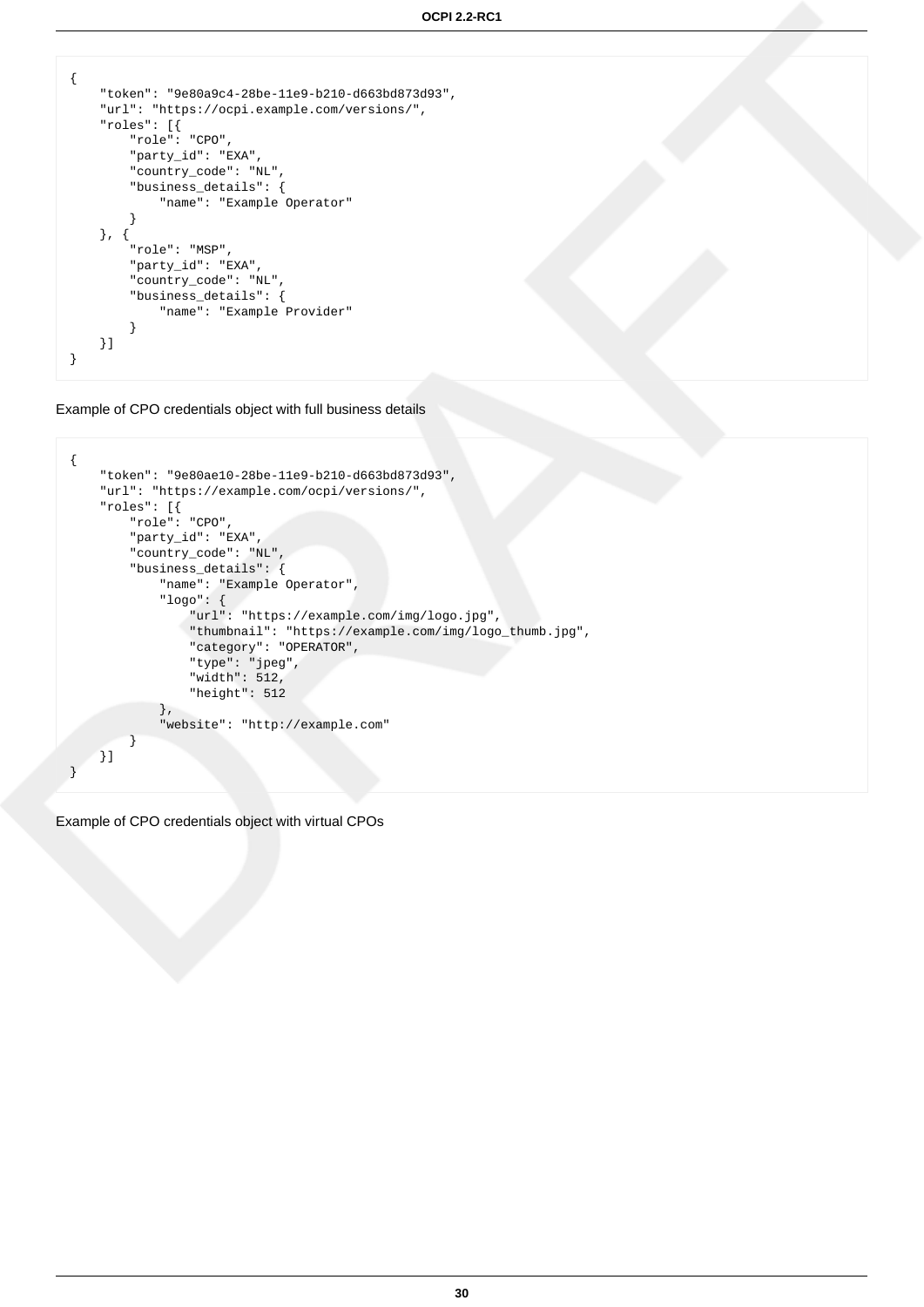```
{
    "token": "9e80aca8-28be-11e9-b210-d663bd873d93",
    "url": "https://ocpi.example.com/versions/",
    "roles": [{
        "role": "CPO",
         "party_id": "EXA",
         "country_code": "NL",
        "business_details": {
            "name": "Operator"
 }
 }, {
 "role": "CPO",
 "party_id": "VPA",
         "country_code": "NL",
         "business_details": {
            "name": "Virtual Provider 1"
        }
    }, {
         "role": "CPO",
         "party_id": "VPB",
         "country_code": "NL",
        "business_details": {
            "name": "Virtual Provider 2"
        }
    }]
}
```
# **6.4. Data types**

### **6.4.1. CredentialsRole** class

| <b>Property</b>  | Type                   | Card. | <b>Description</b>                                                                 |
|------------------|------------------------|-------|------------------------------------------------------------------------------------|
| role             | <b>Role</b>            |       | Type of Role.                                                                      |
| business details | <b>BusinessDetails</b> |       | Details of this party.                                                             |
| party_id         | Cisstring(3)           |       | CPO, eMSP (or other role) ID of this party. (following the 15118 ISO<br>standard). |
| country_code     | Cisstring(2)           |       | Country code of the country this party is operating in.                            |

## <span id="page-37-0"></span>**6.4.2. Role** enum

| Value        | <b>Description</b>                   |
|--------------|--------------------------------------|
| <b>CPO</b>   | Charge Point Operator Role           |
| <b>MSP</b>   | eMobility Service Provider Role      |
| <b>HUB</b>   | Hub role                             |
| <b>NSP</b>   | Navigation Service Provider Role     |
| <b>OTHER</b> | Other role                           |
| <b>SCSP</b>  | Smart Charging Service Provider Role |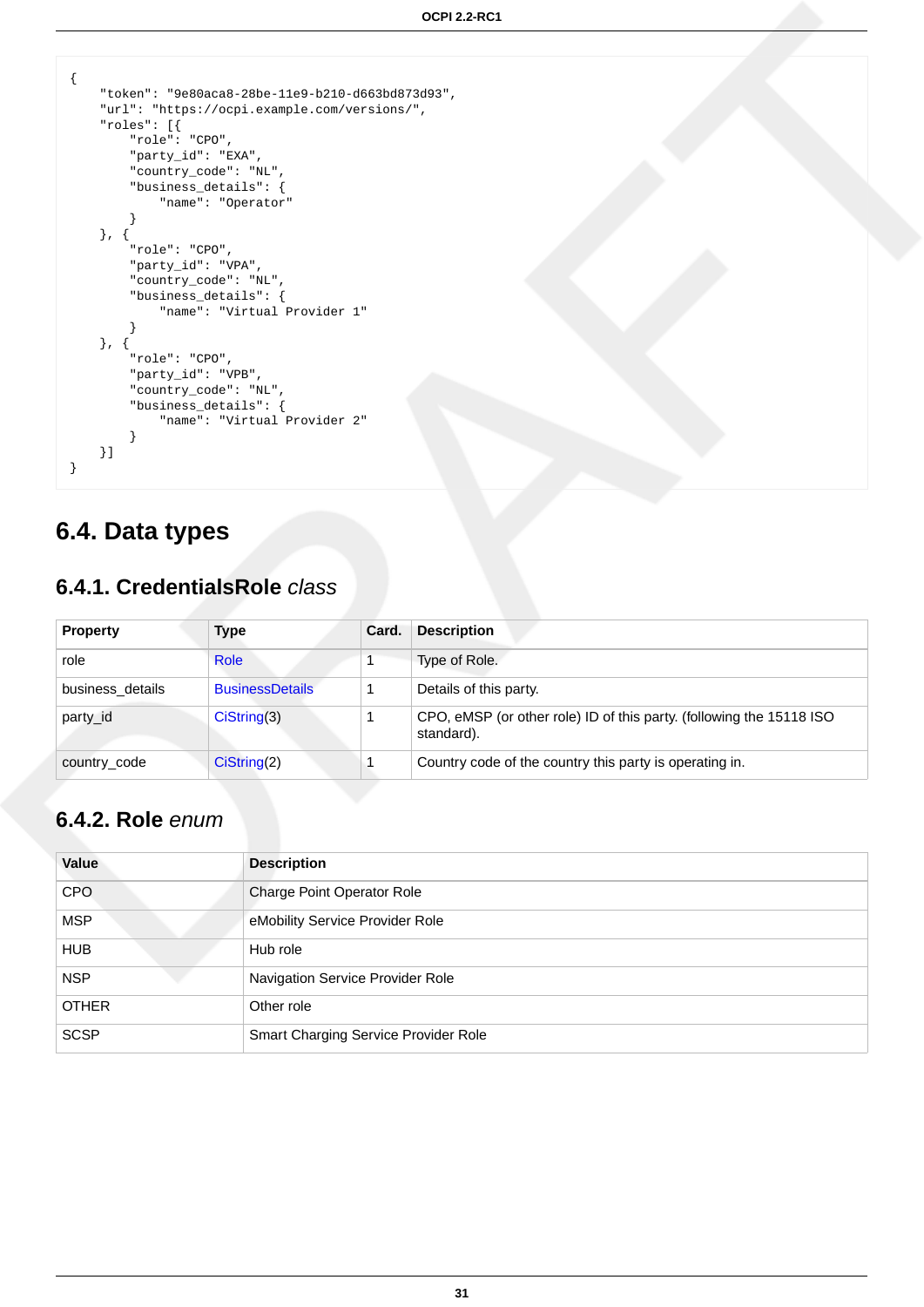# **7.** Locations **module**

**Module Identifier: locations**

#### **Data owner: CPO**

The Location objects live in the CPO back-end system. They describe the charging locations of that operator.

**Module dependency:** the eMSP endpoint is dependent on the [Tariffs module](#page-71-0)

# **7.1. Flow and Lifecycle**

The Locations module has Locations as base object, Locations have EVSEs, EVSEs have Connectors. With the methods in the [eMSP interface](#page-40-0), Location information/statuses can be shared with the eMSP. Updates can be done to the Location, but also to only an EVSE or a Connector.

When a CPO creates Location objects it pushes them to the eMSPs by calling [PUT](#page-41-0) on the eMSPs Locations endpoint. Providers who do not support push mode need to call [GET](#page-38-0) on the CPOs Locations endpoint to receive the new object.

If the CPO wants to replace a Location related object, they push it to the eMSP systems by calling [PUT](#page-41-0) on their Locations endpoint.

Any changes to a Location related object can also be pushed to the eMSP by calling the [PATCH](#page-42-0) on the eMSPs Locations endpoint. Providers who do not support push mode need to call [GET](#page-38-0) on the CPOs Locations endpoint to receive the updates.

When the CPO wants to delete an EVSE they must update by setting the status field to REMOVED and call the [PUT](#page-41-0) or [PATCH](#page-42-0) on the eMSP system. A Location without valid EVSE objects can be considered as expired and should no longer be displayed. There is no direct way to delete a location, EVSE or Connector, there are other modules like [sessions](#page-56-0) that link to location, EVSE and Connector IDs. If they were removed, these links would no longer work.

When the CPO is not sure about the state or existence of a Location, EVSE or Connector object in the eMSPs system, the CPO can call the [GET](#page-40-1) to validate the object in the eMSP system.

# **7.2. Interfaces and endpoints**

There is both a CPO and an eMSP interface for Locations. Advised is to use the push direction from CPO to eMSP during normal operation. The CPO interface is meant to be used when the connection between 2 parties is established, to retrieve the current list of Location objects with the current status, and when the eMSP is not 100% sure the Locations cache is completely correct. The eMSP can use the CPO GET Object interface to retrieve a specific Location, EVSE or Connector, this might be used by a eMSP that wants information about a specific Location, but has not implemented the eMSP Locations interface (cannot receive push).

## **7.2.1. CPO Interface**

| Method        | <b>Description</b>                                                                                                                        |
|---------------|-------------------------------------------------------------------------------------------------------------------------------------------|
| <b>GET</b>    | Fetch a list locations, last updated between the {date_from} and {date_to} (paginated), or get a specific<br>location, EVSE or Connector. |
| <b>POST</b>   | n/a                                                                                                                                       |
| <b>PUT</b>    | n/a                                                                                                                                       |
| <b>PATCH</b>  | n/a                                                                                                                                       |
| <b>DELETE</b> | n/a                                                                                                                                       |

### <span id="page-38-0"></span>**7.2.1.1. GET Method**

Depending on the URL Segments provided, the GET request can either be used to retrieve information about a list of available locations and EVSEs at this CPO: [GET List](#page-39-0) Or it can be used to get information about a specific Location, EVSE or Connector: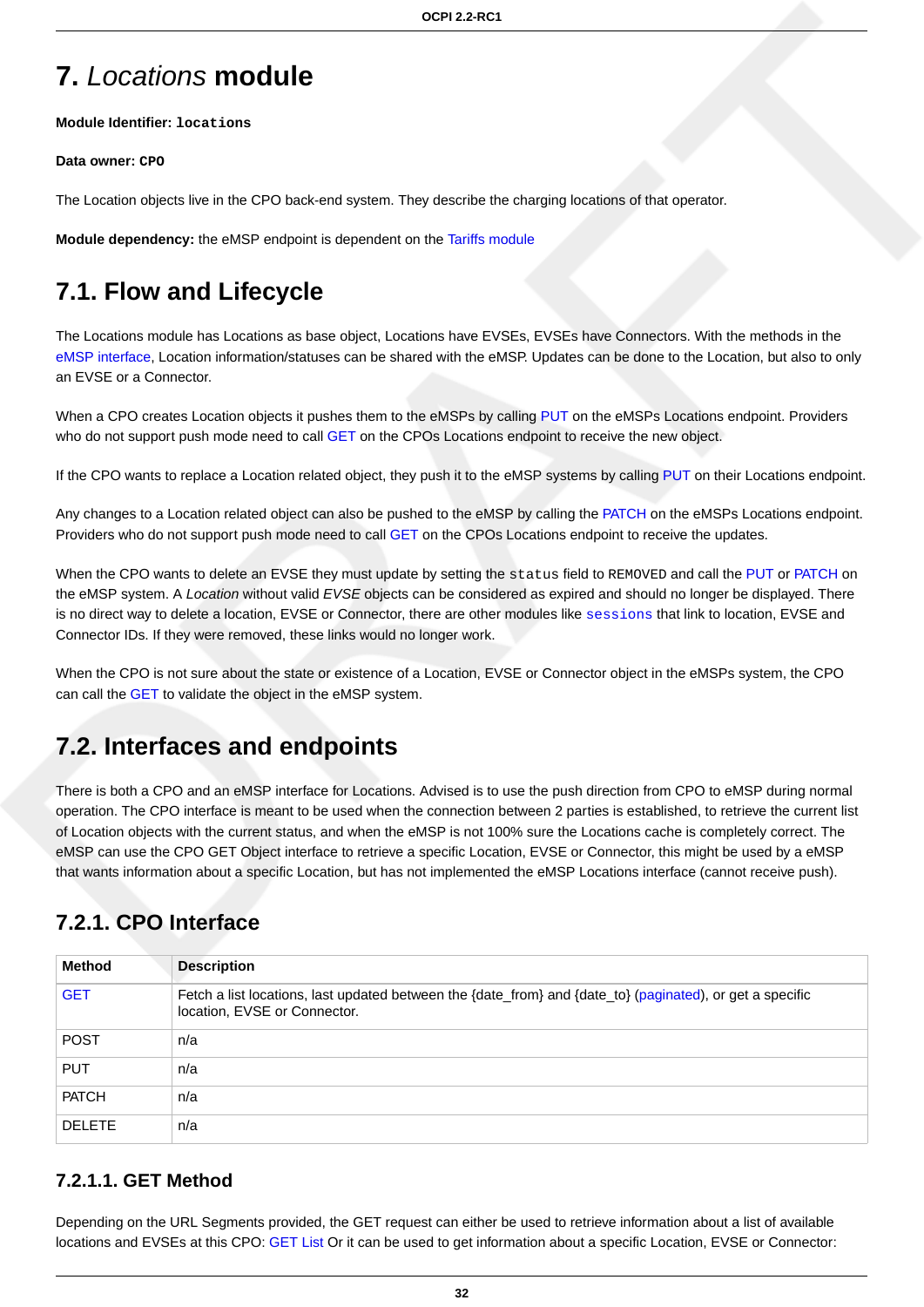#### **[GET Object](#page-39-1)**

#### <span id="page-39-0"></span>**GET List Request Parameters**

#### Endpoint structure definition:

{locations\_endpoint\_url}?[date\_from={date\_from}]&[date\_to={date\_to}]&[offset={offset}]&[limit={l imit}]

#### Examples:

https://www.server.com/ocpi/cpo/2.2/locations/?date\_from=2019-01-28T12:00:00&date\_to=2019-01- 29T12:00:00

https://ocpi.server.com/2.2/locations/?offset=50

https://www.server.com/ocpi/2.2/locations/?date\_from=2019-01-29T12:00:00&limit=100

https://www.server.com/ocpi/cpo/2.2/locations/?offset=50&limit=100

If additional parameters: {date\_from} and/or {date\_to} are provided, only Locations with (last\_updated) between the given date\_from and date\_to will be returned. If an EVSE is updated, also the 'parent' Location's last\_updated fields is updated. If a Connector is updated, the EVSE's last updated and the Location's last updated field are updated.

This request is [paginated,](#page-14-0) it supports the [pagination](#page-14-1) related URL parameters.

| <b>Parameter</b> | <b>Datatype</b> | Requi<br>red | <b>Description</b>                                                  |
|------------------|-----------------|--------------|---------------------------------------------------------------------|
| date from        | <b>DateTime</b> | no           | Only return Locations that have last_updated after this Date/Time.  |
| date to          | <b>DateTime</b> | no           | Only return Locations that have last_updated before this Date/Time. |
| offset           | int             | no           | The offset of the first object returned. Default is 0.              |
| limit            | int             | no           | Maximum number of objects to GET.                                   |

#### **GET List Response Data**

The endpoint returns a list of Location objects the header will contain the [pagination](#page-14-2) related headers.

Any older information that is not specified in the response is considered no longer valid. Each object must contain all required fields. Fields that are not specified may be considered as null values.

| <b>Type</b> | Card. | Description                             |
|-------------|-------|-----------------------------------------|
| Location    |       | List of all locations with valid EVSEs. |

#### <span id="page-39-1"></span>**GET Object Request Parameters**

Endpoint structure definition for retrieving a Location, EVSE or Connector:

```
{locations_endpoint_url}{location_id}[/{evse_uid}][/{connector_id}]
```
#### Examples:

https://www.server.com/ocpi/cpo/2.2/locations/LOC1

https://www.server.com/ocpi/cpo/2.2/locations/LOC1/3256

https://www.server.com/ocpi/cpo/2.2/locations/LOC1/3256/1

The following parameters can be provided as URL segments.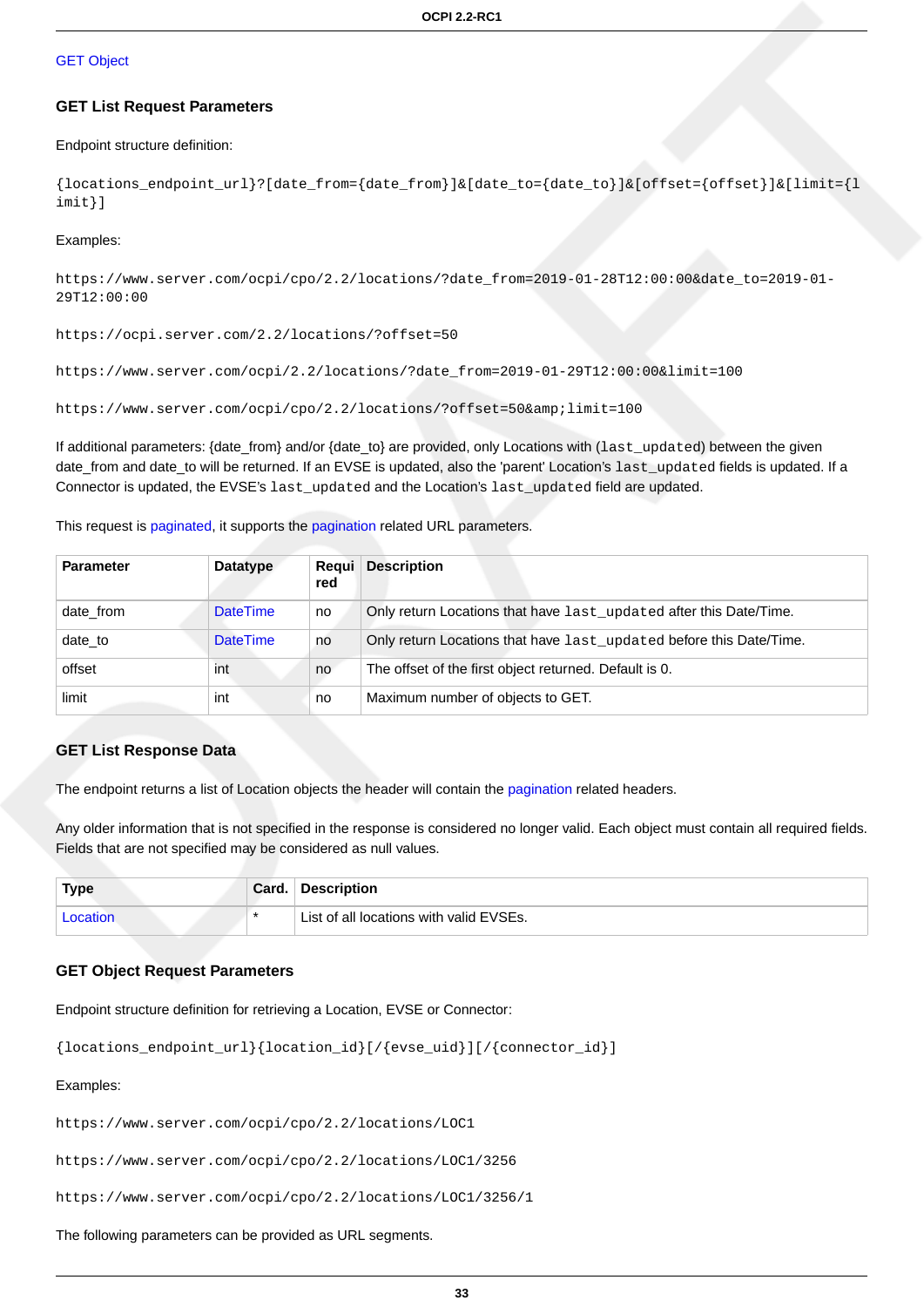| <b>Parameter</b> | Datatype      | Reaui  <br>red | <b>Description</b>                                              |
|------------------|---------------|----------------|-----------------------------------------------------------------|
| location id      | CisString(36) | ves            | Location.id of the Location object to retrieve.                 |
| evse uid         | CisString(36) | no             | Evse uid, required when requesting an EVSE or Connector object. |
| connector id     | CisString(36) | no             | Connector. id, required when requesting a Connector object.     |

#### **GET Object Response Data**

The response contains the requested object.

| <b>Type</b>          | Card. | <b>Description</b>                                         |
|----------------------|-------|------------------------------------------------------------|
| Choice: one of three |       |                                                            |
| > Location           |       | If a Location object was requested: the Location object.   |
| > Location           |       | If an EVSE object was requested: the EVSE object.          |
| > Connector          |       | If a Connector object was requested: the Connector object. |

### <span id="page-40-0"></span>**7.2.1.2. eMSP Interface**

Locations is a [client owned object,](#page-16-0) so the end-points need to contain the required extra fields: [{party\\_id}](#page-35-0) and {[country\\_code}](#page-35-0).

Endpoint structure definition:

{locations\_endpoint\_url}{country\_code}/{party\_id}/{location\_id}[/{evse\_uid}][/{connector\_id}]

Examples:

https://www.server.com/ocpi/emsp/2.2/locations/BE/BEC/LOC1

https://server.com/ocpi/2.2/locations/BE/BEC/LOC1/3256

https://ocpi.server.com/2.2/locations/BE/BEC/LOC1/3256/1

| <b>Method</b> | <b>Description</b>                                                                         |
|---------------|--------------------------------------------------------------------------------------------|
| <b>GET</b>    | Retrieve a Location as it is stored in the eMSP system.                                    |
| <b>POST</b>   | n/a (use PUT)                                                                              |
| <b>PUT</b>    | Push new/updated Location, EVSE and/or Connectors to the eMSP                              |
| <b>PATCH</b>  | Notify the eMSP of partial updates to a Location, EVSEs or Connector (such as the status). |
| DELETE.       | n/a (use PATCH)                                                                            |

### <span id="page-40-1"></span>**7.2.1.3. GET Method**

If the CPO wants to check the status of a Location, EVSE or Connector object in the eMSP system, it might GET the object from the eMSP system for validation purposes. The CPO is the owner of the objects, so it would be illogical if the eMSP system had a different status or was missing an object. If a discrepancy is found, the CPO might push an update to the eMSP via a [PUT](#page-41-0) or [PATCH](#page-42-0) call.

#### **Request Parameters**

The following parameters can be provided as URL segments.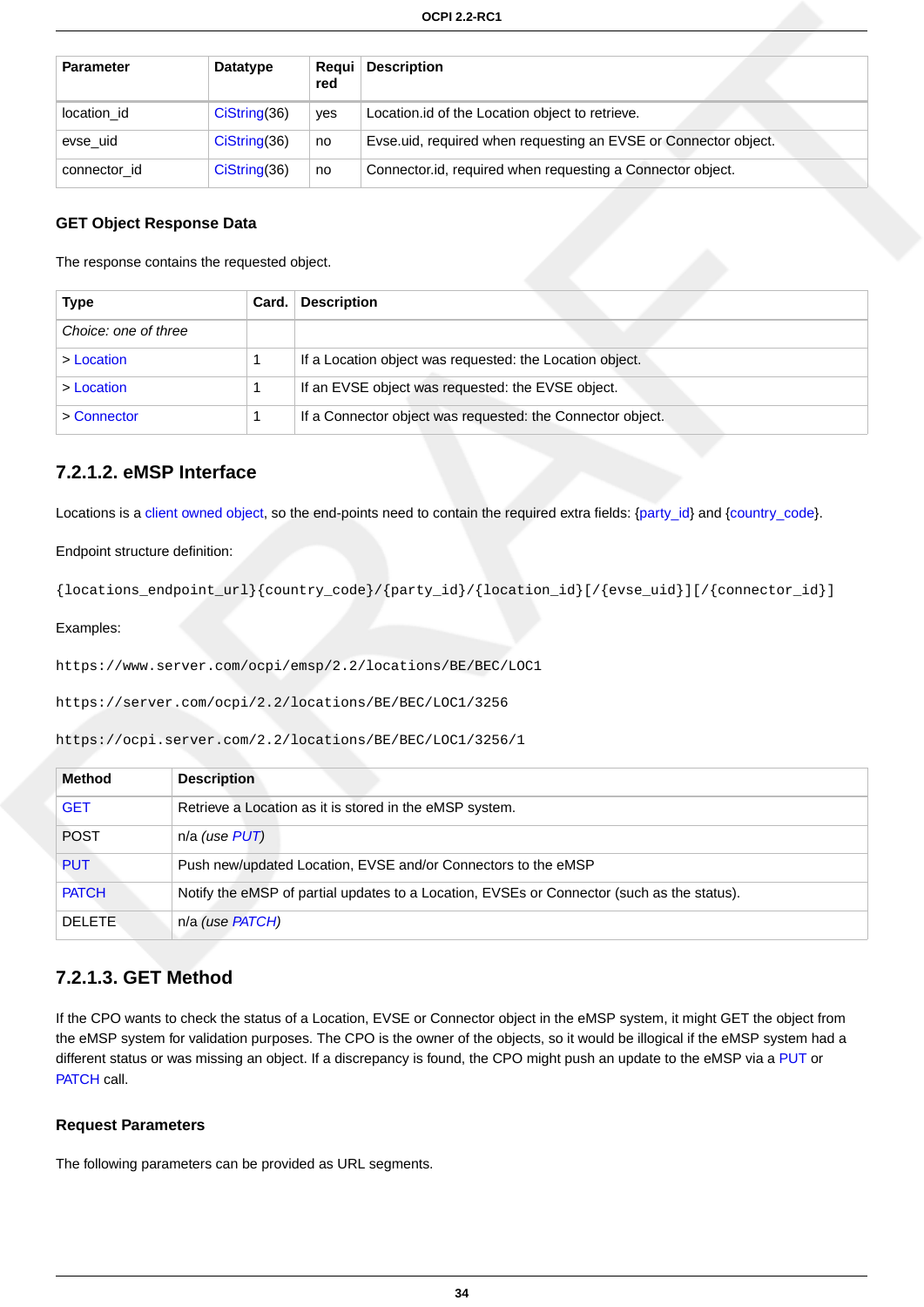| <b>Parameter</b> | <b>Datatype</b> | <b>Regui</b><br>red | <b>Description</b>                                                        |
|------------------|-----------------|---------------------|---------------------------------------------------------------------------|
| country_code     | Cisstring(2)    | yes                 | Country code of the CPO requesting this PUT to the eMSP system.           |
| party id         | CisString(3)    | yes                 | Party ID (Provider ID) of the CPO requesting this PUT to the eMSP system. |
| location_id      | $Cis$ tring(36) | yes                 | Location. id of the Location object to retrieve.                          |
| evse uid         | Cisstring(36)   | no                  | Evse.uid, required when requesting an EVSE or Connector object.           |
| connector id     | $Cis$ tring(36) | no                  | Connector.id, required when requesting a Connector object.                |

#### **Response Data**

The response contains the requested object.

| <b>Type</b>          | Card. | <b>Description</b>                                         |
|----------------------|-------|------------------------------------------------------------|
| Choice: one of three |       |                                                            |
| > Location           |       | If a Location object was requested: the Location object.   |
| > Location           |       | If an EVSE object was requested: the EVSE object.          |
| > Connector          |       | If a Connector object was requested: the Connector object. |

### <span id="page-41-0"></span>**7.2.1.4. PUT Method**

The CPO pushes available Location/EVSE or Connector objects to the eMSP. PUT is used to send new Location objects to the eMSP, or to replace existing Locations.

#### **Request Parameters**

This is an information push message, the objects pushed will not be owned by the eMSP. To make distinctions between objects being pushed to an eMSP from different CPOs, the [{party\\_id}](#page-35-0) and {[country\\_code}](#page-35-0) have to be included in the URL, as URL segments.

| <b>Parameter</b> | <b>Datatype</b> | Regui<br>red | <b>Description</b>                                                                                      |
|------------------|-----------------|--------------|---------------------------------------------------------------------------------------------------------|
| country_code     | CisString(2)    | yes          | Country code of the CPO requesting this PUT to the eMSP system.                                         |
| party id         | CisString(3)    | yes          | Party ID (Provider ID) of the CPO requesting this PUT to the eMSP system.                               |
| location id      | CisString(36)   | yes          | Location. id of the new Location object, or the Location of which an EVSE or<br>Location object is send |
| evse uid         | Cisstring(36)   | no           | Evse.uid, required when an EVSE or Connector object is send/replaced.                                   |
| connector id     | CisString(36)   | no           | Connector. id, required when a Connector object is send/replaced.                                       |

#### **Request Body**

The request contains the new/updated object.

| Type                 | Card. | <b>Description</b>                                    |
|----------------------|-------|-------------------------------------------------------|
| Choice: one of three |       |                                                       |
| > Location           |       | New Location object, or Location object to replace.   |
| > Location           |       | New EVSE object, or EVSE object to replace.           |
| > Connector          |       | New Connector object, or Connector object to replace. |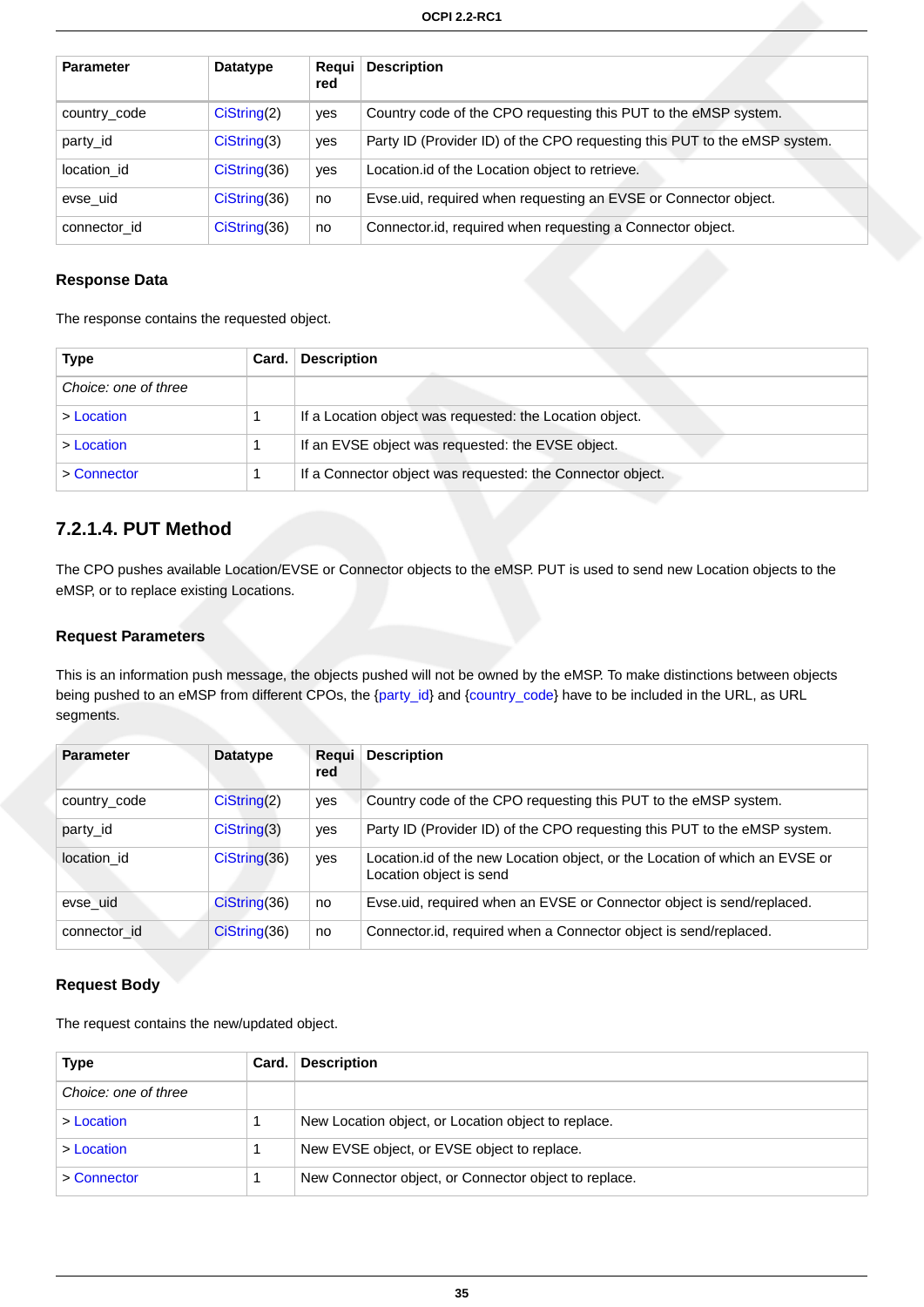#### <span id="page-42-0"></span>**7.2.1.5. PATCH Method**

Same as the [PUT](#page-41-0) method, but only the fields/objects that have to be updated have to be present, other fields/objects that are not specified are considered unchanged.

#### **Example: a simple status update**

This is the most common type of update message to notify eMSPs that an EVSE (EVSE with uid 3255 of Charge Point 1012) is now occupied.

```
PATCH To URL: https://www.server.com/ocpi/emsp/2.2/locations/NL/TNM/1012/3255
{
   "status": "CHARGING"
}
```
#### **Example: change the location name**

In this example the name of location 1012 is updated.

```
PATCH To URL: https://www.server.com/ocpi/emsp/2.2/locations/NL/TNM/1012
{
   "name": "Interparking Gent Zuid"
}
```
#### **Example: set tariff update**

In this example connector 2 of EVSE 1 of Charge Point 1012, receives a new pricing scheme.

```
PATCH To URL: https://www.server.com/ocpi/emsp/2.2/locations/NL/TNM/1012/3255/2
{
   "tariff_id": "15"
}
```
#### **Example: add an EVSE**

To add an EVSE, simply put the full object in an update message, including all its required fields. Since the id is new, the receiving party will know that it is a new object. When not all required fields are specified, the object may be discarded.

```
PUT To URL: https://www.server.com/ocpi/emsp/2.2/locations/NL/TNM/1012/3256
{
   "uid": "3256",
   "evse_id": "BE*BEC*E041503003",
   "status": "AVAILABLE",
   "capabilities": ["RESERVABLE"],
   "connectors": [
     {
       "id": "1",
       "standard": "IEC_62196_T2",
       "format": "SOCKET",
       "tariff_id": "14"
     }
   ],
   "physical_reference": 3,
   "floor": -1
}
```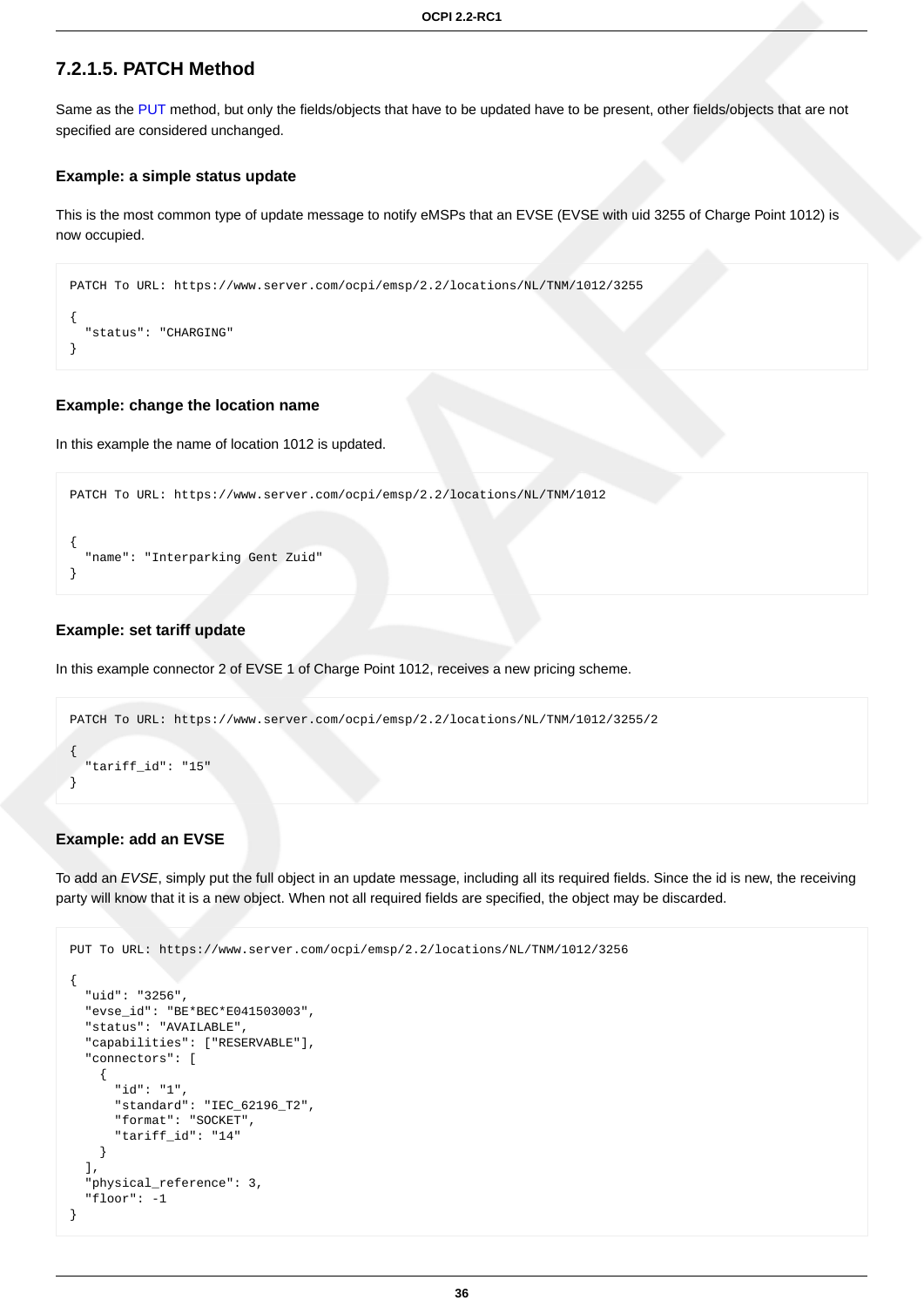#### **Example: delete an EVSE**

An EVSE can be deleted by updating its status property.

```
PATCH To URL: https://www.server.com/ocpi/emsp/2.2/locations/NL/TNM/1012/3256
{
   "status": "REMOVED"
}
```
Note: To inform that an EVSE is scheduled for removal, the status\_schedule field can be used.

## **7.3. Object description**

Location, EVSE and Connector have the following relation.

### Locations class diagram



Figure 8. Location class diagram

### <span id="page-43-0"></span>**7.3.1.** Location **Object**

The Location object describes the location and its properties where a group of EVSEs that belong together are installed. Typically the Location object is the exact location of the group of EVSEs, but it can also be the entrance of a parking garage which contains these EVSEs. The exact way to reach each EVSE can be further specified by its own properties.

| <b>Property</b> | <b>Type</b>    | Card. | <b>Description</b>                                                                                                                                                    |
|-----------------|----------------|-------|-----------------------------------------------------------------------------------------------------------------------------------------------------------------------|
| id              | Cisstring(36)  |       | Uniquely identifies the location within the CPOs platform (and<br>suboperator platforms). This field can never be changed,<br>modified or renamed.                    |
| type            | LocationType   |       | The general type of the charge point location.                                                                                                                        |
| name            | string $(255)$ | ?     | Display name of the location.                                                                                                                                         |
| address         | string $(45)$  |       | Street/block name and house number if available.                                                                                                                      |
| city            | string $(45)$  |       | City or town.                                                                                                                                                         |
| postal code     | string $(10)$  | ?     | Postal code of the location, may only be omitted when the<br>location has no postal code: in some countries charging<br>location at highways don't have postal codes. |
| state           | string $(20)$  | ?     | State or Province of the location, only use when relevant.                                                                                                            |
| country         | string(3)      |       | ISO 3166-1 alpha-3 code for the country of this location.                                                                                                             |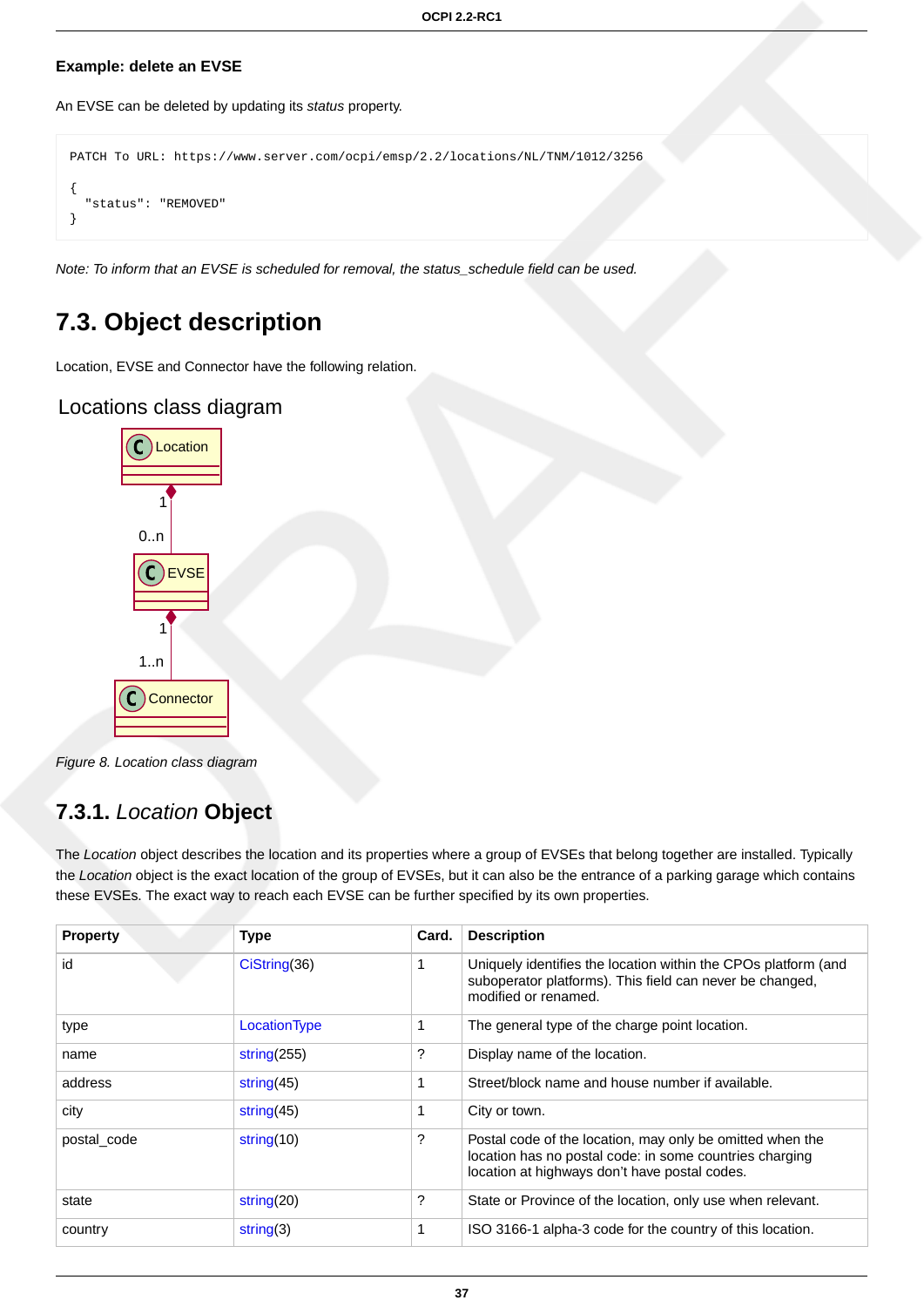| <b>Property</b>      | <b>Type</b>            | Card.   | <b>Description</b>                                                                                                                                                                                                      |
|----------------------|------------------------|---------|-------------------------------------------------------------------------------------------------------------------------------------------------------------------------------------------------------------------------|
| coordinates          | GeoLocation            | 1       | Coordinates of the location.                                                                                                                                                                                            |
| related locations    | AdditionalGeoLocation  | $\star$ | Geographical location of related points relevant to the user.                                                                                                                                                           |
| evses                | Location               | $\star$ | List of EVSEs that belong to this Location.                                                                                                                                                                             |
| directions           | <b>DisplayText</b>     | $\star$ | Human-readable directions on how to reach the location.                                                                                                                                                                 |
| operator             | <b>BusinessDetails</b> | ?       | Information of the operator. When not specified, the information<br>retrieved from the Credentials module should be used instead.                                                                                       |
| suboperator          | <b>BusinessDetails</b> | ?       | Information of the suboperator if available.                                                                                                                                                                            |
| owner                | <b>BusinessDetails</b> | ?       | Information of the owner if available.                                                                                                                                                                                  |
| facilities           | <b>Facility</b>        | $\star$ | Optional list of facilities this charge location directly belongs to.                                                                                                                                                   |
| time zone            | string $(255)$         | ?       | One of IANA tzdata's TZ-values representing the time zone of<br>the location. Examples: "Europe/Oslo", "Europe/Zurich".<br>(http://www.iana.org/time-zones)                                                             |
| opening times        | <b>Hours</b>           | ?       | The times when the EVSEs at the location can be accessed for<br>charging.                                                                                                                                               |
| charging_when_closed | boolean                | ?       | Indicates if the EVSEs are still charging outside the opening<br>hours of the location. E.g. when the parking garage closes its<br>barriers over night, is it allowed to charge till the next morning?<br>Default: true |
| images               | Image                  | $\star$ | Links to images related to the location such as photos or logos.                                                                                                                                                        |
| energy_mix           | <b>EnergyMix</b>       | ?       | Details on the energy supplied at this location.                                                                                                                                                                        |
| last_updated         | <b>DateTime</b>        | 1       | Timestamp when this Location or one of its EVSEs or<br>Connectors were last updated (or created).                                                                                                                       |

# **7.3.1.1. Example**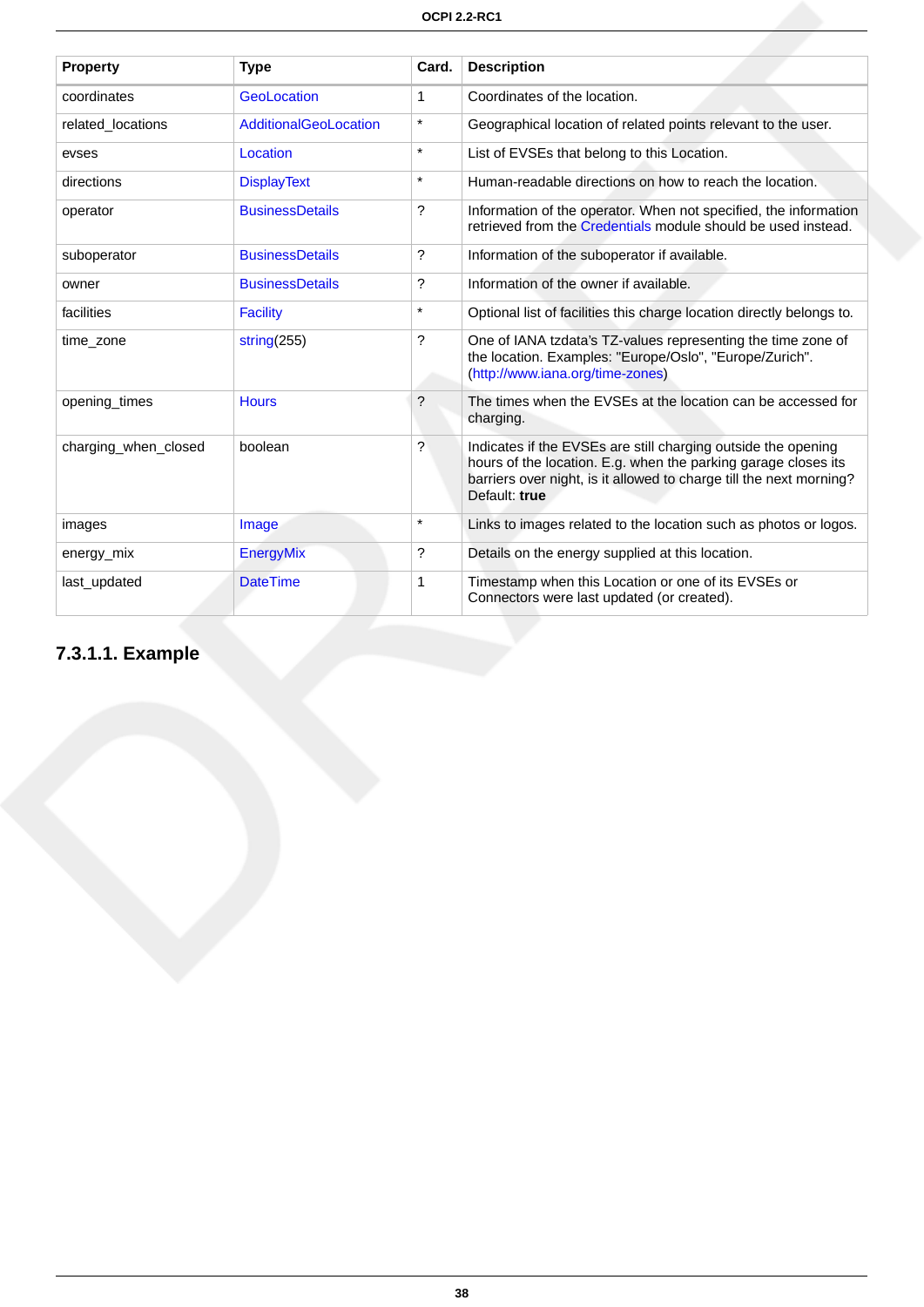```
{
   "id": "LOC1",
   "type": "ON_STREET",
   "name": "Gent Zuid",
   "address": "F.Rooseveltlaan 3A",
   "city": "Gent",
   "postal_code": "9000",
   "country": "BEL",
   "coordinates": {
     "latitude": "51.047599",
     "longitude": "3.729944"
  },
   "evses": [{
    "uid": "3256",
     "evse_id": "BE*BEC*E041503001",
     "status": "AVAILABLE",
     "status_schedule": [],
     "capabilities": [
      "RESERVABLE"
    \cdot "connectors": [{
       "id": "1",
       "standard": "IEC_62196_T2",
       "format": "CABLE",
       "power_type": "AC_3_PHASE",
       "voltage": 220,
       "amperage": 16,
       "tariff_id": "11",
       "last_updated": "2015-03-16T10:10:02Z"
     }, {
       "id": "2",
       "standard": "IEC_62196_T2",
       "format": "SOCKET",
       "power_type": "AC_3_PHASE",
       "voltage": 220,
       "amperage": 16,
       "tariff_id": "11",
       "last_updated": "2015-03-18T08:12:01Z"
     }],
     "physical_reference": "1",
     "floor_level": "-1",
     "last_updated": "2015-06-28T08:12:01Z"
   }, {
     "uid": "3257",
     "evse_id": "BE*BEC*E041503002",
     "status": "RESERVED",
     "capabilities": [
       "RESERVABLE"
     ],
     "connectors": [{
       "id": "1",
       "standard": "IEC_62196_T2",
       "format": "SOCKET",
       "power_type": "AC_3_PHASE",
       "voltage": 220,
       "amperage": 16,
       "tariff_id": "12",
       "last_updated": "2015-06-29T20:39:09Z"
     }],
     "physical_reference": "2",
     "floor_level": "-2",
     "last_updated": "2015-06-29T20:39:09Z"
   }],
   "operator": {
     "name": "BeCharged"
  },
   "last_updated": "2015-06-29T20:39:09Z"
}
```
# <span id="page-45-0"></span>**7.3.2.** EVSE **Object**

The EVSE object describes the part that controls the power supply to a single EV in a single session. It always belongs to a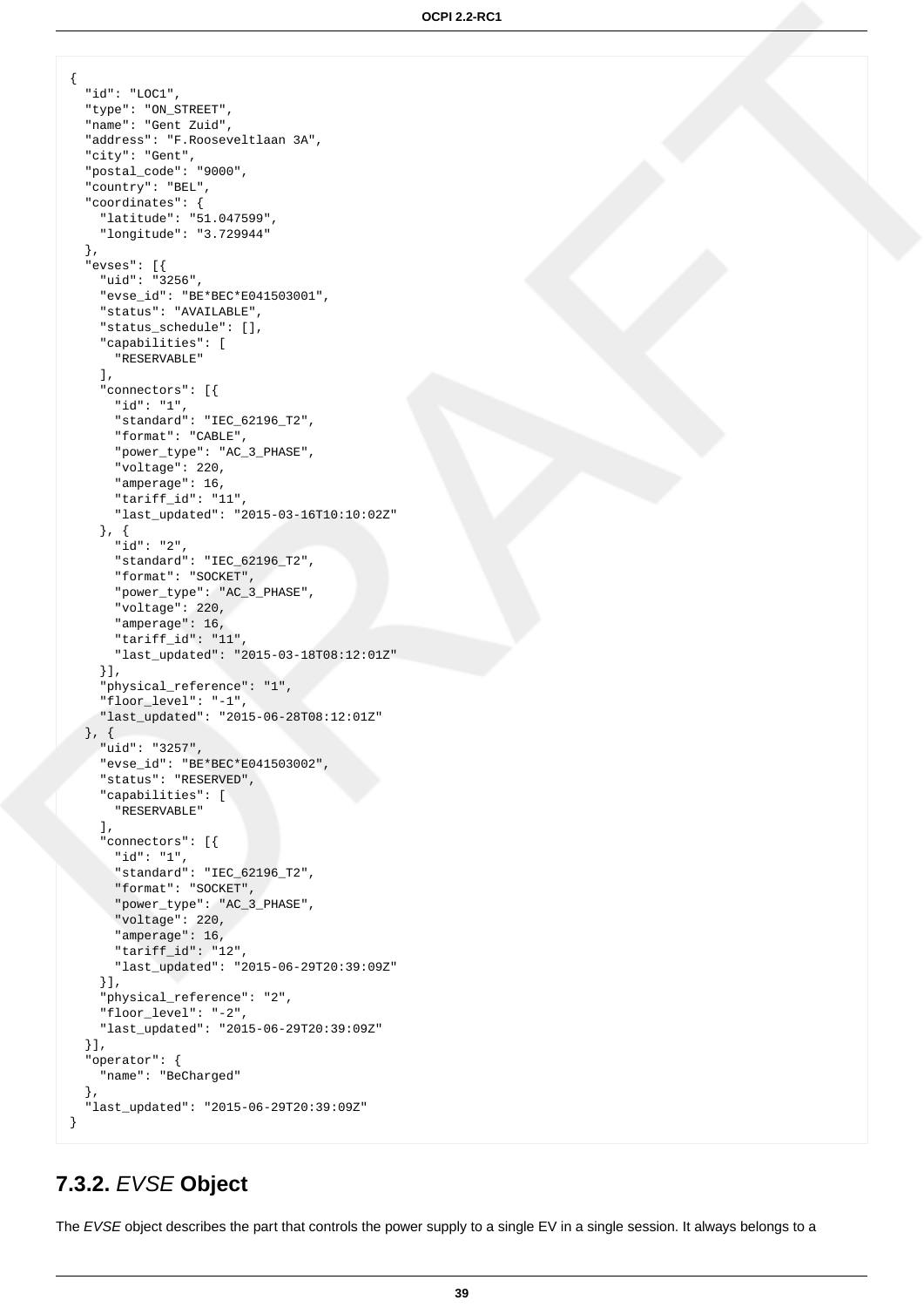Location object. It will only contain directions to get from the location to the EVSE (i.e. floor, physical\_reference or directions). When these properties are insufficient to reach the EVSE from the Location point, then it typically indicates that this EVSE should be put in a different Location object (sometimes with the same address but with different coordinates/directions).

An EVSE object has a list of connectors which can not be used simultaneously: only one connector per EVSE can be used at the time.

| <b>Property</b>      | <b>Type</b>           | Card.          | <b>Description</b>                                                                                                                                                                                                                                                                                                                                                                                                                                                    |
|----------------------|-----------------------|----------------|-----------------------------------------------------------------------------------------------------------------------------------------------------------------------------------------------------------------------------------------------------------------------------------------------------------------------------------------------------------------------------------------------------------------------------------------------------------------------|
| uid                  | CiString(36)          | 1              | Uniquely identifies the EVSE within the CPOs platform (and<br>suboperator platforms). For example a database unique ID or the<br>"EVSE ID". This field can never be changed, modified or renamed. This<br>is the 'technical' identification of the EVSE, not to be used as 'human<br>readable' identification, use the field: evse_id for that.<br>This field is named uid instead of id, because id could be confused<br>with evse_id which is a eMI3 defined field. |
| evse_id              | CiString(48)          | ?              | Compliant with the following specification for EVSE ID from "eMI3<br>standard version V1.0" (http://emi3group.com/documents-links/) "Part 2:<br>business objects." Optional because: if an EVSE ID is to be re-used the<br>EVSE ID can be removed from an EVSE that is removed (status:<br>REMOVED)                                                                                                                                                                   |
| status               | <b>Status</b>         | 1              | Indicates the current status of the EVSE.                                                                                                                                                                                                                                                                                                                                                                                                                             |
| status schedule      | <b>StatusSchedule</b> | $\star$        | Indicates a planned status in the future of the EVSE.                                                                                                                                                                                                                                                                                                                                                                                                                 |
| capabilities         | Capability            | $\star$        | List of functionalities that the EVSE is capable of.                                                                                                                                                                                                                                                                                                                                                                                                                  |
| connectors           | Connector             | $\ddot{}$      | List of available connectors on the EVSE.                                                                                                                                                                                                                                                                                                                                                                                                                             |
| floor level          | string(4)             | ?              | Level on which the charging station is located (in garage buildings) in<br>the locally displayed numbering scheme.                                                                                                                                                                                                                                                                                                                                                    |
| coordinates          | GeoLocation           | $\overline{?}$ | Coordinates of the EVSE.                                                                                                                                                                                                                                                                                                                                                                                                                                              |
| physical_reference   | string(16)            | ?              | A number/string printed on the outside of the EVSE for visual<br>identification.                                                                                                                                                                                                                                                                                                                                                                                      |
| directions           | <b>DisplayText</b>    | $\star$        | Multi-language human-readable directions when more detailed<br>information on how to reach the EVSE from the Location is required.                                                                                                                                                                                                                                                                                                                                    |
| parking_restrictions | ParkingRestriction    | $\star$        | The restrictions that apply to the parking spot.                                                                                                                                                                                                                                                                                                                                                                                                                      |
| images               | Image                 | $\star$        | Links to images related to the EVSE such as photos or logos.                                                                                                                                                                                                                                                                                                                                                                                                          |
| last_updated         | <b>DateTime</b>       | $\mathbf{1}$   | Timestamp when this EVSE or one of its Connectors was last updated<br>(or created).                                                                                                                                                                                                                                                                                                                                                                                   |

# <span id="page-46-0"></span>**7.3.3.** Connector **Object**

A connector is the socket or cable available for the EV to use. A single EVSE may provide multiple connectors but only one of them can be in use at the same time. A connector always belongs to an EVSE object.

| <b>Property</b> | <b>Type</b>          | Card. | <b>Description</b>                                                                                                                         |
|-----------------|----------------------|-------|--------------------------------------------------------------------------------------------------------------------------------------------|
| id              | CisString(36)        |       | Identifier of the connector within the EVSE. Two connectors may have<br>the same id as long as they do not belong to the same EVSE object. |
| standard        | <b>ConnectorType</b> |       | The standard of the installed connector.                                                                                                   |
| format          | ConnectorFormat      |       | The format (socket/cable) of the installed connector.                                                                                      |
| power type      | <b>PowerType</b>     |       |                                                                                                                                            |
| voltage         | int                  |       | Voltage of the connector (line to neutral for AC_3_PHASE), in volt [V].                                                                    |
| amperage        | int                  |       | maximum amperage of the connector, in ampere [A].                                                                                          |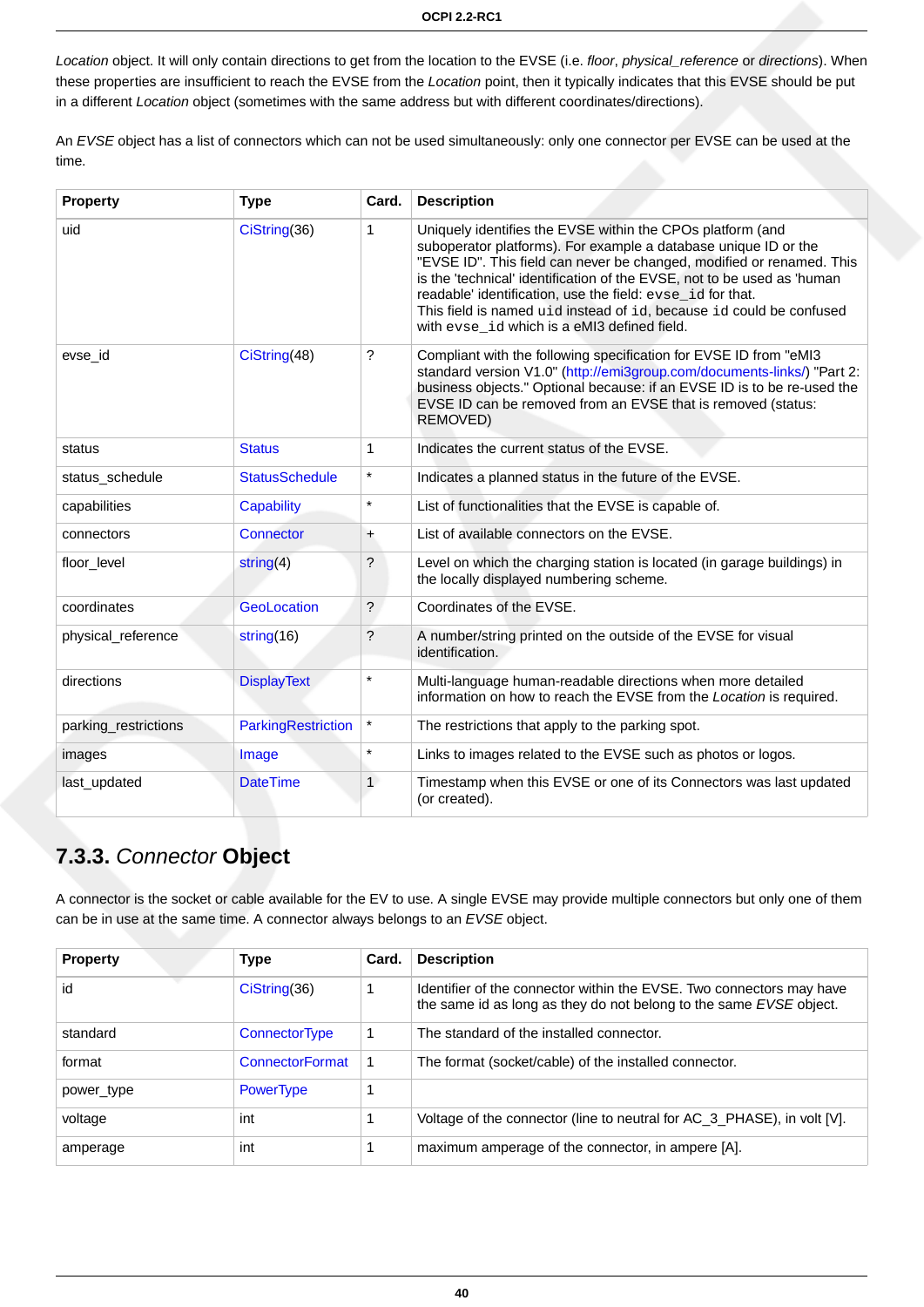| <b>Property</b>      | Type            | Card. | <b>Description</b>                                                                                                                                                                                                                                                                                                                                                                                                                                                                              |
|----------------------|-----------------|-------|-------------------------------------------------------------------------------------------------------------------------------------------------------------------------------------------------------------------------------------------------------------------------------------------------------------------------------------------------------------------------------------------------------------------------------------------------------------------------------------------------|
| max electric power   | int             | ?     | Maximum electric power that can be delivered by this connector, in watt<br>[W]. When the maximum electric power is lower then the calculated<br>value from: voltage and amperage, this value should be set.<br>For example: A Charge Point which can deliver up to 920V, up to 400A,<br>but max. 150kW. Depending on the car, it may supply max voltage or<br>current, but not both.                                                                                                            |
| tariff ids           | Cisstring(36)   |       | Identifiers of the current valid charging tariffs. Multiple tariffs are<br>possible, but each require a unique Tariff.type, duplicates not allowed.<br>When Preference based Smart Charging is supported, on tariff for every<br>possible ProfileType should be provided, these tell the Driver the options<br>he has at this Connector, and what the tariff is for every option.<br>For a "Free of Charge" tariff this field should be set, and point to a<br>defined "Free of Charge" tariff. |
| terms and conditions | <b>URL</b>      | ?     | URL to the operator's terms and conditions.                                                                                                                                                                                                                                                                                                                                                                                                                                                     |
| last updated         | <b>DateTime</b> |       | Timestamp when this Connectors was last updated (or created).                                                                                                                                                                                                                                                                                                                                                                                                                                   |

# **7.4. Data types**

## <span id="page-47-1"></span>**7.4.1. AdditionalGeoLocation** class

This class defines a geo location. The geodetic system to be used is WGS 84.

| <b>Property</b> | Type               | Card.          | <b>Description</b>                                                                                                                          |
|-----------------|--------------------|----------------|---------------------------------------------------------------------------------------------------------------------------------------------|
| latitude        | string(10)         |                | Latitude of the point in decimal degree. Example: 50.770774. Decimal<br>separator: "." Regex: $-?[0-9]{1,2}\.\ [0-9]{5,7}$                  |
| longitude       | string(11)         |                | Longitude of the point in decimal degree. Example: -126.104965. Decimal<br>separator: "." Regex: -? [0-9] {1, 3} \. [0-9] {5, 7}            |
| name            | <b>DisplayText</b> | $\overline{?}$ | Name of the point in local language or as written at the location. For example<br>the street name of a parking lot entrance or it's number. |

# <span id="page-47-0"></span>**7.4.2. BusinessDetails** class

| <b>Property</b> | Type           | Card. | <b>Description</b>                 |  |
|-----------------|----------------|-------|------------------------------------|--|
| name            | string $(100)$ |       | Name of the operator.              |  |
| website         | URL            | ?     | Link to the operator's website.    |  |
| logo            | Image          |       | Image link to the operator's logo. |  |

## <span id="page-47-2"></span>**7.4.3. Capability** enum

The capabilities of an EVSE.

| Value                        | <b>Description</b>                                        |
|------------------------------|-----------------------------------------------------------|
| CHARGING_PROFILE_CAPABLE     | The EVSE supports charging profiles.                      |
| CHARGING PREFERENCES CAPABLE | The EVSE supports charging preferences.                   |
| CREDIT_CARD_PAYABLE          | Charging at this EVSE can be payed with a credit card.    |
| DEBIT CARD PAYABLE           | Charging at this EVSE can be payed with a debit card.     |
| REMOTE START STOP CAPABLE    | The EVSE can remotely be started/stopped.                 |
| <b>RESERVABLE</b>            | The EVSE can be reserved.                                 |
| RFID READER                  | Charging at this EVSE can be authorized with a RFID token |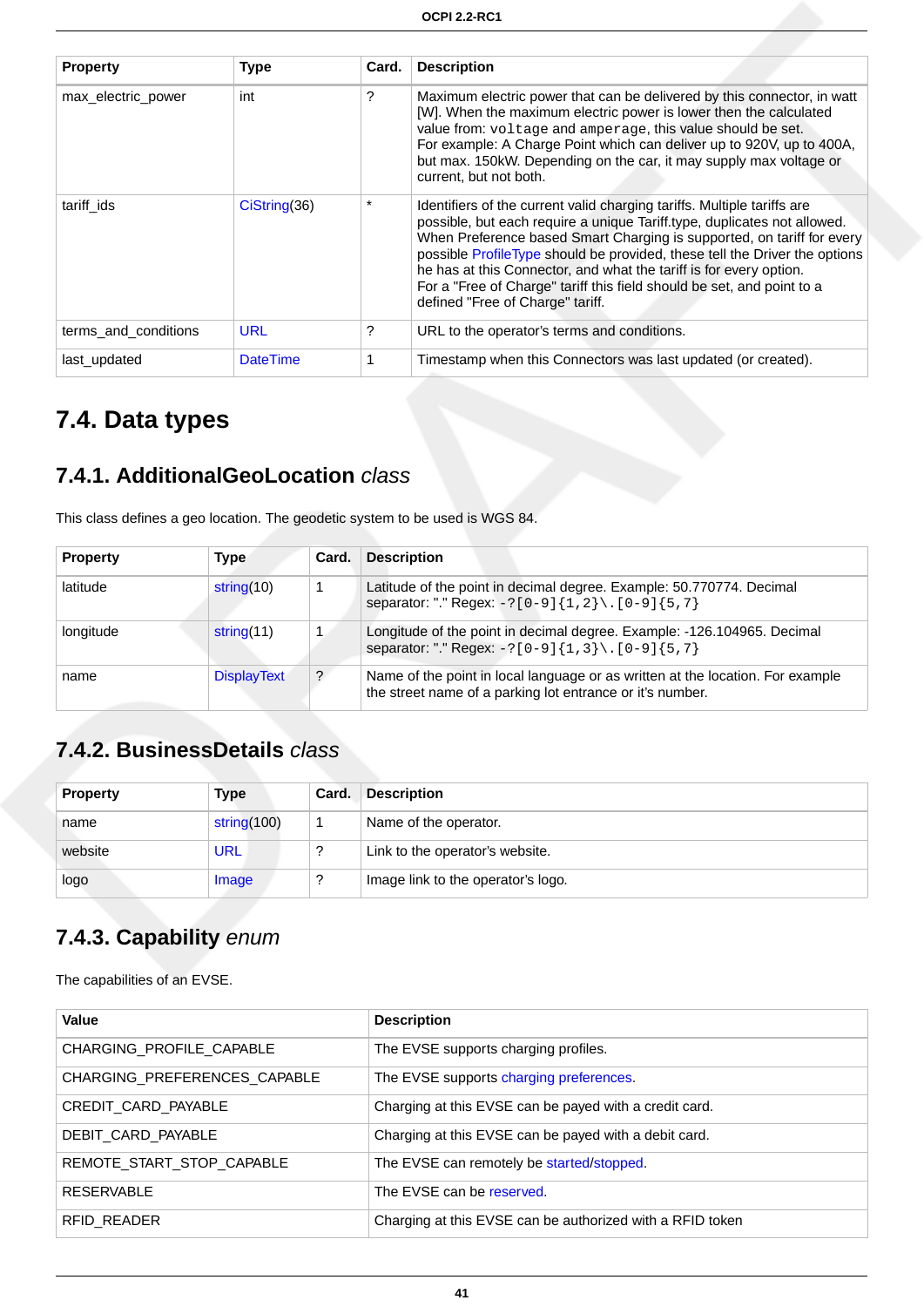| Value               | <b>Description</b>                                                                                                                                                                                         |
|---------------------|------------------------------------------------------------------------------------------------------------------------------------------------------------------------------------------------------------|
| TOKEN GROUP CAPABLE | This EVSE supports token groups, two or more tokens work as one, so that a<br>session can be started with one token and stopped with another, handy when a<br>card and key-fob are given to the EV-driver. |
| UNLOCK CAPABLE      | Connectors have mechanical lock that can be requested by the eMSP to be<br>unlocked.                                                                                                                       |

## <span id="page-48-1"></span>**7.4.4. ConnectorFormat** enum

The format of the connector, whether it is a socket or a plug.

| Value         | <b>Description</b>                                                                  |
|---------------|-------------------------------------------------------------------------------------|
| <b>SOCKET</b> | The connector is a socket; the EV user needs to bring a fitting plug.               |
| CABLE         | The connector is an attached cable; the EV users car needs to have a fitting inlet. |

## <span id="page-48-0"></span>**7.4.5. ConnectorType** enum

The socket or plug standard of the charging point.

| Value                 | <b>Description</b>                                                      |
|-----------------------|-------------------------------------------------------------------------|
| CHADEMO               | The connector type is CHAdeMO, DC                                       |
| DOMESTIC_A            | Standard/Domestic household, type "A", NEMA 1-15, 2 pins                |
| DOMESTIC_B            | Standard/Domestic household, type "B", NEMA 5-15, 3 pins                |
| DOMESTIC_C            | Standard/Domestic household, type "C", CEE 7/17, 2 pins                 |
| DOMESTIC_D            | Standard/Domestic household, type "D", 3 pin                            |
| DOMESTIC_E            | Standard/Domestic household, type "E", CEE 7/5 3 pins                   |
| DOMESTIC_F            | Standard/Domestic household, type "F", CEE 7/4, Schuko, 3 pins          |
| DOMESTIC_G            | Standard/Domestic household, type "G", BS 1363, Commonwealth, 3 pins    |
| DOMESTIC_H            | Standard/Domestic household, type "H", SI-32, 3 pins                    |
| DOMESTIC_I            | Standard/Domestic household, type "I", AS 3112, 3 pins                  |
| DOMESTIC_J            | Standard/Domestic household, type "J", SEV 1011, 3 pins                 |
| DOMESTIC_K            | Standard/Domestic household, type "K", DS 60884-2-D1, 3 pins            |
| DOMESTIC_L            | Standard/Domestic household, type "L", CEI 23-16-VII, 3 pins            |
| IEC_60309_2_single_16 | IEC 60309-2 Industrial Connector single phase 16 Amperes (usually blue) |
| IEC_60309_2_three_16  | IEC 60309-2 Industrial Connector three phase 16 Amperes (usually red)   |
| IEC_60309_2_three_32  | IEC 60309-2 Industrial Connector three phase 32 Amperes (usually red)   |
| IEC_60309_2_three_64  | IEC 60309-2 Industrial Connector three phase 64 Amperes (usually red)   |
| IEC_62196_T1          | IEC 62196 Type 1 "SAE J1772"                                            |
| IEC_62196_T1_COMBO    | Combo Type 1 based, DC                                                  |
| IEC_62196_T2          | IEC 62196 Type 2 "Mennekes"                                             |
| IEC_62196_T2_COMBO    | Combo Type 2 based, DC                                                  |
| IEC_62196_T3A         | IEC 62196 Type 3A                                                       |
| IEC_62196_T3C         | IEC 62196 Type 3C "Scame"                                               |
| TESLA_R               | Tesla Connector "Roadster"-type (round, 4 pin)                          |
| TESLA_S               | Tesla Connector "Model-S"-type (oval, 5 pin)                            |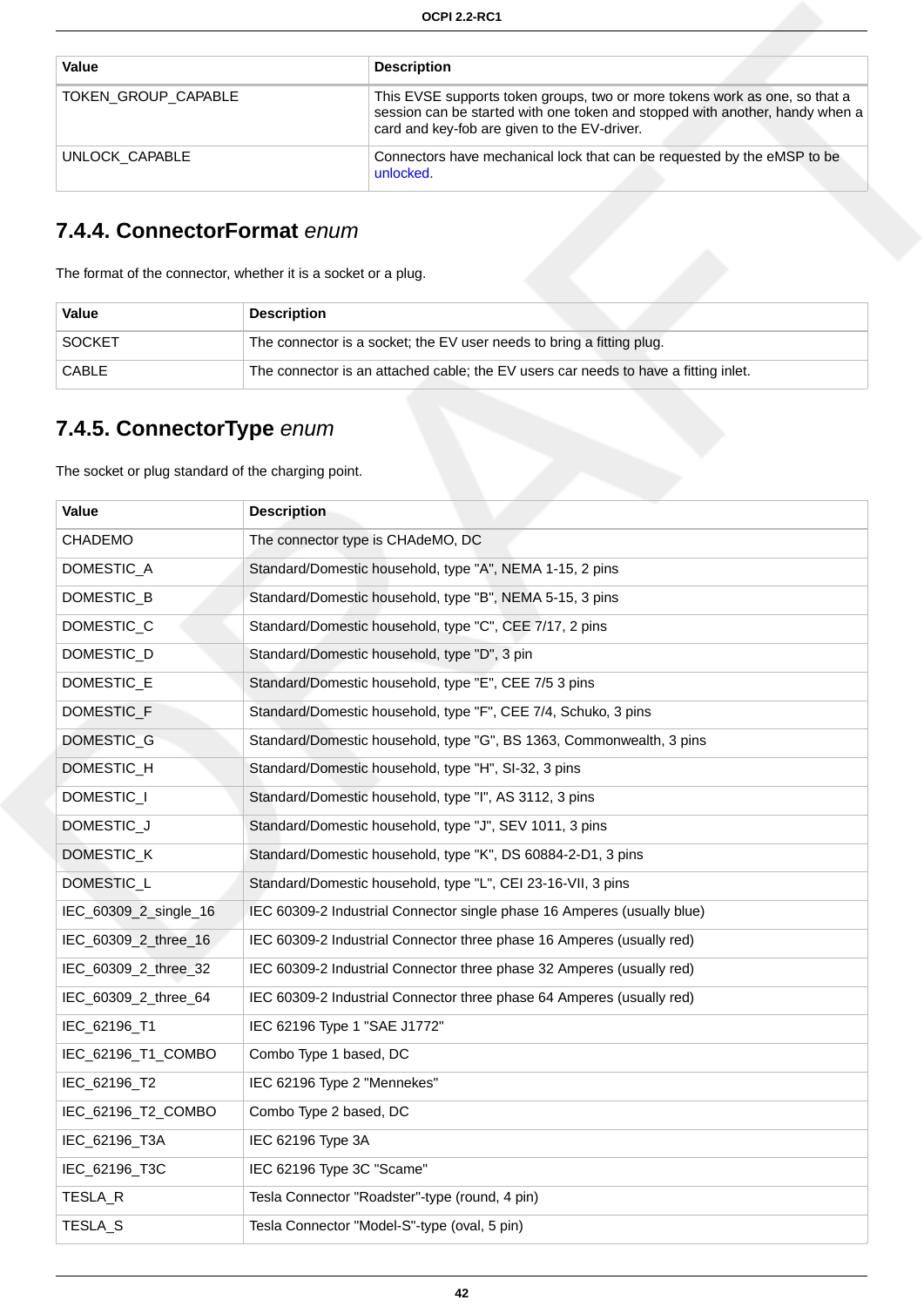### <span id="page-49-0"></span>**7.4.6. EnergyMix** class

This type is used to specify the energy mix and environmental impact of the supplied energy at a location or in a tariff.

| <b>Property</b>     | <b>Type</b>                | Card.   | <b>Description</b>                                                                                 |
|---------------------|----------------------------|---------|----------------------------------------------------------------------------------------------------|
| is green energy     | boolean                    |         | True if 100% from regenerative sources. (CO2 and nuclear waste is<br>zero)                         |
| energy_sources      | <b>EnergySource</b>        | $\star$ | Key-value pairs (enum + percentage) of energy sources of this<br>location's tariff.                |
| environ impact      | <b>Environmentallmpact</b> |         | Key-value pairs (enum + percentage) of nuclear waste and CO2<br>exhaust of this location's tariff. |
| supplier name       | string $(64)$              | 7       | Name of the energy supplier, delivering the energy for this location or<br>tariff.*                |
| energy_product_name | string $(64)$              | ?       | Name of the energy suppliers product/tariff plan used at this location.*                           |

\* These fields can be used to look-up energy qualification or to show it directly to the customer (for well-known brands like Greenpeace Energy, etc.)

### **7.4.6.1. Examples**

#### **Simple:**

```
 "energy_mix": {
  "is_green_energy": true
 }
```
#### **Tariff energy provider name:**

```
 "energy_mix": {
  "is_green_energy": true,
   "supplier_name": "Greenpeace Energy eG",
   "energy_product_name": "eco-power"
 }
```
#### **Complete:**

```
 "energy_mix": {
    "is_green_energy": false,
    "energy_sources": [
    { "source": "GENERAL_GREEN", "percentage": 35.9 },
\{ "source": "GAS",  "percentage": 6.3 \},\{ "source": "COAL",  "percentage": 33.2 \}, { "source": "GENERAL_FOSSIL", "percentage": 2.9 },
   \{ "source": "NUCLEAR", "percentage": 21.7 \} ],
    "environ_impact": [
    { "source": "NUCLEAR_WASTE", "amount": 0.0006 },
    { "source": "CARBON_DIOXIDE", "amount": 372 }
    ],
    "supplier_name": "E.ON Energy Deutschland",
    "energy_product_name": "E.ON DirektStrom eco"
  }
```
### <span id="page-49-1"></span>**7.4.7. EnergySource** class

Key-value pairs (enum + percentage) of energy sources. All given values should add up to 100 percent per category.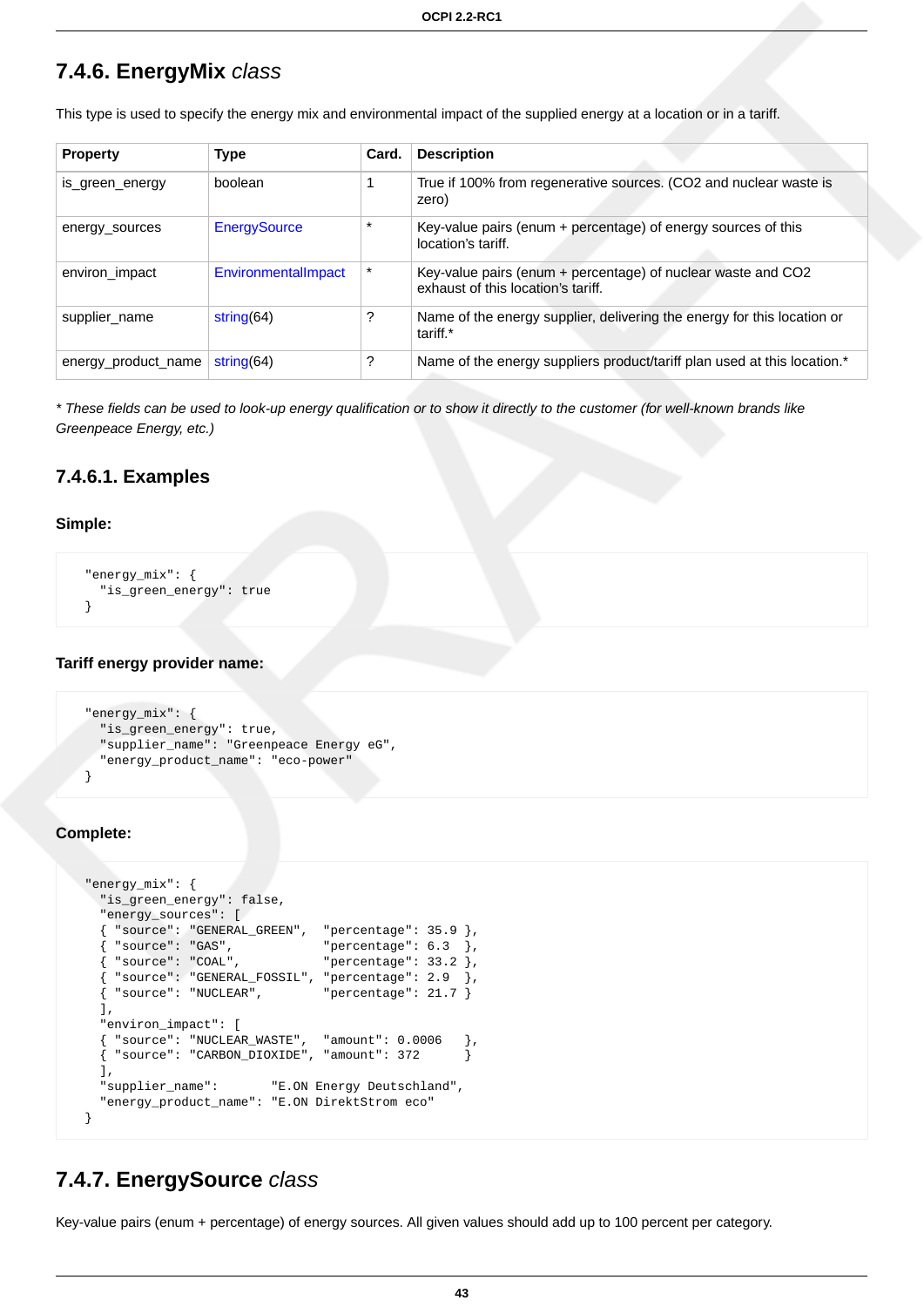| <b>Property</b> | Type                        | Card. | <b>Description</b>                            |
|-----------------|-----------------------------|-------|-----------------------------------------------|
| source          | <b>EnergySourceCategory</b> |       | The type of energy source.                    |
| percentage      | number                      |       | Percentage of this source (0-100) in the mix. |

## <span id="page-50-2"></span>**7.4.8. EnergySourceCategory** enum

Categories of energy sources.

| Value                | <b>Description</b>                       |
|----------------------|------------------------------------------|
| <b>NUCLEAR</b>       | Nuclear power sources.                   |
| GENERAL_FOSSIL       | All kinds of fossil power sources.       |
| <b>COAL</b>          | Fossil power from coal.                  |
| <b>GAS</b>           | Fossil power from gas.                   |
| <b>GENERAL GREEN</b> | All kinds of regenerative power sources. |
| <b>SOLAR</b>         | Regenerative power from PV.              |
| <b>WIND</b>          | Regenerative power from wind turbines.   |
| <b>WATER</b>         | Regenerative power from water turbines.  |

## <span id="page-50-1"></span>**7.4.9. EnvironmentalImpact** class

Amount of waste produced/emitted per kWh.

| <b>Property</b> | <b>Type</b>                 | Card. | <b>Description</b>                               |
|-----------------|-----------------------------|-------|--------------------------------------------------|
| category        | EnvironmentalImpactCategory |       | The environmental impact category of this value. |
| amount          | number                      |       | Amount of this portion in g/kWh.                 |

## <span id="page-50-3"></span>**7.4.10. EnvironmentalImpactCategory** enum

Categories of environmental impact values.

| Value                 | <b>Description</b>                                  |
|-----------------------|-----------------------------------------------------|
| NUCLEAR WASTE         | Produced nuclear waste in grams per kilowatthour.   |
| <b>CARBON_DIOXIDE</b> | Exhausted carbon dioxide in grams per kilowatthour. |

## <span id="page-50-4"></span>**7.4.11. ExceptionalPeriod** class

Specifies one exceptional period for opening or access hours.

| <b>Property</b> | Type            | Card. | <b>Description</b>      |  |
|-----------------|-----------------|-------|-------------------------|--|
| period_begin    | <b>DateTime</b> |       | Begin of the exception. |  |
| period end      | <b>DateTime</b> |       | End of the exception.   |  |

## <span id="page-50-0"></span>**7.4.12. Facility** enum

| Value | tion<br>$    -$ |
|-------|-----------------|
| HOTEL | hotel.          |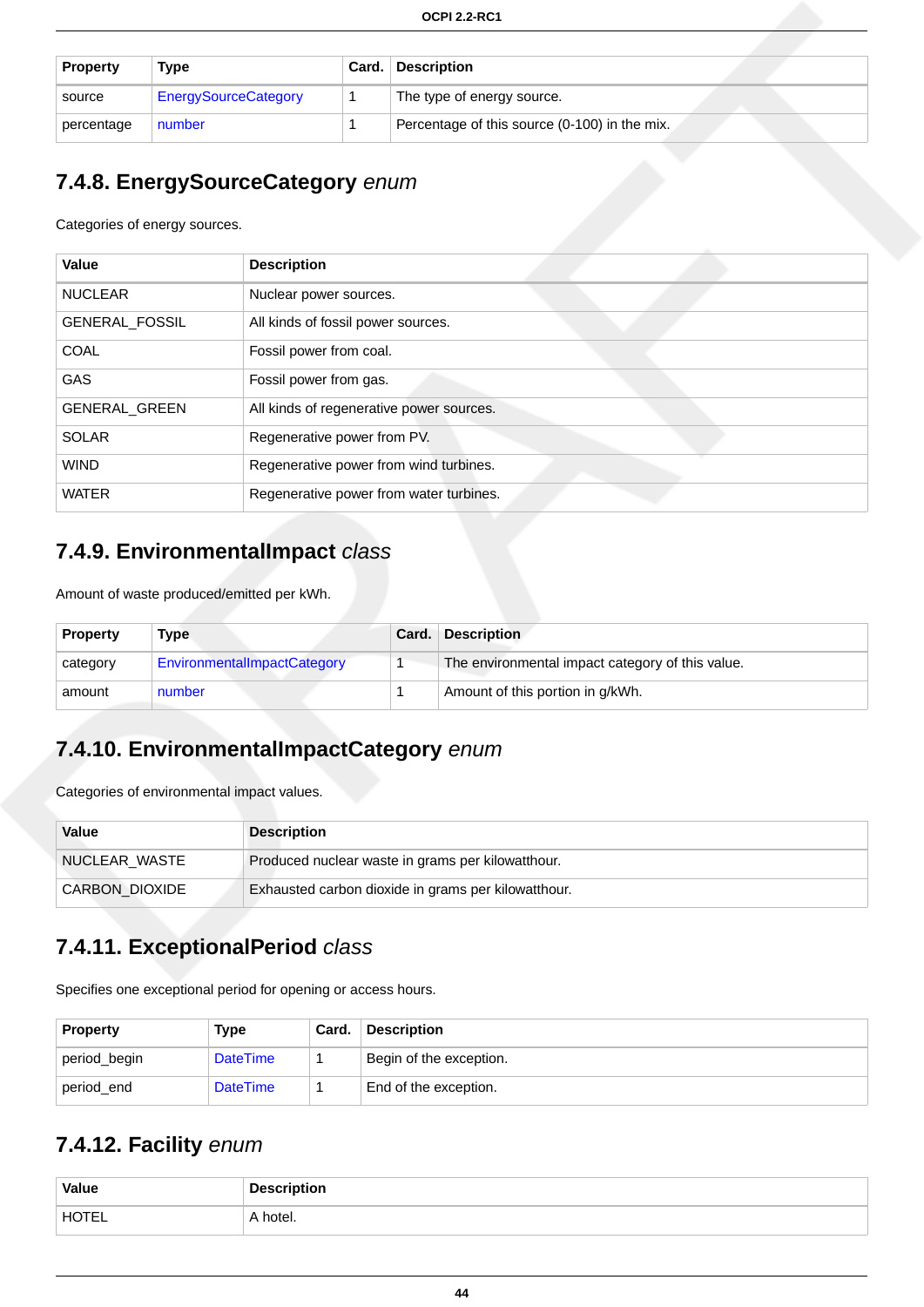| Value              | <b>Description</b>                                        |
|--------------------|-----------------------------------------------------------|
| <b>RESTAURANT</b>  | A restaurant.                                             |
| <b>CAFE</b>        | A cafe.                                                   |
| <b>MALL</b>        | A mall or shopping center.                                |
| <b>SUPERMARKET</b> | A supermarket.                                            |
| <b>SPORT</b>       | Sport facilities: gym, field etc.                         |
| RECREATION_AREA    | A Recreation area.                                        |
| <b>NATURE</b>      | Located in, or close to, a park, nature reserve/park etc. |
| <b>MUSEUM</b>      | A museum.                                                 |
| <b>BUS_STOP</b>    | A bus stop.                                               |
| TAXI_STAND         | A taxi stand.                                             |
| TRAIN_STATION      | A train station.                                          |
| <b>AIRPORT</b>     | An airport.                                               |
| CARPOOL_PARKING    | A carpool parking.                                        |
| FUEL_STATION       | A Fuel station.                                           |
| <b>WIFI</b>        | Wifi or other type of internet available.                 |

## <span id="page-51-0"></span>**7.4.13. GeoLocation** class

| <b>Property</b> | Type          | Card. | <b>Description</b>                                                                                                            |
|-----------------|---------------|-------|-------------------------------------------------------------------------------------------------------------------------------|
| latitude        | string(10)    |       | Latitude of the point in decimal degree. Example: 50.770774. Decimal<br>separator: "." Regex: $-?[0-9]{1,2}\.\ [0-9]{5,7}$    |
| longitude       | string $(11)$ |       | Longitude of the point in decimal degree. Example: -126.104965. Decimal<br>separator: "." Regex: $-?[0-9]{1,3}\.\ [0-9]{5,7}$ |

**NOTE** Five decimal places is seen as a minimal for GPS coordinates for Charging Stations, this gives approximately 1 meter precision. More is always better. Seven decimal places gives approximately 1cm precision.

### <span id="page-51-1"></span>**7.4.14. Hours** class

Opening and access hours of the location.

| <b>Property</b>      | <b>Type</b>              | Card.   | <b>Description</b>                                                                                                                                                                                          |
|----------------------|--------------------------|---------|-------------------------------------------------------------------------------------------------------------------------------------------------------------------------------------------------------------|
| twentyfourseven      | boolean                  |         | True to represent 24 hours a day and 7 days a week, except the given<br>exceptions.                                                                                                                         |
| regular_hours        | <b>RegularHours</b>      | $\star$ | Regular hours, weekday-based. Only to be used if<br>twentyfourseven=false.                                                                                                                                  |
| exceptional openings | <b>ExceptionalPeriod</b> | $\star$ | Exceptions for specified calendar dates, time-range based. Periods the<br>station is operating/accessible. Additional to regular hours. May overlap<br>regular rules.                                       |
| exceptional closings | <b>ExceptionalPeriod</b> | $\star$ | Exceptions for specified calendar dates, time-range based. Periods the<br>station is not operating/accessible. Overwriting regularHours and<br>exceptionalOpenings. Should not overlap exceptionalOpenings. |

### <span id="page-51-2"></span>**7.4.15. Image** class

This class references images related to a EVSE in terms of a file name or url. According to the roaming connection between one EVSE Operator and one or more Navigation Service Providers the hosting or file exchange of image payload data has to be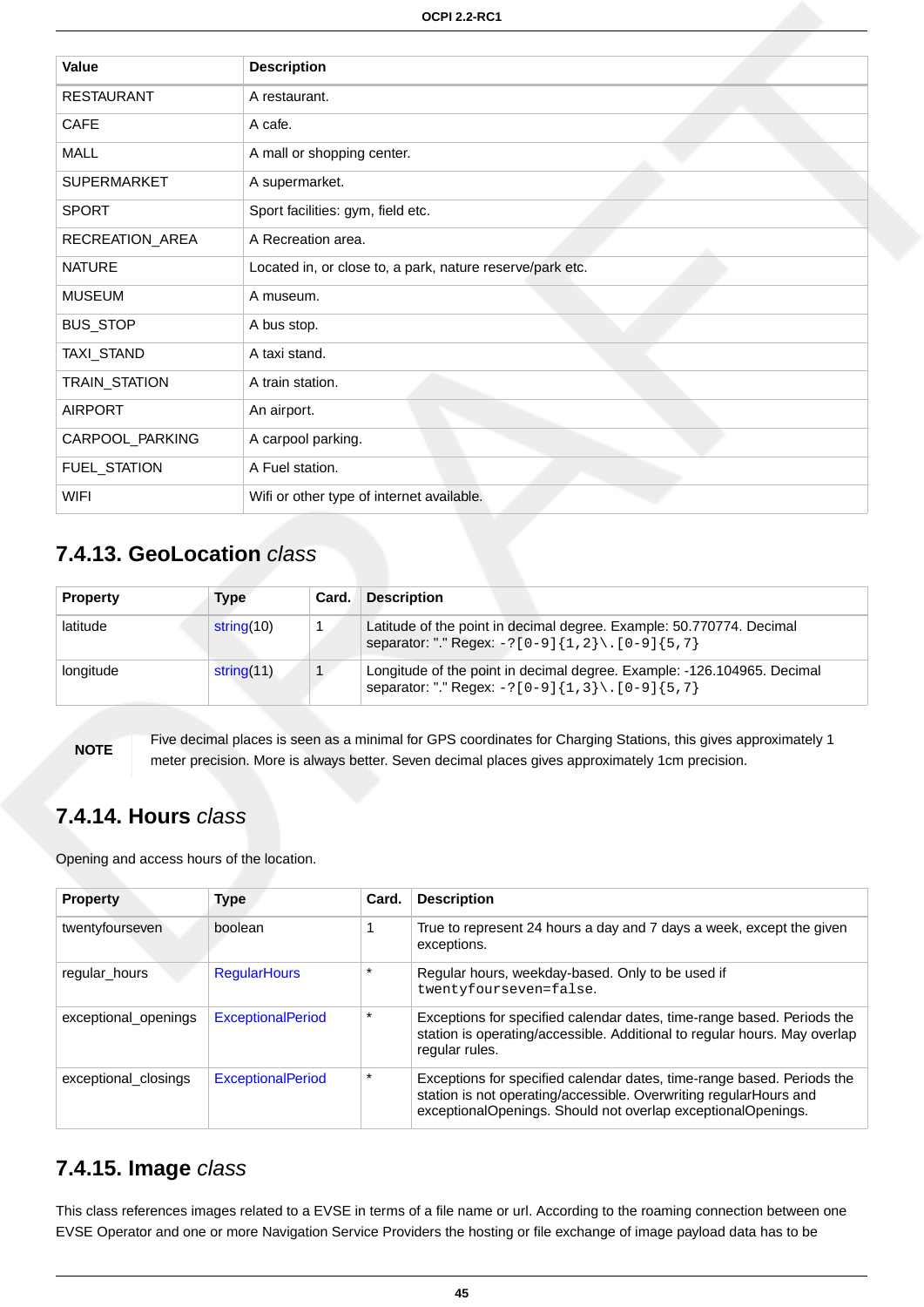defined. The exchange of this content data is out of scope of OCHP. However, the recommended setup is a public available web server hosted and updated by the EVSE Operator. Per charge point an unlimited number of images of each type is allowed. Recommended are at least two images where one is a network or provider logo and the second is a station photo. If two images of the same type are defined they should be displayed additionally, not optionally.

Photo Dimensions: The recommended dimensions for all photos is a minimum of 800 pixels wide and 600 pixels height. Thumbnail representations for photos should always have the same orientation as the original with a size of 200 to 200 pixels.

Logo Dimensions: The recommended dimensions for logos are exactly 512 pixels wide and 512 pixels height. Thumbnail representations for logos should be exactly 128 pixels in width and height. If not squared, thumbnails should have the same orientation as the original.

| <b>Property</b> | Type                 | Card. | <b>Description</b>                                                              |
|-----------------|----------------------|-------|---------------------------------------------------------------------------------|
| url             | <b>URL</b>           |       | URL from where the image data can be fetched through a web browser.             |
| thumbnail       | <b>URL</b>           | 2     | URL from where a thumbnail of the image can be fetched through a<br>webbrowser. |
| category        | <b>ImageCategory</b> |       | Describes what the image is used for.                                           |
| type            | string $(4)$         |       | Image type like: gif, jpeg, png, svg                                            |
| width           | int(5)               | ?     | Width of the full scale image                                                   |
| height          | int(5)               | ?     | Height of the full scale image                                                  |

### <span id="page-52-1"></span>**7.4.16. ImageCategory** enum

The category of an image to obtain the correct usage in a user presentation. The category has to be set accordingly to the image content in order to guarantee the right usage.

| Value           | <b>Description</b>                                                                                                                                                             |
|-----------------|--------------------------------------------------------------------------------------------------------------------------------------------------------------------------------|
| <b>CHARGER</b>  | Photo of the physical device that contains one or more EVSEs.                                                                                                                  |
| <b>ENTRANCE</b> | Location entrance photo. Should show the car entrance to the location from street side.                                                                                        |
| LOCATION        | Location overview photo.                                                                                                                                                       |
| <b>NETWORK</b>  | logo of an associated roaming network to be displayed with the EVSE for example in lists, maps<br>and detailed information view                                                |
| <b>OPERATOR</b> | logo of the charge points operator, for example a municipality, to be displayed with the EVSEs<br>detailed information view or in lists and maps, if no networkLogo is present |
| <b>OTHER</b>    | Other                                                                                                                                                                          |
| <b>OWNER</b>    | logo of the charge points owner, for example a local store, to be displayed with the EVSEs detailed<br>information view                                                        |

## <span id="page-52-0"></span>**7.4.17. LocationType** enum

Reflects the general type of the charge points location. May be used for user information.

| Value              | <b>Description</b>                                                                      |
|--------------------|-----------------------------------------------------------------------------------------|
| ON STREET          | Parking in public space.                                                                |
| PARKING GARAGE     | Multistorey car park.                                                                   |
| UNDERGROUND GARAGE | Multistorey car park, mainly underground.                                               |
| PARKING LOT        | A cleared area that is intended for parking vehicles, i.e. at super markets, bars, etc. |
| <b>OTHER</b>       | None of the given possibilities.                                                        |
| <b>UNKNOWN</b>     | Parking location type is not known by the operator (default).                           |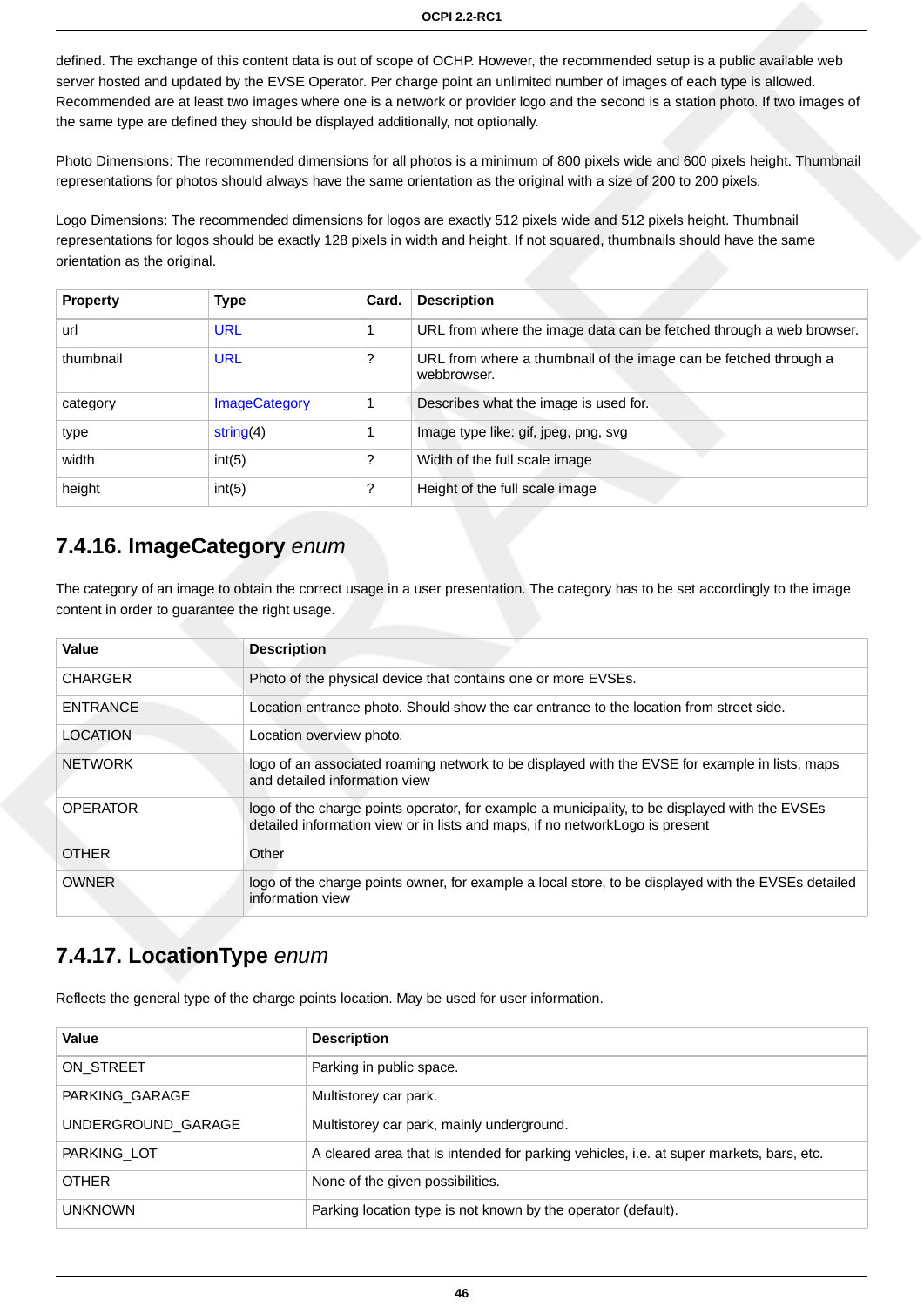## <span id="page-53-0"></span>**7.4.18. ParkingRestriction** enum

| Value              | <b>Description</b>                                                              |
|--------------------|---------------------------------------------------------------------------------|
| EV ONLY            | Reserved parking spot for electric vehicles.                                    |
| <b>PLUGGED</b>     | Parking is only allowed while plugged in (charging).                            |
| <b>DISABLED</b>    | Reserved parking spot for disabled people with valid ID.                        |
| <b>CUSTOMERS</b>   | Parking spot for customers/guests only, for example in case of a hotel or shop. |
| <b>MOTORCYCLES</b> | Parking spot only suitable for (electric) motorcycles or scooters.              |

This value, if provided, represents the restriction to the parking spot for different purposes.

### <span id="page-53-1"></span>**7.4.19. PowerType** enum

| Value      | <b>Description</b> |
|------------|--------------------|
| AC_1_PHASE | AC mono phase.     |
| AC_3_PHASE | AC 3 phase.        |
| DC         | Direct Current.    |

## <span id="page-53-2"></span>**7.4.20. RegularHours** class

Regular recurring operation or access hours

| <b>Property</b> | <b>Type</b>  | Card. | <b>Description</b>                                                                                                                                                                 |
|-----------------|--------------|-------|------------------------------------------------------------------------------------------------------------------------------------------------------------------------------------|
| weekday         | int(1)       |       | Number of day in the week, from Monday (1) till Sunday (7)                                                                                                                         |
| period_begin    | string $(5)$ |       | Begin of the regular period given in hours and minutes. Must be in 24h format<br>with leading zeros. Example: "18:15". Hour/Minute separator: ":" Regex: [0-2][0-<br>91:[0-5][0-9] |
| period end      | string(5)    |       | End of the regular period, syntax as for period_begin. Must be later than<br>period begin.                                                                                         |

### **7.4.20.1. Example**

Operating on weekdays from 8am till 8pm with one exceptional opening on 22/6/2014 and one exceptional closing the Monday after: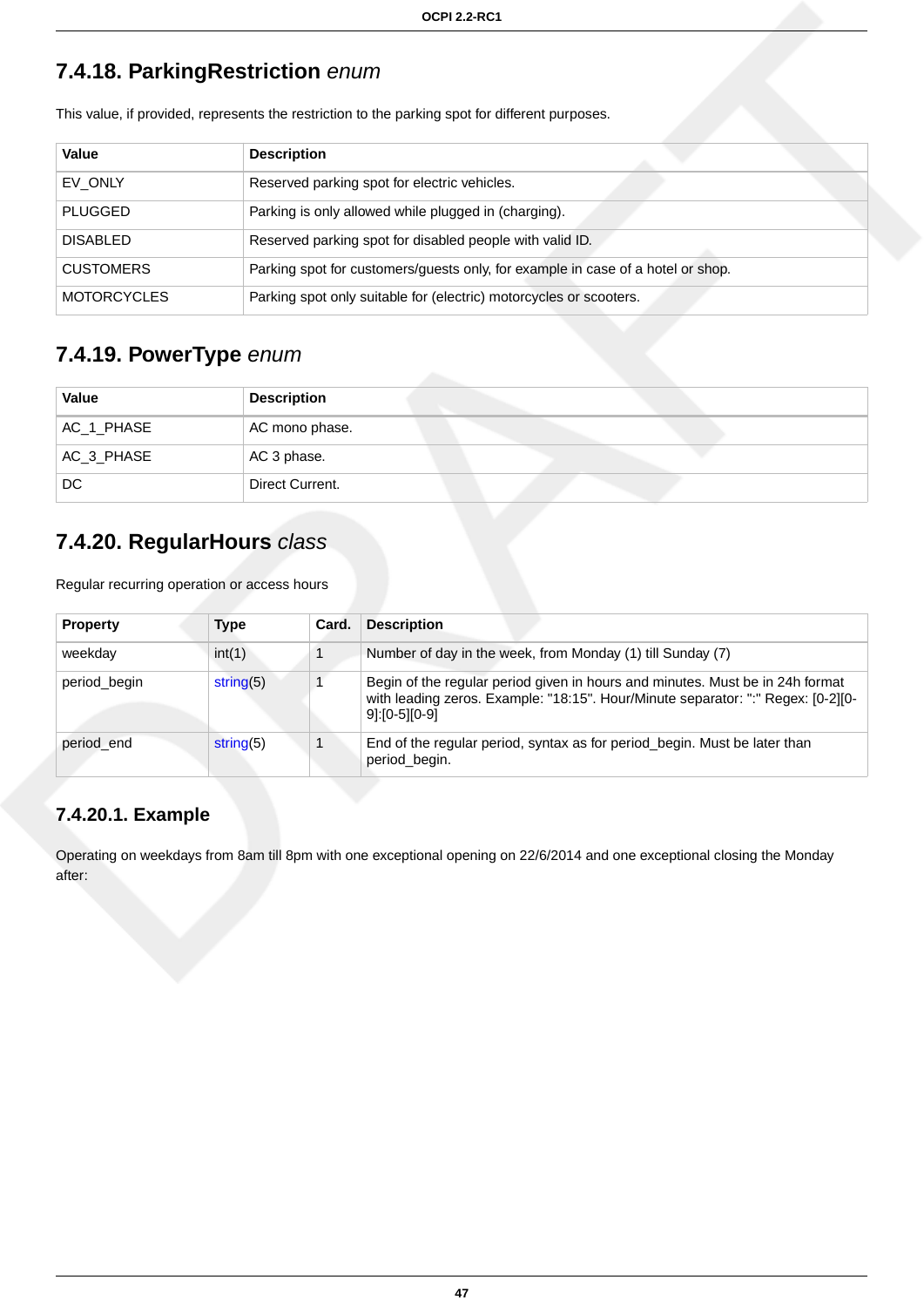```
 "opening_times": {
     "regular_hours": [
      {
         "weekday": 1,
         "period_begin": "08:00",
         "period_end": "20:00"
\},
\{ "weekday": 2,
         "period_begin": "08:00",
         "period_end": "20:00"
 },
\{ "weekday": 3,
         "period_begin": "08:00",
         "period_end": "20:00"
       },
\{ "weekday": 4,
         "period_begin": "08:00",
         "period_end": "20:00"
 },
\{ "weekday": 5,
         "period_begin": "08:00",
         "period_end": "20:00"
      }
    ],
    "twentyfourseven": false,
    "exceptional_openings": [
      {
        "period_begin": "2014-06-21T09:00:00Z",
         "period_end": "2014-06-21T12:00:00Z"
      }
    ],
    "exceptional_closings": [
      {
         "period_begin": "2014-06-24T00:00:00Z",
         "period_end": "2014-06-25T00:00:00Z"
      }
    ]
  }
```
This represents the following schedule, where stroked out days are without operation hours, **bold** days are where exceptions apply and regular displayed days are where the regular schedule applies.

| <b>Week</b><br>day | Mo | Tu | We | Th | Fr | Sa | Su                           | Mo | Tu                       | We | Th | Fr | Sa                       | Su                       |
|--------------------|----|----|----|----|----|----|------------------------------|----|--------------------------|----|----|----|--------------------------|--------------------------|
| Date               | 16 | 17 | 18 | 19 | 20 | 21 | 22                           | 23 | 24                       | 25 | 26 | 27 | 28                       | 29                       |
| Open<br>from       | 08 | 08 | 08 | 08 | 08 | 09 | -                            | 08 | $\overline{\phantom{0}}$ | 08 | 08 | 08 | $\overline{\phantom{0}}$ | $\overline{\phantom{0}}$ |
| Open<br>till       | 20 | 20 | 20 | 20 | 20 | 12 | $\qquad \qquad \blacksquare$ | 20 | $\overline{\phantom{0}}$ | 20 | 20 | 20 | $\overline{\phantom{0}}$ | $\overline{\phantom{a}}$ |

### <span id="page-54-0"></span>**7.4.21. Status** enum

The status of an EVSE.

| Value              | <b>Description</b>                                                              |
|--------------------|---------------------------------------------------------------------------------|
| AVAILABLE          | The EVSE/Connector is able to start a new charging session.                     |
| <b>BLOCKED</b>     | The EVSE/Connector is not accessible because of a physical barrier, i.e. a car. |
| <b>CHARGING</b>    | The EVSE/Connector is in use.                                                   |
| <b>INOPERATIVE</b> | The EVSE/Connector is not yet active or it is no longer available (deleted).    |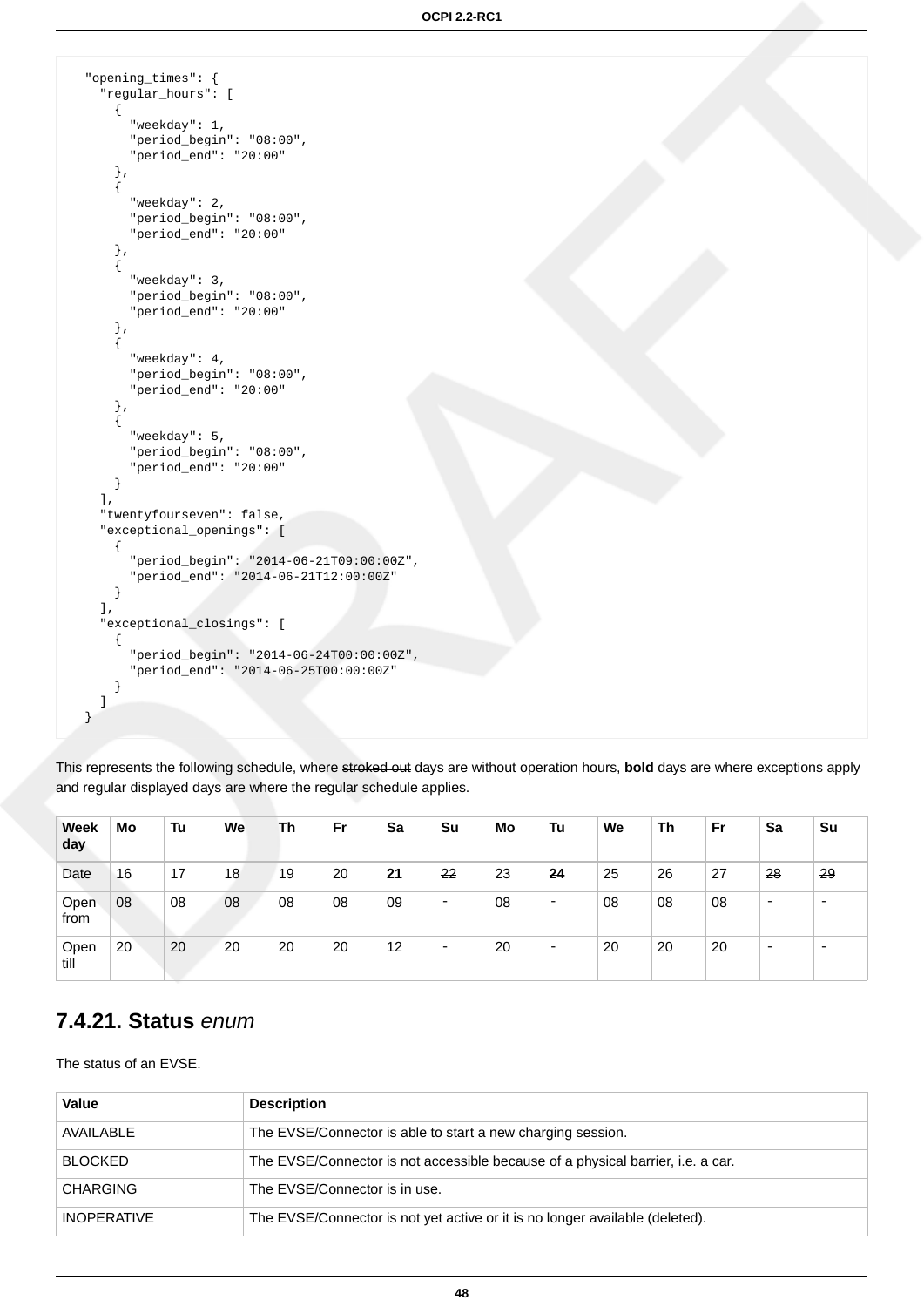| Value             | <b>Description</b>                                                                              |
|-------------------|-------------------------------------------------------------------------------------------------|
| <b>OUTOFORDER</b> | The EVSE/Connector is currently out of order.                                                   |
| <b>PLANNED</b>    | The EVSE/Connector is planned, will be operating soon                                           |
| <b>REMOVED</b>    | The EVSE/Connector/charge point is discontinued/removed.                                        |
| RESERVED          | The EVSE/Connector is reserved for a particular EV driver and is unavailable for other drivers. |
| <b>UNKNOWN</b>    | No status information available. (Also used when offline)                                       |

### <span id="page-55-0"></span>**7.4.22. StatusSchedule** class

This type is used to schedule status periods in the future. The eMSP can provide this information to the EV user for trip planning purpose. A period MAY have no end. Example: "This station will be running as of tomorrow. Today it is still planned and under construction."

| <b>Property</b> | Type            | Card. | <b>Description</b>                        |
|-----------------|-----------------|-------|-------------------------------------------|
| period_begin    | <b>DateTime</b> |       | Begin of the scheduled period.            |
| period end      | <b>DateTime</b> |       | End of the scheduled period, if known.    |
| status          | <b>Status</b>   |       | Status value during the scheduled period. |

Note that the scheduled status is purely informational. When the status actually changes, the CPO must push an update to the EVSEs status field itself.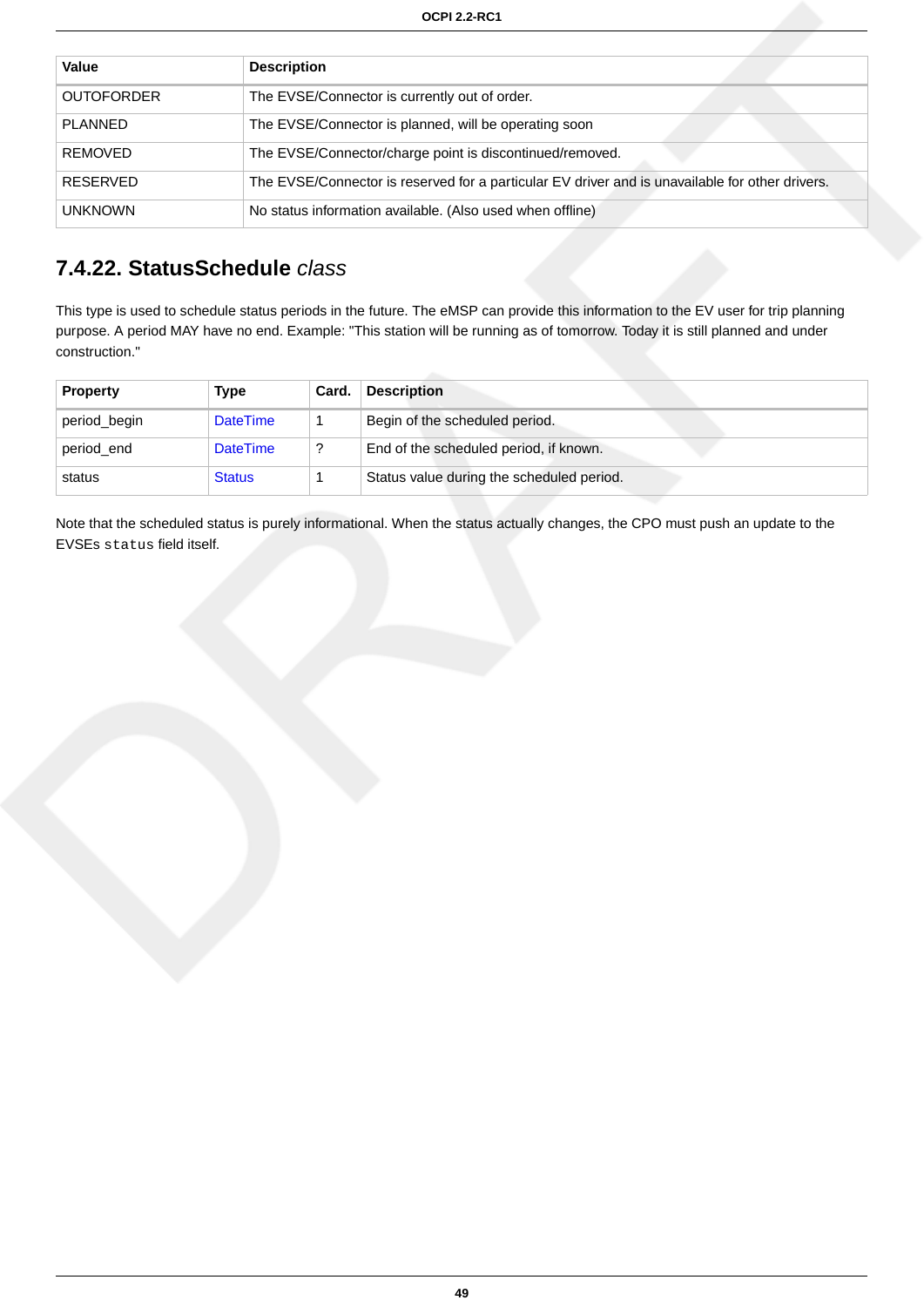# <span id="page-56-0"></span>**8.** Sessions **module**

#### **Module Identifier: sessions**

#### **Data owner: CPO**

The Session object describes one charging session. The Session object is owned by the CPO back-end system, and can be GET from the CPO system, or pushed by the CPO to another system.

# **8.1. Flow and Lifecycle**

## **8.1.1. Push model**

When the CPO creates a Session object they push it to the eMSPs by calling [PUT](#page-59-0) on the eMSPs Sessions endpoint with the newly created Session object.

Any changes to a Session in the CPO system are sent to the eMSP system by calling [PATCH](#page-59-1) on the eMSPs Sessions endpoint with the updated Session object.

Sessions cannot be deleted, final status of a session is: COMPLETED.

When the CPO is not sure about the state or existence of a Session object in the eMSPs system, the CPO can call the [GET](#page-58-0) to validate the Session object in the eMSP system.

### **8.1.2. Pull model**

eMSPs who do not support the push model need to call [GET](#page-57-0) on the CPOs Sessions endpoint to receive a list of Sessions.

This [GET](#page-57-0) can also be used, combined with the Push model to retrieve Sessions after the system (re)connects to a CPO, to get a list Sessions 'missed' during a time offline.

## <span id="page-56-1"></span>**8.1.3. Set charging preferences**

For a lot of smart charging use cases, input from the driver is needed. The smart charging algorithms need to be able to give certain session priority over others, need to know how much energy an EV needs before what time. Via a [PUT](#page-57-1) on the CPO Interface, during an ongoing session, the eMSP can send [Charging Preferences](#page-61-0) for the driver. Indicating the preferences of the driver to the CPO.

The eMSP can determine if an EVSE supports Charging Preferences by checking if the [EVSE capabilities](#page-45-0) contains: [CHARGING\\_PREFERENCES\\_CAPABLE](#page-47-2).

Via [Tariffs](#page-74-0) the CPO can give different preferences different prices. A [Connector](#page-46-0) can have multiple [Tariffs](#page-74-0) one for each [ProfileType.](#page-62-0)

# **8.2. Interfaces and endpoints**

## **8.2.1. CPO Interface**

| Method       | <b>Description</b>                                                                                        |
|--------------|-----------------------------------------------------------------------------------------------------------|
| <b>GET</b>   | Fetch Session objects of charging sessions last updated between the {date_from} and {date_to} (paginated) |
| <b>POST</b>  | n/a                                                                                                       |
| <b>PUT</b>   | Setting charging preferences on an ongoing session.                                                       |
| <b>PATCH</b> | n/a                                                                                                       |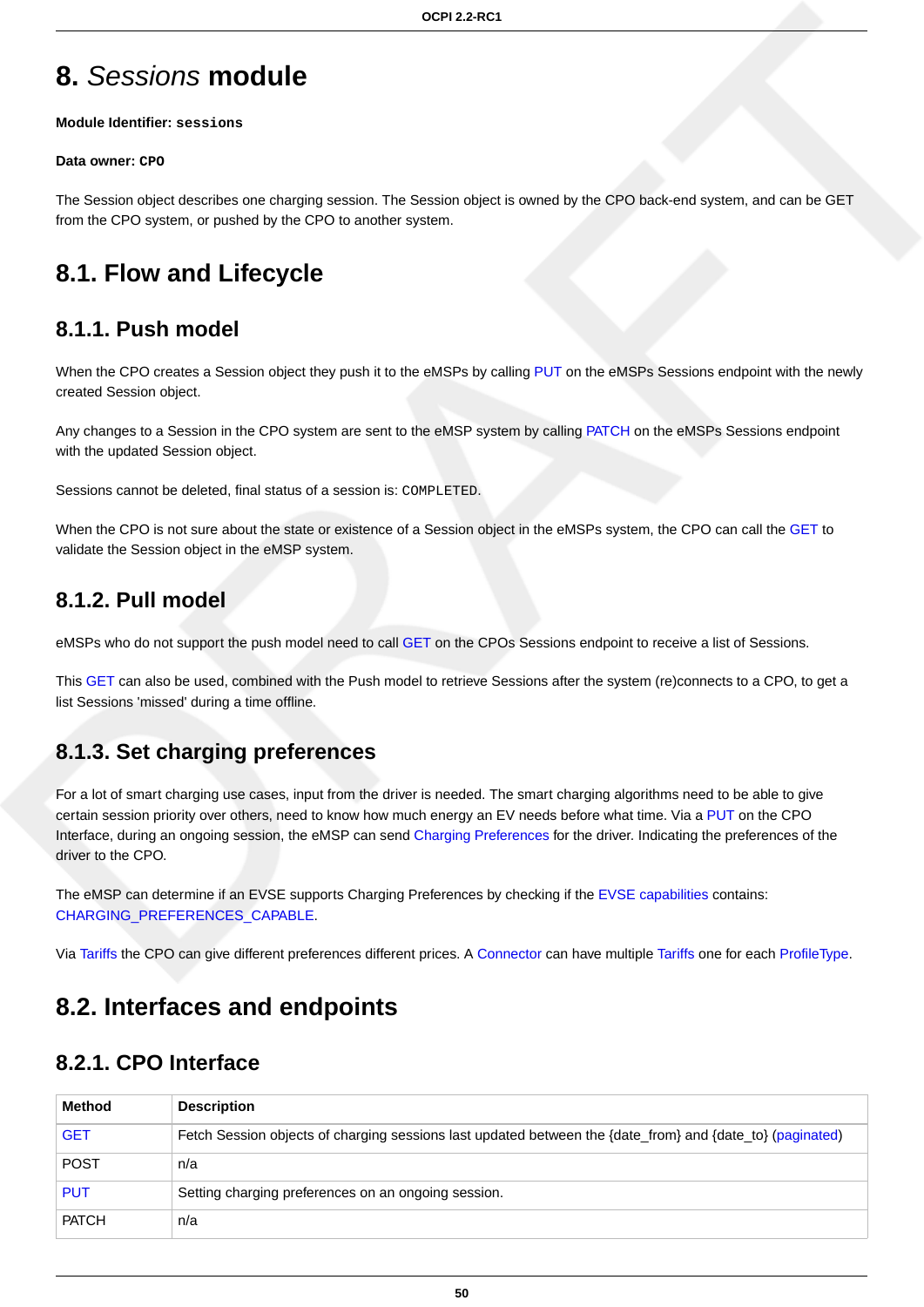| <b>Method</b> | <b>Description</b> |  |
|---------------|--------------------|--|
| DELETE.       | n/a                |  |

### <span id="page-57-0"></span>**8.2.1.1. GET Method**

Fetch Sessions from the CPO systems.

#### Endpoint structure definition:

{sessions\_endpoint\_url}?[date\_from={date\_from}]&[date\_to={date\_to}]&[offset={offset}]&[limit={li mit}]

#### Examples:

https://www.server.com/ocpi/cpo/2.2/sessions/?date\_from=2019-01-28T12:00:00&date\_to=2019-01- 29T12:00:00

https://ocpi.server.com/2.2/sessions/?offset=50

https://www.server.com/ocpi/2.2/sessions/?date\_from=2019-01-29T12:00:00&limit=100

https://www.server.com/ocpi/cpo/2.2/sessions/?offset=50&limit=100

#### **Request Parameters**

Only Sessions with last\_update between the given {date\_from} and {date\_to} will be returned.

This request is [paginated,](#page-14-0) so also supports the [pagination](#page-14-1) related URL parameters.

| <b>Parameter</b> | <b>Datatype</b> | Requi<br>red | <b>Description</b>                                                 |
|------------------|-----------------|--------------|--------------------------------------------------------------------|
| date from        | <b>DateTime</b> | yes          | Only return Sessions that have last_updated after this Date/Time.  |
| date_to          | <b>DateTime</b> | no           | Only return Sessions that have last_updated before this Date/Time. |
| offset           | int             | no           | The offset of the first object returned. Default is 0.             |
| limit            | int             | no           | Maximum number of objects to GET.                                  |

#### **Response Data**

The response contains a list of Session objects that match the given parameters in the request, the header will contain the [pagination](#page-14-2) related headers.

Any older information that is not specified in the response is considered as no longer valid. Each object must contain all required fields. Fields that are not specified may be considered as null values.

| <b>Datatype</b> | Card. | Description                                                  |
|-----------------|-------|--------------------------------------------------------------|
| Session         |       | List of Session objects that match the<br>request parameters |

#### <span id="page-57-1"></span>**8.2.1.2. PUT Method**

Set/update the drivers Charging Preferences for this charging session.

Endpoint structure definition:

```
{sessions_endpoint_url}{session_id}/charging_preferences
```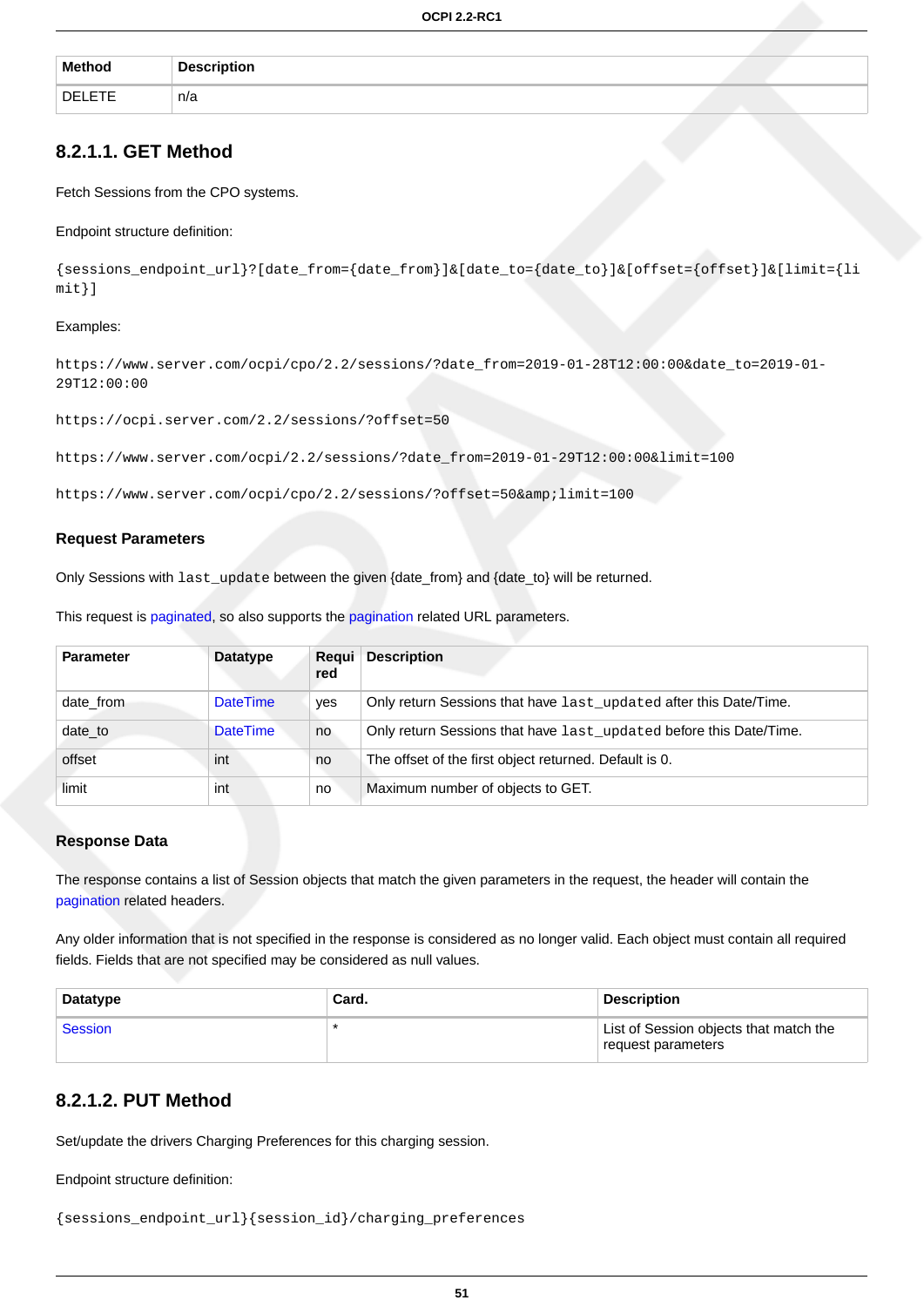#### Examples:

https://www.server.com/ocpi/cpo/2.2/sessions/1234/charging\_preferences

The /charging\_preferences is required when setting Charging Preferences.

#### **Request Parameters**

The following parameter has to be provided as URL segments.

| <b>Parameter</b> | Datatype        | red | <b>Requi Description</b>                                                     |
|------------------|-----------------|-----|------------------------------------------------------------------------------|
| session id       | $Cis$ tring(36) | ves | Session.id of the Session on which these Charging Preferences are to be set. |

#### **Request Body**

In the body a [ChargingPreferences](#page-61-0) object has to be provided.

| Type                       | Card. Description                                             |
|----------------------------|---------------------------------------------------------------|
| <b>ChargingPreferences</b> | Updated Charging preferences for the driver for this Session. |

#### **Response Data**

The endpoint response contains a [ChargingPreferencesResponse](#page-62-1) value.

| Type                              | <b>Card. Description</b>                          |
|-----------------------------------|---------------------------------------------------|
| ChargingPreferencesRespon 1<br>se | Response to the Charging Preferences PUT request. |

### **8.2.1.3. eMSP Interface**

Sessions is a [client owned object,](#page-16-0) so the end-points need to contain the required extra fields: [{party\\_id}](#page-35-0) and {[country\\_code}](#page-35-0).

Endpoint structure definition:

```
{sessions_endpoint_url}{country_code}/{party_id}/{session_id}
```
#### Example:

```
https://www.server.com/ocpi/cpo/2.2/sessions/BE/BEC/1234
```

| <b>Method</b> | <b>Description</b>                                                  |
|---------------|---------------------------------------------------------------------|
| <b>GET</b>    | Get the Session object from the eMSP system by its id {session_id}. |
| <b>POST</b>   | n/a                                                                 |
| <b>PUT</b>    | Send a new/updated Session object                                   |
| <b>PATCH</b>  | Update the Session object of id {session_id}.                       |
| <b>DELETE</b> | n/a                                                                 |

### <span id="page-58-0"></span>**8.2.1.4. GET Method**

The CPO system might request the current version of a Session object from the eMSP system for, for example validation purposes, or the CPO system might have received a error on a PATCH.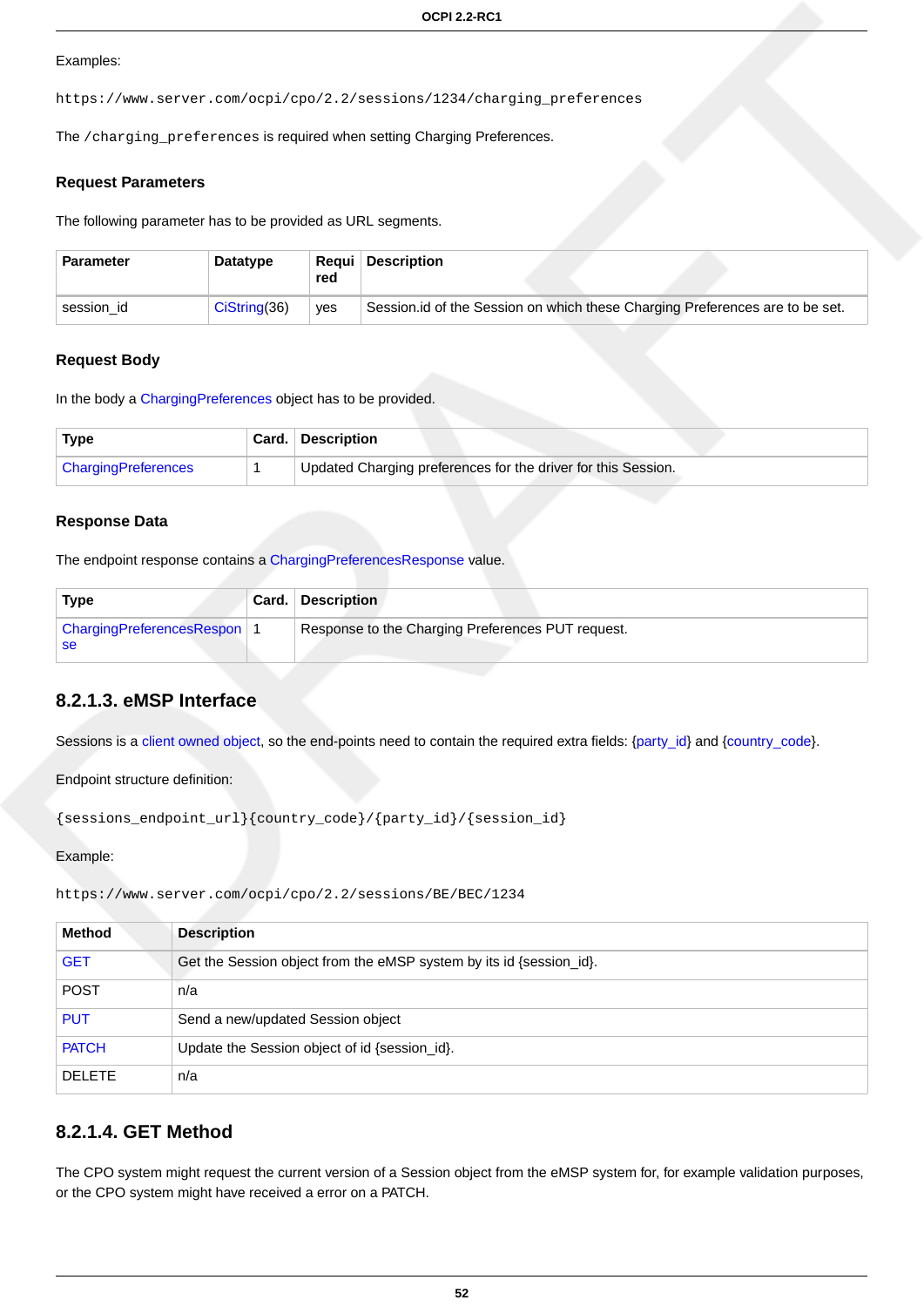#### **Request Parameters**

| <b>Parameter</b> | Datatype      | Reaui<br>red | <b>Description</b>                                                        |
|------------------|---------------|--------------|---------------------------------------------------------------------------|
| country_code     | Cisstring(2)  | ves          | Country code of the CPO requesting this GET to the eMSP system.           |
| party id         | CisString(3)  | ves          | Party ID (Provider ID) of the CPO requesting this GET to the eMSP system. |
| session id       | Cisstring(36) | ves          | id of the Session object to get from the eMSP system.                     |

The following parameters can be provided as URL segments.

#### **Response Data**

The response contains the request Session object, if available.

| Datatype | Card. | <b>Description</b>        |
|----------|-------|---------------------------|
| Session  |       | Session object requested. |

### <span id="page-59-0"></span>**8.2.1.5. PUT Method**

Inform the system about a new/updated session in the eMSP backoffice by PUTing a Session object.

#### **Request Body**

The request contains the new or updated Session object.

| <b>Type</b> | Card. | <b>Description</b>  |
|-------------|-------|---------------------|
| Session     |       | new Session object. |

#### **Request Parameters**

The following parameters can be provided as URL segments.

| <b>Parameter</b> | <b>Datatype</b> | Reaui<br>red | <b>Description</b>                                                        |
|------------------|-----------------|--------------|---------------------------------------------------------------------------|
| country_code     | CisString(2)    | yes          | Country code of the CPO requesting this PUT to the eMSP system.           |
| party_id         | CisString(3)    | ves          | Party ID (Provider ID) of the CPO requesting this PUT to the eMSP system. |
| session id       | CisString(36)   | ves          | id of the new or updated Session object.                                  |

### <span id="page-59-1"></span>**8.2.1.6. PATCH Method**

Same as the [PUT](#page-59-0) method, but only the fields/objects that have to be updated have to be present, other fields/objects that are not specified are considered unchanged.

#### **Example: update the total cost**

}

```
PATCH To URL: https://www.server.com/ocpi/cpo/2.2/sessions/NL/TNM/101
{
   "total_cost": {
     "excl_vat": 0.60,
     "incl_vat": 0.66
   }
```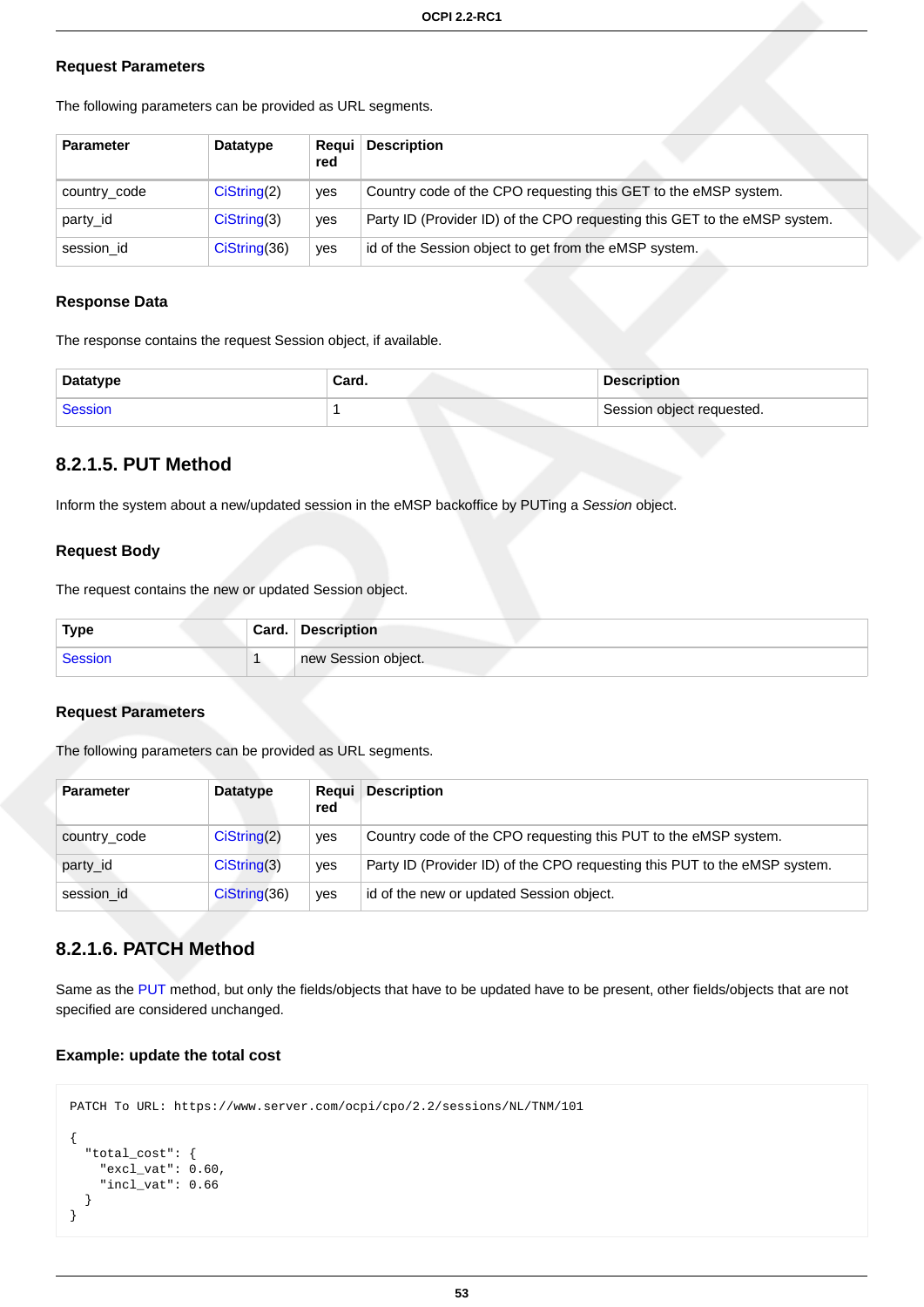# **8.3. Object description**

## <span id="page-60-0"></span>**8.3.1.** Session **Object**

| <b>Property</b>  | <b>Type</b>          | Card.        | <b>Description</b>                                                                                                                                                                                                                                                                                            |
|------------------|----------------------|--------------|---------------------------------------------------------------------------------------------------------------------------------------------------------------------------------------------------------------------------------------------------------------------------------------------------------------|
| id               | CiString(36)         | 1            | The unique id that identifies the session in the CPO platform.                                                                                                                                                                                                                                                |
| start datetime   | <b>DateTime</b>      | $\mathbf{1}$ | The time when the session became active.                                                                                                                                                                                                                                                                      |
| end datetime     | <b>DateTime</b>      | ?            | The time when the session is completed.                                                                                                                                                                                                                                                                       |
| kwh              | number               | 1            | How many kWh are charged.                                                                                                                                                                                                                                                                                     |
| cdr_token        | <b>CdrToken</b>      | 1            | Token used to start this Charging Session, includes all the relevant<br>information to identify the unique token.                                                                                                                                                                                             |
| auth method      | AuthMethod           | 1            | Method used for authentication.                                                                                                                                                                                                                                                                               |
| location id      | CiString(36)         | 1            | Location.id of the Location object of this CPO, on which the Charging<br>Session is ongoing.                                                                                                                                                                                                                  |
| evse uid         | CiString(36)         | $\mathbf{1}$ | EVSE uid of the EVSE of this Location on which the Charging Session is<br>ongoing.                                                                                                                                                                                                                            |
| connector id     | CiString(36)         | 1            | Connector.id of the Connector of this Location the Charging Session is<br>ongoing.                                                                                                                                                                                                                            |
| meter id         | string $(255)$       | ?            | Optional identification of the kWh meter.                                                                                                                                                                                                                                                                     |
| currency         | string(3)            | 1            | ISO 4217 code of the currency used for this session.                                                                                                                                                                                                                                                          |
| charging_periods | ChargingPeriod       | $\star$      | An optional list of charging periods that can be used to calculate and verify<br>the total cost.                                                                                                                                                                                                              |
| total cost       | <b>Price</b>         | ?            | The total cost (excluding VAT) of the session in the specified currency. This<br>is the price that the eMSP will have to pay to the CPO. A total_cost of 0.00<br>means free of charge. When omitted, no price information is given in the<br>Session object, this does not have to mean it is free of charge. |
| status           | <b>SessionStatus</b> | 1            | The status of the session.                                                                                                                                                                                                                                                                                    |
| last updated     | <b>DateTime</b>      | 1            | Timestamp when this Session was last updated (or created).                                                                                                                                                                                                                                                    |

### **8.3.1.1. Examples**

**Simple Session example of a just starting session**

```
{
  "id": "101",
  "start_datetime": "2015-06-29T22:39:09Z",
 "kwh": 0.00,
 "token_uid": "012345678",
  "token_type": "RFID",
  "auth_method": "WHITELIST",
  "location_id": "LOC1",
  "evse_uid": "3256",
  "connector_id": "1",
  "currency": "EUR",
  "total_cost": {
   "excl\_vat" : 2.50,
    "incl_vat": 2.75
  },
  "status": "PENDING",
  "last_updated": "2015-06-29T22:39:09Z"
}
```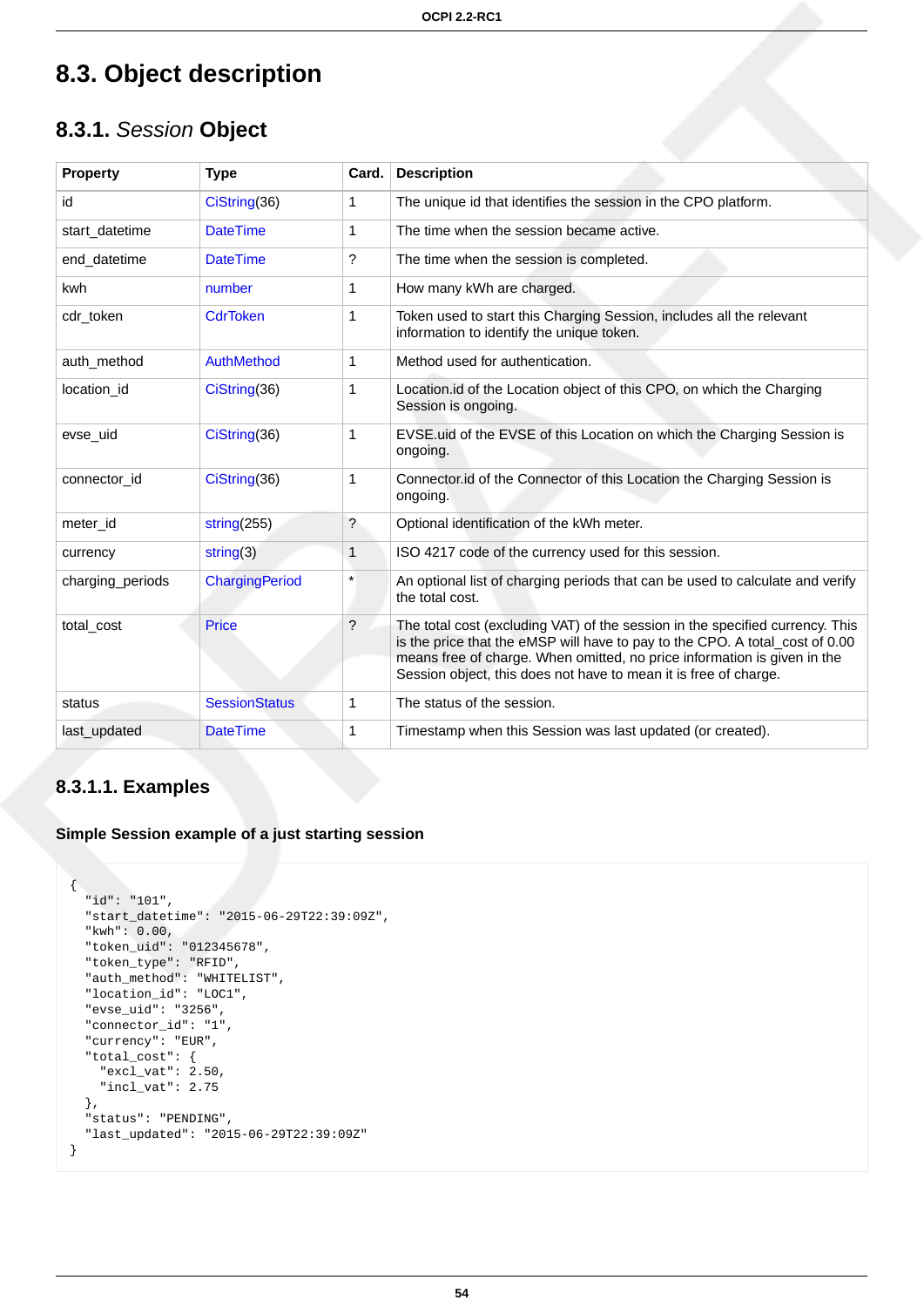#### **Simple Session example of a short finished session**

```
{
  "id": "101",
   "start_datetime": "2015-06-29T22:39:09Z",
   "end_datetime": "2015-06-29T23:50:16Z",
  "kwh": 41.00,
  "token_uid": "012345678",
  "token_type": "RFID",
   "auth_method": "WHITELIST",
   "location_id": "LOC1",
   "evse_uid": "3256",
  "connector_id": "1",
  "currency": "EUR",
   "charging_periods": [{
    "start_date_time": "2015-06-29T22:39:09Z",
     "dimensions": [{
      "type": "ENERGY",
       "volume": 120
     }, {
       "type": "MAX_CURRENT",
       "volume": 30
    }]
  }, {
     "start_date_time": "2015-06-29T22:40:54Z",
     "dimensions": [{
       "type": "ENERGY",
       "volume": 41000
     }, {
       "type": "MIN_CURRENT",
       "volume": 34
    }]
  }, {
     "start_date_time": "2015-06-29T23:07:09Z",
     "dimensions": [{
       "type": "PARKING_TIME",
      "volume": 0.718
    }],
     "tariff_id": "12"
  }],
   "total_cost": {
    "excl_vat": 8.50,
     "incl_vat": 9.35
   },
   "status": "COMPLETED",
   "last_updated": "2015-06-29T23:50:17Z"
}
```
## <span id="page-61-0"></span>**8.3.2.** ChargingPreferences **Object**

Contains the charging preferences for an EV driver.

| <b>Property</b>   | <b>Type</b>     | Card. | <b>Description</b>                                                                                                                                                                                                                               |
|-------------------|-----------------|-------|--------------------------------------------------------------------------------------------------------------------------------------------------------------------------------------------------------------------------------------------------|
| profile type      | ProfileType     |       | Type of Smart Charging Profile selected by the driver. The ProfileType has to be<br>supported at the Connector, for every supported ProfileType, a Tariff is provided.<br>This gives the EV Driver the option between different pricing options. |
| departure time    | <b>DateTime</b> | ?     | Expected departure. Driver has given this datetime as expected departure<br>moment, which does not mean that that will be the real departure time.                                                                                               |
| energy_need       | number          | ?     | Requested amount of energy in kWh. EV drivers wants to have this amount of<br>energy charged.                                                                                                                                                    |
| discharge allowed | boolean         | ?     | Driver allows his/her EV to be discharged when needed, as long as the other<br>preferences are met: EV is charged with the preferred energy at the preferred<br>momement. Default if omitted: false.                                             |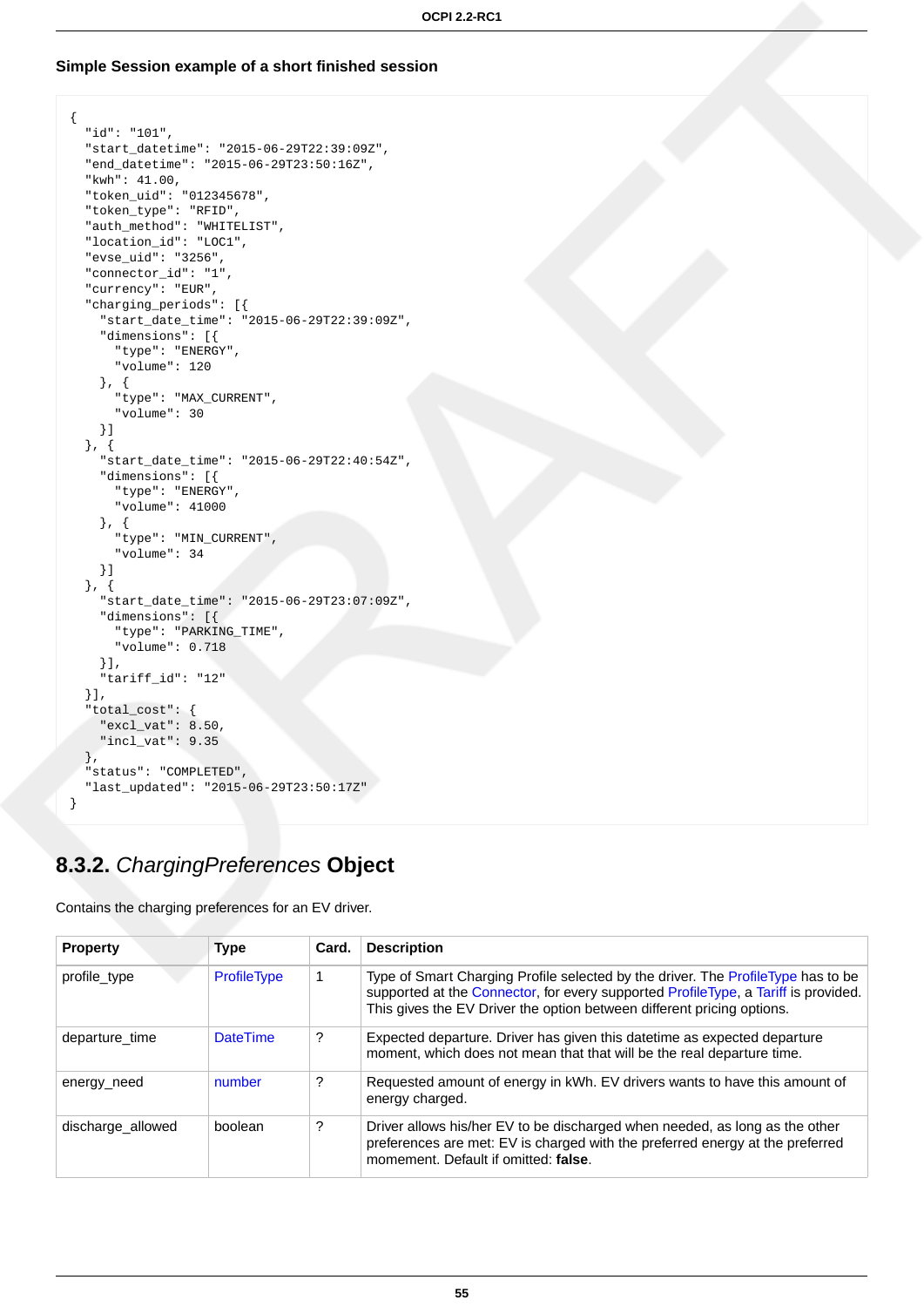# **8.4. Data types**

Describe all datatypes used in this object

## <span id="page-62-1"></span>**8.4.1. ChargingPreferencesResponse** enum

Different smart charging profile types.

No value for NOT\_SUPPORTED, when a PUT for ChargingPreferences is received for a EVSE that does not support it: use HTTP 404.

| Value                      | <b>Description</b>                                                                                                 |
|----------------------------|--------------------------------------------------------------------------------------------------------------------|
| ACCEPTED                   | Charging Preferences accepted, EVSE will try to execute them, this is no<br>guarantee that they will be fulfilled. |
| DEPARTURE REQUIRED         | CPO requires departure time to be able to do Charging Preference based<br>Smart Charging.                          |
| ENERGY NEED REQUIRED       | CPO requires energy_need to be able to do Charging Preference based Smart<br>Charging.                             |
| NOT POSSIBLE               | Charging Preferences contain a request that the EVSE knows it cannot fulfill.                                      |
| PROFILE TYPE NOT SUPPORTED | profile_type contains a value that is not supported by the EVSE.                                                   |

## <span id="page-62-0"></span>**8.4.2. ProfileType** enum

| Different smart charging profile types. |  |  |  |
|-----------------------------------------|--|--|--|
|-----------------------------------------|--|--|--|

| Value        | <b>Description</b>                                                                                         |
|--------------|------------------------------------------------------------------------------------------------------------|
| <b>CHEAP</b> | Driver wants to use the cheapest charging profile possible.                                                |
| <b>FAST</b>  | Driver wants his EV charged as quickly as possible and is willing to pay a premium for this, if<br>needed. |
| <b>GREEN</b> | Driver wants his EV charged which as much regenerative (green) power as possible.                          |
| REGULAR      | Driver does not have special preferences.                                                                  |

## <span id="page-62-2"></span>**8.4.3. SessionStatus** enum

Defines the state of a session.

| <b>Value</b>     | <b>Description</b>                                                                                                                                                                                                                                           |
|------------------|--------------------------------------------------------------------------------------------------------------------------------------------------------------------------------------------------------------------------------------------------------------|
| <b>ACTIVE</b>    | The session is accepted and active. Al pre-condition are met: Communication between EV and<br>EVSE (for example: cable plugged in correctly), EV or Driver is authorized. EV is being charged, or<br>can be charged. Energy is, or is not, being transfered. |
| <b>COMPLETED</b> | The session is finished successfully. No more modifications will be made to this session.                                                                                                                                                                    |
| <b>INVALID</b>   | The session is declared invalid and will not be billed.                                                                                                                                                                                                      |
| <b>PENDING</b>   | The session is pending, it has not yet started. Not all pre-condition are met. This is the initial state.<br>This session might never become an active session.                                                                                              |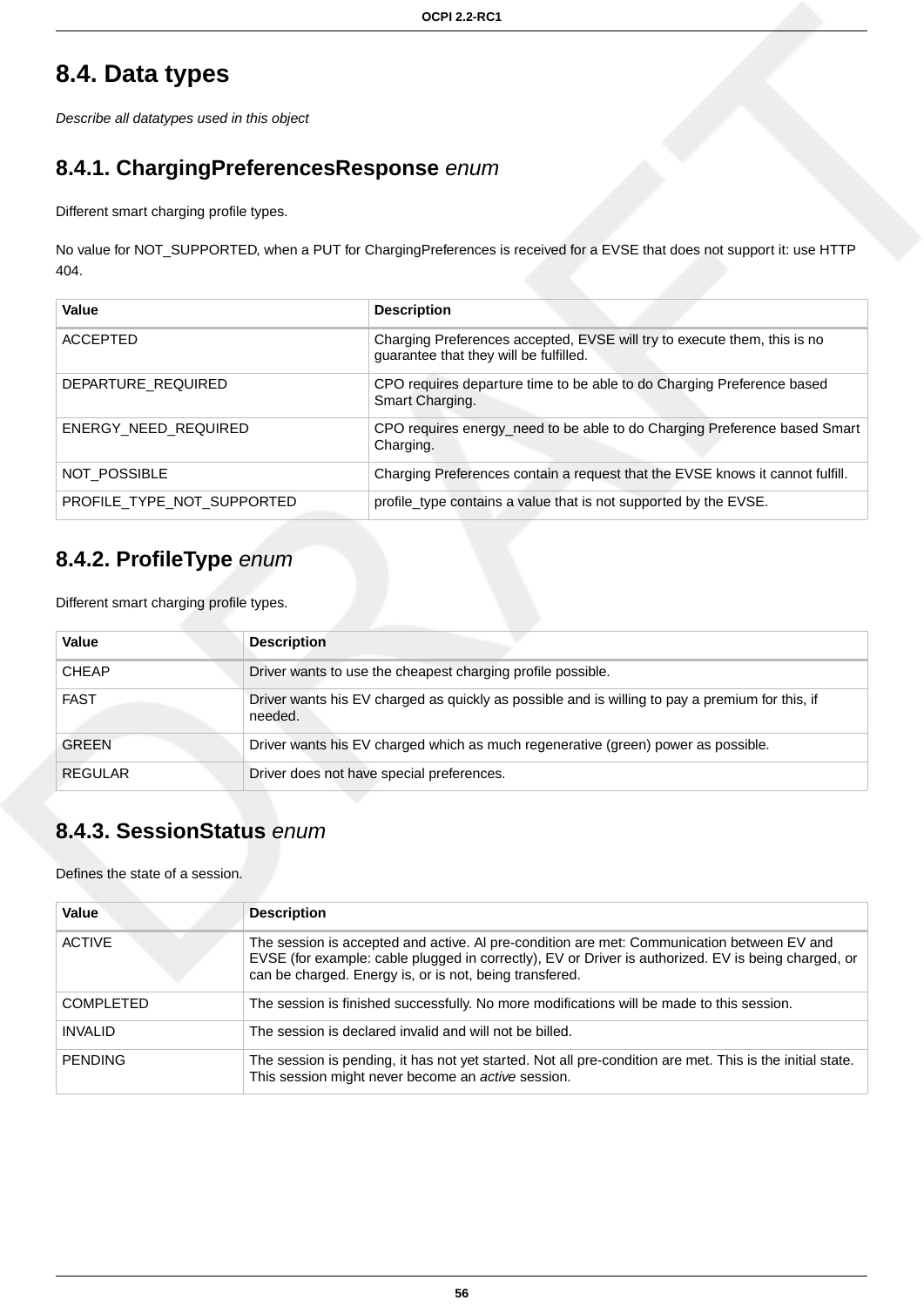# **9.** CDRs **module**

**Module Identifier: cdrs**

#### **Data owner: CPO**

A **Charge Detail Record** is the description of a concluded charging session. The CDR is the only billing-relevant object. CDRs are sent from the CPO to the eMSP after the charging session has ended. There is no requirement to send CDRs semi-realtime, it is seen as good practice to send them as soon as possible. But if there is an agreement between parties to send them for example once a month, that is also allowed by OCPI.

# **9.1. Flow and Lifecycle**

CDRs are created by the CPO. They probably only will be sent to the eMSP that will be paying the bill of a charging session. Because a CDR is for billing purposes, it cannot be changed/replaced, once sent to the eMSP, changes are not allowed in a CDR, a [Credit CDR](#page-63-0) needs to be send.

## <span id="page-63-0"></span>**9.1.1. Credit CDRs**

As CDRs are used for billing and can be seen as a kind of invoice. CDRs cannot be deleted, they have to be credited.

When a CPO wants to make changes to a CDR that is already send the a CPO, the CPO has to send a credit CDR for the first CDR. This credit CDR SHALL have a different CDR.id, this can be a completely different number, or it can be the id of the original CDR with something appended like for example: "-C" to make it unique again. To indicate this is a Credit CDR, the [credit](#page-66-0) field is set to true The Credit CDR references the old CDR via the credit reference [id](#page-66-0) field, which SHALL contain the id of the original CDR. The Credit CDR will contain all the data of the original CDR. Only the values in the [total\\_cost](#page-66-0) field SHALL contain the negative amounts of the original CDR.

After having send the Credit CDR, the CPO can send a new CDR, with a new unique ID, with the fields: [credit](#page-66-0) and credit reference id omitted.

**NOTE**

How far back in time a CPO can send a credit CDR, is not defined by OCPI, that is up the business contracts between the different parties involved, there might be local laws involved etc.

### **9.1.2. Push model**

When the CPO creates CDR(s) they push them to the relevant eMSP by calling [POST](#page-65-0) on the eMSPs CDRs endpoint with the newly created CDR(s). A CPO is not required to send ALL CDRs to ALL eMSPs, it is allowed to only send CDRs to the eMSP that a CDR is relevant to.

CDRs should contain enough information (dimensions) to allow the eMSP to validate the total costs. It is advised to send enough information to the eMSP so it can calculate its own costs for billing their customer. An eMSP might have a very different contract/pricing model with the EV driver than the tariff structure from the CPO.

NOTE: CDRs can not yet be updated or removed. This might be added in a future version of OCPI.

If the CPO, for any reason wants to view a CDR it has posted to a eMSP system, the CPO can retrieve the CDR by calling the [GET](#page-65-1) on the eMSPs CDRs endpoint at the URL returned in the response to the [POST.](#page-65-0)

### **9.1.3. Pull model**

eMSPs who do not support the push model need to call [GET](#page-64-0) on the CPOs CDRs endpoint to receive a list of CDRs.

This [GET](#page-64-0) can also be used, combined with the Push model to retrieve CDRs, after the system (re)connects to a CPO, to get a list of CDRs, 'missed' during a time offline.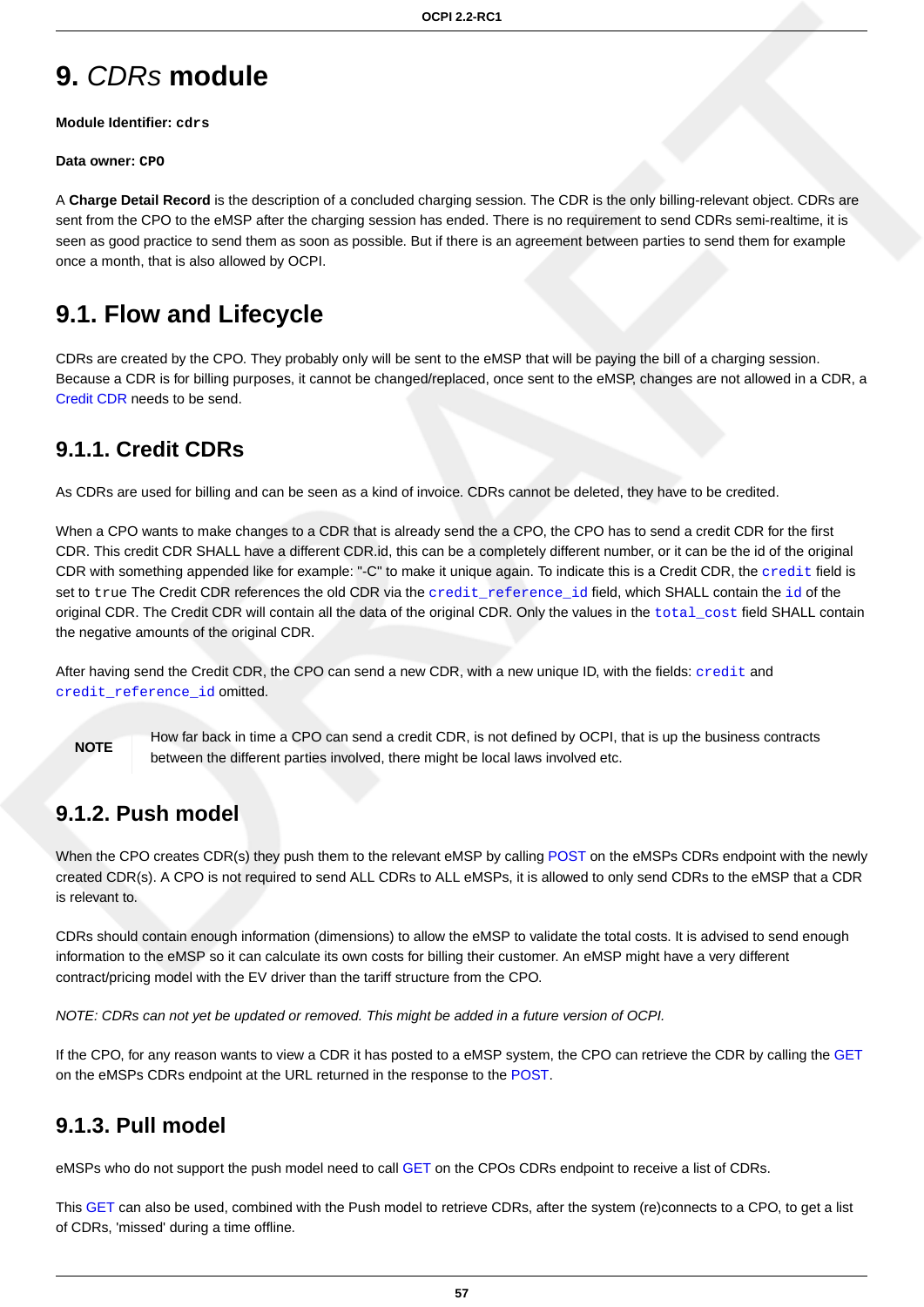A CPO is not required to return all known CDRs, the CPO is allowed to return only the CDRs that are relevant for the requesting eMSP.

# **9.2. Interfaces and endpoints**

There is both a CPO and an eMSP interface for CDRs. Depending on business requirements parties can decide to use the CPO Interface/Get model, or the eMSP Interface/Push model, or both. Push is the preferred model to use, the eMSP will receive CDRs when created by the CPO.

## **9.2.1. CPO Interface**

The CDRs endpoint can be used to create or retrieve CDRs.

#### Endpoint structure definition:

```
{cdr_endpoint_url}?[date_from={date_from}]&[date_to={date_to}]&[offset={offset}]&[limit={limit}]
```
#### Examples:

```
https://www.server.com/ocpi/cpo/2.2/cdrs/?date_from=2019-01-28T12:00:00&date_to=2019-01-
29T12:00:00
```
https://ocpi.server.com/2.2/cdrs/?offset=50

https://www.server.com/ocpi/2.2/cdrs/?date\_from=2019-01-29T12:00:00&limit=100

| <b>Method</b> | <b>Description</b>                                                                                                                                      |
|---------------|---------------------------------------------------------------------------------------------------------------------------------------------------------|
| <b>GET</b>    | Fetch CDRs, last updated (which in the current version of OCPI can only be the creation date/time) between<br>the {date_from} and {date_to} (paginated) |
| <b>POST</b>   | n/a                                                                                                                                                     |
| <b>PUT</b>    | n/a                                                                                                                                                     |
| <b>PATCH</b>  | n/a                                                                                                                                                     |
| <b>DELETE</b> | n/a                                                                                                                                                     |

https://www.server.com/ocpi/cpo/2.2/cdrs/?offset=50&limit=100

### <span id="page-64-0"></span>**9.2.1.1. GET Method**

Fetch CDRs from the CPO systems.

#### **Request Parameters**

If additional parameters: {date\_from} and/or {date\_to} are provided, only CDRs with last\_updated between the given date\_from and date\_to will be returned.

This request is [paginated,](#page-14-0) it supports the [pagination](#page-14-1) related URL parameters.

| <b>Parameter</b> | Datatype        | Requi<br>red | <b>Description</b>                                             |
|------------------|-----------------|--------------|----------------------------------------------------------------|
| date from        | <b>DateTime</b> | no           | Only return CDRs that have last updated after this Date/Time.  |
| date_to          | <b>DateTime</b> | no           | Only return CDRs that have last_updated before this Date/Time. |
| offset           | int             | no           | The offset of the first object returned. Default is 0.         |
| limit            | int             | no           | Maximum number of objects to GET.                              |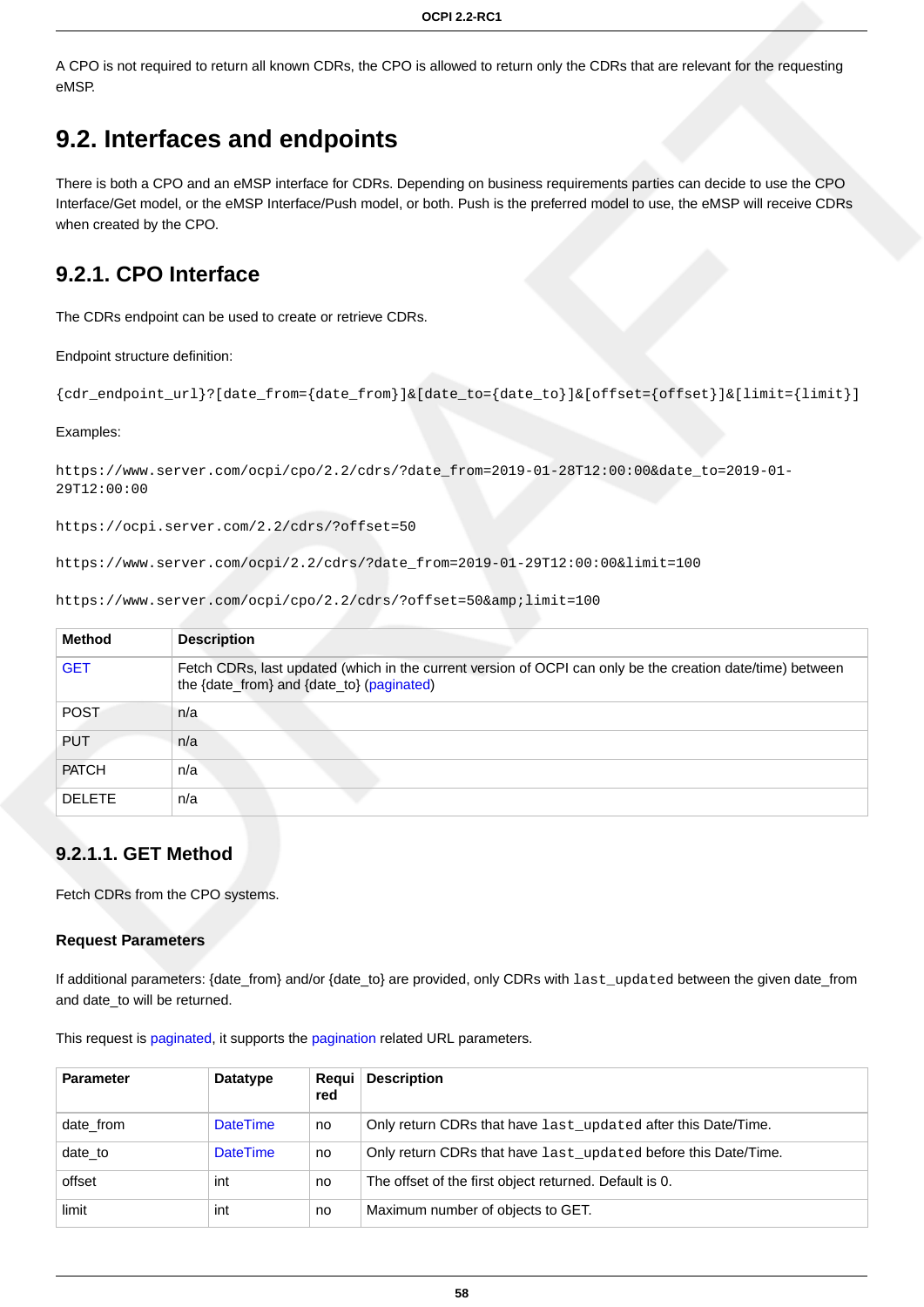#### **Response Data**

The endpoint returns a list of CDRs matching the given parameters in the GET request, the header will contain the [pagination](#page-14-2) related headers.

Any older information that is not specified in the response is considered as no longer valid. Each object must contain all required fields. Fields that are not specified may be considered as null values.

| <b>Datatype</b> | Card. | <b>Description</b> |
|-----------------|-------|--------------------|
| <b>CDF</b>      |       | List of CDRs.      |

### **9.2.2. eMSP Interface**

The CDRs endpoint can be used to create, or get CDRs.

| Method        | <b>Description</b>            |
|---------------|-------------------------------|
| <b>GET</b>    | Retrieve an existing CDR      |
| <b>POST</b>   | Send a new CDR.               |
| <b>PUT</b>    | n/a (CDRs cannot be replaced) |
| <b>PATCH</b>  | n/a (CDRs cannot be updated)  |
| <b>DELETE</b> | n/a (CDRs cannot be removed)  |

### <span id="page-65-1"></span>**9.2.2.1. GET Method**

Fetch CDRs from the eMSP system.

Endpoint structure definition:

No structure defined. This is open to the MSP to define, the URL is provided to the CPO by the MSP in the result of the POST request. Therefor OCPI does not define variables.

Example:

```
https://www.server.com/ocpi/2.2/cdrs/1234
```
#### **Response URL**

To retrieve an existing URL from the eMSP system, the URL, returned in the response to a POST of a new CDR, has to be used.

#### **Response Data**

The endpoint returns the requested CDR, if it exists

| Datatype   | Card. | <b>Description</b>    |
|------------|-------|-----------------------|
| <b>CDF</b> |       | Requested CDR object. |

### <span id="page-65-0"></span>**9.2.2.2. POST Method**

Creates a new CDR.

The post method should contain the full, final CDR object.

Endpoint structure definition: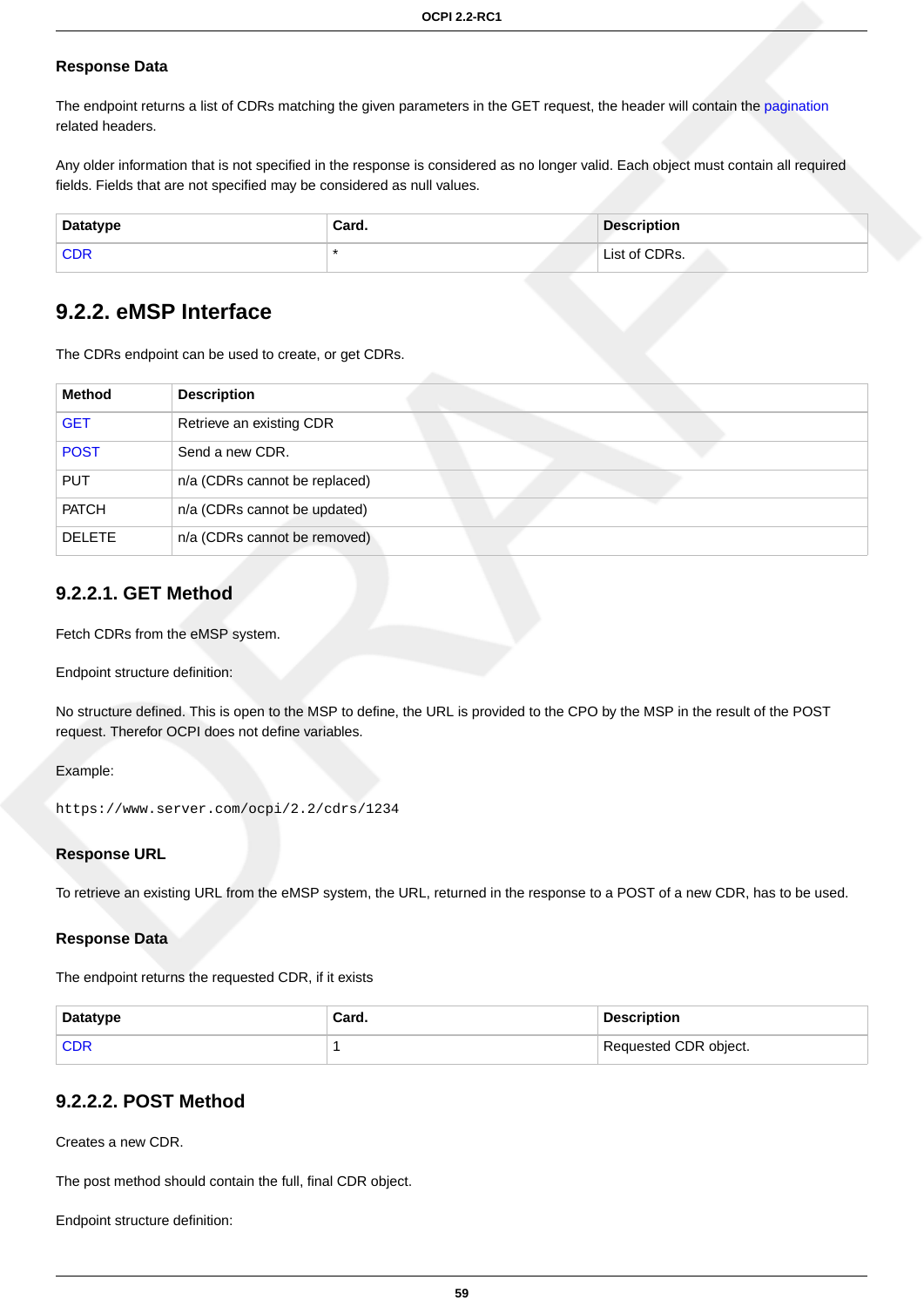```
{cdr_endpoint_url}
```
#### Example:

https://www.server.com/ocpi/2.2/cdrs/

#### **Request Body**

In the post request the new CDR object is sent.

| <b>Type</b> | Card. | <b>Description</b> |  |
|-------------|-------|--------------------|--|
|             |       | New CDR object.    |  |

#### **Response Headers**

The response should contain the URL to the just created CDR object in the eMSP system.

| <b>Parameter</b> | Datatype | red | <b>Requi</b> Description                                                                                         |
|------------------|----------|-----|------------------------------------------------------------------------------------------------------------------|
| Location         | URL      | ves | URL to the newly created CDR in the eMSP system, can be used by the CPO<br>system to do a GET on of the same CDR |

The MSP returns the URL where the newly created CDR can be found. OCPI does not define a specific structure for this URL.

Example:

```
https://www.server.com/ocpi/emsp/2.2/cdrs/123456
```
# **9.3. Object description**

### <span id="page-66-0"></span>**9.3.1.** CDR **Object**

The CDR object describes the Charging Session and its costs, how these costs are built up, etc.

The CDR object is different from the [Session](#page-60-0) object. The [Session](#page-60-0) object is dynamic as it reflects the current state of the charging session. The information is meant to be viewed by the driver while the charging session is ongoing.

The CDR on the other hand can be thought of as "sealed", preserving the information valid at the moment in time the underlying session was started. This is a requirement of the main use case for CDRs, namely invoicing. If e.g. a street is renamed the day after a session took place, the driver should be presented with the name valid at the time the session was started. This guarantees that CDR will be recognized as correct by the driver and not contested.

The CDR object shall always contain information like location, EVSE, Tariffs and Token as they were at the START of the Charging Session.

| <b>Property</b> | <b>Type</b>     | Card. | <b>Description</b>                                                                                                                                                                                                                                                                                                 |
|-----------------|-----------------|-------|--------------------------------------------------------------------------------------------------------------------------------------------------------------------------------------------------------------------------------------------------------------------------------------------------------------------|
| id              | Cisstring(39)   |       | Uniquely identifies the CDR within the CPOs platform (and sub-operator<br>platforms). This field is longer then the usual 36 chars to allow for credit<br>CDRs to have something appended to the original ID, to make it unique.<br>Normal (non-credit) CDRs SHALL only have an ID with a maximum length<br>of 36. |
| start date time | <b>DateTime</b> |       | Start timestamp of the charging session.                                                                                                                                                                                                                                                                           |
| stop_date_time  | <b>DateTime</b> |       | Stop timestamp of the charging session.                                                                                                                                                                                                                                                                            |
| session id      | Cisstring(36)   | ?     | Unique ID of the Session for which this CDR is send. Is only allowed to be<br>omitted when the CPO has not implemented the Sessions Module.                                                                                                                                                                        |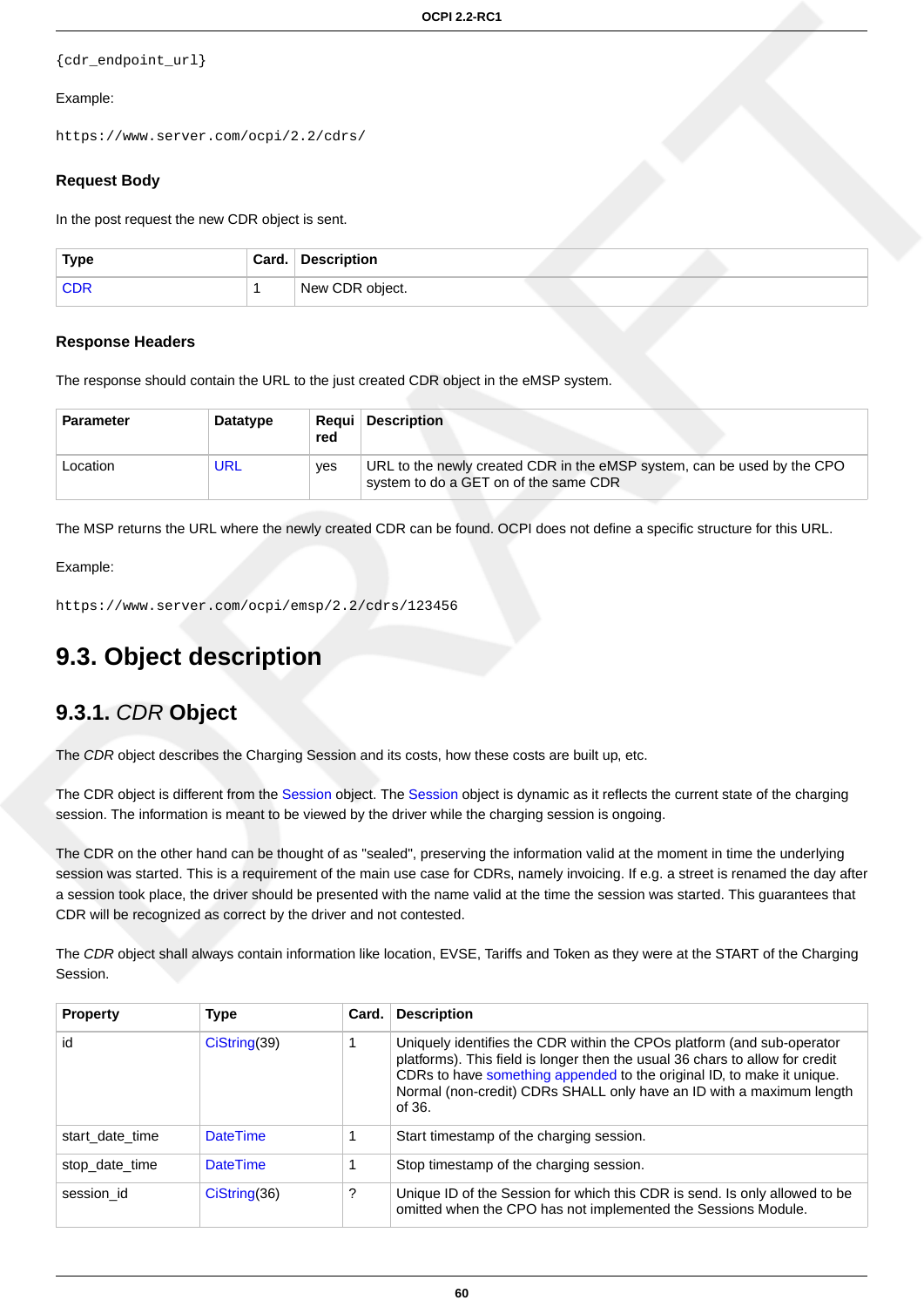| <b>Property</b>     | <b>Type</b>        | Card.                | <b>Description</b>                                                                                                                                                         |
|---------------------|--------------------|----------------------|----------------------------------------------------------------------------------------------------------------------------------------------------------------------------|
| cdr_token           | <b>CdrToken</b>    | $\mathbf{1}$         | Token used to start this Charging Session, includes all the relevant<br>information to identify the unique token.                                                          |
| auth method         | AuthMethod         | 1                    | Method used for authentication.                                                                                                                                            |
| cdr location        | <b>CdrLocation</b> | $\mathbf{1}$         | Location where the charging session took place, including only the relevant<br><b>EVSE and Connector.</b>                                                                  |
| meter_id            | string(255)        | $\ddot{?}$           | Identification of the Meter inside the Charge Point.                                                                                                                       |
| currency            | string(3)          | $\mathbf{1}$         | Currency of the CDR in ISO 4217 Code.                                                                                                                                      |
| tariffs             | <b>Tariff</b>      | $\star$              | List of relevant tariff elements, see: Tariff. When relevant, a "Free of<br>Charge" tariff should also be in this list, and point to a defined "Free of<br>Charge" tariff. |
| charging_periods    | ChargingPeriod     | $\ddot{}$            | List of charging periods that make up this charging session. A session<br>consists of 1 or more periods, where each period has a different relevant<br>Tariff.             |
| total_cost          | Price              | 1                    | Total cost of this transaction in the specified currency.                                                                                                                  |
| total_energy        | number             | 1                    | Total energy charged, in kWh.                                                                                                                                              |
| total time          | number             | $\mathbf 1$          | total duration of this session (including the duration of charging and not<br>charging), in hours.                                                                         |
| total_parking_time  | number             | $\ddot{?}$           | Total duration during this session that the EV is not being charged (no<br>energy being transfered between EVSE and EV), in hours.                                         |
| remark              | string $(255)$     | $\overline{?}$       | Optional remark, can be used to provide addition human readable<br>information to the CDR, for example: reason why a transaction was<br>stopped.                           |
| credit              | boolean            | $\tilde{?}$          | When set to 'true', this is a Credit CDR, and the field<br>credit reference id needs to be set as well.                                                                    |
| credit_reference_id | CiString(36)       | $\ddot{\phantom{0}}$ | Is required to be set for a Credit CDR. This SHALL contain the id of the<br>CDR for which this is a Credit CDR.                                                            |
| last_updated        | <b>DateTime</b>    | 1                    | Timestamp when this CDR was last updated (or created).                                                                                                                     |

#### **NOTE**

The duration of charging (energy being transferred between EVSE and EV) during this session can be calculated via: total\_time - total\_parking\_time.

**NOTE** Having both a credit and a credit\_reference\_id might seem redundant. But it is seen as an advantage, having a boolean flag that can be used for queries, is much faster then string comparisons.

### **9.3.1.1. Example of a CDR**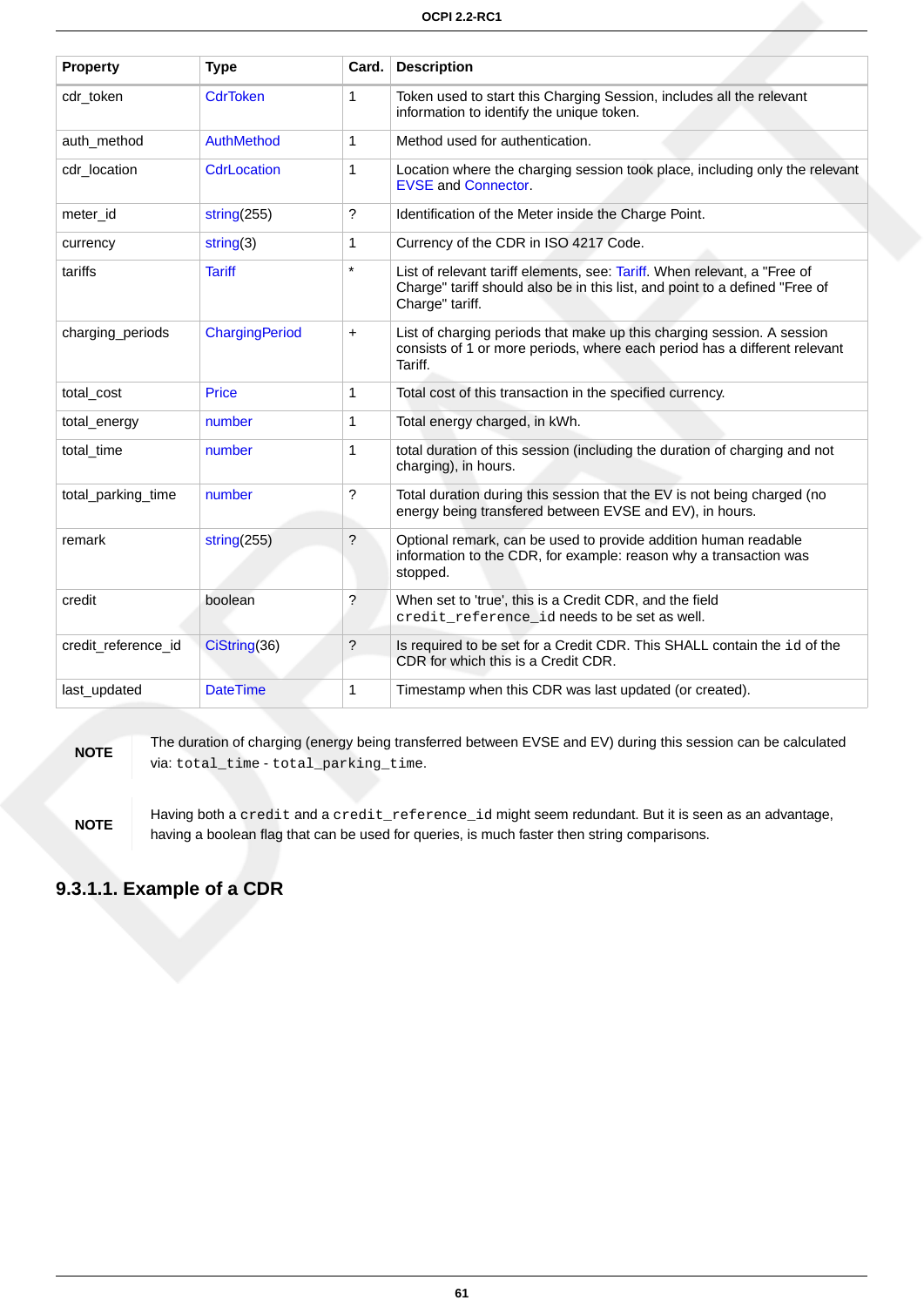```
{
   "id": "12345",
   "start_date_time": "2015-06-29T21:39:09Z",
   "stop_date_time": "2015-06-29T23:37:32Z",
   "token": {
     "uid": "012345678",
     "type": "RFID",
     "contract_id": "DE8ACC12E46L89",
     "visual_number": "DF000-2001-8999-1",
     "issuer": "TheNewMotion",
     "group_id": "DF000-2001-8999",
     "valid": true,
     "whitelist": "ALLOWED",
     "last_updated": "2015-06-29T22:39:09Z"
   },
   "auth_method": "WHITELIST",
   "cdr_location": {
     "id": "LOC1",
     "name": "Gent Zuid",
     "address": "F.Rooseveltlaan 3A",
     "city": "Gent",
     "postal_code": "9000",
     "country": "BE",
     "coordinates": {
       "latitude": "3.729944",
       "longitude": "51.047599"
     },
     "evses_uid": "3256",
     "evse_id": "BE*BEC*E041503003",
     "connectors_id": "1",
     "connectors_standard": "IEC_62196_T2",
     "connectors_format": "SOCKET",
     "connectors_power_type": "AC_1_PHASE"
   },
   "currency": "EUR",
   "tariffs": [{
     "id": "12",
     "currency": "EUR",
     "elements": [{
       "price_components": [{
         "type": "TIME",
         "price": 2.00,
        "vat": 10.0,
         "step_size": 300
       }]
     }],
     "last_updated": "2015-02-02T14:15:01Z"
  \}],
   "charging_periods": [{
     "start_date_time": "2015-06-29T21:39:09Z",
     "dimensions": [{
      "type": "TIME",
       "volume": 1.973
    }],
     "tariff_id": "12"
   }],
   "total_cost": 4.00,
   "total_cost_incl_vat": 4.40,
   "total_energy": 15.342,
   "total_time": 1.973,
   "last_updated": "2015-06-29T22:01:13Z"
}
```
## **9.4. Data types**

### <span id="page-68-0"></span>**9.4.1. AuthMethod** enum

| <b>Value</b> | <b>Description</b>                   |
|--------------|--------------------------------------|
| AUTH REQUEST | Authentication request from the eMSP |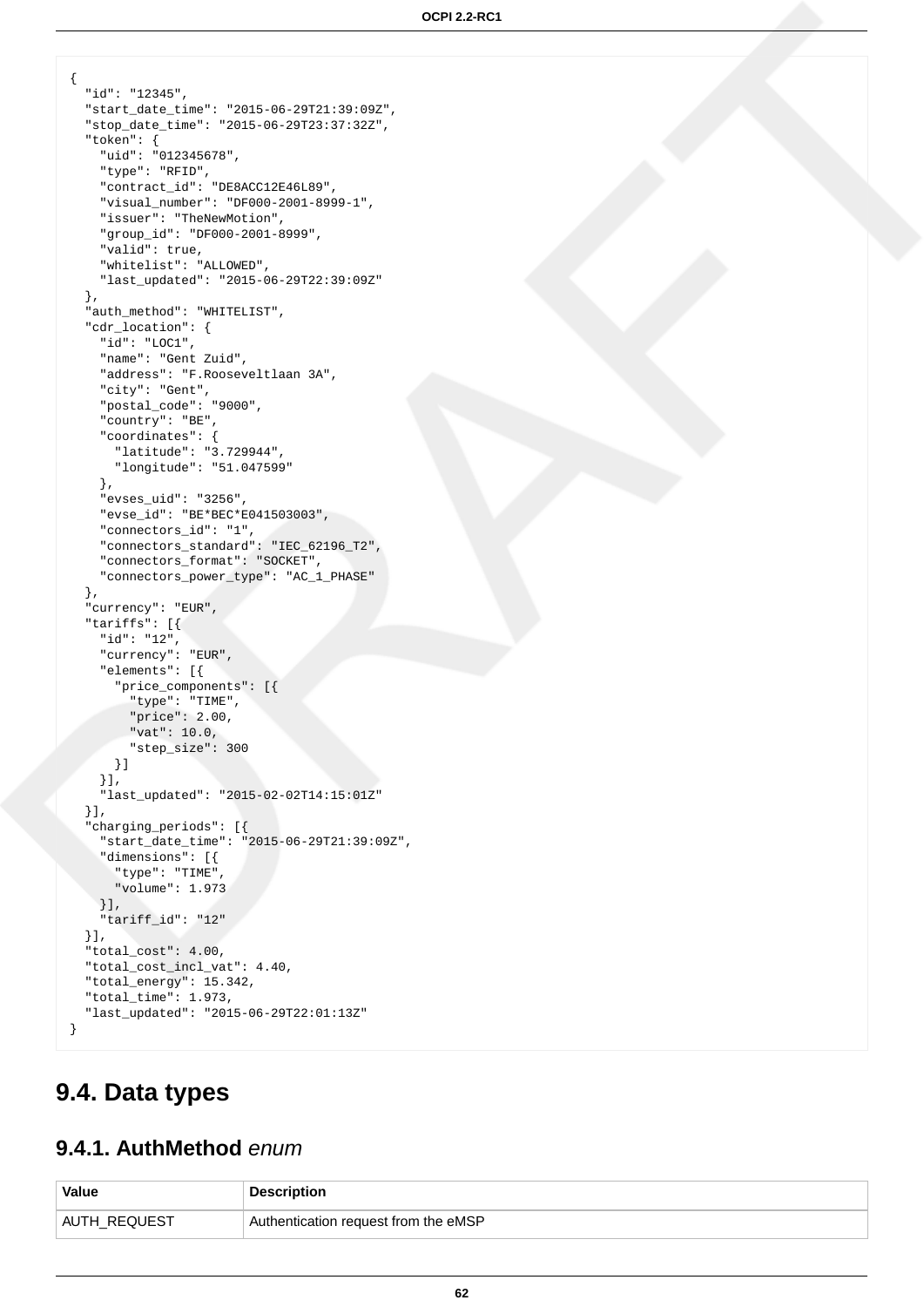| <b>Value</b>     | Description                                                 |  |
|------------------|-------------------------------------------------------------|--|
| <b>WHITELIST</b> | Whitelist used to authenticate, no request done to the eMSP |  |

## <span id="page-69-2"></span>**9.4.2. CdrDimension** class

| <b>Property</b> | Type                     | Card. | <b>Description</b>                                                          |
|-----------------|--------------------------|-------|-----------------------------------------------------------------------------|
| type            | CdrDimension   1<br>Type |       | Type of cdr dimension                                                       |
| volume          | number                   |       | Volume of the dimension consumed, measured according to the dimension type. |

## <span id="page-69-1"></span>**9.4.3. CdrDimensionType** enum

| Value              | <b>Description</b>                                                     |
|--------------------|------------------------------------------------------------------------|
| <b>ENERGY</b>      | defined in kWh, default step_size is 1 Wh                              |
| <b>FLAT</b>        | flat fee, no unit                                                      |
| MAX_CURRENT        | defined in A (Ampere), Maximum current reached during charging session |
| <b>MIN CURRENT</b> | defined in A (Ampere), Minimum current used during charging session    |
| PARKING TIME       | time not charging: defined in hours, default step_size is 1 second     |
| TIME               | time charging: defined in hours, default step_size is 1 second         |

## <span id="page-69-0"></span>**9.4.4. CdrLocation** class

The Cdr[Location](#page-43-0) class contains only the relevant information from the Location object that is needed in a CDR.

| <b>Property</b>      | <b>Type</b>                | Card.                | <b>Description</b>                                                                                                                                                                                                                                                                                                                              |
|----------------------|----------------------------|----------------------|-------------------------------------------------------------------------------------------------------------------------------------------------------------------------------------------------------------------------------------------------------------------------------------------------------------------------------------------------|
| id                   | CiString(36)               | 1                    | Uniquely identifies the location within the CPOs platform (and suboperator<br>platforms). This field can never be changed, modified or renamed.                                                                                                                                                                                                 |
| name                 | string $(255)$             | $\ddot{\phantom{0}}$ | Display name of the location.                                                                                                                                                                                                                                                                                                                   |
| address              | string $(45)$              | 1                    | Street/block name and house number if available.                                                                                                                                                                                                                                                                                                |
| city                 | string $(45)$              | 1                    | City or town.                                                                                                                                                                                                                                                                                                                                   |
| postal_code          | string $(10)$              | 1                    | Postal code of the location.                                                                                                                                                                                                                                                                                                                    |
| country              | string(3)                  | 1                    | ISO 3166-1 alpha-3 code for the country of this location.                                                                                                                                                                                                                                                                                       |
| coordinates          | <b>GeoLocation</b>         | 1                    | Coordinates of the location.                                                                                                                                                                                                                                                                                                                    |
| evse_uid             | CiString(36)               | 1                    | Uniquely identifies the EVSE within the CPOs platform (and suboperator<br>platforms). For example a database unique ID or the "EVSE ID". This field can<br>never be changed, modified or renamed. This is the 'technical' identification of<br>the EVSE, not to be used as 'human readable' identification, use the field:<br>evse id for that. |
| evse_id              | CiString(48)               | $\mathbf{1}$         | Compliant with the following specification for EVSE ID from "eMI3 standard<br>version V1.0" (http://emi3group.com/documents-links/) "Part 2: business<br>objects.".                                                                                                                                                                             |
| connector_id         | Cisstring(36)              | 1                    | Identifier of the connector within the EVSE.                                                                                                                                                                                                                                                                                                    |
| connector standard   | <b>ConnectorTyp</b><br>e   | 1                    | The standard of the installed connector.                                                                                                                                                                                                                                                                                                        |
| connector_format     | <b>ConnectorFor</b><br>mat | $\mathbf{1}$         | The format (socket/cable) of the installed connector.                                                                                                                                                                                                                                                                                           |
| connector_power_type | <b>PowerType</b>           | 1                    |                                                                                                                                                                                                                                                                                                                                                 |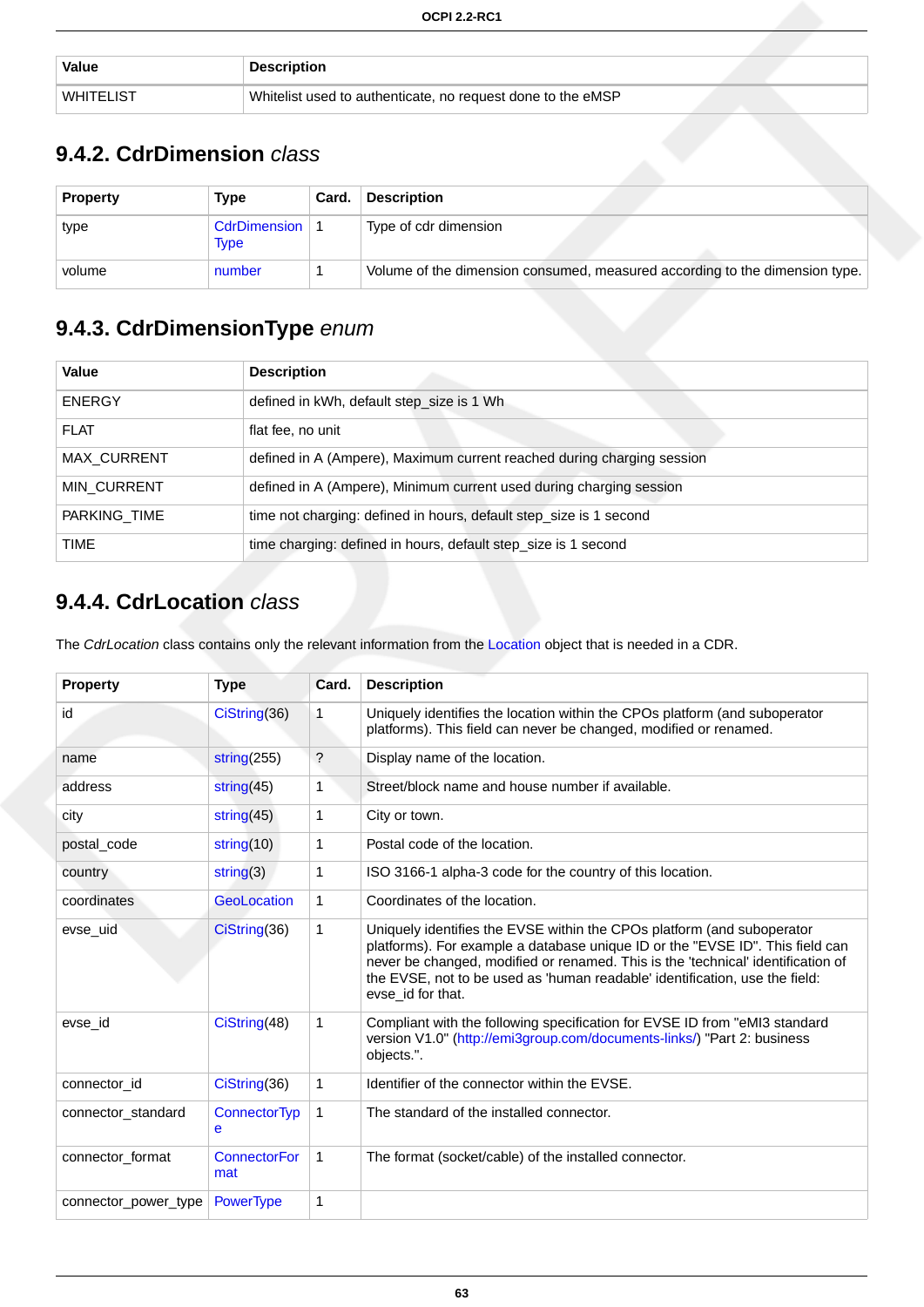# <span id="page-70-0"></span>**9.4.5. CdrToken** class

| <b>Property</b> | <b>Type</b>      | Card. | <b>Description</b>                                                                                                                                                                                                                                                                                                                                                              |
|-----------------|------------------|-------|---------------------------------------------------------------------------------------------------------------------------------------------------------------------------------------------------------------------------------------------------------------------------------------------------------------------------------------------------------------------------------|
| uid             | Cisstring(36)    | 1     | Unique ID by which this Token can be identified.<br>This is the field used by CPO system (RFID reader on the Charge Point) to<br>identify this token.<br>Currently, in most cases: type=RFID, this is the RFID hidden ID as read by the<br>RFID reader, but that is not a requirement.<br>If this is a type=APP_USER Token, it will be a uniquely, by the MSP, generated<br>ID. |
| type            | <b>TokenType</b> | 1     | Type of the token                                                                                                                                                                                                                                                                                                                                                               |
| contract id     | Cis string(36)   | 1     | Uniquely identifies the EV Driver contract token within the eMSP's platform (and<br>suboperator platforms). Recommended to follow the specification for eMA ID<br>from "eMI3 standard version V1.0" (http://emi3group.com/documents-links/)<br>"Part 2: business objects."                                                                                                      |

# <span id="page-70-1"></span>**9.4.6. ChargingPeriod** class

A charging period consists of a start timestamp and a list of possible values that influence this period, for example: Amount of energy charged this period, maximum current during this period etc.

| <b>Property</b> | Type              | Card. | <b>Description</b>                                                                                                                        |
|-----------------|-------------------|-------|-------------------------------------------------------------------------------------------------------------------------------------------|
| start date time | <b>DateTime</b>   |       | Start timestamp of the charging period. This period ends when a next period<br>starts, the last period ends when the session ends.        |
| dimensions      | CdrDimension $ +$ |       | List of relevant values for this charging period.                                                                                         |
| tariff id       | CisString(36)     | ?     | Uniquely identifier of the tariff that is relevant for this ChargingPeriod. If not<br>provided, no tariff is relevant during this period. |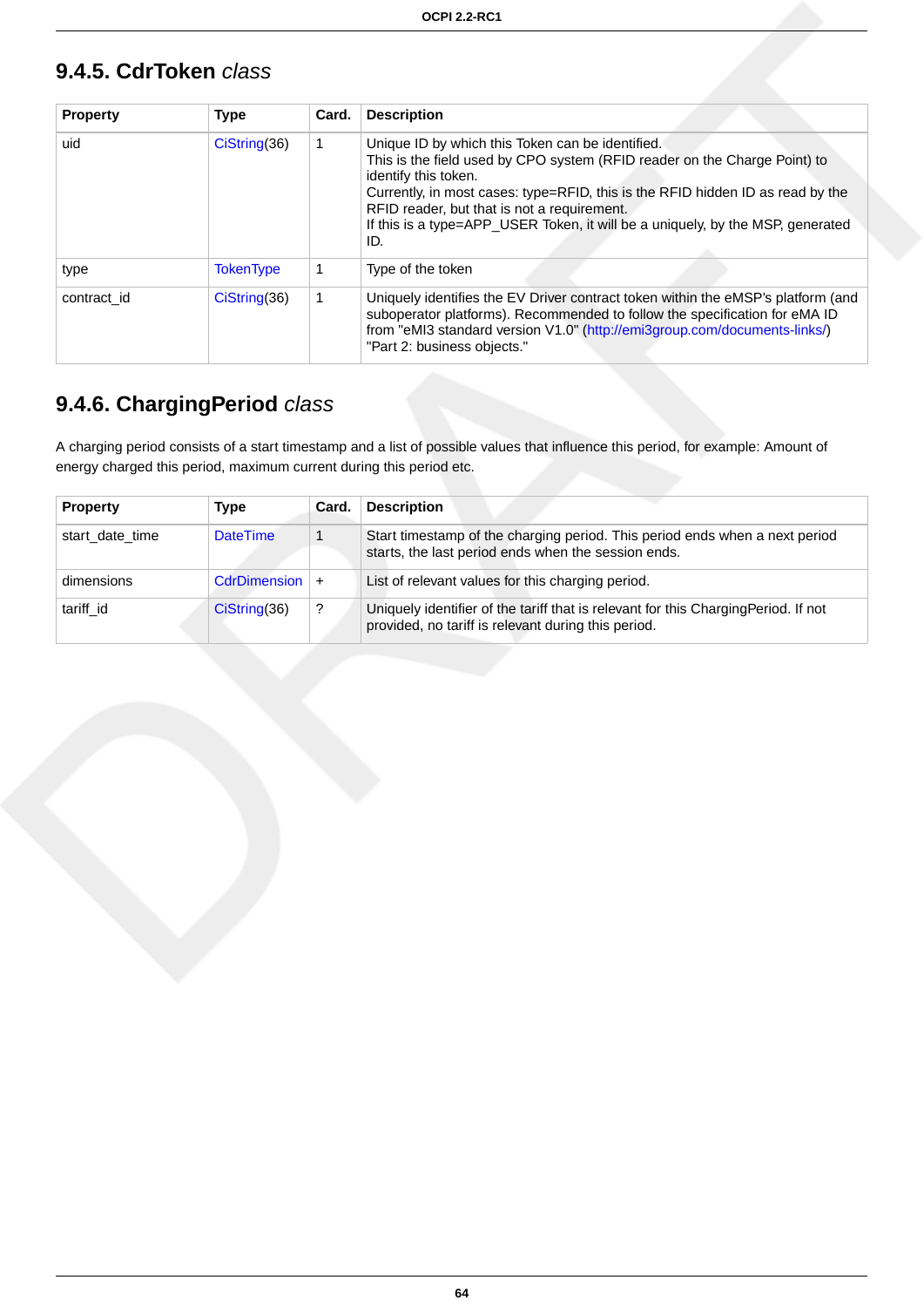# <span id="page-71-0"></span>**10.** Tariffs **module**

**Module Identifier: tariffs**

#### **Data owner: CPO**

The Tariffs module gives eMSPs information about the tariffs used by the CPO.

# **10.1. Flow and Lifecycle**

### **10.1.1. Push model**

When the CPO creates a new Tariff they push them to the eMSPs by calling the [PUT](#page-73-0) on the eMSPs Tariffs endpoint with the newly created Tariff object.

Any changes to the Tariff(s) in the CPO system can be send to the eMSP system by calling either [PUT](#page-73-0) or [PATCH](#page-74-1) on the eMSPs Tariffs endpoint with the updated Tariff object.

When the CPO deletes a Tariff, they will update the eMSPs systems by calling [DELETE](#page-74-2) on the eMSPs Tariffs endpoint, with the ID of the Tariff that is deleted.

When the CPO is not sure about the state or existence of a Tariff object in the eMSPs system, the CPO can call the [GET](#page-73-1) to validate the Tariff object in the eMSP system.

### **10.1.2. Pull model**

eMSPs who do not support the push model need to call [GET](#page-71-1) on the CPOs Tariff endpoint to receive all Tariffs, replacing the current list of known Tariffs with the newly received list.

## **10.2. Interfaces and endpoints**

There is both a CPO and an eMSP interface for Tariffs. Advised is to use the push direction from CPO to eMSP during normal operation. The CPO interface is meant to be used when the connection between 2 parties is established to retrieve the current list of Tariffs objects, and when the eMSP is not 100% sure the Tariff cache is still correct.

## **10.2.1. CPO Interface**

The CPO Tariffs interface gives the eMSP the ability to request tariffs.

| <b>Method</b> | <b>Description</b>                                                                                  |
|---------------|-----------------------------------------------------------------------------------------------------|
| <b>GET</b>    | Returns Tariff Objects from the CPO, last updated between the {date_from} and {date_to} (paginated) |
| <b>POST</b>   | n/a                                                                                                 |
| <b>PUT</b>    | n/a                                                                                                 |
| <b>PATCH</b>  | n/a                                                                                                 |
| <b>DELETE</b> | n/a                                                                                                 |

### <span id="page-71-1"></span>**10.2.1.1. GET Method**

Fetch information about all Tariffs.

Endpoint structure definition: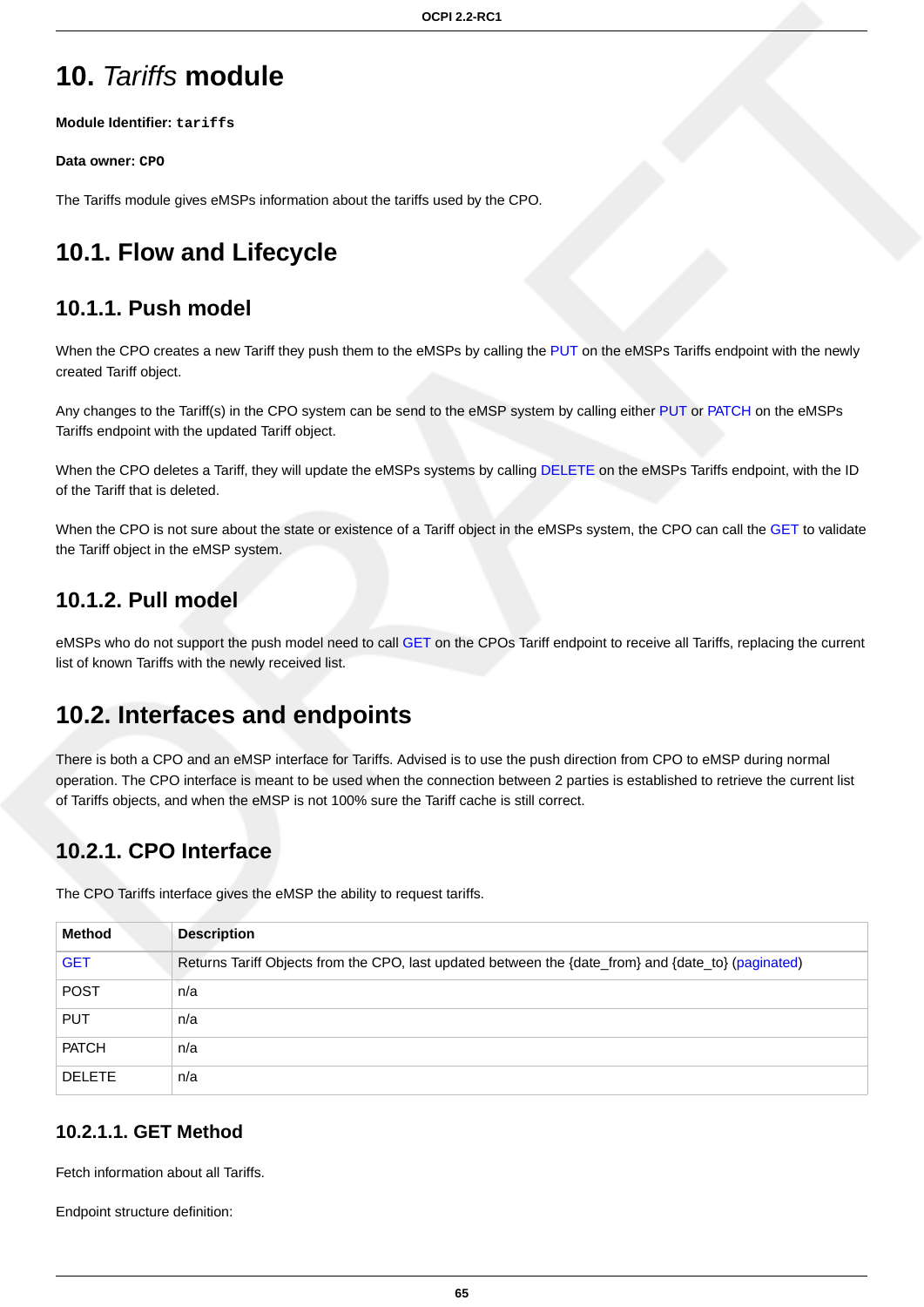```
{tariffs_endpoint_url}?[date_from={date_from}]&[date_to={date_to}]&[offset={offset}]&[limit={lim
it}]
```
#### Examples:

```
https://www.server.com/ocpi/cpo/2.2/tariffs/?date_from=2019-01-28T12:00:00&date_to=2019-01-
29T12:00:00
```

```
https://ocpi.server.com/2.2/tariffs/?offset=50
```

```
https://www.server.com/ocpi/2.2/tariffs/?date_from=2019-01-29T12:00:00&limit=100
```

```
https://www.server.com/ocpi/cpo/2.2/tariffs/?offset=50&limit=100
```
#### **Request Parameters**

If additional parameters: {date\_from} and/or {date\_to} are provided, only Tariffs with (last\_updated) between the given date\_from and date to will be returned.

This request is [paginated,](#page-14-0) it supports the [pagination](#page-14-1) related URL parameters.

| <b>Parameter</b> | <b>Datatype</b> | Regui<br>red | <b>Description</b>                                                |
|------------------|-----------------|--------------|-------------------------------------------------------------------|
| date from        | <b>DateTime</b> | no           | Only return Tariffs that have last_updated after this Date/Time.  |
| date to          | <b>DateTime</b> | no           | Only return Tariffs that have last_updated before this Date/Time. |
| offset           | int             | no           | The offset of the first object returned. Default is 0.            |
| limit            | int             | no           | Maximum number of objects to GET.                                 |

#### **Response Data**

The endpoint returns an object with a list of valid Tariffs, the header will contain the [pagination](#page-14-2) related headers.

Any older information that is not specified in the response is considered as no longer valid. Each object must contain all required fields. Fields that are not specified may be considered as null values.

| <b>Type</b>   | Card.  | <b>Description</b>   |
|---------------|--------|----------------------|
| <b>Tariff</b> | $\ast$ | List of all tariffs. |

## **10.2.2. eMSP Interface**

Tariffs is a [client owned object](#page-16-0), so the end-points need to contain the required extra fields: {[party\\_id](#page-35-0)} and [{country\\_code](#page-35-0)}.

Endpoint structure definition:

{tariffs\_endpoint\_url}{country\_code}/{party\_id}/{tariff\_id}

Example:

https://www.server.com/ocpi/cpo/2.2/tariffs/BE/BEC/12

| Method       | <b>Description</b>                                    |
|--------------|-------------------------------------------------------|
| <b>GET</b>   | Retrieve a Tariff as it is stored in the eMSP system. |
| <b>POST</b>  | n/a                                                   |
| <b>PUT</b>   | Push new/updated Tariff object to the eMSP.           |
| <b>PATCH</b> | Notify the eMSP of partial updates to a Tariff.       |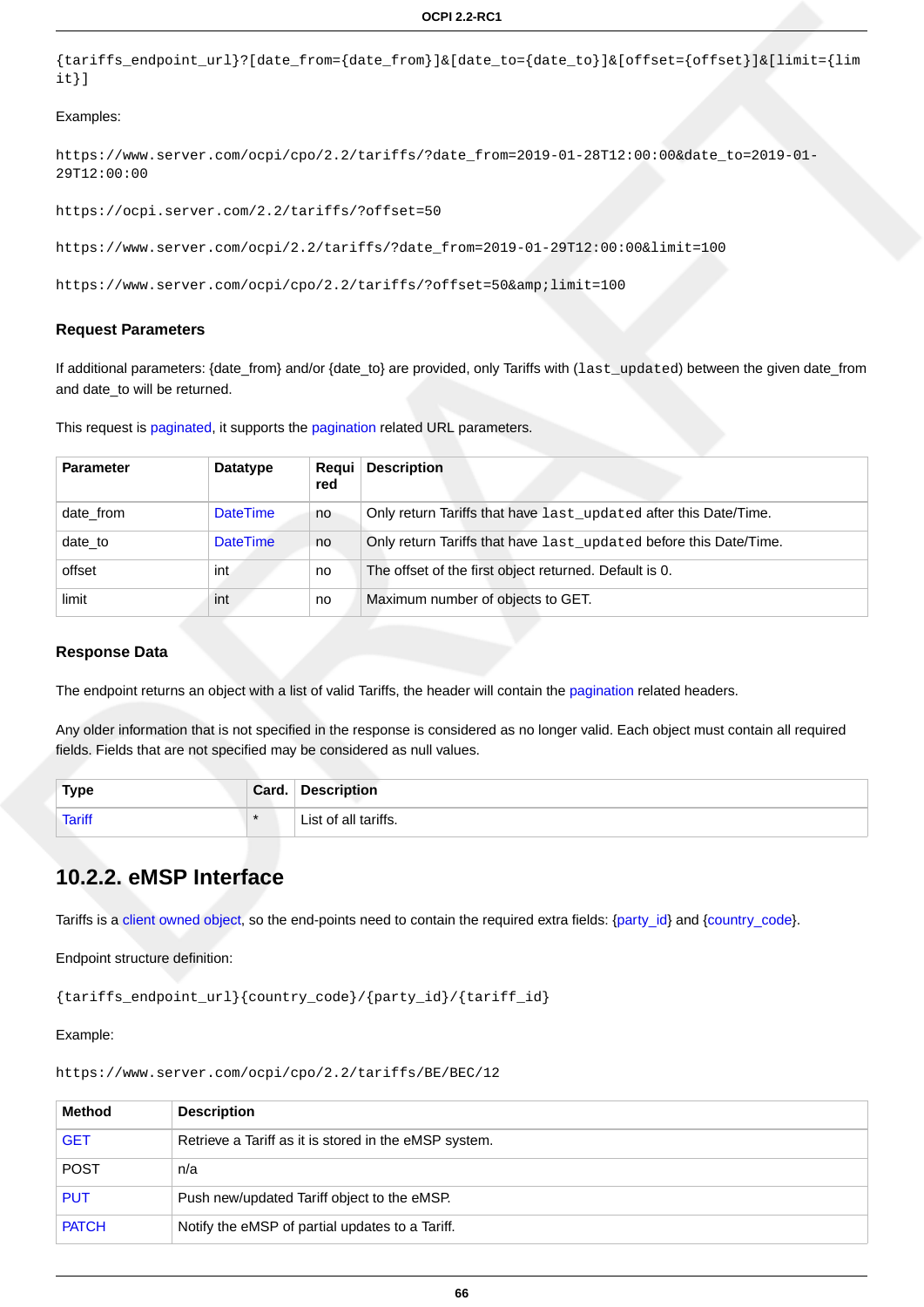| Method        | <b>Description</b>                            |
|---------------|-----------------------------------------------|
| <b>DELETE</b> | Remove Tariff object which is no longer valid |

## <span id="page-73-0"></span>**10.2.2.1. GET Method**

If the CPO wants to check the status of a Tariff in the eMSP system it might GET the object from the eMSP system for validation purposes. The CPO is the owner of the objects, so it would be illogical if the eMSP system had a different status or was missing an object.

#### **Request Parameters**

The following parameters can be provided as URL segments.

| <b>Parameter</b> | Datatype      | Reaui<br>red | <b>Description</b>                                                        |
|------------------|---------------|--------------|---------------------------------------------------------------------------|
| country_code     | Cisstring(2)  | ves          | Country code of the CPO requesting this PUT to the eMSP system.           |
| party id         | Cisstring(3)  | ves          | Party ID (Provider ID) of the CPO requesting this PUT to the eMSP system. |
| tariff id        | Cisstring(36) | yes          | Tariff.id of the Tariff object to retrieve.                               |

#### **Response Data**

The response contains the requested object.

| <b>Type</b>   | Card. | <b>Description</b>           |
|---------------|-------|------------------------------|
| <b>Tariff</b> |       | The requested Tariff object. |

### <span id="page-73-1"></span>**10.2.2.2. PUT Method**

New or updated Tariff objects are pushed from the CPO to the eMSP.

#### **Request Body**

In the put request the new or updated Tariff object is sent.

| <b>Type</b>   | Card. | <b>Description</b>           |
|---------------|-------|------------------------------|
| <b>Tariff</b> |       | New or updated Tariff object |

#### **Request Parameters**

The following parameters can be provided as URL segments.

| <b>Parameter</b> | Datatype      | Reaui I<br>red | <b>Description</b>                                                        |
|------------------|---------------|----------------|---------------------------------------------------------------------------|
| country_code     | Cisstring(2)  | ves            | Country code of the CPO requesting this PUT to the eMSP system.           |
| party id         | Cisstring(3)  | yes            | Party ID (Provider ID) of the CPO requesting this PUT to the eMSP system. |
| tariff id        | CisString(36) | yes            | Tariff.id of the (new) Tariff object (to replace).                        |

#### **Example: New Tariff 2 euro per hour**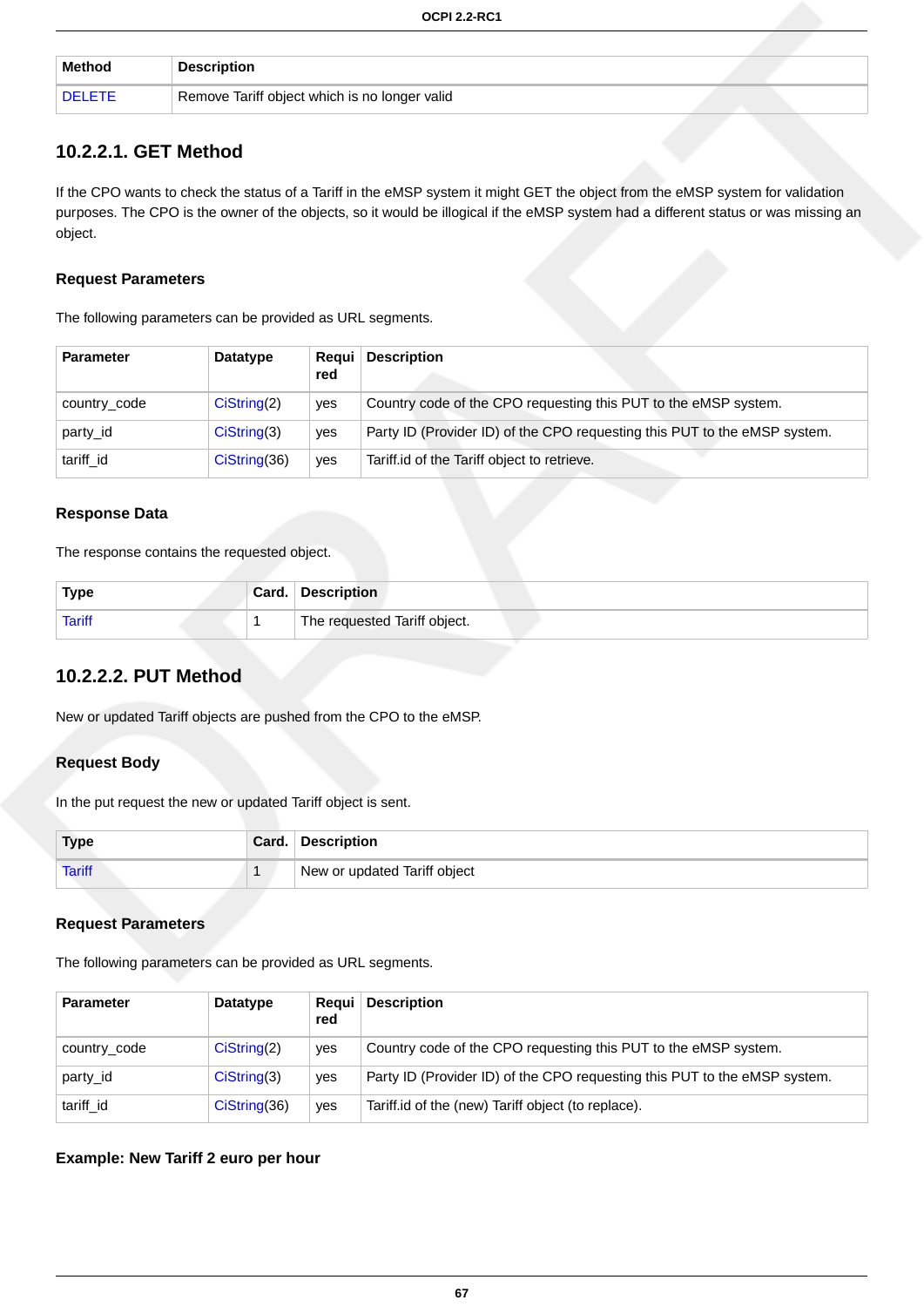```
PUT To URL: https://www.server.com/ocpi/emsp/2.2/tariffs/NL/TNM/12
{
   "id": "12",
   "currency": "EUR",
   "elements": [{
     "price_components": [{
       "type": "TIME",
       "price": 2.00,
       "vat": 10.0,
       "step_size": 300
     }]
   }]
}
```
### <span id="page-74-1"></span>**10.2.2.3. PATCH Method**

The PATCH method works the same as the [PUT](#page-73-1) method, except that the fields/objects that have to be updated have to be present, other fields/objects that are not specified are considered unchanged.

#### **Example: Change Tariff to 2,50**

```
PUT To URL: https://www.server.com/ocpi/emsp/2.2/tariffs/NL/TNM/12
{
   "elements": [{
     "price_components": [{
       "type": "TIME",
       "price": 2.50,
       "step_size": 300
     }]
   }],
    "last_updated": "2015-06-29T20:39:09Z"
}
```
#### <span id="page-74-2"></span>**10.2.2.4. DELETE Method**

Delete a no longer valid Tariff object.

#### **Request Parameters**

The following parameters can be provided as URL segments.

| <b>Parameter</b> | <b>Datatype</b> | Reaui<br>red | <b>Description</b>                                                        |
|------------------|-----------------|--------------|---------------------------------------------------------------------------|
| country_code     | Cisstring(2)    | yes          | Country code of the CPO requesting this PUT to the eMSP system.           |
| party_id         | CisString(3)    | yes          | Party ID (Provider ID) of the CPO requesting this PUT to the eMSP system. |
| tariff_id        | CisString(36)   | ves          | Tariff.id of the Tariff object to delete.                                 |

# **10.3. Object description**

## <span id="page-74-0"></span>**10.3.1.** Tariff **Object**

A Tariff Object consists of a list of one or more TariffElements, these elements can be used to create complex Tariff structures. When the list of elements contains more then 1 element, than the first tariff in the list with matching restrictions will be used.

It is advised to always set a "default" tariff, the last tariff in the list of elements with no restriction. This acts as a fallback when non of the TariffElements before this matches the current charging period.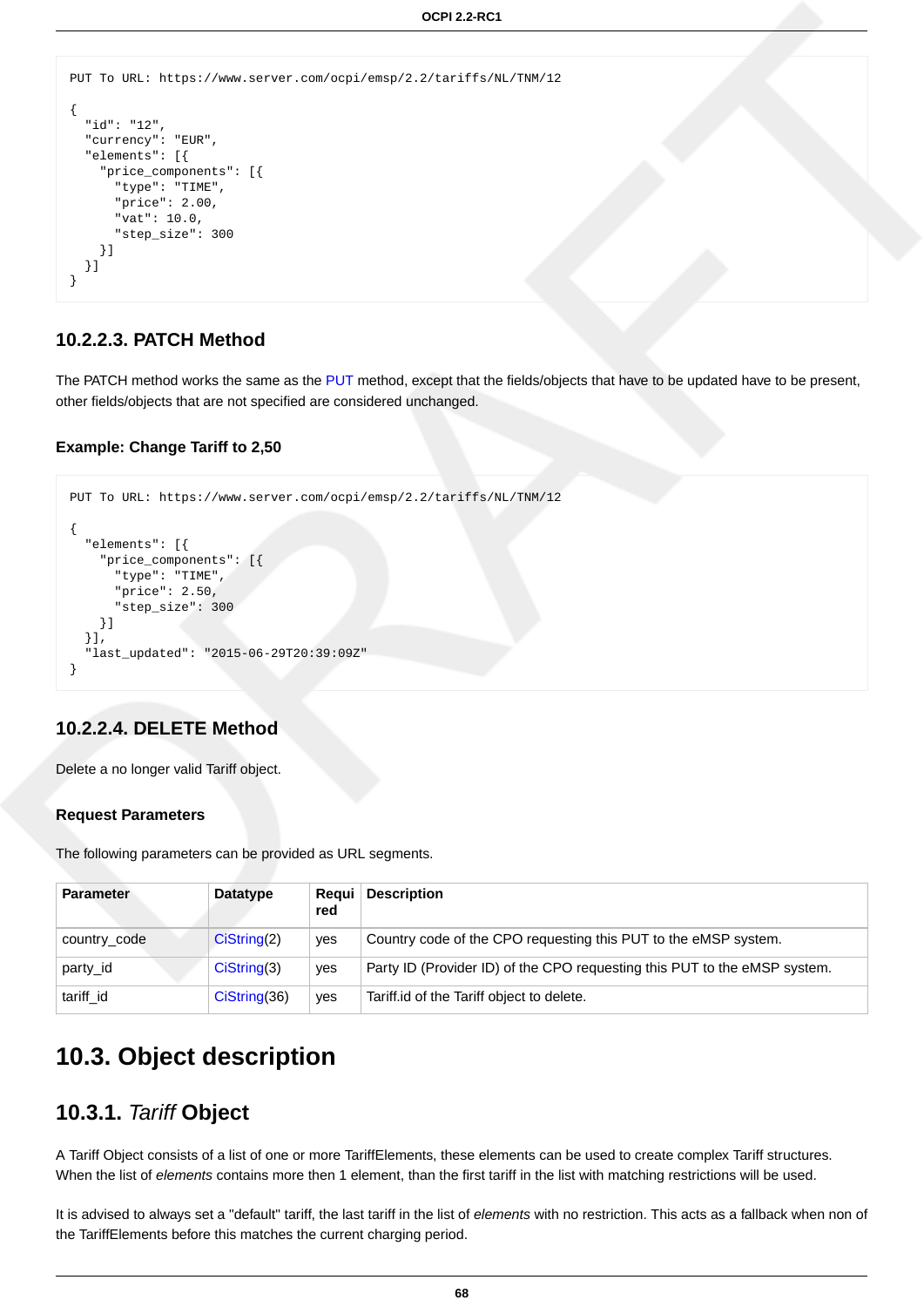|                       | To define a "Free of Charge" Tariff in OCPI, a tariff has to be provided that has a type = FLAT and price = 0.00. See: Free of |  |
|-----------------------|--------------------------------------------------------------------------------------------------------------------------------|--|
| Charge Tariff example |                                                                                                                                |  |

| <b>Property</b> | <b>Type</b>          | Card.     | <b>Description</b>                                                                                                                                                                                                                                                                                                                                                                                                            |
|-----------------|----------------------|-----------|-------------------------------------------------------------------------------------------------------------------------------------------------------------------------------------------------------------------------------------------------------------------------------------------------------------------------------------------------------------------------------------------------------------------------------|
| id              | CiString(36)         | 1         | Uniquely identifies the tariff within the CPOs platform (and suboperator<br>platforms).                                                                                                                                                                                                                                                                                                                                       |
| currency        | string(3)            | 1         | Currency of this tariff, ISO 4217 Code                                                                                                                                                                                                                                                                                                                                                                                        |
| type            | <b>TariffType</b>    | ?         | Defines what type of tariff this is. This makes it possible to make distinction<br>possible for different Charging Preferences. When omitted, this tariff is valid for<br>all sessions.                                                                                                                                                                                                                                       |
| tariff_alt_text | <b>DisplayText</b>   | $\star$   | List of multi language alternative tariff info text                                                                                                                                                                                                                                                                                                                                                                           |
| tariff alt url  | <b>URL</b>           | ?         | Alternative URL to tariff info                                                                                                                                                                                                                                                                                                                                                                                                |
| min_price       | Price                | ?         | When this field is set, a Charging Session with this tariff will minimum cost this<br>amount. This is different from a FLAT fee (Start Tariff, Transaction Fee), such a<br>fee is a fixed amount that has to be payed for any Charging Session. A Minimum<br>price means that when the cost of a Charging Session is lower then this<br>amount, the cost of the Session will be equal to this amount. Also see note<br>below. |
| max price       | <b>Price</b>         | ?         | When this field is set, a Charging Session with this tariff will NOT cost more then<br>this amount. See note below.                                                                                                                                                                                                                                                                                                           |
| elements        | <b>TariffElement</b> | $\ddot{}$ | List of tariff elements                                                                                                                                                                                                                                                                                                                                                                                                       |
| start_datetime  | <b>DateTime</b>      | ?         | The time when this tariff becomes active. Typically used for a new tariff that is<br>already given with the location, before it becomes active. (See note below)                                                                                                                                                                                                                                                              |
| end datetime    | <b>DateTime</b>      | ?         | The time after which this tariff is no longer valid. Typically used when this tariff is<br>going to be replaced with a different tariff in the near future. (See note below)                                                                                                                                                                                                                                                  |
| energy_mix      | EnergyMix            | ?         | Details on the energy supplied with this tariff.                                                                                                                                                                                                                                                                                                                                                                              |
| last_updated    | <b>DateTime</b>      | 1         | Timestamp when this Tariff was last updated (or created).                                                                                                                                                                                                                                                                                                                                                                     |

## **NOTE**

min\_price: As the VAT might be built up of different parts, there might be situations where minimum including VAT is reached earlier or later then then the minimum excluding VAT. So as a rule: they both apply: - Minimum cost of a Charging Session including VAT can never be lower than the min\_price including VAT. - Minimum cost of a Charging Session excluding VAT can never be lower than the min\_price excluding VAT.

**NOTE**

max\_price: As the VAT might be built up of different parts, there might be situations where maximum including VAT is reached earlier or later then then the maximum excluding VAT. So as a rule: they both apply: - Total cost of a Charging Session including VAT can never be higher than the max\_price including VAT. - Total cost of a Charging Session excluding VAT can never be higher than the max\_price excluding VAT.

**NOTE** start\_datetime and end\_datetime: When the tariff of a Charge Point (Location) is changed with an ongoing charging session, it is common to not switch the tariff until the ongoing session is finished. But this is NOT a rule of OCPI. The driver has started charging and might have read the tariff info before charging. When the tariff is then changed during the session, the driver might get a bill that is higher then expected.

### **10.3.1.1. Examples**

#### **Simple Tariff example 0.25 euro per kWh**

- 0.25 euro per kWh (excluding VAT)
- 10% VAT
- Billed per 1 Wh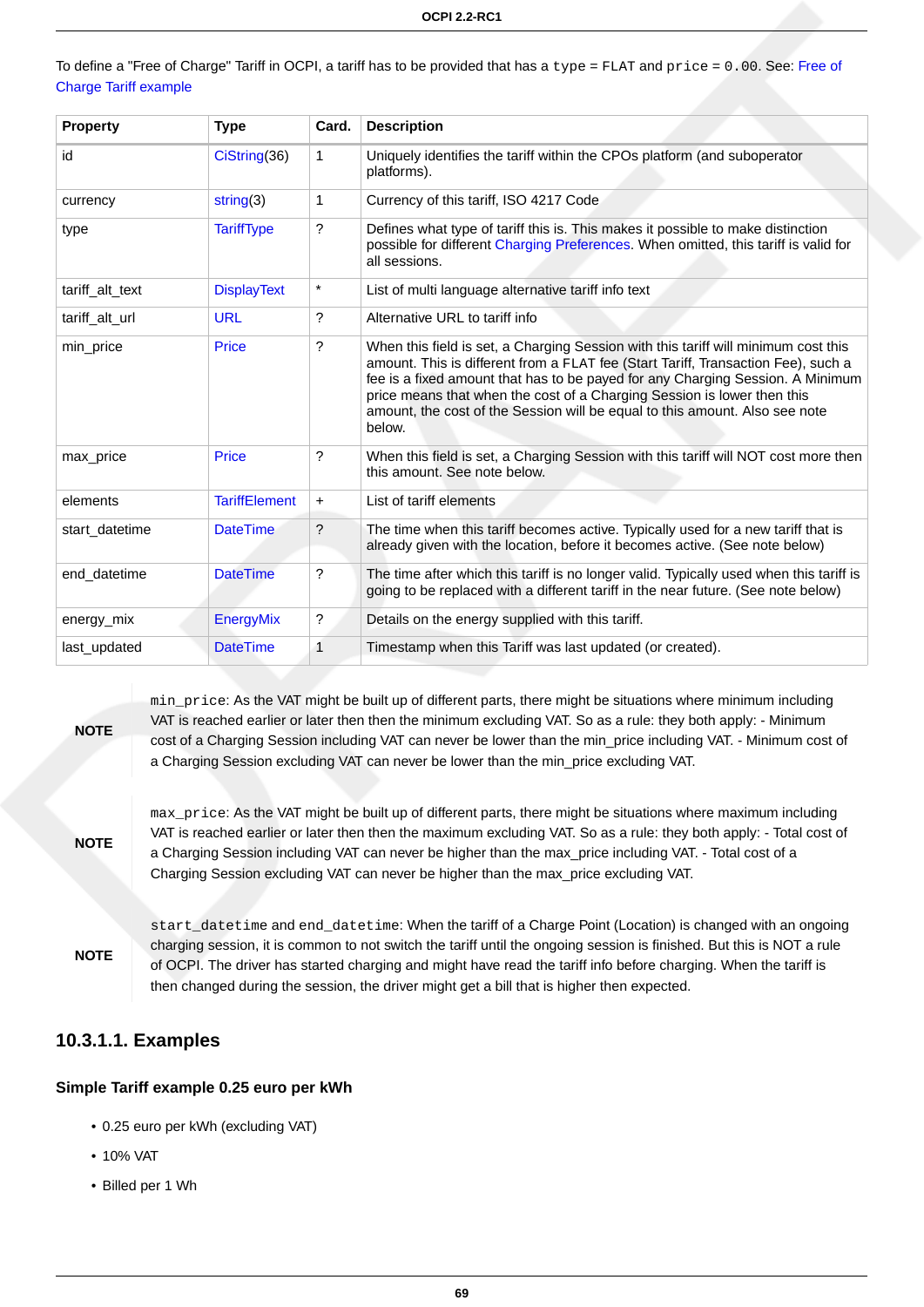```
\{ "id": "16",
  "currency": "EUR",
   "elements": [{
    "price_components": [{
 "type": "ENERGY",
 "price": 0.25,
      "vat": 10.0,
      "step_size": 1
    }]
   }],
   "last_updated": "2018-12-17T11:16:55Z"
}
```
#### **Tariff example 0.25 euro per kWh + start fee**

- Start or transaction fee
	- 0.50 euro (excluding VAT)
	- 20% VAT
- Energy
	- 0.25 euro per kWh (excluding VAT)
	- 10% VAT
	- Billed per 1 Wh

This tariff will result in costs of 5.50 euro (ex VAT) when 20 kWh is charged.

```
{
   "id": "17",
   "currency": "EUR",
   "elements": [{
     "price_components": [{
       "type": "FLAT",
       "price": 0.50,
       "vat": 20.0,
       "step_size": 1
     }, {
       "type": "ENERGY",
       "price": 0.25,
       "vat": 10.0,
       "step_size": 1
     }]
   }],
   "last_updated": "2018-12-17T11:36:01Z"
}
```
#### **Tariff example 0.25 euro per kWh + minimum price**

- minimum price 0.50 (ex VAT)
- 0.25 euro per kWh (excluding VAT)
- 10% VAT
- Billed per 1 Wh

This tariff will result in costs of 5.00 euro (ex VAT) when 20 kWh is charged. But if less then 2 kWh is charged, 0.50 (ex VAT) will be billed.

This is different from a start fee, see example above.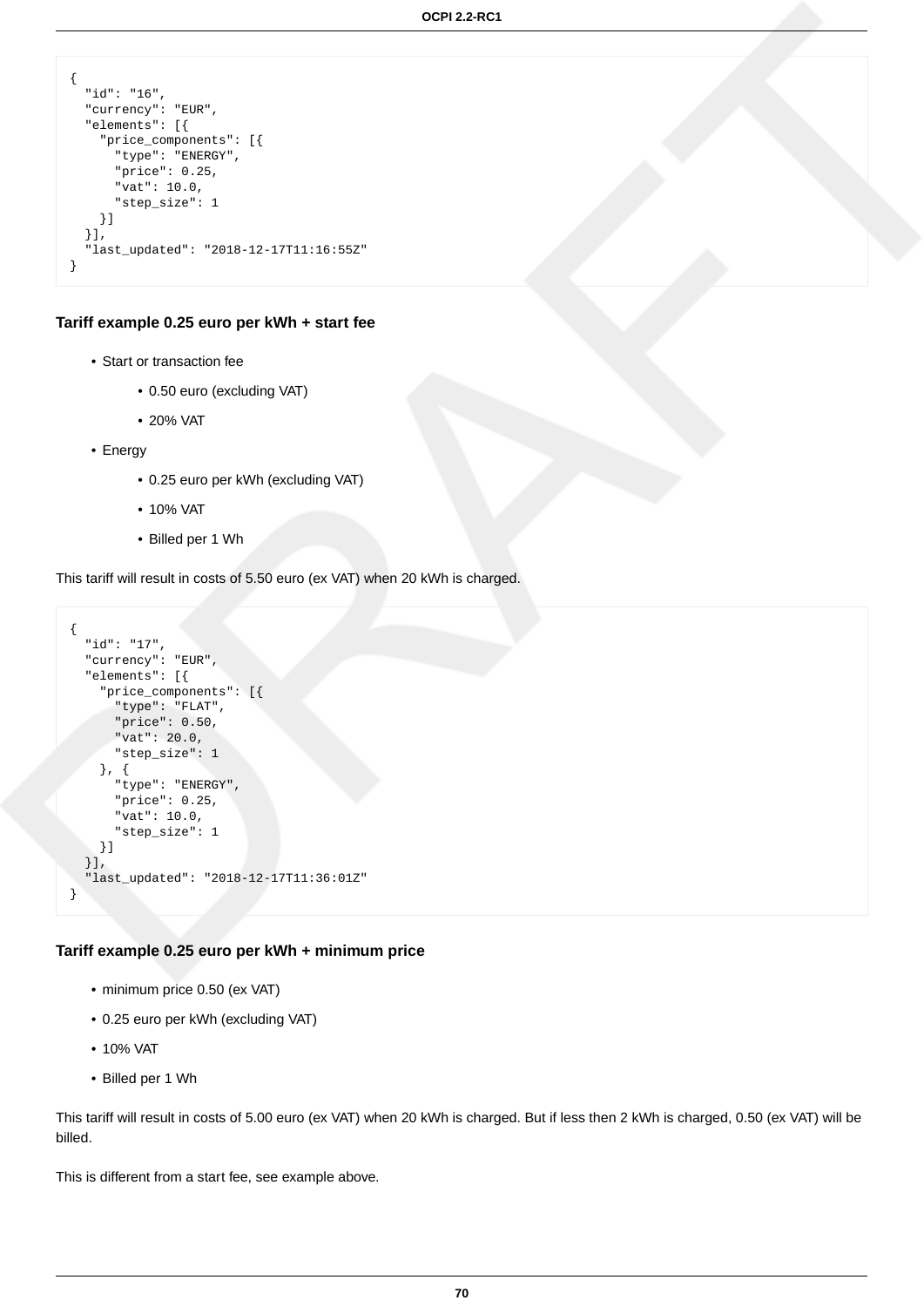```
\{ "id": "20",
  "currency": "EUR",
  "min_price": {
    "excl_vat": 0.50,
     "incl_vat": 0.55
  },
   "elements": [{
     "price_components": [{
 "type": "ENERGY",
 "price": 0.25,
       "vat": 10.0,
      "step_size": 1
    }]
 \}],
   "last_updated": "2018-12-17T16:45:21Z"
}
```
**Tariff example 0.25 euro per kWh + parking fee + start fee**

- Start or transaction fee
	- 0.50 euro (excluding VAT)
	- 20% VAT
- Energy
	- 0.25 euro per kWh (excluding VAT)
	- 10% VAT
	- Billed per 1 Wh
- Parking
	- 2.00 euro per hour (excluding VAT)
	- 20% VAT
	- Billed per 15 min (900 seconds)

```
{
   "id": "18",
   "currency": "EUR",
   "elements": [{
     "price_components": [{
       "type": "FLAT",
       "price": 0.50,
       "vat": 20.0,
       "step_size": 1
     }, {
       "type": "ENERGY",
       "price": 0.25,
       "vat": 10.0,
       "step_size": 1
     }, {
       "type": "PARKING_TIME",
       "price": 2.00,
       "vat": 20.0,
       "step_size": 900
     }]
   }],
   "last_updated": "2018-12-17T11:44:10Z"
}
```
**Tariff example 0.25 euro per kWh + start fee + max price + tariff end date**

• Start or transaction fee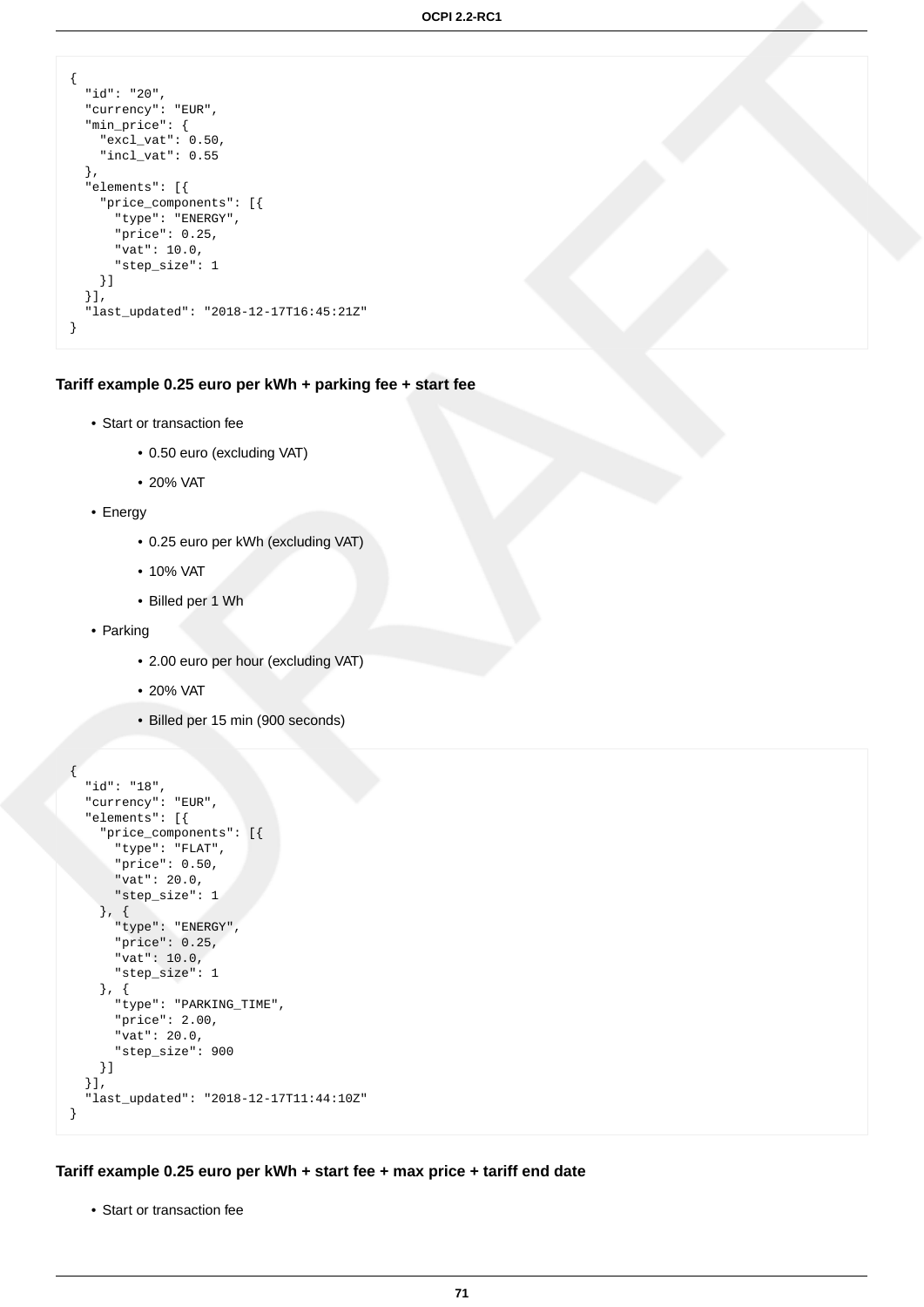- 0.50 euro (excluding VAT)
- 20% VAT
- Energy
	- 0.25 euro per kWh (excluding VAT)
	- 10% VAT
	- Billed per 1 Wh

This tariff has a maximum price of 25 euro (ex VAT).

This tariff has an end date: 30 June 2019, this is typically used when a tariff is going to be replaced by a new tariff. A [Connector](#page-46-0) of a [Location](#page-43-0) can have multiple tariffs (IDs). By assigning both the old and the new tariff ID, they will automatically be replaced. It is then not need to update all location at the same time, the old tariff can be removed later.

```
{
  "id": "16",
   "currency": "EUR",
   "max_price": {
     "excl_vat": 25.00,
     "incl_vat": 27.50
   },
   "elements": [{
     "price_components": [{
       "type": "FLAT",
       "price": 0.50,
       "vat": 20.0,
       "step_size": 1
     }, {
       "type": "ENERGY",
       "price": 0.25,
       "vat": 10.0,
       "step_size": 1
     }]
   }],
   "end_datetime": "2019-06-30T23:59:59Z",
   "last_updated": "2018-12-17T17:15:01Z"
}
```
#### **Simple Tariff example 2 euro per hour**

An example of a tariff where the driver does not pay per kWh, but for the time of using the Charge Point.

- 2.00 euro per hour charging (not per kWh) (excluding VAT)
- 10% VAT
- Billed per 1 minutes (60 seconds)

As this is tariff is only has a TIME price\_component, the driver will not be billed for time not charging: PARKING\_TIME

```
{
   "id": "12",
   "currency": "EUR",
   "elements": [{
     "price_components": [{
       "type": "TIME",
       "price": 2.00,
       "vat": 10.0,
       "step_size": 60
     }]
   }],
   "last_updated": "2015-06-29T20:39:09Z"
}
```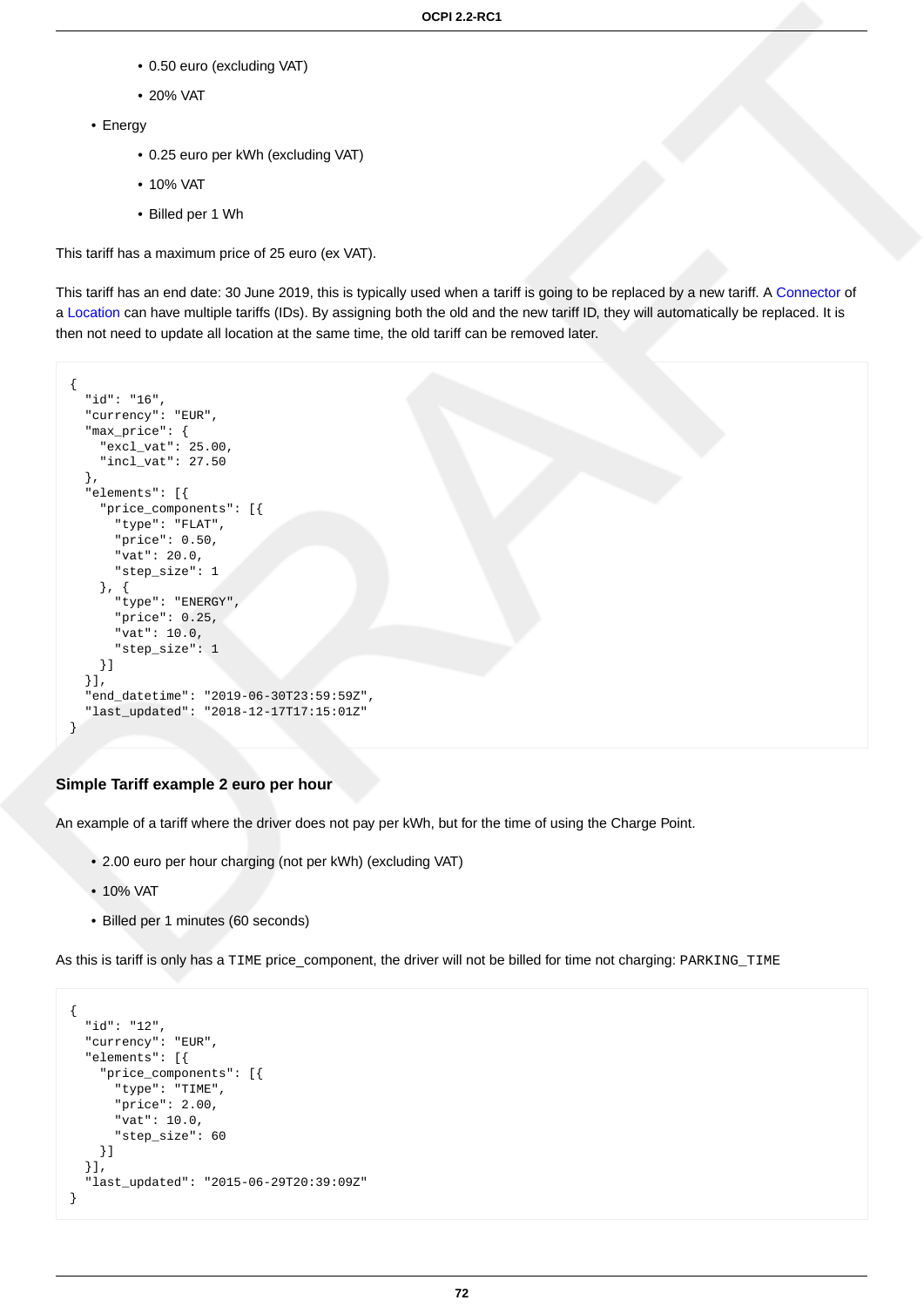### **Simple Tariff example 3 euro per hour, 5 euro per hour parking**

Example of a tariff where the driver pays for the time of using the Charge Point, but pays more when the car is no longer charging, to discourage the EV driver of leaving his EV connected when it is full.

- Charging time
	- 3.00 euro per hour charging (not per kWh) (excluding VAT)
	- 10% VAT
	- Billed per 1 minutes (60 seconds)
- Parking
	- 5.00 euro per hour (excluding VAT)
	- 20% VAT
	- Billed per 5 min (300 seconds)

```
{
   "id": "21",
   "currency": "EUR",
   "elements": [{
     "price_components": [{
       "type": "TIME",
       "price": 3.00,
       "vat": 10.0,
       "step_size": 60
     }, {
       "type": "PARKING_TIME",
       "price": 5.00,
       "vat": 20.0,
       "step_size": 300
     }]
   }],
   "last_updated": "2018-12-17T17:00:43Z"
}
```
### **Ad-Hoc simple Tariff example with multiple languages**

For ad-hoc charging (paying for charging without a contract, the tariff elements are less needed. Normally no CDR will be send to an MSP for ad-hoc charging. Having a good human readable text is much more useful.

- 2 euro per hour charging (not per kWh) (including VAT)
- 5.2% VAT
- Billed per 5 minutes (300 seconds)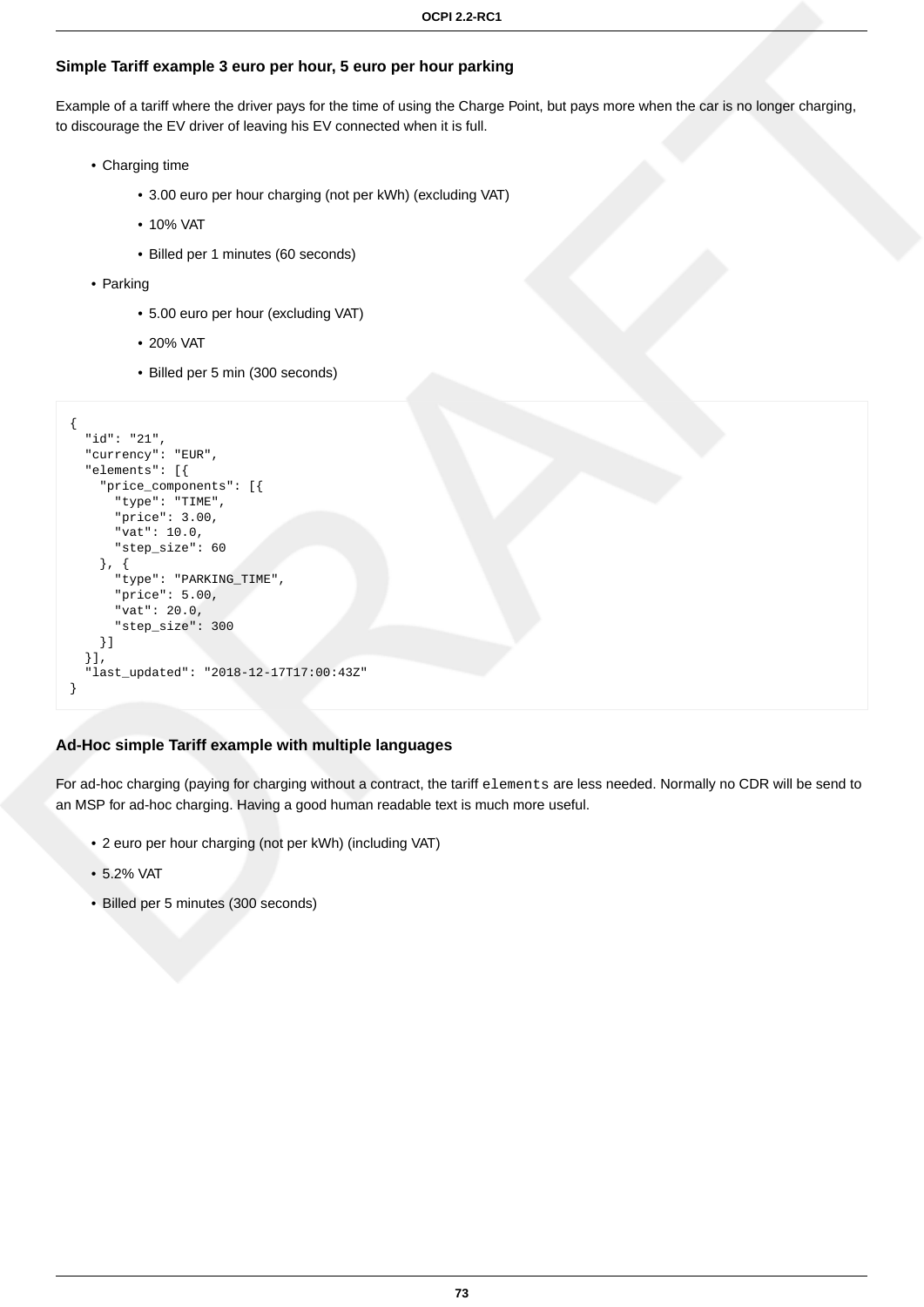```
\{ "id": "12",
  "currency": "EUR",
  "type": "AD_HOC_PAYMENT",
   "tariff_alt_text": [{
     "language": "en",
     "text": "2.00 euro p/hour including VAT."
  }, {
     "language": "nl",
     "text": "2.00 euro p/uur inclusief BTW."
   }],
  .<br>"elements": [{
     "price_components": [{
       "type": "TIME",
       "price": 1.90,
       "vat": 5.2,
       "step_size": 300
     }]
  }],
   "last_updated": "2015-06-29T20:39:09Z"
}
```
#### **Ad-Hoc Tariff example not possible with OCPI**

For this example, credit card start tariff is 0.50 euro, but when using a debit card it is only 0.25 euro.

Such a tariff cannot be modeled with OCPI, but by modeling it as 0.50 euro start tariff, using a debit card as a discount of 0.25 euro. Nobody is likely to complain. But the tariff\_alt\_text explains this clearly.

```
{
  "id": "19",
   "currency": "EUR",
   "type": "AD_HOC_PAYMENT",
   "tariff_alt_text": [{
     "language": "en",
     "text": "2.00 euro p/hour, start tariff debit card: 0.25 euro, credit card: 0.50 euro including VAT."
   }, {
     "language": "nl",
     "text": "2.00 euro p/uur, starttarief bankpas: 0,25 euro, creditkaart: 0,50 euro inclusief BTW."
   }],
   "elements": [{
     "price_components": [{
       "type": "FLAT",
       "price": 0.40,
       "vat": 25.0,
       "step_size": 1
     }, {
       "type": "TIME",
       "price": 1.90,
       "vat": 5.2,
       "step_size": 300
     }]
   }],
   "last_updated": "2018-17-29T15:55:58Z"
}
```
#### **Simple Tariff example with alternative URL**

This examples shows the use of tariff\_alt\_url.

This examples shows a PROFILE\_CHEAP tariff. This is a smart-charging tariff. Were a driver selects to charge as cheaply as possible. In such case, the price might not be fixed, but depend on the real-time energy prices. To explain this to the driver, a short text inside tariff\_alt\_text might not be the best solution, maybe you want to show a graph. In such a case, an URL can be given that links to a better explanation of the tariff.

• 0.25 euro per kWh (excluding VAT)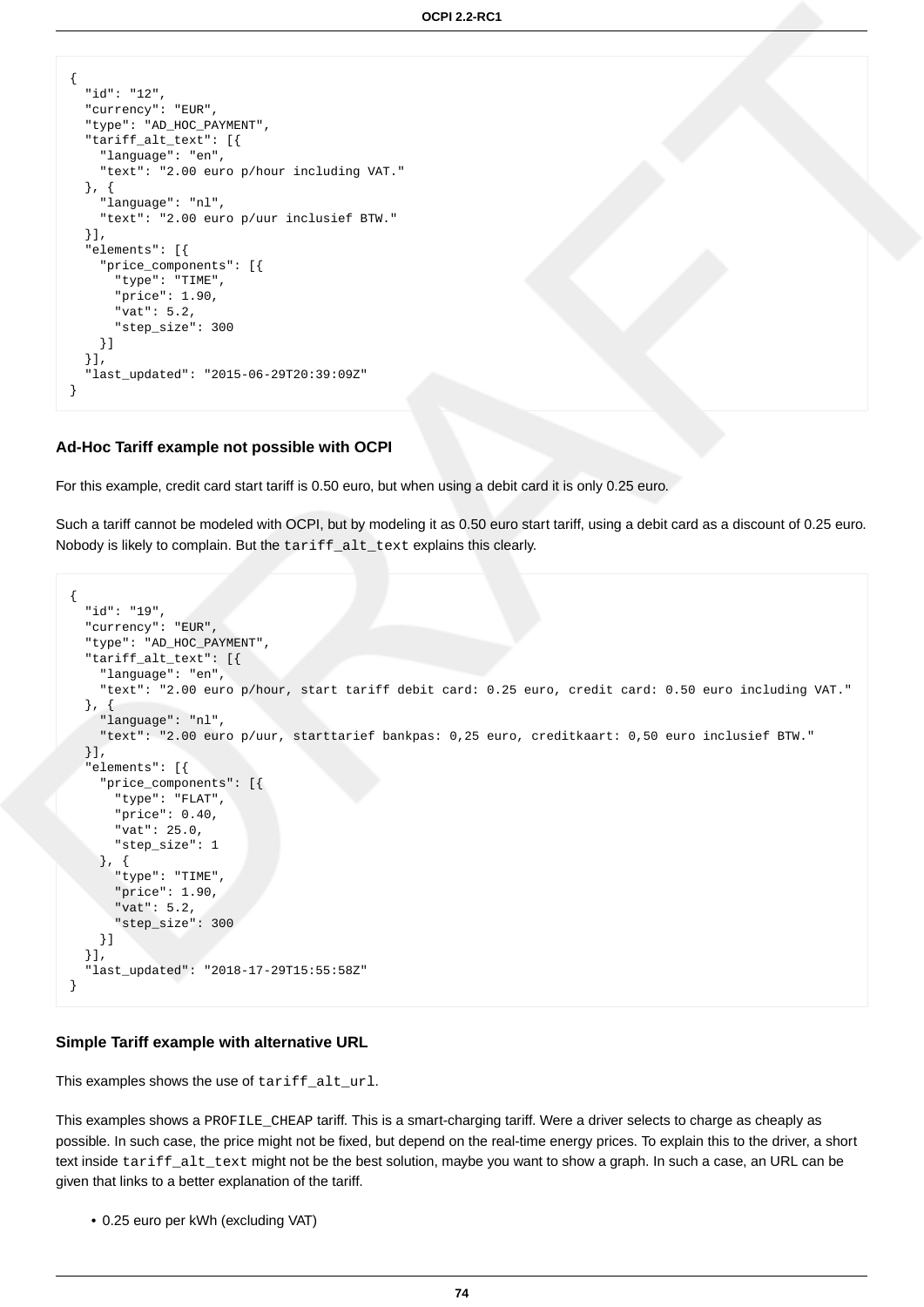- 10% VAT
- Billed per 0.1 kWh (100 Wh)

```
{
   "id": "13",
   "currency": "EUR",
   "type": "PROFILE_CHEAP",
   "tariff_alt_url": "https://company.com/tariffs/13",
   "elements": [{
     "price_components": [{
       "type": "FLAT",
       "price": 0.50,
       "vat": 20.0,
       "step_size": 1
     }, {
       "type": "ENERGY",
       "price": 0.25,
       "vat": 10.0,
       "step_size": 1
     }]
   }],
   "last_updated": "2015-06-29T20:39:09Z"
}
```
#### **Complex Tariff example**

- 2.50 euro start tariff
- 1.00 euro per hour charging tariff for less than 32A (paid per 15 minutes)
- 2.00 euro per hour charging tariff for more than 32A on weekdays (paid per 10 minutes)
- 1.25 euro per hour charging tariff for more than 32A during the weekend (paid per 10 minutes)

#### Parking costs:

- Weekdays: between 09:00 and 18:00 : 5 euro (paid per 5 minutes)
- Saturday: between 10:00 and 17:00 : 6 euro (paid per 5 minutes)

VAT:

- 15% on start tariff
- 20% on charging per hour
- 10% on parking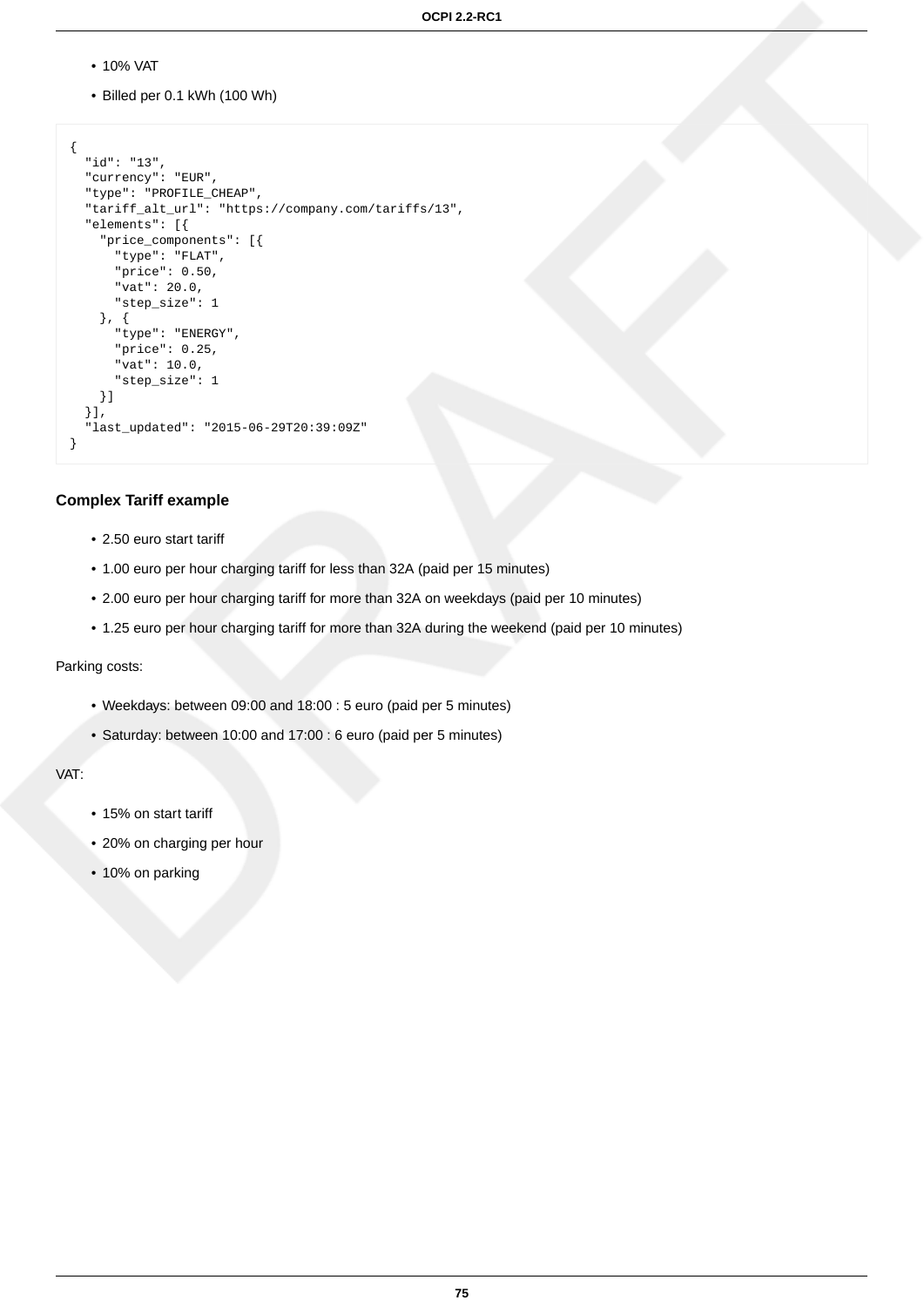```
\{ "id": "14",
   "currency": "EUR",
   "type": "REGULAR",
   "tariff_alt_url": "https://company.com/tariffs/11",
   "elements": [{
     "price_components": [{
       "type": "FLAT",
       "price": 2.50,
       "vat": 15.0,
       "step_size": 1
    }]
   }, {
     "price_components": [{
       "type": "TIME",
       "price": 1.00,
       "vat": 20.0,
      "step_size": 900
     }],
     "restrictions": {
       "max_power": 32.00
     }
  }, {
     "price_components": [{
       "type": "TIME",
       "price": 2.00,
       "vat": 20.0,
      "step_size": 600
     }],
     "restrictions": {
       "min_power": 32.00,
       "day_of_week": ["MONDAY", "TUESDAY", "WEDNESDAY", "THURSDAY", "FRIDAY"]
    }
   }, {
     "price_components": [{
       "type": "TIME",
       "price": 1.25,
       "vat": 20.0,
       "step_size": 600
     }],
     "restrictions": {
       "min_power": 32.00,
       "day_of_week": ["SATURDAY", "SUNDAY"]
    }
   }, {
     "price_components": [{
       "type": "PARKING_TIME",
       "price": 5.00,
       "vat": 10.0,
       "step_size": 300
     }],
     "restrictions": {
       "start_time": "09:00",
       "end_time": "18:00",
       "day_of_week": ["MONDAY", "TUESDAY", "WEDNESDAY", "THURSDAY", "FRIDAY"]
     }
   }, {
     "price_components": [{
       "type": "PARKING_TIME",
       "price": 6.00,
       "vat": 10.0,
       "step_size": 300
     }],
     "restrictions": {
       "start_time": "10:00",
       "end_time": "17:00",
       "day_of_week": ["SATURDAY"]
    }
  }],
   "last_updated": "2015-06-29T20:39:09Z"
}
```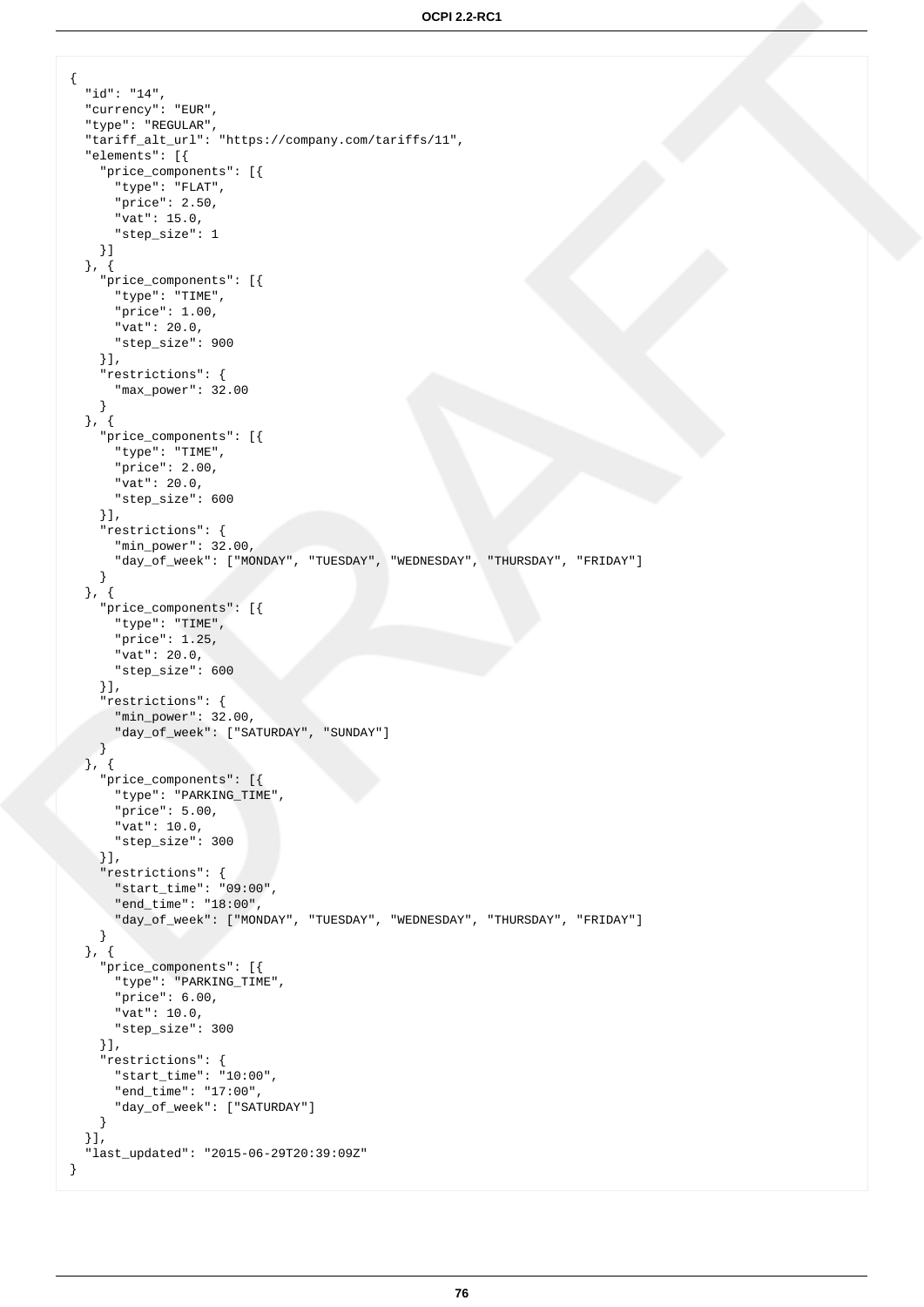### <span id="page-83-0"></span>**Free of Charge Tariff example**

In this example no VAT (that might not always be the case)

```
{
  "id": "15",
  "currency": "EUR",
   "elements": [{
 "price_components": [{
 "type": "FLAT",
 "price": 0.00,
      "step_size": 0
    }]
   }],
   "last_updated": "2015-06-29T20:39:09Z"
}
```
#### **First hour free energy example**

- The first hour of parking time is free.
- From the second to the fourth hour is 2.00 euro per hour
- From the fourth on 3.00 euro per hour

Something similar applies to the kWh consumed.

- The first kWhs is free,
- 0.20 euro per kWh for the rest.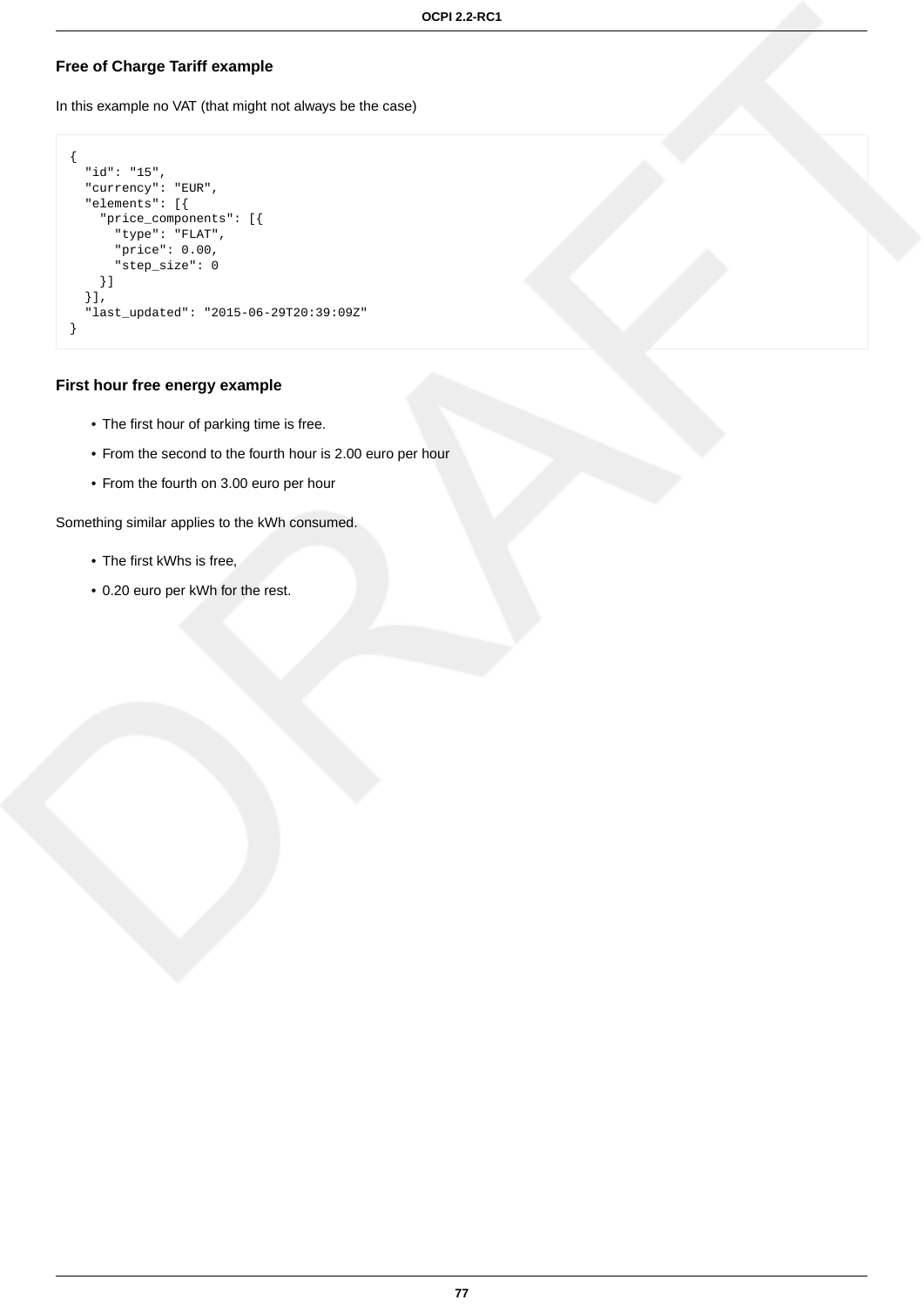```
\{ "id" : "52",
   "currency" : "EUR",
   "elements" : [ {
     "price_components" : [ {
       "type" : "PARKING_TIME",
       "price" : 0.0,
       "step_size" : 60
     } ],
     "restrictions" : {
       "min_duration" : 0,
       "max_duration" : 3600
     }
   }, {
     "price_components" : [ {
       "type" : "PARKING_TIME",
       "price" : 2.0,
      "step_size" : 60
     } ],
     "restrictions" : {
       "min_duration" : 3600,
       "max_duration" : 10800
     }
   }, {
     "price_components" : [ {
       "type" : "PARKING_TIME",
      "price" : 3.0,
       "step_size" : 60
     } ],
     "restrictions" : {
       "min_duration" : 10800
     }
   }, {
     "price_components" : [ {
       "type" : "ENERGY",
      "price" : 0.0,
       "step_size" : 1
     } ],
     "restrictions" : {
       "max_kwh" : 1.0
     }
   }, {
     "price_components" : [ {
 "type" : "ENERGY",
 "price" : 0.2,
       "step_size" : 1
     } ],
    .<br>"restrictions" : {
       "min_kwh" : 1.0
 }
   } ]
}
```
### **Tariff example with reservation price**

- Reservation
	- 5.00 euro per hour (excluding VAT)
	- 20% VAT
	- Billed per 1 minute (60 seconds)
- Start or transaction fee
	- 0.50 euro (excluding VAT)
	- 20% VAT
- Energy
	- 0.25 euro per kWh (excluding VAT)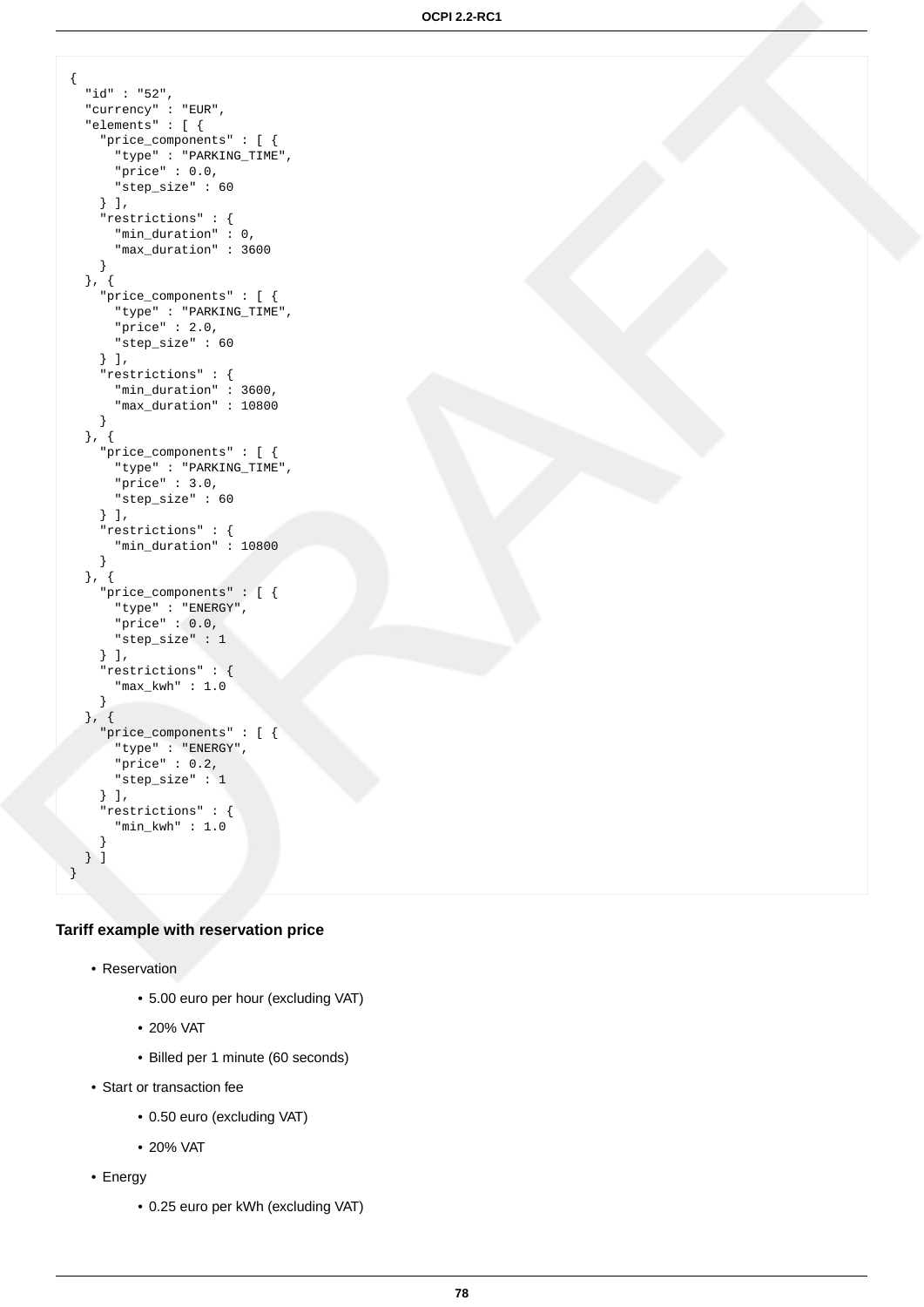- 10% VAT
- Billed per 1 Wh

```
{
  "id": "20",
   "currency": "EUR",
   "elements": [{
     "price_components": [{
 "type": "TIME",
 "price": 6.00,
      "vat": 20.0,
       "step_size": 60
     }],
     "restrictions": {
       "reservation": "RESERVATION"
     }
   }, {
     "price_components": [{
       "type": "FLAT",
      "price": 0.50,
       "vat": 20.0,
       "step_size": 1
     }, {
       "type": "ENERGY",
       "price": 0.25,
       "vat": 10.0,
       "step_size": 1
     }]
 \overline{\mathcal{U}} "last_updated": "2019-02-03T17:00:11Z"
}
```
**Tariff example with reservation price and fee**

- Reservation
	- 2.00 euro reservation fee (excluding VAT)
	- 5.00 euro per hour (excluding VAT)
	- 20% VAT
	- Billed per 5 minutes (300 seconds)
- Start or transaction fee
	- 0.50 euro (excluding VAT)
	- 20% VAT
- Energy
	- 0.25 euro per kWh (excluding VAT)
	- 10% VAT
	- Billed per 1 Wh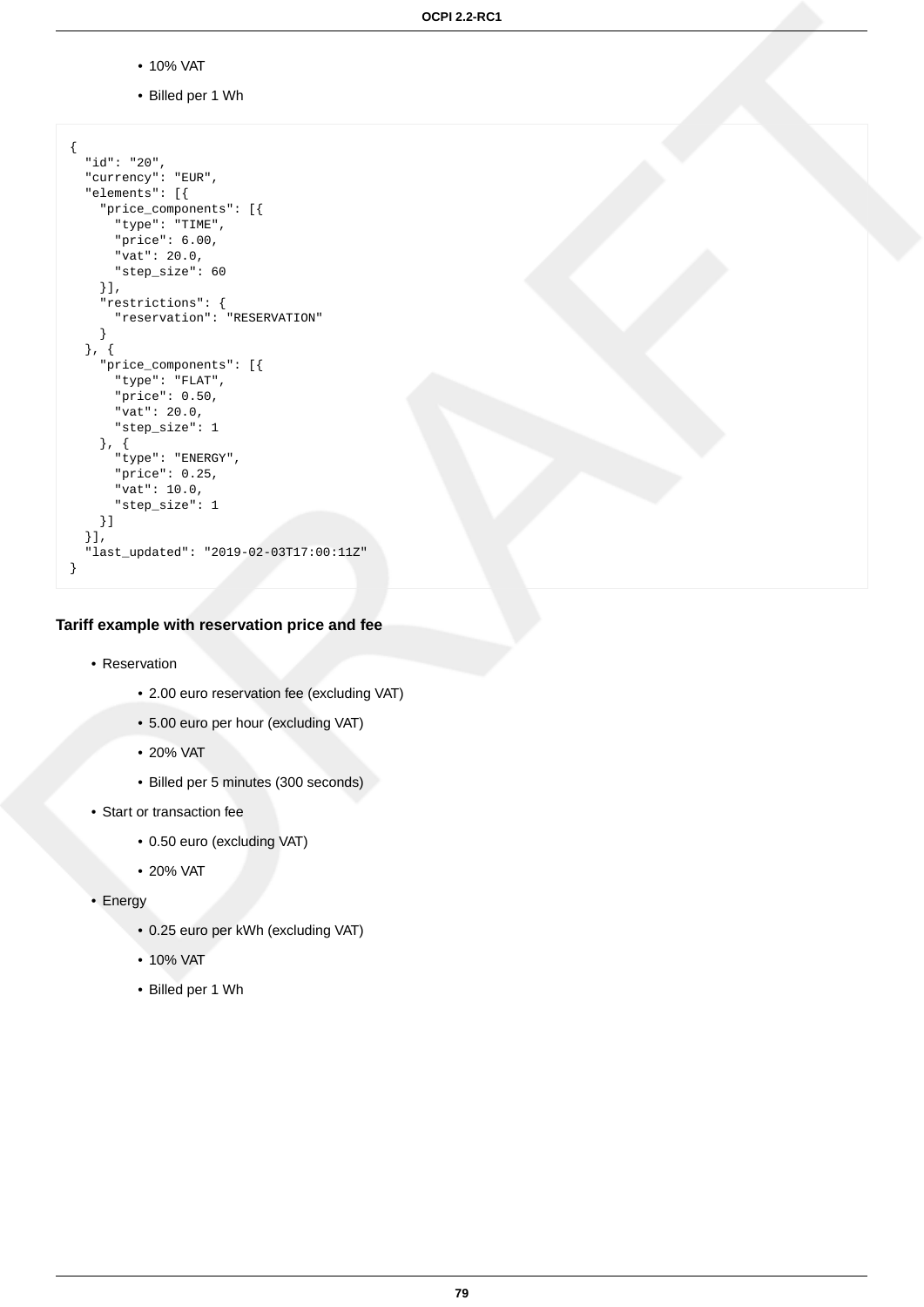**OCPI 2.2-RC1**

```
\{ "id": "20",
   "currency": "EUR",
   "elements": [{
     "price_components": [{
 "type": "FLAT",
 "price": 2.00,
       "vat": 20.0,
       "step_size": 1
     }, {
       "type": "TIME",
       "price": 6.00,
       "vat": 20.0,
       "step_size": 300
     }],
     "restrictions": {
       "reservation": "RESERVATION"
     }
   }, {
     "price_components": [{
       "type": "FLAT",
       "price": 0.50,
       "vat": 20.0,
       "step_size": 1
     }, {
       "type": "ENERGY",
       "price": 0.25,
       "vat": 10.0,
       "step_size": 1
     }]
 \overline{\mathcal{U}} "last_updated": "2019-02-03T17:00:11Z"
}
```
**Tariff example with reservation price and expire fee**

- Reservation
	- 4.00 euro reservation expire fee (excluding VAT) (when reservation not used, this fee is added to reservation cost)
	- 2.00 euro per hour (excluding VAT)
	- 20% VAT
	- Billed per 10 minutes (600 seconds)
- Start or transaction fee
	- 0.50 euro (excluding VAT)
	- 20% VAT
- Energy
	- 0.25 euro per kWh (excluding VAT)
	- 10% VAT
	- Billed per 1 Wh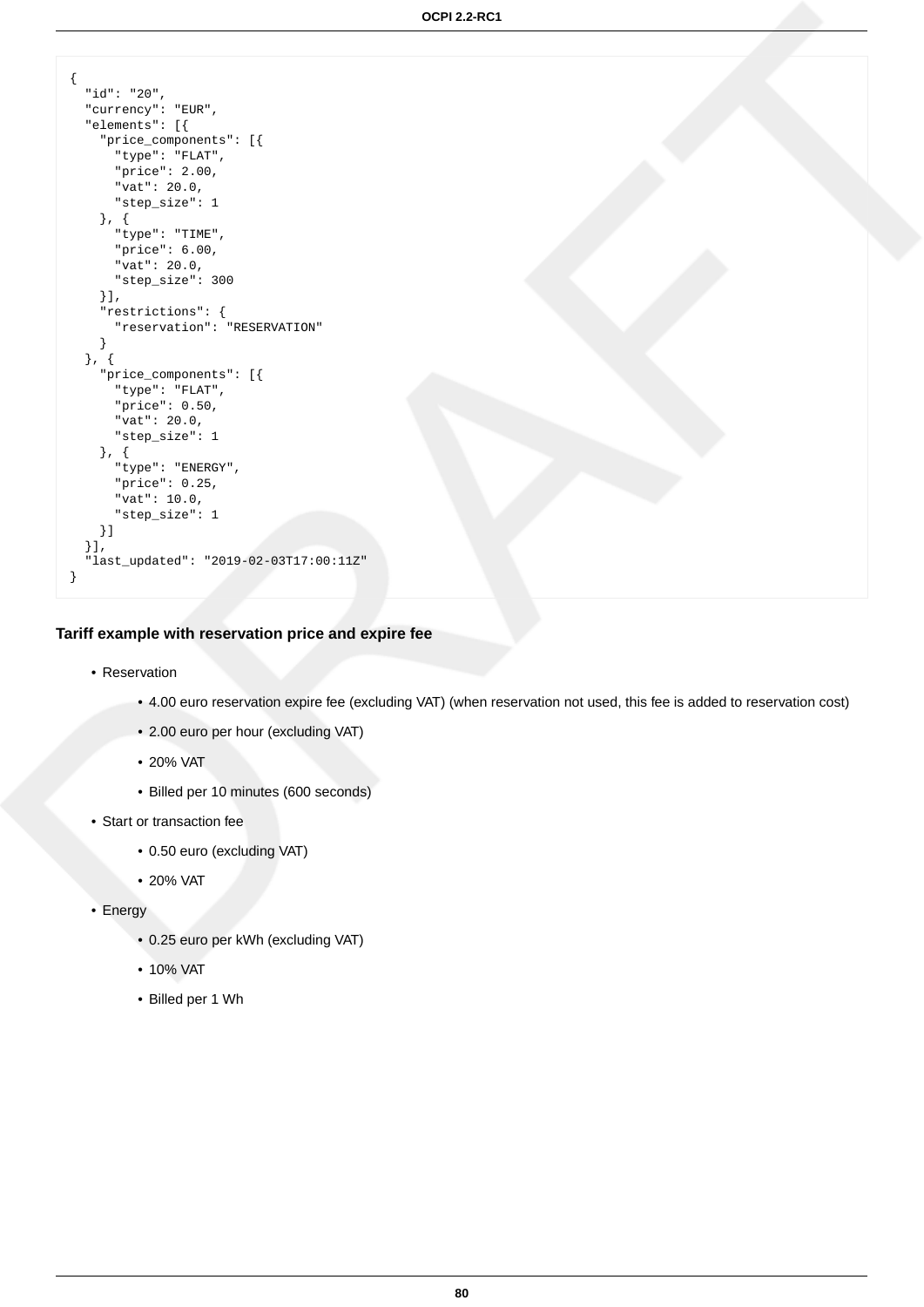```
\{ "id": "20",
   "currency": "EUR",
   "elements": [{
    "price_components": [{
 "type": "FLAT",
 "price": 4.00,
       "vat": 20.0,
      "step_size": 1
     }],
     "restrictions": {
       "reservation": "RESERVATION_EXPIRES"
     }
   }, {
     "price_components": [{
       "type": "TIME",
      "price": 2.00,
      "vat": 20.0,
      "step_size": 600
     }],
     "restrictions": {
       "reservation": "RESERVATION"
     }
   }, {
     "price_components": [{
       "type": "FLAT",
      "price": 0.50,
       "vat": 20.0,
       "step_size": 1
     }, {
       "type": "ENERGY",
       "price": 0.25,
       "vat": 10.0,
       "step_size": 1
    }]
 \overline{\mathcal{H}} "last_updated": "2019-02-03T17:00:11Z"
}
```
#### **Tariff example with reservation time and expire time**

- Reservation
	- 3.00 euro per hour (excluding VAT)
	- 6.00 euro per hour (excluding VAT) (When reservation expires, EV driver never starts to charge)
	- 20% VAT
	- Billed per 10 minutes (600 seconds)
- Start or transaction fee
	- 0.50 euro (excluding VAT)
	- 20% VAT
- Energy
	- 0.25 euro per kWh (excluding VAT)
	- 10% VAT
	- Billed per 100 Wh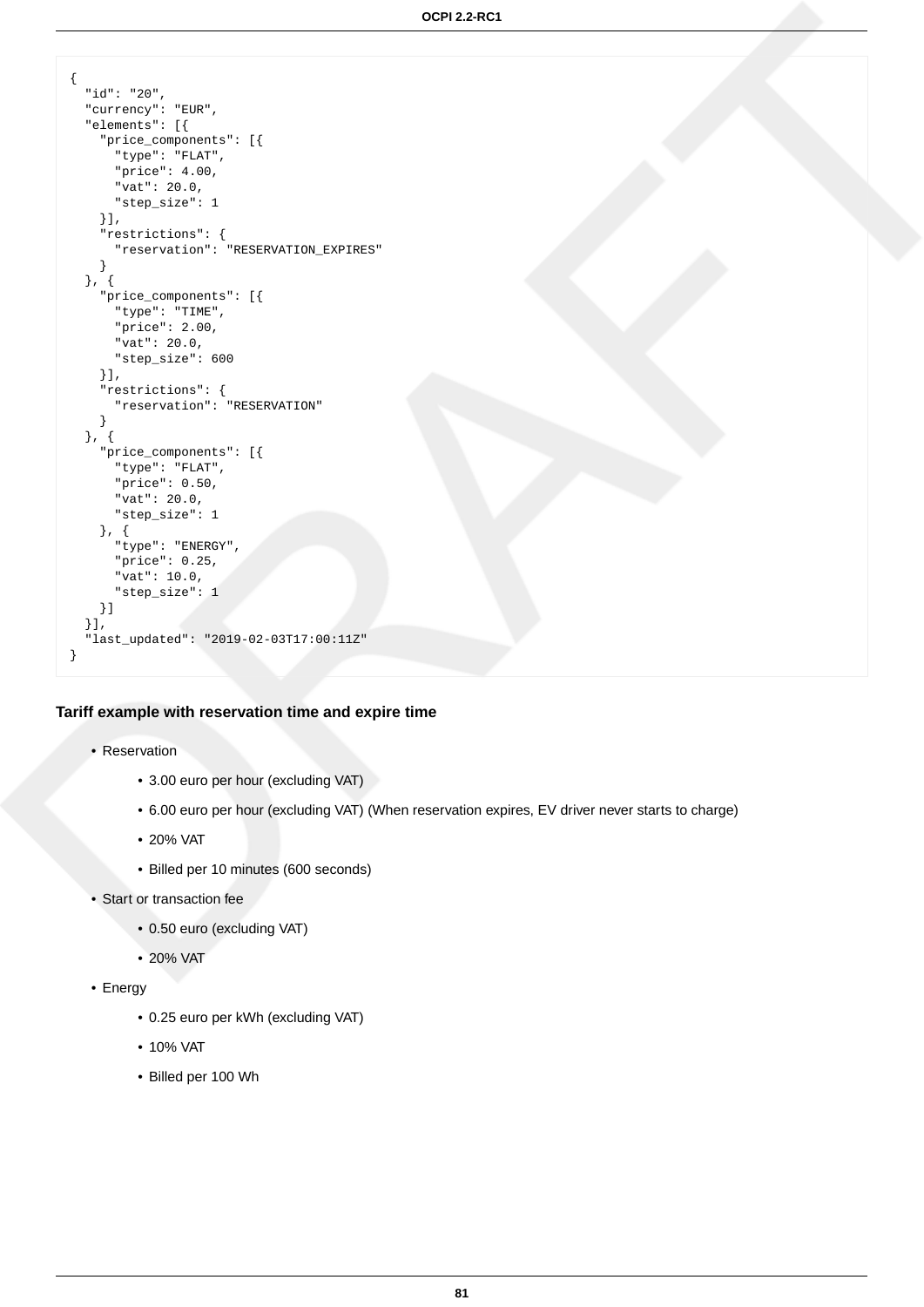```
{
   "id": "20",
   "currency": "EUR",
   "elements": [{
     "price_components": [{
       "type": "FLAT",
       "price": 4.00,
       "vat": 20.0,
      "step_size": 1
     }],
     "restrictions": {
       "reservation": "RESERVATION_EXPIRES"
     }
   }, {
     "price_components": [{
       "type": "TIME",
       "price": 2.00,
       "vat": 20.0,
       "step_size": 600
     }],
     "restrictions": {
       "reservation": "RESERVATION"
     }
   }, {
     "price_components": [{
       "type": "FLAT",
       "price": 0.50,
       "vat": 20.0,
       "step_size": 1
     }, {
       "type": "ENERGY",
       "price": 0.25,
       "vat": 10.0,
       "step_size": 1
     }]
 \overline{\ } "last_updated": "2019-02-03T17:00:11Z"
}
```
Example of cost:

- EV driver reserves the EVSE for half an hour (30 minutes).
- When the driver would start charging after 9 minutes, and charges 48.03 kWh: 0.50 + 0.50 + 12 = 13.00 euro (excluding VAT)
- When the driver would start charging after 12 minutes, and charges 62.98 kWh: 1.00 + 0.50 + 15.75 = 17.25 euro (excluding VAT)
- When the driver never start to charge before the reservation expires, cost: 3.00 euro (excluding VAT)

# **10.4. Data types**

## <span id="page-88-0"></span>**10.4.1. DayOfWeek** enum

| Value            | <b>Description</b> |
|------------------|--------------------|
| <b>MONDAY</b>    | Monday             |
| <b>TUESDAY</b>   | Tuesday            |
| <b>WEDNESDAY</b> | Wednesday          |
| <b>THURSDAY</b>  | Thursday           |
| <b>FRIDAY</b>    | Friday             |
| <b>SATURDAY</b>  | Saturday           |
| <b>SUNDAY</b>    | Sunday             |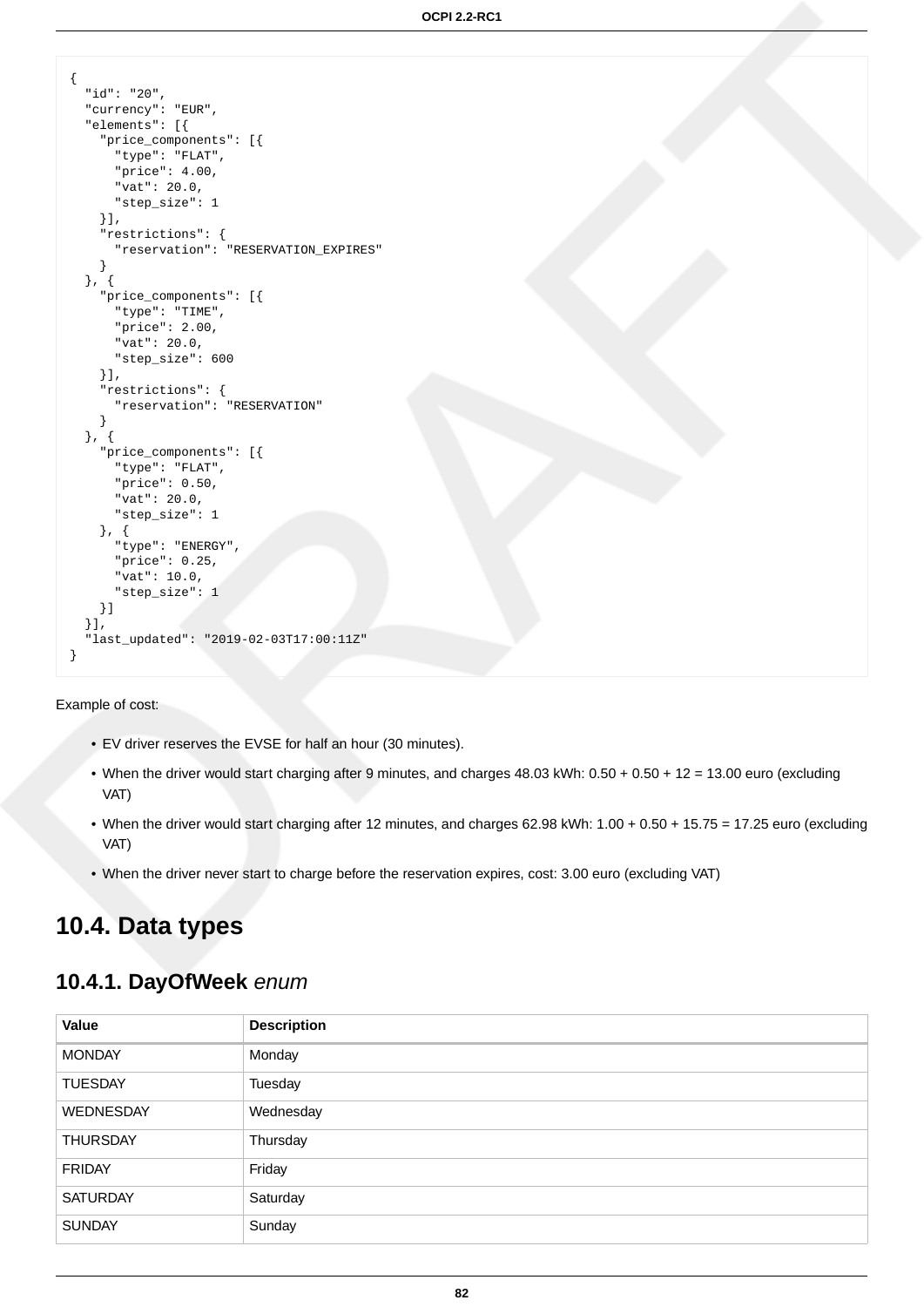## <span id="page-89-0"></span>**10.4.2. PriceComponent** class

| <b>Property</b> | <b>Type</b>                | Card | <b>Description</b>                                                                                                                                                                                                                                                        |
|-----------------|----------------------------|------|---------------------------------------------------------------------------------------------------------------------------------------------------------------------------------------------------------------------------------------------------------------------------|
| type            | <b>TariffDimensionType</b> |      | Type of tariff dimension                                                                                                                                                                                                                                                  |
| price           | number                     |      | price per unit (excluding VAT) for this tariff dimension                                                                                                                                                                                                                  |
| vat             | number                     | ?    | applicable VAT percentage for this tariff dimension. If omitted, no VAT is<br>applicable, that is different from 0% VAT, which would be a value of 0.0<br>here.                                                                                                           |
| step_size       | int                        |      | Minimum amount to be billed. This unit will be billed in this step_size<br>blocks. For example: if type is time and step_size is 300, then time will<br>be billed in blocks of 5 minutes, so if 6 minutes is used, 10 minutes (2)<br>blocks of step_size) will be billed. |

**NOTE**

step\_size: depends on the type, every type (except FLAT) defines a step\_size multiplier, this is the size of every 'step' for that type in the gaven unit. For example: PARKING\_TIME has 'step\_size multiplier: 1 second' That means that the step\_size of a PriceComponent is multiplied by 1 second. Thus a step\_size = 300 means  $300$  seconds = 5 minutes.

**NOTE**

step\_size shall only be taken into account for the last [TariffElement](#page-91-0) and when switching to another [TariffElement](#page-91-0) for the [PriceComponents](#page-89-0) that are not in the new [TariffElement](#page-91-0). The same rule applies in case there is a switch between 2 tariffs (for example when a driver selects a different [Charging Preference](#page-56-0) [profile\\_type](#page-62-0)).

## **10.4.2.1. Examples tariff**

Example tariff for explaining step\_size when switching from one [TariffElement](#page-91-0) to another:

- Charging cost 1.20 euro p/hour before 17:00, step\_size: 30 minutes (1800 seconds)
- Charging cost 2.40 euro p/hour after 17:00, step\_size: 15 minutes (900 seconds)
- Parking cost 1.00 euro p/hour before 20:00, step\_size: 15 minutes (900 seconds)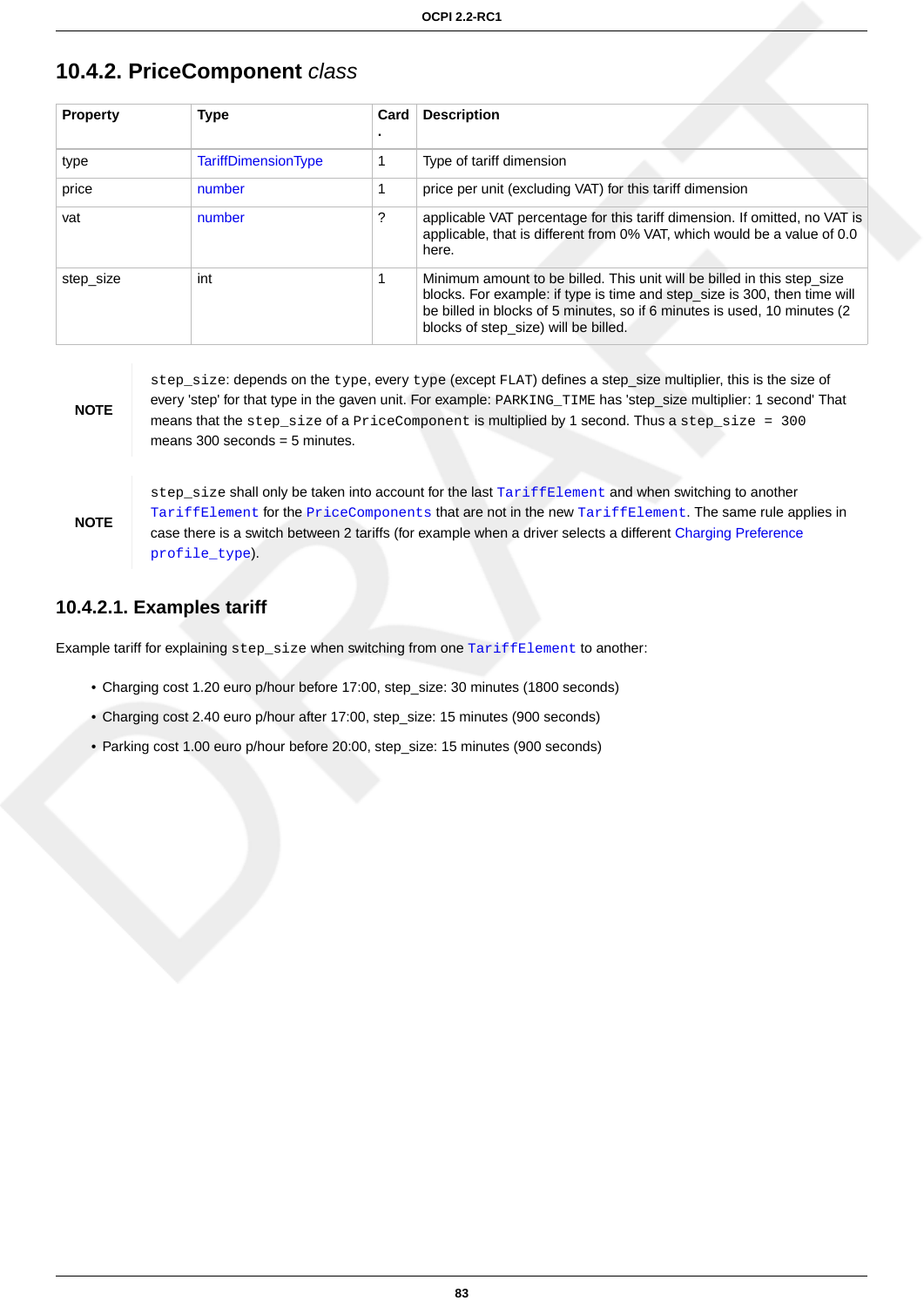```
\{ "id": "22",
   "currency": "EUR",
   "elements": [
     {
       "price_components": [
         {
            "type": "TIME",
           "price": 1.20,
            "step_size": 1800
         },
         {
            "type": "PARKING_TIME",
           "price": 1.00,
            "step_size": 900
         }
       ],
       "restrictions" : {
         "start_time" : "00:00",
         "end_time" : "17:00"
       }
     },
\{ "price_components": [
         {
            "type": "TIME",
           "price": 2.40,
            "step_size": 900
         },
         {
            "type": "PARKING_TIME",
            "price": 1.00,
           "step_size": 900
         }
       ],
       "restrictions" : {
         "start_time" : "17:00",
         "end_time" : "20:00"
       }
 },
\{ "price_components": [
        \left\{ \right. "type": "TIME",
 "price": 2.40,
            "step_size": 900
         }
       ],
       "restrictions" : {
         "start_time" : "20:00",
         "end_time" : "24:00"
       }
     }
   ],
   "last_updated": "2018-12-18T17:07:11Z"
}
```
### **10.4.2.2. Example switch to different price:**

An EV driver plugs in at 16:55, charges for 10 min (TIME), stops charging but stays plugged in for 2 min (PARKING TIME), and then leaves. Total session time = 12min.

- 5 billable minutes charging time before 17:00: 1.20 euro p/hour = 0.10 euro
- 10 billable minutes charging time after 17:00: 2.40 euro p/hour = 0.40 euro (10 minutes billed instead of 5: step\_size is 15 minutes in the last tariff element, so total charging time is billed for 15 minutes)
- 15 billable minutes parking time: 1 euro p/hour = 0.25 euro
- 0.75 euro total for this session.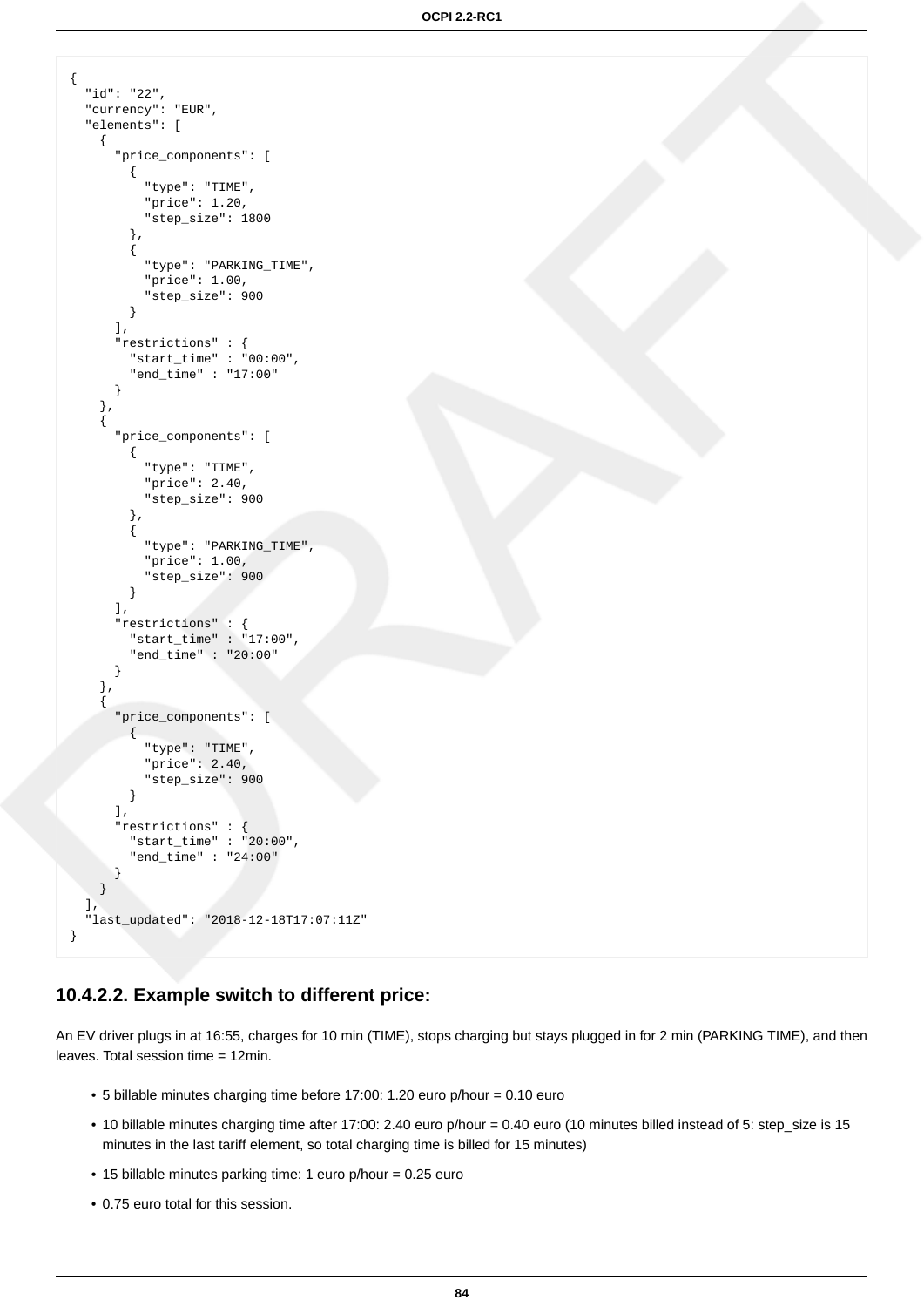## **10.4.2.3. Example switching to free tariff element:**

When parking becomes free after 20:00, the new [TariffElement](#page-91-0) after 20:00 will not contain a [PARKING\\_TIME](#page-91-1) [PriceComponent](#page-89-0). So the last parking period that needs to be payed, before 20:00, will be billed per step\_size of the [PARKING\\_TIME](#page-91-1) [PriceComponent](#page-89-0) before 20:00.

#### Example of this:

An EV driver plugs in at 19:55, charges for 10 min (TIME), stops charging but stays plugged in for 2 min (PARKING TIME), and then leaves. Total session time = 12min.

- 5 billable minutes charging time before 20:00: 2.40 euro p/hour = 0.20 euro
- 10 billable minutes charging time after 20.00: 2.40 euro p/hour = 0.40 euro (10 minutes billed instead of 5: step\_size is 15 minutes in the last tariff element, so total charging time is billed for 15 minutes)
- 15 billable minutes parking time: 1 euro p/hour = 0.25 euro (15 minutes billed instead of 5: step\_size of the last PARKING TIME is 900: 15 minutes)
- 0.85 euro total for this session.

# <span id="page-91-3"></span>**10.4.3. ReservationRestrictionType** enum

| Value                      | <b>Description</b>                                                                                                                              |
|----------------------------|-------------------------------------------------------------------------------------------------------------------------------------------------|
| <b>RESERVATION</b>         | This TariffElement is for the cost associated with a reservation.                                                                               |
| <b>RESERVATION EXPIRES</b> | This TariffElement is only for cost associated with a reservation that expires, driver does not start a<br>charging session before expiry_date. |

**NOTE**

When a Tariff has both a RESERVATION and a RESERVATION\_EXPIRES TariffElement, with both a [TIME](#page-91-1) PriceComponent, the time based cost of an expired reservation duration will be the price in the RESERVATION\_EXPIRES TariffElement.

## <span id="page-91-0"></span>**10.4.4. TariffElement** class

| <b>Property</b>  | Type                      | Card | <b>Description</b>                                               |
|------------------|---------------------------|------|------------------------------------------------------------------|
| price_components | <b>PriceComponent</b>     |      | List of price components that make up the pricing of this tariff |
| restrictions     | <b>TariffRestrictions</b> |      | Tariff restrictions object                                       |

# <span id="page-91-1"></span>**10.4.5. TariffDimensionType** enum

| Value         | <b>Description</b>                                                                                                                                             |
|---------------|----------------------------------------------------------------------------------------------------------------------------------------------------------------|
| <b>ENERGY</b> | defined in kWh, step_size multiplier: 1 Wh                                                                                                                     |
| <b>FLAT</b>   | flat fee, no unit                                                                                                                                              |
| PARKING TIME  | time not charging: defined in hours, step_size multiplier: 1 second                                                                                            |
| TIME          | time charging: defined in hours, step_size multiplier: 1 second<br>Can also be used in combination with reservation for the the price of the reservation time. |

## <span id="page-91-2"></span>**10.4.6. TariffRestrictions** class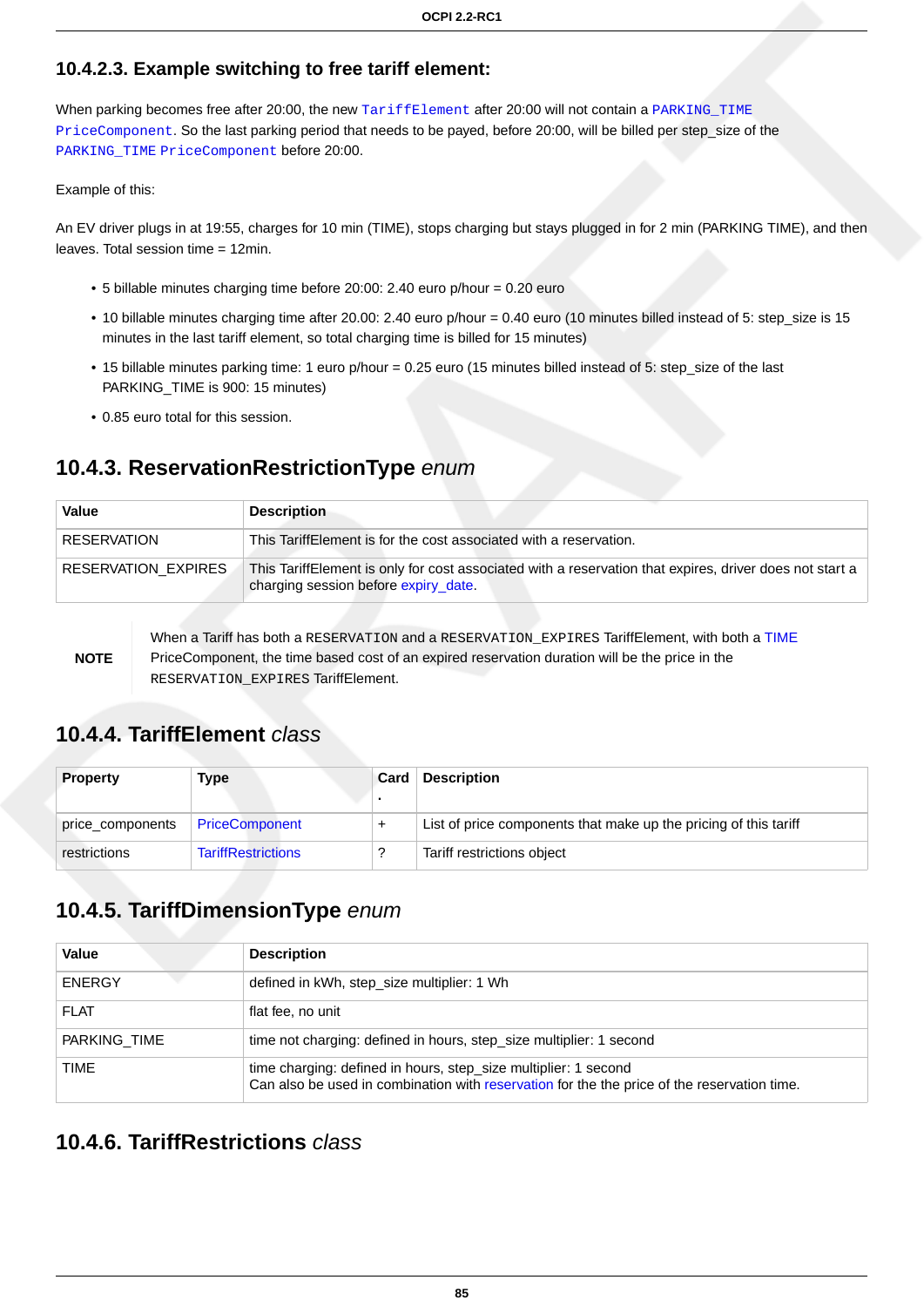| <b>Property</b> | <b>Type</b>                           | Card.   | <b>Description</b>                                                                                                                                                                                                                                                                                                                                           |
|-----------------|---------------------------------------|---------|--------------------------------------------------------------------------------------------------------------------------------------------------------------------------------------------------------------------------------------------------------------------------------------------------------------------------------------------------------------|
| start time      | string(5)                             | ?       | Start time of day, for example 13:30, valid from this time of the day. Must be in<br>24h format with leading zeros. Hour/Minute separator: ":" Regex: [0-2][0-9]:[0-<br>$5$ [ $0-9$ ]                                                                                                                                                                        |
| end time        | string $(5)$                          | ?       | End time of day, for example 19:45, valid until this time of the day. Same syntax<br>as start time                                                                                                                                                                                                                                                           |
| start_date      | string $(10)$                         | ?       | Start date, for example: 2015-12-24, valid from this day                                                                                                                                                                                                                                                                                                     |
| end_date        | string $(10)$                         | ?       | End date, for example: 2015-12-27, valid until this day (excluding this day)                                                                                                                                                                                                                                                                                 |
| min_kwh         | number                                | ?       | Minimum used energy in kWh, for example 20, valid from this amount of energy<br>is used                                                                                                                                                                                                                                                                      |
| max kwh         | number                                | ?       | Maximum used energy in kWh, for example 50, valid until this amount of energy<br>is used                                                                                                                                                                                                                                                                     |
| min_power       | number                                | ?       | Minimum power in kW, for example 0, valid from this charging speed                                                                                                                                                                                                                                                                                           |
| max_power       | number                                | ?       | Maximum power in kW, for example 20, valid up to this charging speed                                                                                                                                                                                                                                                                                         |
| min_duration    | int                                   | ?       | Minimum duration in seconds, valid for a duration from x seconds                                                                                                                                                                                                                                                                                             |
| max_duration    | int                                   | ?       | Maximum duration in seconds, valid for a duration up to x seconds                                                                                                                                                                                                                                                                                            |
| day of week     | <b>DayOfWeek</b>                      | $\star$ | Which day(s) of the week this tariff is valid                                                                                                                                                                                                                                                                                                                |
| reservation     | <b>ReservationR</b><br>estrictionType | ?       | When this field is present, this tariffElement is for a reservation. A reservation<br>starts when the reservation is made, and ends when the drivers start charging<br>on the reserved EVSE/Location, or when the reservation expires. A reservation<br>can only have: FLAT and TIME TariffDimensions, where TIME is for the duration<br>of the reservation. |

# <span id="page-92-0"></span>**10.4.7. TariffType** enum

| Value          | <b>Description</b>                                                                                                                     |
|----------------|----------------------------------------------------------------------------------------------------------------------------------------|
| AD_HOC_PAYMENT | This tariff is valid when ad hoc payment is used at the Charge Point. Instead of an RFID token or<br>APP.                              |
| PROFILE CHEAP  | This tariff is valid when Charging Preference: CHEAP is set on the session.                                                            |
| PROFILE FAST   | This tariff is valid when Charging Preference: FAST is set on the session.                                                             |
| PROFILE GREEN  | This tariff is valid when Charging Preference: GREEN is set on the session.                                                            |
| REGULAR        | This is the tariff when using an RFID, without any Charging Preference, or when Charging<br>Preference: REGULAR is set on the session. |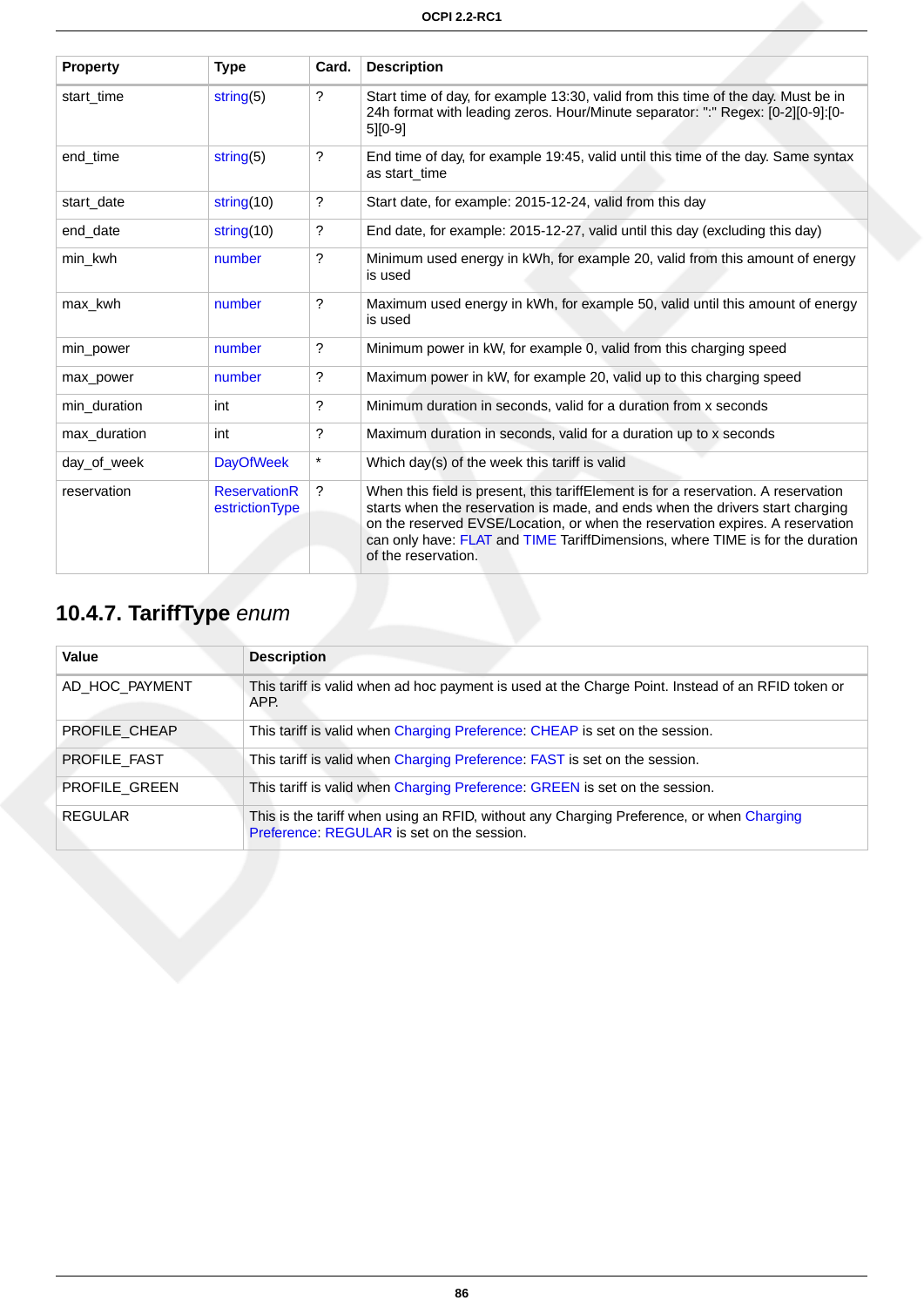# **11.** Tokens **module**

**Module Identifier: tokens**

#### **Data owner: MSP**

The tokens module gives CPOs knowledge of the token information of an eMSP. eMSPs can push Token information to CPOs, CPOs can build a cache of known Tokens. When a request to authorize comes from a Charge Point, the CPO can check against this cache. With this cached information they know to which eMSP they can later send a CDR.

# **11.1. Flow and Lifecycle**

## **11.1.1. Push model**

When the MSP creates a new Token object they push it to the CPO by calling [PUT](#page-94-0) on the CPO's Tokens endpoint with the newly created Token object.

Any changes to Token in the eMSP system are sent to the CPO system by calling either the [PUT](#page-94-0) or the [PATCH](#page-95-0) on the CPO's Tokens endpoint with the updated Token(s).

When the eMSP invalidates a Token (deleting is not possible), the eMSP will send the updated Token (with the field: valid set to false, by calling, either the [PUT](#page-94-0) or the [PATCH](#page-95-0) on the CPO's Tokens endpoint with the updated Token.

When the eMSP is not sure about the state or existence of a Token object in the CPO system, the eMSP can call the [GET](#page-94-1) to validate the Token object in the CPO system.

## **11.1.2. Pull model**

When a CPO is not sure about the state of the list of known Tokens, or wants to request the full list as a start-up of their system, the CPO can call the [GET](#page-95-1) on the eMSP's Token endpoint to receive all Tokens, updating already known Tokens and adding new received Tokens to it own list of Tokens. This is not intended for real-time operation, requesting the full list of tokens for every authorization will put to much strain on systems. It is intended for getting in-sync with the server, or to get a list of all tokens (from a server without push) every X hours.

## <span id="page-93-0"></span>**11.1.3. Real-time authorization**

An eMSP might want their Tokens to be authorized 'real-time', not white-listed. For this the eMSP has to implement the [POST](#page-96-0) [Authorize request](#page-96-0) and set the Token.whitelist field to NEVER for Tokens they want to have authorized 'real-time'.

If an eMSP doesn't want real-time authorization, the [POST Authorize request](#page-96-0) doesn't have to be implemented as long as all their Tokens have Token.whitelist set to ALWAYS.

# **11.2. Interfaces and endpoints**

There is both a CPO and an eMSP interface for Tokens. It is advised to use the push direction from eMSP to CPO during normal operation. The eMSP interface is meant to be used when the CPO is not 100% sure the Token cache is still correct.

## **11.2.1. CPO Interface**

With this interface the eMSP can push the Token information to the CPO. Tokens is a [client owned object,](#page-16-0) so the end-points need to contain the required extra fields: [{party\\_id}](#page-35-0) and {[country\\_code}](#page-35-0).

Endpoint structure definition: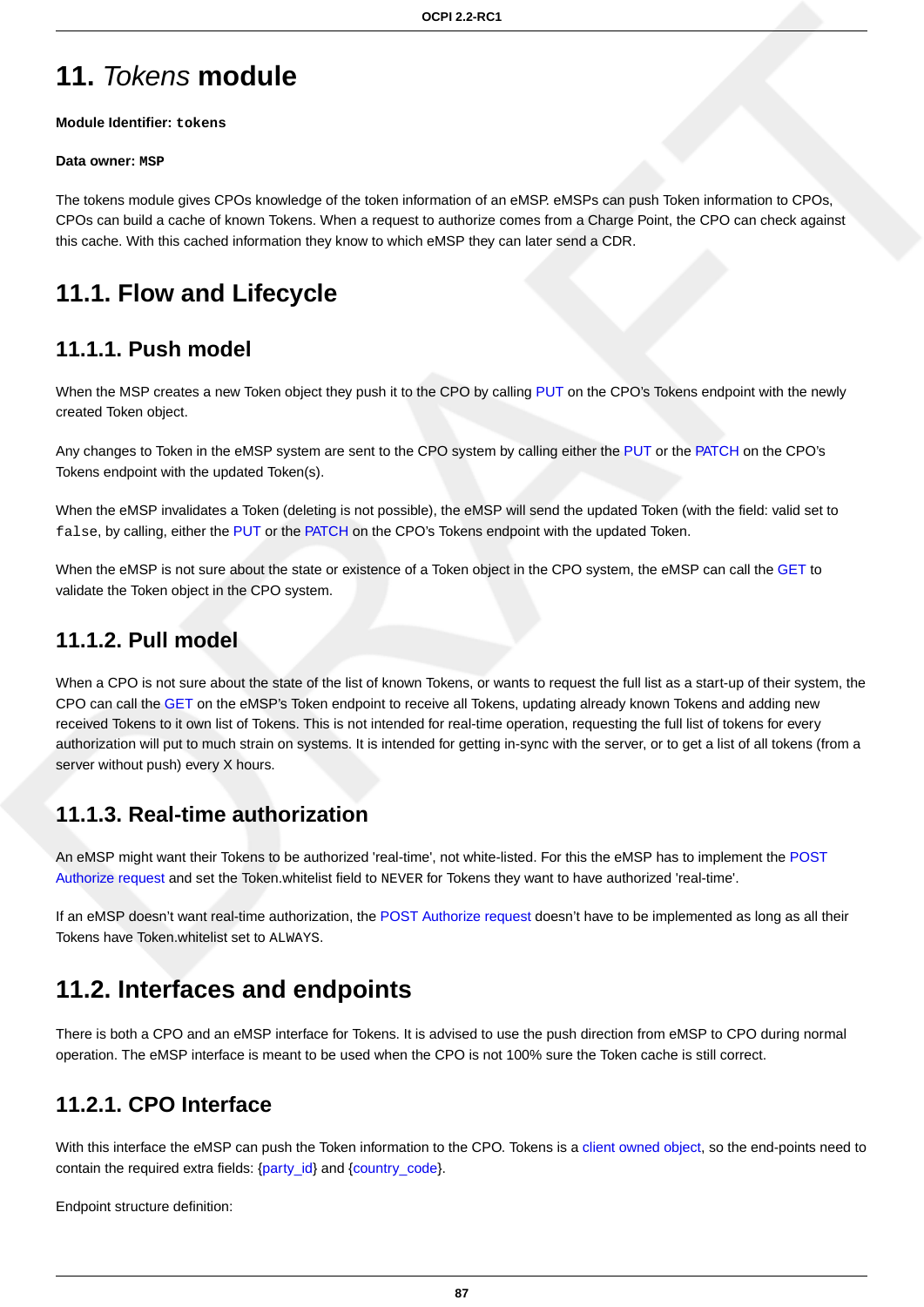```
{token_endpoint_url}{country_code}/{party_id}/{token_uid}
```
#### Example:

```
https://www.server.com/ocpi/cpo/2.2/tokens/NL/TNM/012345678
```

| <b>Method</b> | <b>Description</b>                                  |
|---------------|-----------------------------------------------------|
| <b>GET</b>    | Retrieve a Token as it is stored in the CPO system. |
| <b>POST</b>   | n/a                                                 |
| <b>PUT</b>    | Push new/updated Token object to the CPO.           |
| <b>PATCH</b>  | Notify the CPO of partial updates to a Token.       |
| <b>DELETE</b> | n/a, (Use PUT, Tokens cannot be removed).           |

## <span id="page-94-1"></span>**11.2.1.1. GET Method**

If the eMSP wants to check the status of a Token in the CPO system it might GET the object from the CPO system for validation purposes. The eMSP is the owner of the objects, so it would be illogical if the CPO system had a different status or was missing an object.

## **Request Parameters**

The following parameters can be provided as URL segments.

| <b>Parameter</b> | Datatype      | <b>Reaui</b><br>red | <b>Description</b>                                                          |
|------------------|---------------|---------------------|-----------------------------------------------------------------------------|
| country_code     | Cisstring(2)  | yes                 | Country code of the eMSP requesting this GET from the CPO system.           |
| party id         | Cisstring(3)  | yes                 | Party ID (Provider ID) of the eMSP requesting this GET from the CPO system. |
| token uid        | CisString(36) | ves                 | Token uid of the Token object to retrieve.                                  |

### **Response Data**

The response contains the requested object.

| Type         | Card. | <b>Description</b>          |
|--------------|-------|-----------------------------|
| <b>Token</b> |       | The requested Token object. |

## <span id="page-94-0"></span>**11.2.1.2. PUT Method**

New or updated Token objects are pushed from the eMSP to the CPO.

### **Request Body**

In the put request a new or updated Token object is sent.

| <b>Type</b>  | Card. Description            |
|--------------|------------------------------|
| <b>Token</b> | New or updated Token object. |

### **Request Parameters**

The following parameters can be provided as URL segments.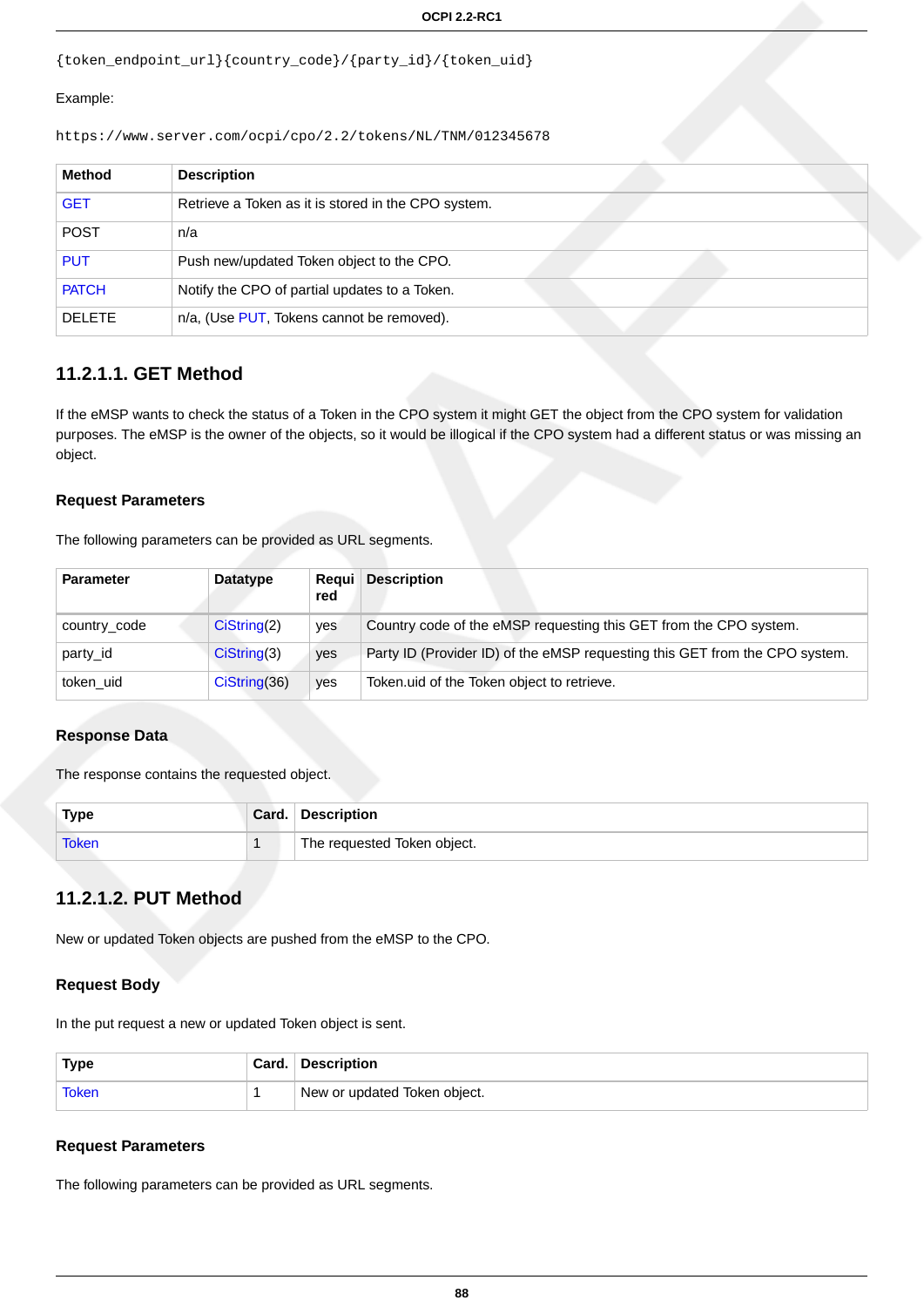| <b>Parameter</b> | <b>Datatype</b> | <b>Reaui</b><br>red | <b>Description</b>                                                                |
|------------------|-----------------|---------------------|-----------------------------------------------------------------------------------|
| country_code     | Cisstring(2)    | ves                 | Country code of the eMSP sending this PUT request to the CPO system.              |
| party id         | Cisstring(3)    | yes                 | Party ID (Provider ID) of the eMSP sending this PUT request to the CPO<br>system. |
| token uid        | Cisstring(36)   | yes                 | Token uid of the (new) Token object (to replace).                                 |

#### **Example: put a new Token**

```
PUT To URL: https://www.server.com/ocpi/cpo/2.2/tokens/NL/TNM/012345678
{
   "uid": "012345678",
   "type": "RFID",
   "contract_id": "DE8ACC12E46L89",
   "visual_number": "DF000-2001-8999-1",
   "issuer": "TheNewMotion",
   "group_id": "DF000-2001-8999",
  "valid": true,
   "whitelist": "ALWAYS",
   "last_updated": "2015-06-29T22:39:09Z"
}
```
## <span id="page-95-0"></span>**11.2.1.3. PATCH Method**

Same as the [PUT](#page-94-0) method, but only the fields/objects that have to be updated have to be present, other fields/objects that are not specified are considered unchanged.

#### **Example: invalidate a Token**

```
PATCH To URL: https://www.server.com/ocpi/cpo/2.2/tokens/NL/TNM/012345678
{
   "valid": false
}
```
## **11.2.2. eMSP Interface**

This interface enables the CPO to request the current list of Tokens, when needed. Via the POST method it is possible to authorize a single token.

| <b>Method</b> | <b>Description</b>                                                                           |
|---------------|----------------------------------------------------------------------------------------------|
| <b>GET</b>    | Get the list of known Tokens, last updated between the {date_from} and {date_to} (paginated) |
| <b>POST</b>   | Real-time authorization request                                                              |
| <b>PUT</b>    | n/a                                                                                          |
| <b>PATCH</b>  | n/a                                                                                          |
| <b>DELETE</b> | n/a                                                                                          |

## <span id="page-95-1"></span>**11.2.2.1. GET Method**

Fetch information about Tokens known in the eMSP systems.

Endpoint structure definition:

```
{tokens_endpoint_url}?[date_from={date_from}]&[date_to={date_to}]&[offset={offset}]&[limit={limi
```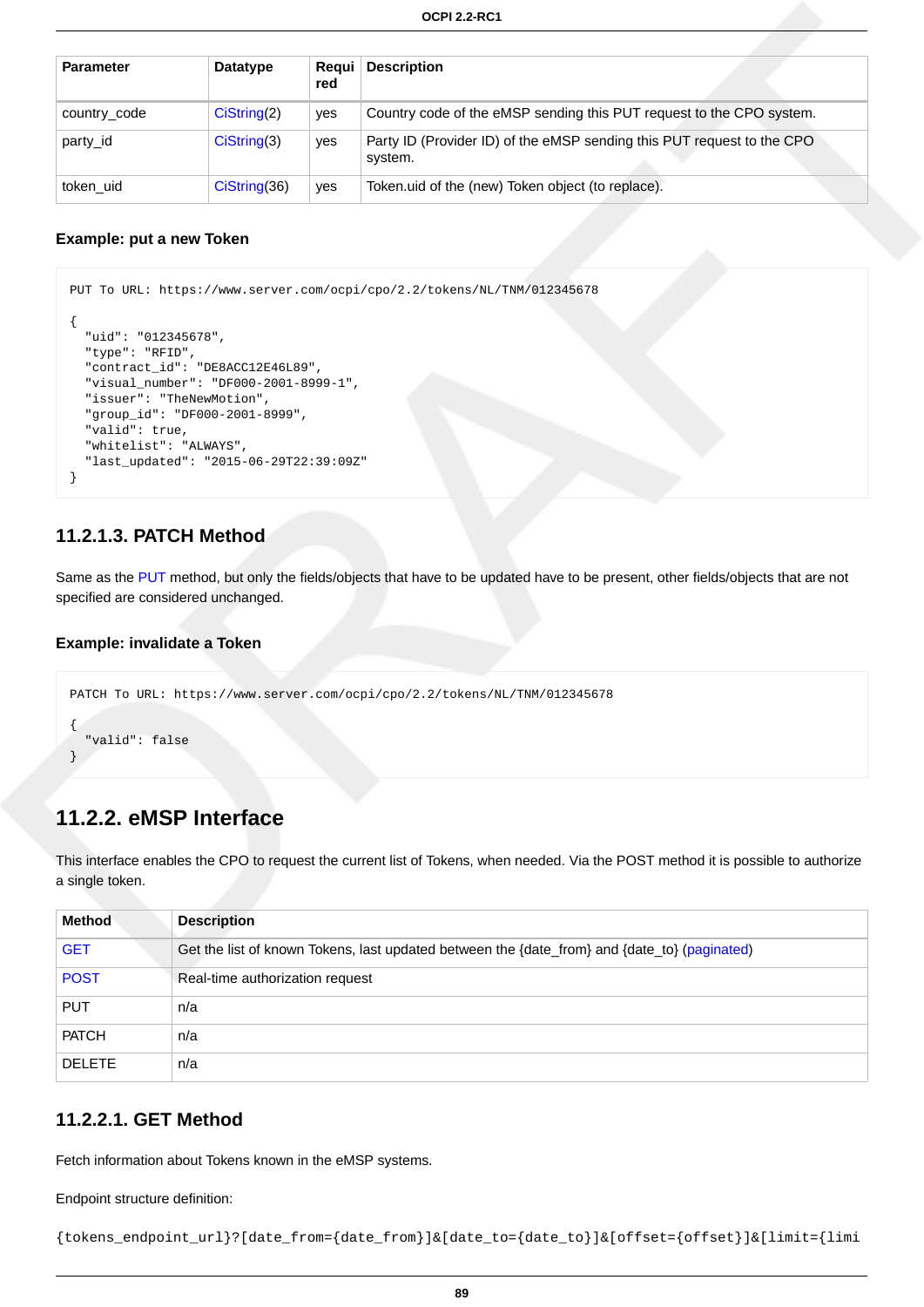#### t}]

#### Examples:

```
https://www.server.com/ocpi/emps/2.2/tokens/?date_from=2019-01-28T12:00:00&date_to=2019-01-
29T12:00:00
```
https://ocpi.server.com/2.2/tokens/?offset=50

```
https://www.server.com/ocpi/2.2/tokens/?date_from=2019-01-29T12:00:00&limit=100
```
https://www.server.com/ocpi/emsp/2.2/tokens/?offset=50&limit=100

#### **Request Parameters**

If additional parameters: {date\_from} and/or {date\_to} are provided, only Tokens with (last\_updated) between the given date from and date to will be returned.

This request is [paginated,](#page-14-0) it supports the [pagination](#page-14-1) related URL parameters. This request is [paginated](#page-14-0), it supports the [pagination](#page-14-1) related URL parameters.

| <b>Parameter</b> | Datatype        | Regui<br>red | <b>Description</b>                                               |
|------------------|-----------------|--------------|------------------------------------------------------------------|
| date from        | <b>DateTime</b> | no           | Only return Tokens that have last_updated after this Date/Time.  |
| date to          | <b>DateTime</b> | no           | Only return Tokens that have last_updated before this Date/Time. |
| offset           | int             | no           | The offset of the first object returned. Default is 0.           |
| limit            | int             | no           | Maximum number of objects to GET.                                |

#### **Response Data**

The endpoint response with list of valid Token objects, the header will contain the [pagination](#page-14-2) related headers.

Any older information that is not specified in the response is considered as no longer valid. Each object must contain all required fields. Fields that are not specified may be considered as null values.

| <b>Type</b> | Card.  | <b>Description</b>  |
|-------------|--------|---------------------|
| Token       | $\ast$ | List of all tokens. |

### <span id="page-96-0"></span>**11.2.2.2. POST Method**

Do a 'real-time' authorization request to the eMSP system, validating if a Token might be used (at the optionally given Location).

#### Endpoint structure definition:

{tokens\_endpoint\_url}{token\_uid}/authorize[?{type=token\_type}]

The /authorize is required for the real-time authorize request.

#### Examples:

https://www.server.com/ocpi/emps/2.2/tokens/012345678/authorize

https://ocpi.server.com/2.2/tokens/012345678/authorize?type=RFID

When the eMSP receives a 'real-time' authorization request from a CPO that contains too little information (no LocationReferences provided) to determine if the Token might be used, the eMSP SHOULD respond with the OCPI status: [2002](#page-25-0)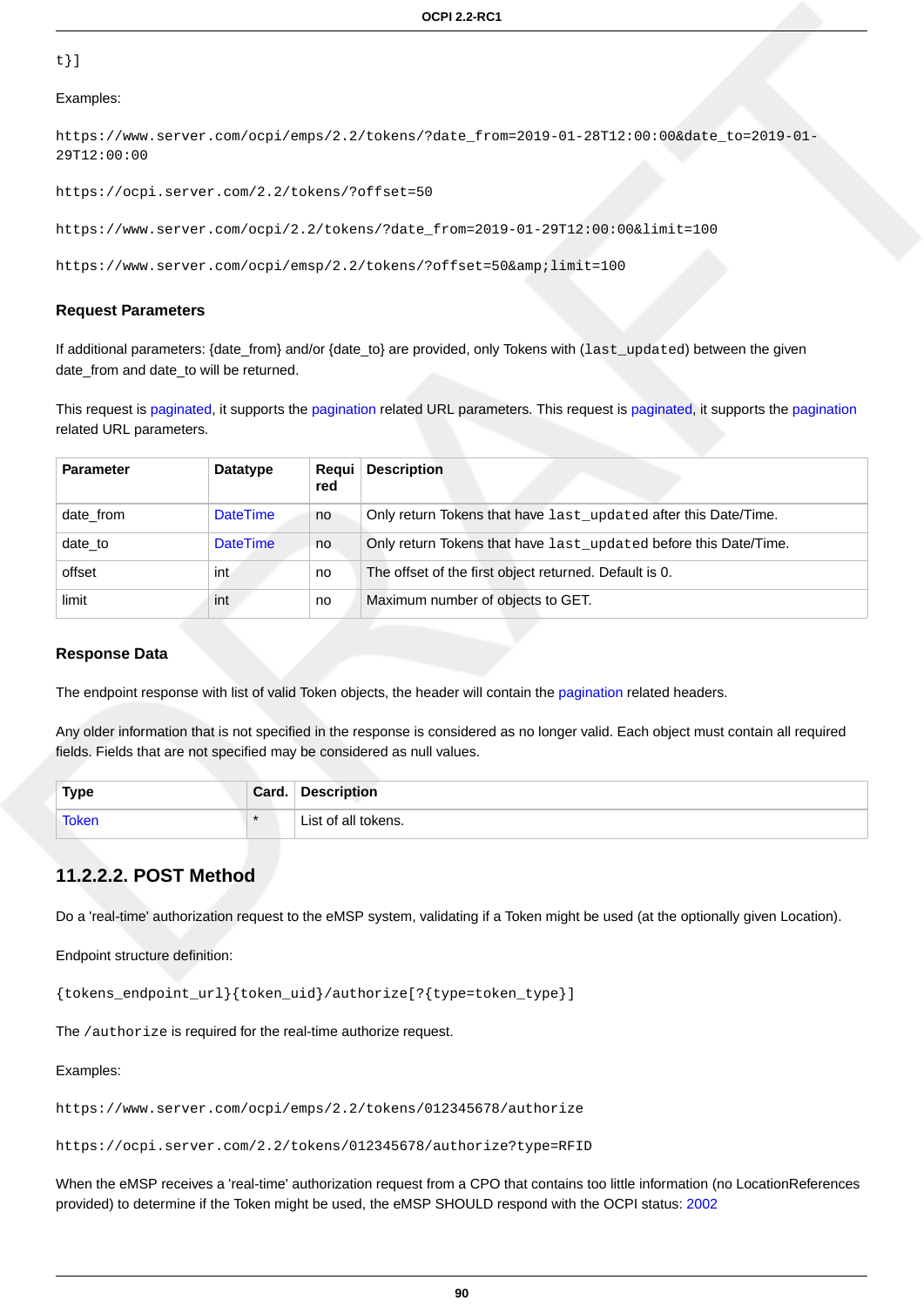#### **Request Parameters**

The following parameter has to be provided as URL segments.

| <b>Parameter</b> | <b>Datatype</b>  | Reaui I<br>red | <b>Description</b>                                                                |
|------------------|------------------|----------------|-----------------------------------------------------------------------------------|
| token uid        | $Cis$ tring(36)  | yes            | Token uid of the Token for which this authorization is.                           |
| token_type       | <b>TokenType</b> | no             | Token.type of the Token for which this authorization is. Default if omitted: RFID |

#### **Request Body**

In the body an optional [LocationReferences](#page-99-1) object can be given. The eMSP SHALL then validate if the Token is allowed to be used at this Location, and if applicable: which of the Locations EVSEs/Connectors. The object with valid Location and EVSEs/Connectors will be returned in the response.

| <b>Type</b>        | <b>Card.</b> Description                                                        |
|--------------------|---------------------------------------------------------------------------------|
| LocationReferences | Location and EVSEs/Connectos for which the Token is requested to be authorized. |

#### **Response Data**

The endpoint response contains a [AuthorizationInfo](#page-97-1) object.

| <b>Type</b>       | <b>Card. Description</b>                                                                                                                         |
|-------------------|--------------------------------------------------------------------------------------------------------------------------------------------------|
| AuthorizationInfo | Contains information about the authorization, if the Token is allowed to charge and<br>optionally which EVSEs/Connectors are allowed to be used. |

# **11.3. Object description**

# <span id="page-97-1"></span>**11.3.1.** AuthorizationInfo **Object**

| <b>Property</b> | Type                   | Card. | <b>Description</b>                                                                                                                                                                                                    |
|-----------------|------------------------|-------|-----------------------------------------------------------------------------------------------------------------------------------------------------------------------------------------------------------------------|
| allowed         | Allowed                |       | Status of the Token, and whether charging is allowed at the optionally given<br>location.                                                                                                                             |
| location        | LocationRefer<br>ences |       | Optional reference to the location if it was included in the request, and if the EV<br>driver is allowed to charge at that location. Only the EVSEs/Connectors the EV<br>driver is allowed to charge at are returned. |
| info            | <b>DisplayText</b>     | ?     | Optional display text, additional information to the EV driver.                                                                                                                                                       |

# <span id="page-97-0"></span>**11.3.2.** Token **Object**

| <b>Property</b> | <b>Type</b>      | Card. | <b>Description</b>                                                                                                                                                                                                                                                                                                                                                                                                                                               |
|-----------------|------------------|-------|------------------------------------------------------------------------------------------------------------------------------------------------------------------------------------------------------------------------------------------------------------------------------------------------------------------------------------------------------------------------------------------------------------------------------------------------------------------|
| uid             | CisString(36)    | 1     | Unique ID by which this Token can be identified.<br>This is the field used by CPO system (RFID reader on the Charge Point) to<br>identify this token.<br>Currently, in most cases: type=RFID, this is the RFID hidden ID as read by the<br>RFID reader, but that is not a requirement.<br>If this is a type=APP USER Token, it will be a uniquely, by the MSP, generated<br>ID.<br>This field is named uid instead of id to prevent confusion with: contract id. |
| type            | <b>TokenType</b> |       | Type of the token                                                                                                                                                                                                                                                                                                                                                                                                                                                |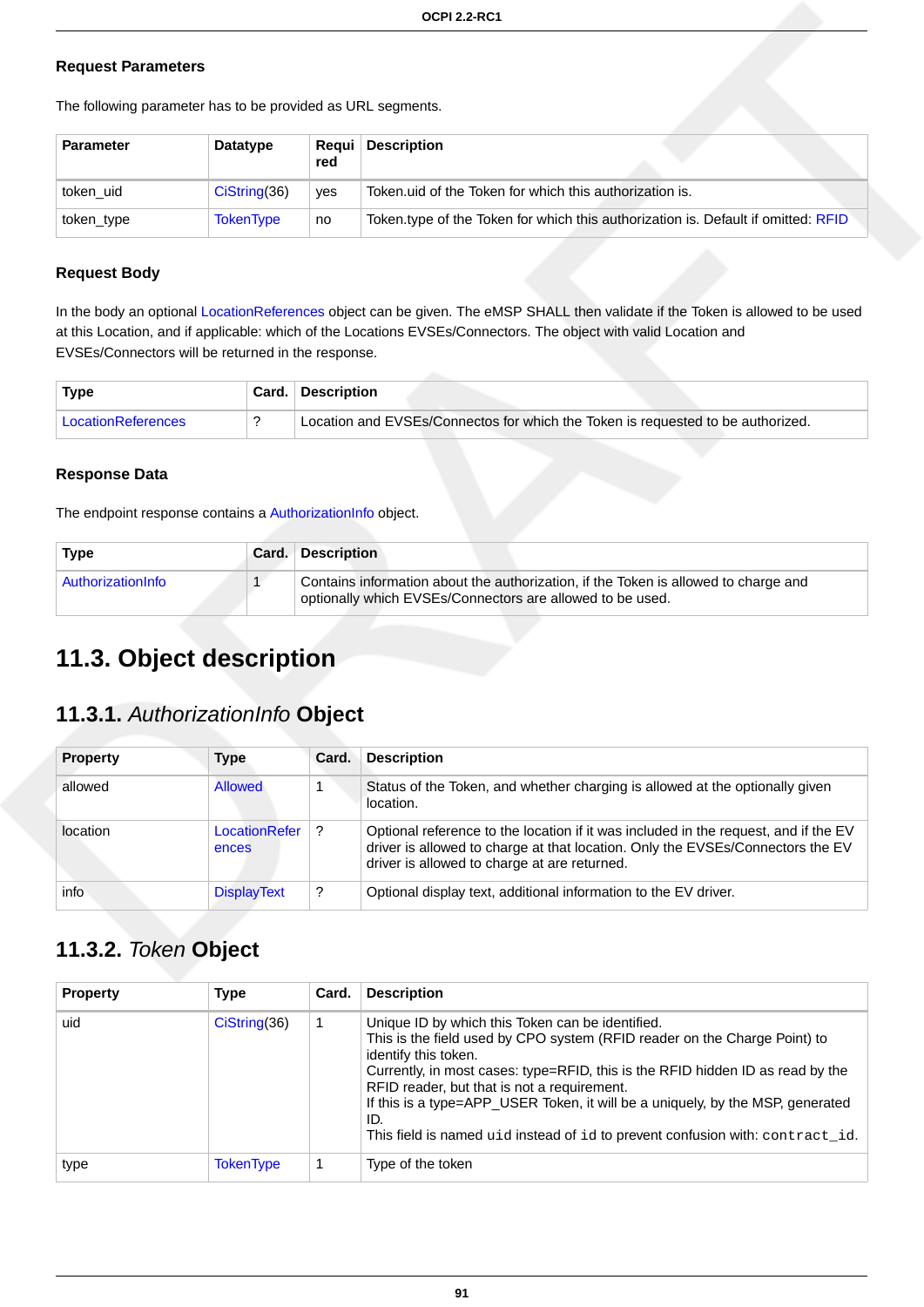| <b>Property</b>      | <b>Type</b>                   | Card.                | <b>Description</b>                                                                                                                                                                                                                                                                                                                                               |
|----------------------|-------------------------------|----------------------|------------------------------------------------------------------------------------------------------------------------------------------------------------------------------------------------------------------------------------------------------------------------------------------------------------------------------------------------------------------|
| contract_id          | CiString(36)                  | $\mathbf{1}$         | Uniquely identifies the EV Driver contract token within the eMSP's platform (and<br>suboperator platforms). Recommended to follow the specification for eMA ID<br>from "eMI3 standard version V1.0" (http://emi3group.com/documents-links/)<br>"Part 2: business objects."                                                                                       |
| visual_number        | string $(64)$                 | ?                    | Visual readable number/identification as printed on the Token (RFID card), might<br>be equal to the contract_id.                                                                                                                                                                                                                                                 |
| issuer               | string $(64)$                 | 1                    | Issuing company, most of the times the name of the company printed on the<br>token (RFID card), not necessarily the eMSP.                                                                                                                                                                                                                                        |
| group_id             | CiString(36)                  | ?                    | This ID groups a couple of tokens. This can be used to make two or more<br>tokens work as one, so that a session can be started with one token and<br>stopped with another, handy when a card and key-fob are given to the EV-driver.<br>Beware that OCPP 1.5/1.6 only support group_ids (it is called parentld in OCPP<br>1.5/1.6) with a maximum length of 20. |
| valid                | boolean                       | 1                    | Is this Token valid                                                                                                                                                                                                                                                                                                                                              |
| whitelist            | WhitelistType                 | $\mathbf{1}$         | Indicates what type of white-listing is allowed.                                                                                                                                                                                                                                                                                                                 |
| language             | string $(2)$                  | ?                    | Language Code ISO 639-1. This optional field indicates the Token owner's<br>preferred interface language. If the language is not provided or not supported<br>then the CPO is free to choose its own language.                                                                                                                                                   |
| default_profile_type | <b>ProfileType</b>            | $\gamma$             | The default Charging Preference. When this is provided, and a charging session<br>is started on an Charge Point that support Preference base Smart Charging and<br>support this ProfileType, the Charge Point can start using this ProfileType,<br>without this having to be set via: Set Charging Preferences.                                                  |
| energy_contract      | EnergyContra<br><sub>ct</sub> | $\ddot{\phantom{0}}$ | When the Charge Point supports using your own energy supplier/contract at a<br>Charge Point, information about the energy supplier/contract is needed so the<br>CPO knows which energy supplier to use.<br>NOTE: In a lot of countries it is currently not allowed/possible to use a drivers<br>own energy supplier/contract at a Charge Point.                  |
| last_updated         | <b>DateTime</b>               | 1                    | Timestamp when this Token was last updated (or created).                                                                                                                                                                                                                                                                                                         |

The combination of *uid* and type should be unique for every token within the eMSP's system.

**NOTE**

OCPP supports group\_id (or ParentID as it is called in OCPP 1.5/1.6) OCPP 1.5/1.6 only support group ID's with maximum length of string(20), case insensitive. As long as EV-driver can be expected to charge at an OCPP 1.5/1.6 Charge Point, it is adviced to not used a group\_id longer then 20.

## **11.3.2.1. Examples**

### **Simple APP\_USER example**

```
{
  "uid": "bdf21bce-fc97-11e8-8eb2-f2801f1b9fd1",
  "type": "APP_USER",
   "contract_id": "DE8ACC12E46L89",
  "issuer": "TheNewMotion",
  "valid": true,
  "whitelist": "ALLOWED",
   "last_updated": "2018-12-10T17:16:15Z"
}
```
#### **Full RFID example**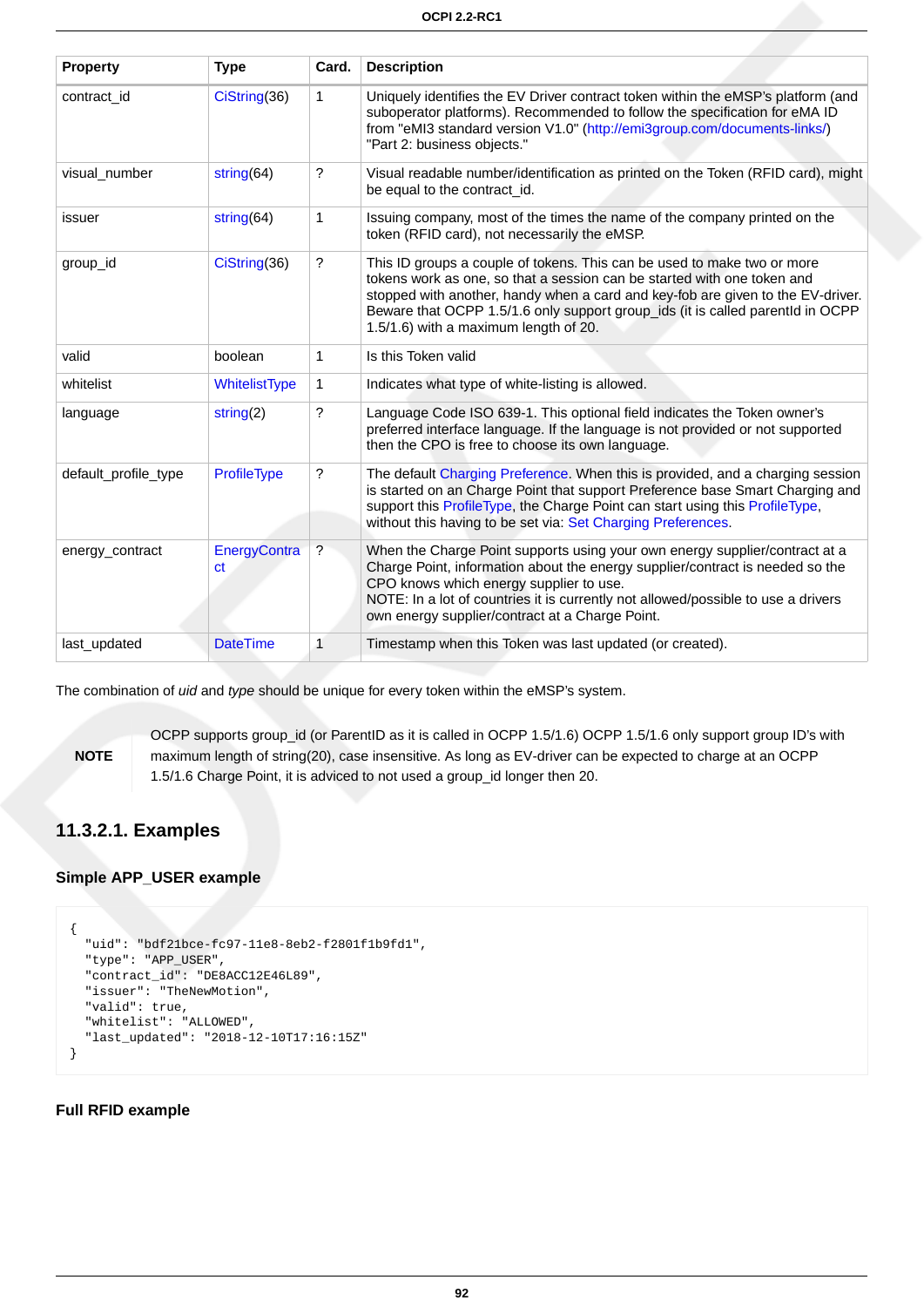```
\{ "uid": "12345678905880",
  "type": "RFID",
  "contract_id": "DE8ACC12E46L89",
  "visual_number": "DF000-2001-8999-1",
  "issuer": "TheNewMotion",
   "group_id": "DF000-2001-8999",
  "valid": true,
  "whitelist": "ALLOWED",
  "language": "it",
  "default_profile_type": "GREEN",
   "energy_contract": {
    "supplier_name": "Greenpeace Energy eG",
    "contract_id": "0123456789"
  },
   "last_updated": "2018-12-10T17:25:10Z"
}
```
# **11.4. Data types**

## <span id="page-99-2"></span>**11.4.1. Allowed** enum

| Value          | <b>Description</b>                                                                            |  |  |  |
|----------------|-----------------------------------------------------------------------------------------------|--|--|--|
| ALLOWED        | This Token is allowed to charge at this location.                                             |  |  |  |
| <b>BLOCKED</b> | This Token is blocked.                                                                        |  |  |  |
| EXPIRED        | This Token has expired.                                                                       |  |  |  |
| NO CREDIT      | This Token belongs to an account that has not enough credits to charge at the given location. |  |  |  |
| NOT ALLOWED    | Token is valid, but is not allowed to charge at the given location.                           |  |  |  |

# <span id="page-99-3"></span>**11.4.2. EnergyContract** class

Information about a energy contract that belongs to a Token so a driver could use his/her own energy contract when charging at a Charge Point.

| <b>Property</b> | Type          | Card. | <b>Description</b>                                                           |
|-----------------|---------------|-------|------------------------------------------------------------------------------|
| supplier name   | string $(64)$ |       | Name of the energy supplier for this token.                                  |
| contract id     | string $(64)$ | ?     | Contract ID at the energy supplier, that belongs to the owner of this token. |

# <span id="page-99-1"></span>**11.4.3. LocationReferences** class

References to location details.

| <b>Property</b> | Type          | Card.   | <b>Description</b>                                                                                   |
|-----------------|---------------|---------|------------------------------------------------------------------------------------------------------|
| location id     | CisString(36) | 1       | Unique identifier for the location.                                                                  |
| evse uids       | CisString(36) | $\star$ | Unique identifier for EVSEs within the CPO's platform for the EVSE within the<br>the given location. |
| connector ids   | CisString(36) | $\star$ | Identifies the connectors within the given EVSEs.                                                    |

# <span id="page-99-0"></span>**11.4.4. TokenType** enum

| <b>Value</b> | <b>Description</b>                                                     |
|--------------|------------------------------------------------------------------------|
| APP USER     | Token ID generated by a server (or App.) to identify a user of an App. |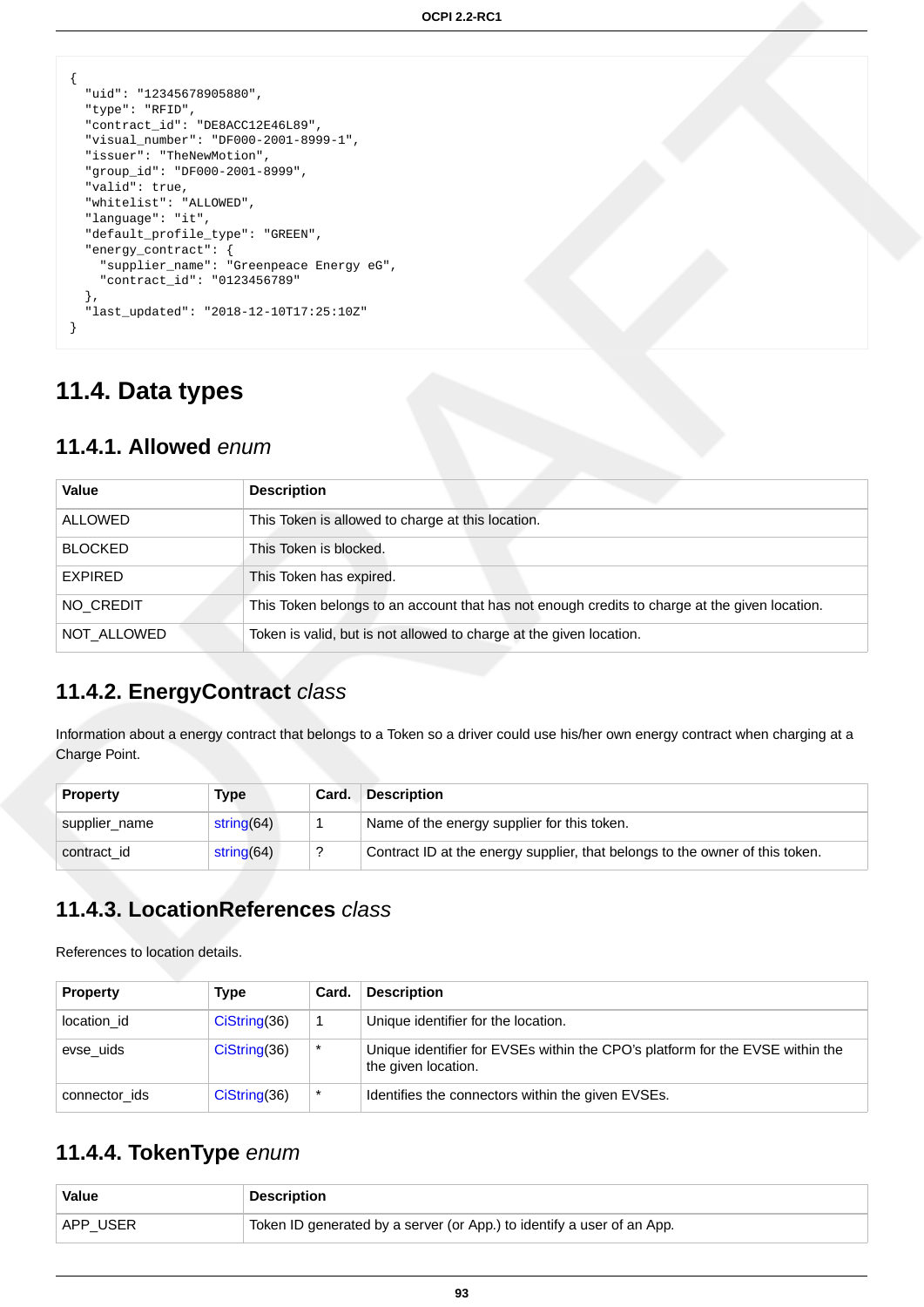| <b>Value</b> | <b>Description</b>  |
|--------------|---------------------|
| <b>OTHER</b> | Other type of token |
| <b>RFID</b>  | RFID Token          |

# <span id="page-100-0"></span>**11.4.5. WhitelistType** enum

Defines when authorization of a Token by the CPO is allowed.

| Value           | <b>Description</b>                                                                                                                                                                                                |
|-----------------|-------------------------------------------------------------------------------------------------------------------------------------------------------------------------------------------------------------------|
| <b>ALWAYS</b>   | Token always has to be whitelisted, realtime authorization is not possible/allowed. CPO shall<br>always allow any use of this Token.                                                                              |
| <b>ALLOWED</b>  | It is allowed to white list the token, realtime authorization is also allowed. The CPO may choose<br>which version of authorization to use.                                                                       |
| ALLOWED OFFLINE | In normal situations realtime authorization shall be used. But when the CPO cannot get a response<br>from the eMSP (communication between CPO and eMSP is offline), the CPO shall allow this Token<br>to be used. |
| <b>NFVFR</b>    | Whitelisting is forbidden, only realtime authorization is allowed. CPO shall always send a realtime<br>authorization for any use of this Token to the eMSP.                                                       |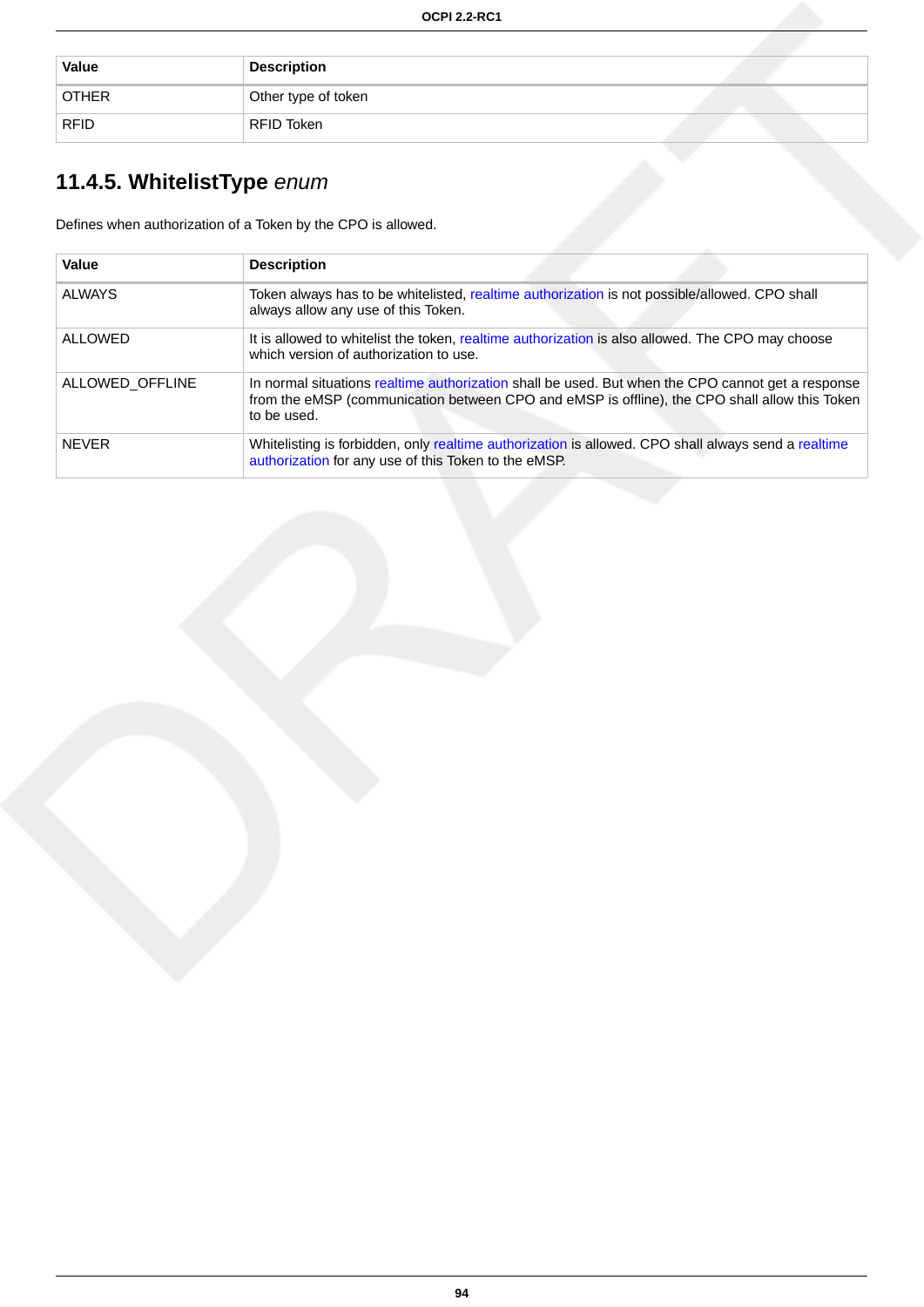# **12.** Commands **module**

#### **Module Identifier: commands**

The Commands module enables remote commands to be sent to a Location/EVSE. The following commands are supported:

- RESERVE\_NOW
- CANCEL\_RESERVATION
- START\_SESSION
- STOP\_SESSION
- UNLOCK\_CONNECTOR

See [CommandType](#page-107-0) for a description of the different commands. Use the UNLOCK\_CONNECTOR command with care, please read the note at [CommandType](#page-107-0).

**Module dependency:** [Locations module](#page-38-0), [Sessions module](#page-56-1)

# **12.1. Flow**

With the Commands module, commands can be sent from the eMSP, via the CPO to a Charge Point. Most Charge Point are hooked up to the internet via a relative slow wireless connection. To prevent long blocking calls, the commands module is designed to work asynchronously.

The eMSP send a request to a CPO, via the CPO Commands interface. The CPO checks if it can send the request to a Charge Point and will respond to the request with a status, indicating if the request can be sent to a Charge Point.

The CPO sends the requested command (via another protocol, for example: OCPP) to a Charge Point. The Charge Point will respond if it understands the command and will try to execute the command. This response doesn't always mean that the command was executed successfully. The CPO will forward the result in a new POST request to the eMSP Commands interface.

The following examples try to give insight into the message flow and the asynchronous nature of the OCPI Commands.

Example of a START\_SESSION that is accepted, but no new Session is started because EV not plugged in before end of time-out. This is an example for Charge Point that allows a remote start when the cable is not yet plugged in. Some Charge Points even require this, there might, for example, be a latch in front of the socket to prevent vandalism.



Figure 9. START\_SESSION failed

Example of a START\_SESSION that is accepted, but no new Session is started because the EV is not plugged in, and this Charge Point does not allow a remote start without a cable already being plugged in.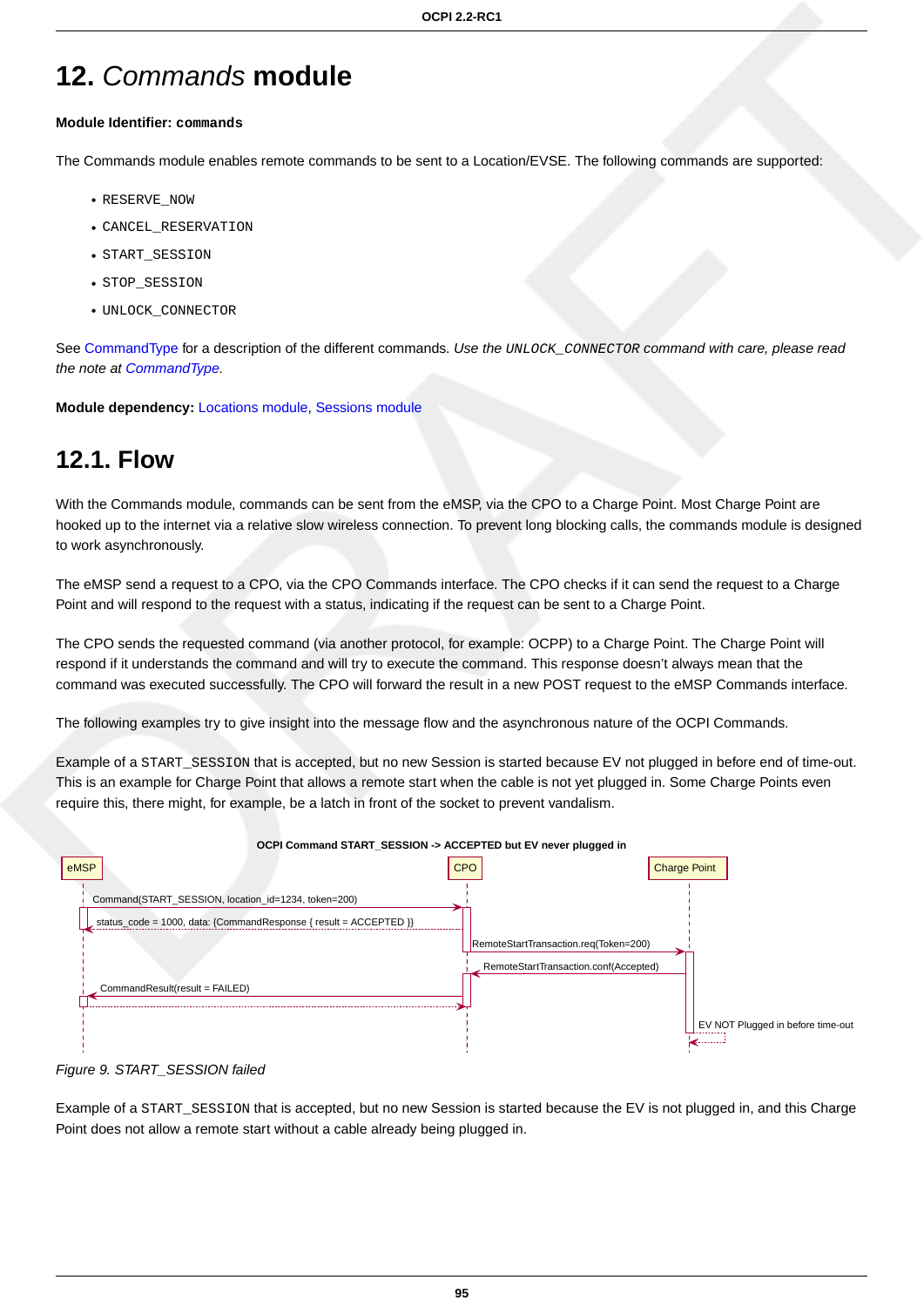

Figure 10. START\_SESSION failed

Example of a START\_SESSION that is accepted and results in a new Session.



Figure 11. START\_SESSION successful

Example of a UNLOCK\_CONNECTOR that fails because the Location is not known by the CPO.

# **OCPI Command UNLOCK\_CONNECTOR -> Unknown Location** eMSP  $\vert$  CPO  $\vert$  CPO  $\vert$  CPO  $\vert$  CPO  $\vert$  CPO  $\vert$  CPO  $\vert$  CPO  $\vert$ Command(UNLOCK\_CONNECTOR, location\_id=1234, evse\_uid=1234, connector=1) status\_code = 2003, data: {CommandResponse { result = REJECTED }} 2003 = Unknown Location

Figure 12. UNLOCK\_CONNECTOR Unknown Location

Example of a RESERVE\_NOW that is rejected by the Charge Point.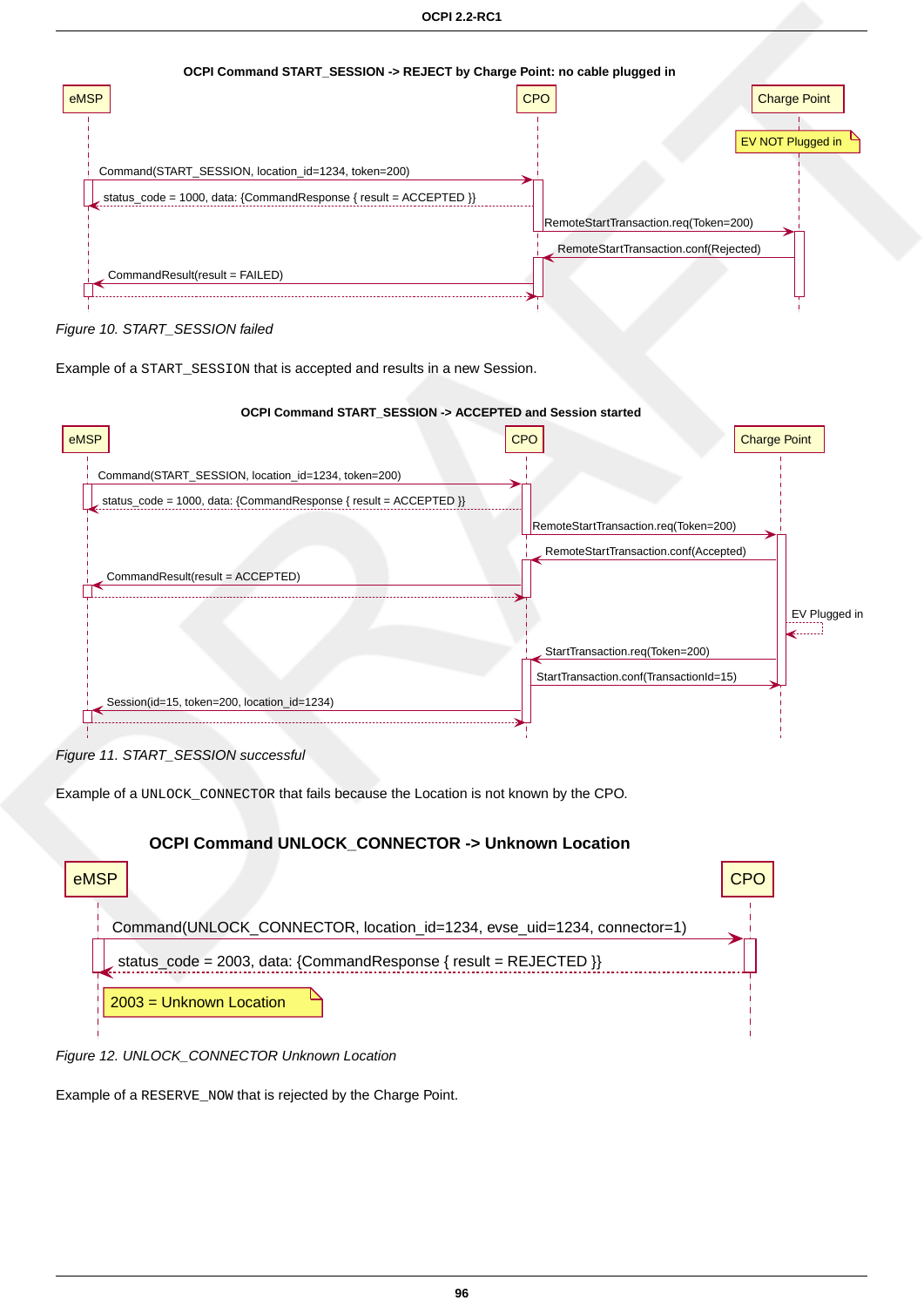

Figure 13. RESERVE\_NEW rejected by Charge Point

These examples use OCPP 1.6 based commands between CPO and Charge Point, but that is not a requirement for OCPI.

# **12.2. Interfaces and endpoints**

The commands module consists of two interfaces: a CPO interface that enables a eMSP (and its clients) to send commands to a Location/EVSE and an eMSP interface to receive the response from the Location/EVSE asynchronously.

## **12.2.1. CPO Interface**

Endpoint structure definition:

{commands\_endpoint\_url}{command}

#### Examples:

https://www.server.com/ocpi/cpo/2.2/commands/START\_SESSION

https://ocpi.server.com/commands/STOP\_SESSION

https://server.com/ocpi/cpo/2.2/commands/RESERVE\_NOW

Example endpoint structure: `

| <b>Method</b> | <b>Description</b>                                                                    |
|---------------|---------------------------------------------------------------------------------------|
| <b>GET</b>    | n/a                                                                                   |
| <b>POST</b>   | Send a command to the CPO, requesting the CPO to send the command to the Charge Point |
| <b>PUT</b>    | n/a                                                                                   |
| <b>PATCH</b>  | n/a                                                                                   |
| <b>DELETE</b> | n/a                                                                                   |

## <span id="page-103-0"></span>**12.2.1.1. POST Method**

#### **Request Parameters**

The following parameters can be provided as URL segments.

| <b>Parameter</b> | Datatype              | red | <b>Requi</b> Description           |
|------------------|-----------------------|-----|------------------------------------|
| command          | CommandTyp   yes<br>e |     | Type of command that is requested. |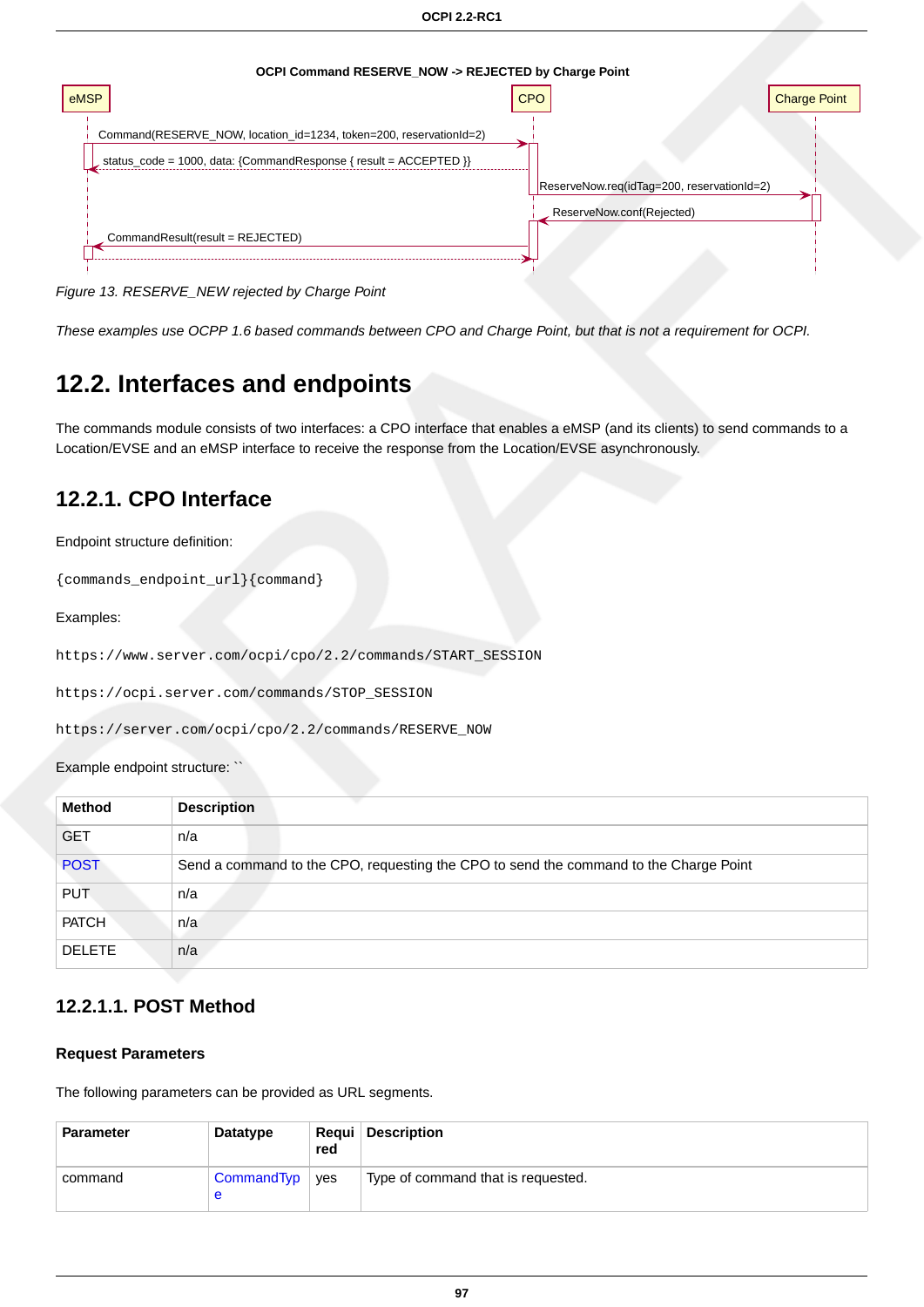## **12.2.1.2. Request Body**

| <b>Type</b>         | Card. | <b>Description</b>                                                                                                                                |
|---------------------|-------|---------------------------------------------------------------------------------------------------------------------------------------------------|
| Choice: one of five |       |                                                                                                                                                   |
| > CancelReservation |       | CancelReservation object, for the CANCEL_RESERVATION command, with information<br>needed to cancel an existing reservation.                       |
| > ReserveNow        |       | ReserveNow object, for the RESERVE NOW command, with information needed to reserve<br>a (specific) connector of a Charge Point for a given Token. |
| > StartSession      |       | StartSession object, for the START_SESSION command, with information needed to start a<br>sessions.                                               |
| > StopSession       |       | StopSession object, for the STOP_SESSION command, with information needed to stop a<br>sessions.                                                  |
| > UnlockConnector   |       | UnlockConnector object, for the UNLOCK_CONNECTOR command, with information needed<br>to unlock a connector of a Charge Point.                     |

Depending on the command parameter the body SHALL contain the applicable object for that command.

#### **Response Data**

The response contains the direct response from the CPO, not the response from the Charge Point itself, that will be sent via an asynchronous POST on the eMSP interface if this response is ACCEPTED.

| <b>Datatype</b> | Card. | <b>Description</b>                                                                                                                                                                                                            |
|-----------------|-------|-------------------------------------------------------------------------------------------------------------------------------------------------------------------------------------------------------------------------------|
| CommandResponse |       | Result of the command request, by the CPO (not the Charge Point). So this indicates if the<br>CPO understood the command request and was able to send it to the Charge Point. This is<br>not the response by the Charge Point |

## **12.2.2. eMSP Interface**

The eMSP interface receives the asynchronous responses.

Endpoint structure definition:

No structure defined. This is open to the MSP to define, the URL is provided to the CPO by the MSP in the POST to the CPO interface. Therefor OCPI does not define variables.

Example:

```
https://www.server.com/ocpi/emsp/2.2/commands/{command}
```
https://ocpi.server.com/commands/{command}/{uid}

| <b>Method</b> | <b>Description</b>                                       |
|---------------|----------------------------------------------------------|
| <b>GET</b>    | n/a                                                      |
| <b>POST</b>   | Receive the asynchronous response from the Charge Point. |
| <b>PUT</b>    | n/a                                                      |
| <b>PATCH</b>  | n/a                                                      |
| <b>DELETE</b> | n/a                                                      |

## <span id="page-104-0"></span>**12.2.2.1. POST Method**

Endpoint structure definition: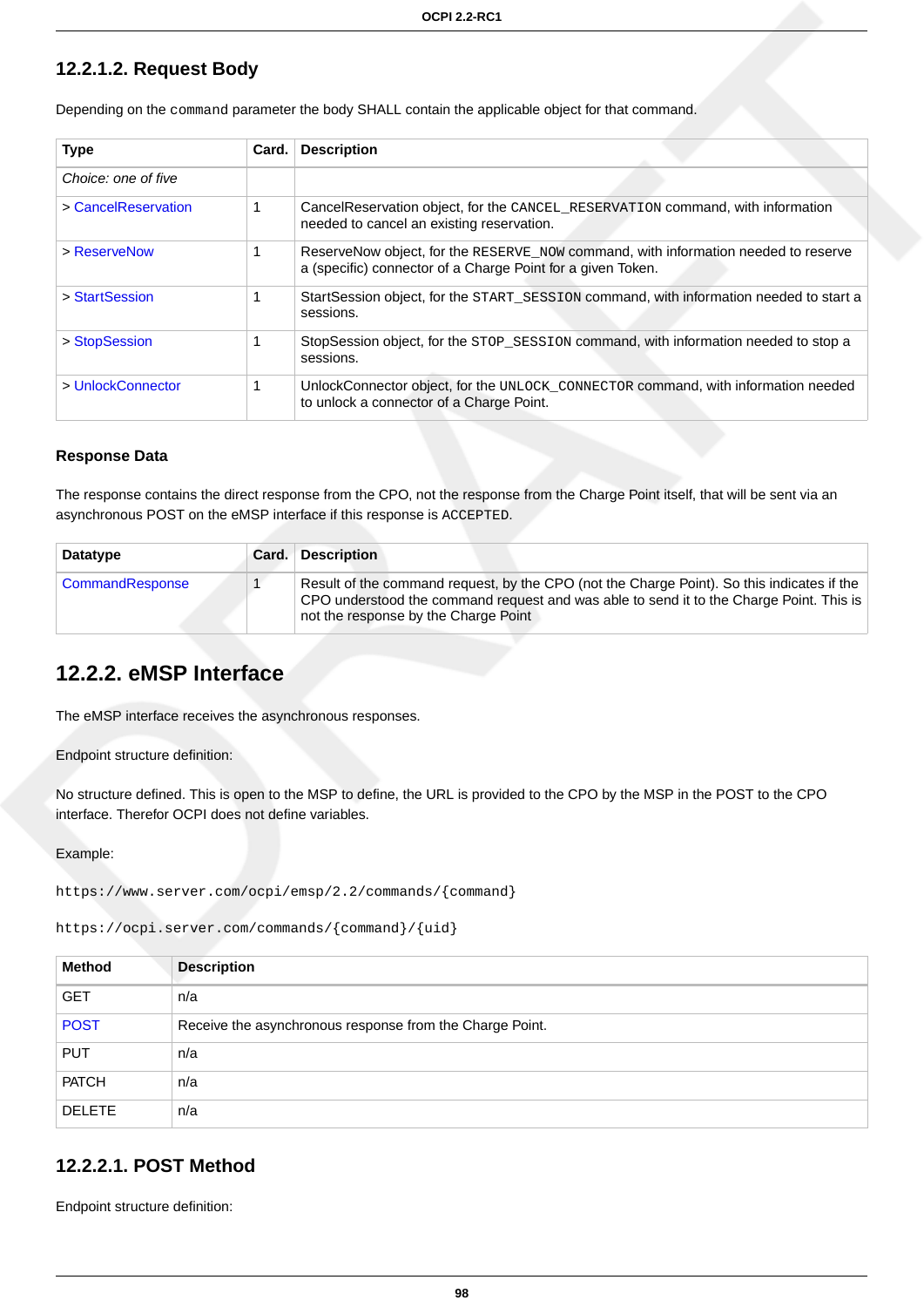It is up to the implementation of the eMSP to determine what parameters are put in the URL. The eMSP sends a URL in the POST method body to the CPO. The CPO is required to use this URL for the asynchronous response by the Charge Point. It is advised to make this URL unique for every request to differentiate simultaneous commands, for example by adding a unique id as a URL segment.

#### Examples:

```
https://www.server.com/ocpi/emsp/2.2/commands/RESERVE_NOW/1234
```
https://www.server.com/ocpi/emsp/2.2/commands/UNLOCK\_CONNECTOR/2

## **12.2.2.2. Request Body**

| Datatype        | Card. Description                                     |
|-----------------|-------------------------------------------------------|
| ∣ CommandResult | Result of the command request, from the Charge Point. |

# **12.3. Object description**

# <span id="page-105-0"></span>**12.3.1.** CancelReservation **Object**

| <b>Property</b> | Type | Card. | <b>Description</b>                                                                                                                                                               |
|-----------------|------|-------|----------------------------------------------------------------------------------------------------------------------------------------------------------------------------------|
| response url    | URL  |       | URL that the CommandResponse POST should be send to. This URL might<br>contain an unique ID to be able to distinguish between ReserveNow requests.                               |
| reservation id  | int  |       | Reservation id, unique for this reservation. If the Charge Point already has a<br>reservation that matches this reservation of the Charge Point will replace the<br>reservation. |

# <span id="page-105-1"></span>**12.3.2.** CommandResponse **Object**

The CommandResponse object is send in the HTTP response body.

Because OCPI does not allow/require retries, it could happen that the asynchronous result url given by the eMSP is never successfully called. The eMSP might have had a glitch, HTTP 500 returned, was offline for a moment etc. For the eMSP to be able to give a quick as possible response to another system or driver app. it is important for the eMSP to known the timeout on a certain command.

| <b>Property</b> | Type                | Card. | <b>Description</b>                                                                                                                                        |
|-----------------|---------------------|-------|-----------------------------------------------------------------------------------------------------------------------------------------------------------|
| result          | CommandResponseType |       | Response from the CPO on the command request.                                                                                                             |
| timeout         | int                 |       | Timeout for this command in seconds. When the Result is not received<br>within this timeout, the eMSP can assume that the message might never be<br>send. |
| message         | <b>DisplayText</b>  |       | Human-readable description of the result (if one can be provided), multiple<br>languages can be provided.                                                 |

# <span id="page-105-2"></span>**12.3.3.** CommandResult **Object**

| <b>Property</b> | <b>Type</b>        | Card. | <b>Description</b>                                                                                        |
|-----------------|--------------------|-------|-----------------------------------------------------------------------------------------------------------|
| result          | CommandResultType  |       | Result of the command request as sent by the Charge Point to the CPO.                                     |
| message         | <b>DisplayText</b> |       | Human-readable description of the reason (if one can be provided).<br>multiple languages can be provided. |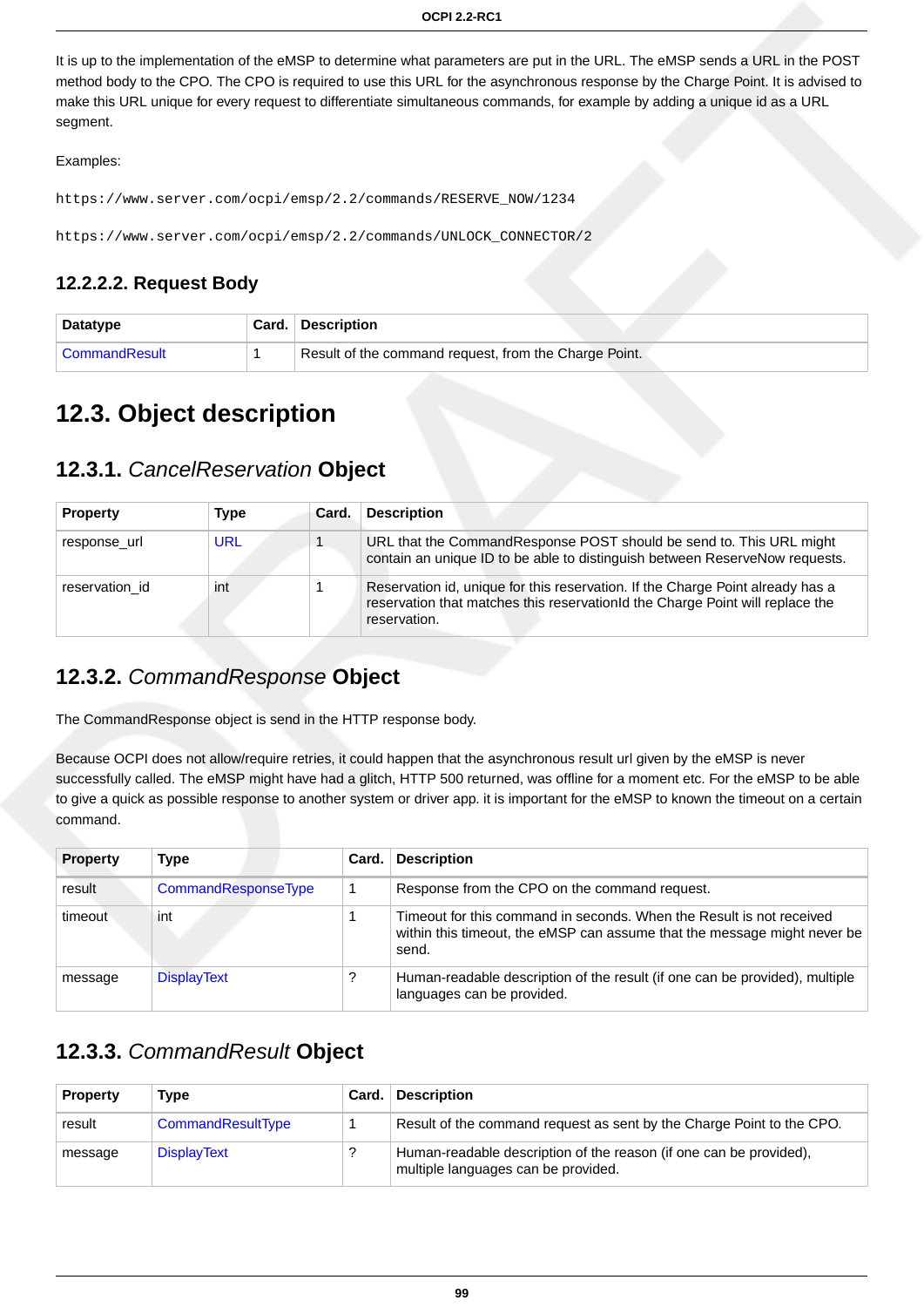# <span id="page-106-0"></span>**12.3.4.** ReserveNow **Object**

The evse\_uid is optional. If no EVSE is specified, the Charge Point should keep one EVSE available for the EV Driver identified by the given Token. (This might not be supported by all Charge Points). A reservation can be replaced/updated by sending a RESERVE\_NOW request with the same Location (Charge Point) and the same reservation\_id.

| <b>Property</b> | <b>Type</b>     | Card. | <b>Description</b>                                                                                                                                                              |
|-----------------|-----------------|-------|---------------------------------------------------------------------------------------------------------------------------------------------------------------------------------|
| response url    | <b>URL</b>      |       | URL that the CommandResponse POST should be send to. This URL might<br>contain an unique ID to be able to distinguish between ReserveNow requests.                              |
| token           | <b>Token</b>    |       | Token object for how to reserve this Charge Point (and specific EVSE).                                                                                                          |
| expiry_date     | <b>DateTime</b> | 1     | The Date/Time when this reservation ends.                                                                                                                                       |
| reservation id  | int             |       | Reservation id, unique for this reservation. If the Charge Point already has a<br>reservation that matches this reservation d the Charge Point will replace the<br>reservation. |
| location id     | CisString(36)   | 1     | Location.id of the Location (belonging to the CPO this request is send to) for<br>which to reserve an EVSE.                                                                     |
| evse uid        | CisString(36)   | ?     | Optional EVSE uid of the EVSE of this Location if a specific EVSE has to be<br>reserved.                                                                                        |

# <span id="page-106-1"></span>**12.3.5.** StartSession **Object**

The evse\_uid is optional. If no EVSE is specified, the Charge Point can itself decide on which EVSE to start a new session. (this might not be supported by all Charge Points).

| <b>Property</b> | Type          | Card. | <b>Description</b>                                                                                                                                   |
|-----------------|---------------|-------|------------------------------------------------------------------------------------------------------------------------------------------------------|
| response url    | <b>URL</b>    |       | URL that the CommandResponse POST should be sent to. This URL might<br>contain an unique ID to be able to distinguish between StartSession requests. |
| token           | <b>Token</b>  |       | Token object the Charge Point has to use to start a new session.                                                                                     |
| location id     | CisString(36) |       | Location. id of the Location (belonging to the CPO this request is send to) on<br>which a session is to be started.                                  |
| evse uid        | CisString(36) | ?     | Optional EVSE uid of the EVSE of this Location on which a session is to be<br>started.                                                               |

# <span id="page-106-2"></span>**12.3.6.** StopSession **Object**

| <b>Property</b> | Type          | Card. | <b>Description</b>                                                                                                                                  |
|-----------------|---------------|-------|-----------------------------------------------------------------------------------------------------------------------------------------------------|
| response url    | URL           |       | URL that the CommandResponse POST should be sent to. This URL might<br>contain an unique ID to be able to distinguish between StopSession requests. |
| session id      | Cisstring(36) |       | Session id of the Session that is requested to be stopped.                                                                                          |

# <span id="page-106-3"></span>**12.3.7.** UnlockConnector **Object**

| <b>Property</b> | <b>Type</b>   | Card. | <b>Description</b>                                                                                                                                         |
|-----------------|---------------|-------|------------------------------------------------------------------------------------------------------------------------------------------------------------|
| response_url    | <b>URL</b>    |       | URL that the CommandResponse POST should be sent to. This URL might<br>contain an unique ID to be able to distinguish between UnlockConnector<br>requests. |
| location id     | CisString(36) | 1     | Location.id of the Location (belonging to the CPO this request is send to) of<br>which it is requested to unlock the connector.                            |
| evse uid        | CisString(36) | 1     | EVSE uid of the EVSE of this Location of which it is requested to unlock the<br>connector.                                                                 |
| connector id    | Cisstring(36) |       | Connector id of the Connector of this Location of which it is requested to unlock.                                                                         |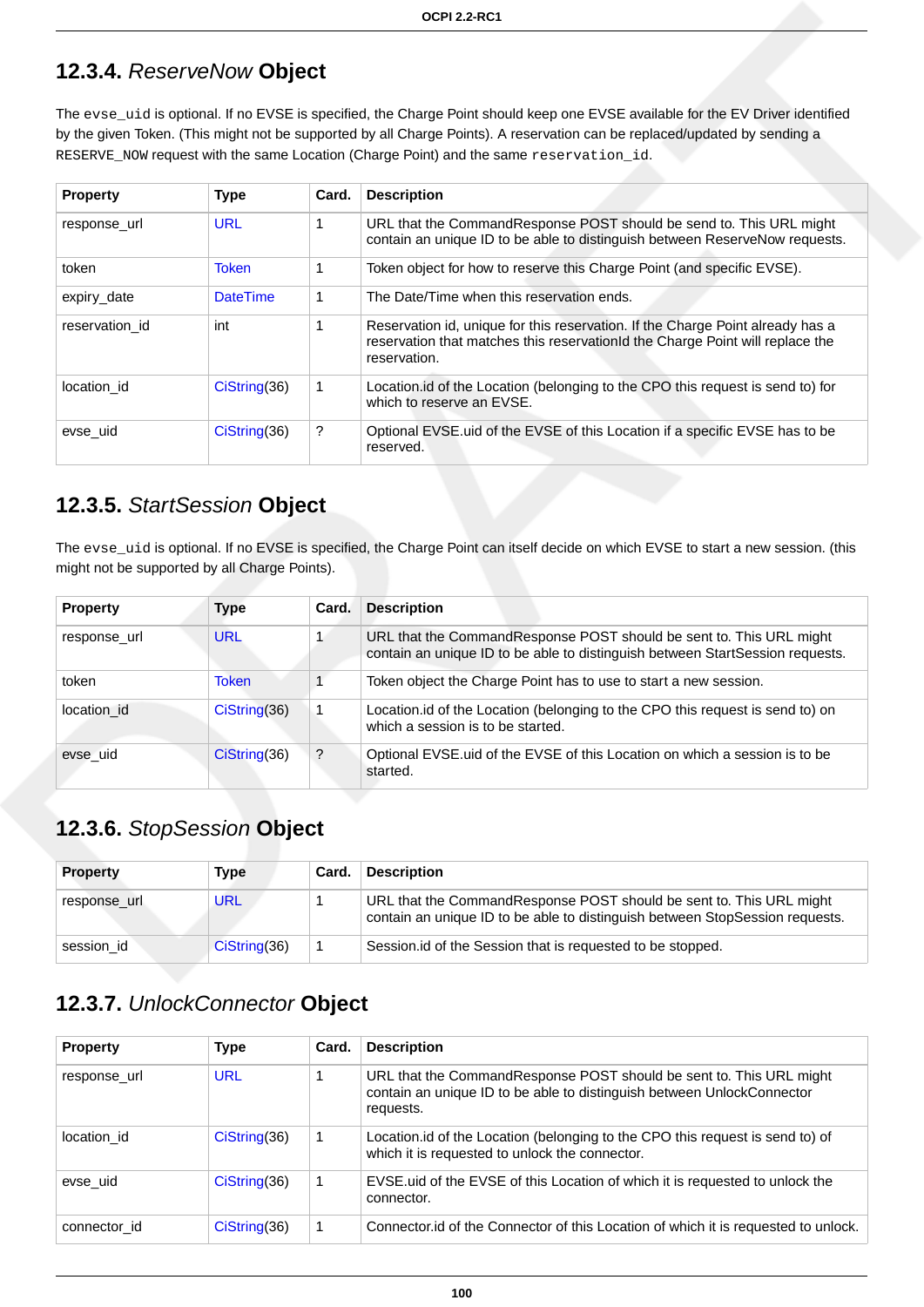# **12.4. Data types**

# <span id="page-107-1"></span>**12.4.1. CommandResponseType** enum

Response to the command request from the MSP to the CPO.

| Value           | <b>Description</b>                                                                                               |
|-----------------|------------------------------------------------------------------------------------------------------------------|
| NOT_SUPPORTED   | The requested command is not supported by this CPO, Charge Point, EVSE etc.                                      |
| <b>REJECTED</b> | Command request rejected by the CPO. (Session might not be from a customer of the MSP that<br>send this request) |
| <b>ACCEPTED</b> | Command request accepted by the CPO.                                                                             |
| UNKNOWN SESSION | The Session in the requested command is not known by this CPO.                                                   |

# <span id="page-107-2"></span>**12.4.2. CommandResultType** enum

Result of the command that was send to the Charge Point.

| Value                | <b>Description</b>                                                                           |
|----------------------|----------------------------------------------------------------------------------------------|
| <b>ACCEPTED</b>      | Command request accepted by the Charge Point.                                                |
| <b>EVSE OCCUPIED</b> | EVSE is currently occupied, another session is ongoing. Cannot start a new session           |
| EVSE INOPERATIVE     | EVSE is currently inoperative or faulted.                                                    |
| <b>FAILED</b>        | Execution of the command failed at the Charge Point.                                         |
| NOT SUPPORTED        | The requested command is not supported by this Charge Point, EVSE etc.                       |
| <b>REJECTED</b>      | Command request rejected by the Charge Point.                                                |
| <b>TIMEOUT</b>       | Command request timeout, no response received from the Charge Point in a reasonable<br>time. |
| UNKNOWN RESERVATION  | The Reservation in the requested command is not known by this Charge Point.                  |

# <span id="page-107-0"></span>**12.4.3. CommandType** enum

The command requested.

| Value              | <b>Description</b>                                                                                                       |
|--------------------|--------------------------------------------------------------------------------------------------------------------------|
| CANCEL_RESERVATION | Request the Charge Point to cancel a specific reservation.                                                               |
| <b>RESERVE NOW</b> | Request the Charge Point to reserve a (specific) EVSE for a Token for a certain time, starting now.                      |
| START_SESSION      | Request the Charge Point to start a transaction on the given EVSE/Connector.                                             |
| STOP SESSION       | Request the Charge Point to stop an ongoing session.                                                                     |
| UNLOCK CONNECTOR   | Request the Charge Point to unlock the connector (if applicable). This functionality is for help desk<br>operators only! |

**The command UNLOCK\_CONNECTOR may only be used by an operator or the eMSP. This command SHALL never be allowed to be sent directly by the EV-Driver. The UNLOCK\_CONNECTOR is intended to be used in the rare situation that the connector is not unlocked successfully after a transaction is stopped. The mechanical unlock of the lock mechanism might get stuck, for example: fail when there is tension on the charging cable when the Charge Point tries to unlock the connector. In such a situation the EV-Driver can call either the CPO or the eMSP to retry the unlocking.**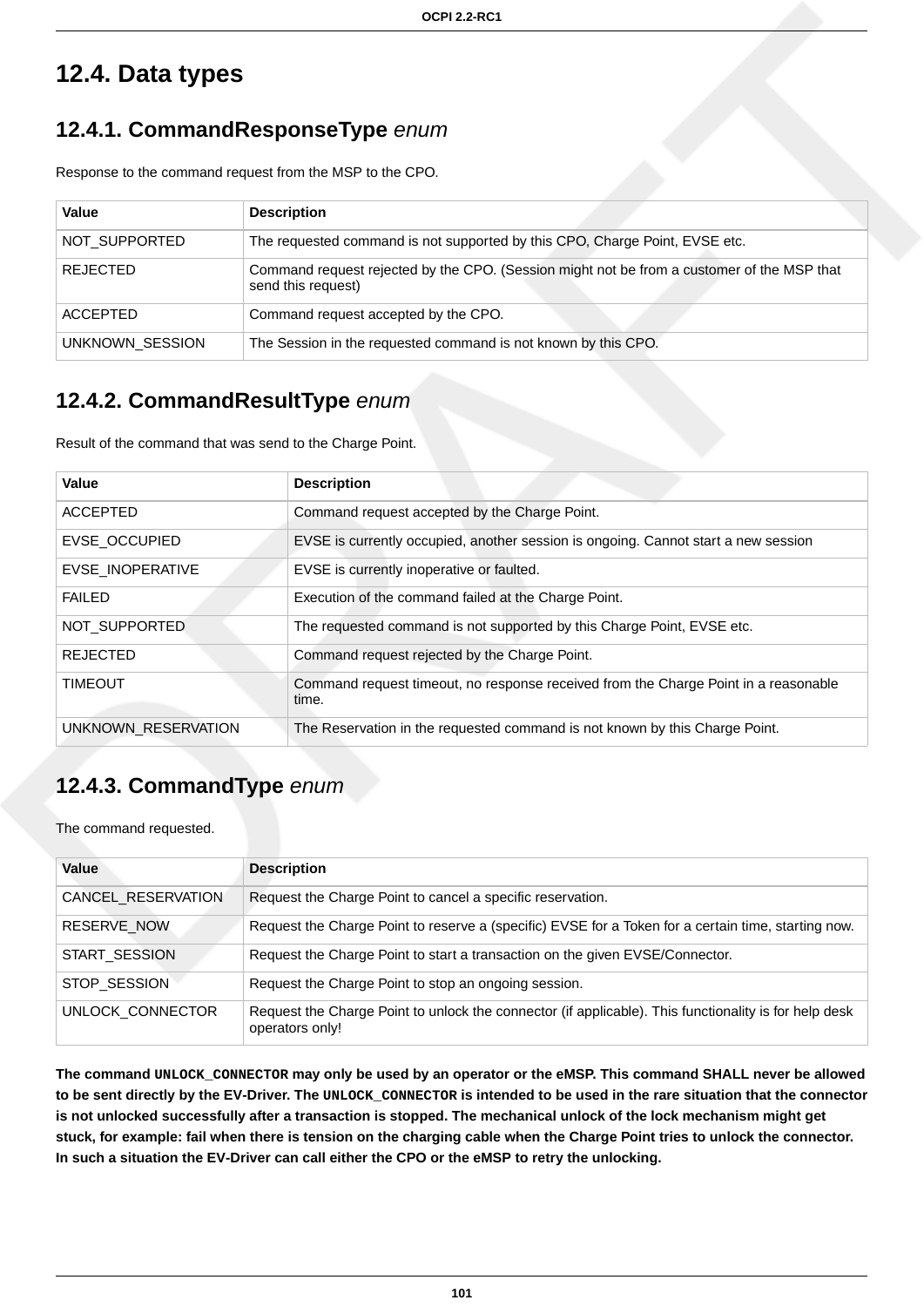# **13.** ChargingProfiles **module**

#### **Module Identifier: charging\_profiles**

With the ChargingProfiles module, parties (MSPs) can send (Smart) Charging Profiles to a Location/EVSE. It is also possible to request the 'CompositeProfile' from a Location/EVSE.

The ChargingProfile is similar to the concept of Charging Profiles in OCPP, but exposes this functionality to third parties. These objects and the accompanying interfaces make certain abstractions that make them more suitable for energy parties to signal their intent. The data structures are base on OCPP 1.6 and 2.0 to make conversion of messages between OCPI and OCPP easy.

#### **NOTE**

Charging Profiles set via this module are no garantue that the EV will charge with the exact given limit. A lot of factors influence the charging speed. The EV might not take the amount of energy that the EVSE is willing to provide to it. The battery might be to warm. The cable might be one phase on a three phase charger etc. There can be local energy limits (load balancing between EVSE on a relative small energy connection to a group of EVSEs) that limit the energy offered by EVSE to the EV even further.

ChargingProfile can be created by the owner of a Token on Sessions that belong to that token. If another party sends a ChargingProfile and the CPO has no contract that allows that party to set profiles on sessions, the CPO is allowed to reject such profiles.

This module can be used by the MSP, but can also be used by another party that provide "Smart Charging Services" (Smart Charging Service Provider (SCSP) / Aggregator / Energy Service Broker etc.) These SCSPs then depend on the CPO sending session information to them. They need to know which session is ongoing to be able to influence it. If a SCSP uses this module, read eMSP as SCSP.

#### **NOTE**

OCPI provides the means for SCSPs to do this. Parties doing this have to oblige local privacy laws, have to have setup contracts etc. Local laws might oblige explicit consent from the driver etc.

The CompositeProfile is the charging schedule as calculated by the EVSE. It is the result of the calculation of all smart charging inputs present in the EVSE, also Local Limits might be taken into account.

**Module dependency:** [Sessions module](#page-56-0)

### **13.1. Use Cases**

TODO

- An eMSP sends a ChargingProfile to manipulate an ongoing charging session of one of its customers.
- An eMSP request the planned ChargingProfile for an ongoing charging session for a customer of the MSP.
- An eMSP request to remove the set ChargingProfile from an ongoing charging session for a customer of the MSP.
- The CPO updates the eMSP of changes to an CompositeSchedule.
- Energy contract meenemen naar publieke laadpaal -

### **13.2. Flow**

The ChargingProfile creation is a request to activate a charging profile on a running charging session.

Most Charge Points are hooked up to the internet via a relative slow wireless connection. To prevent long blocking calls, the ChargingProfile module is designed to work asynchronously. (similar to the [Commands](#page-101-0) module.

The eMSP send a request to a CPO, via the CPO Commands interface. The CPO checks if it can send the request to a Charge Point and will respond to the request with a status, indicating if the request can be sent to a Charge Point.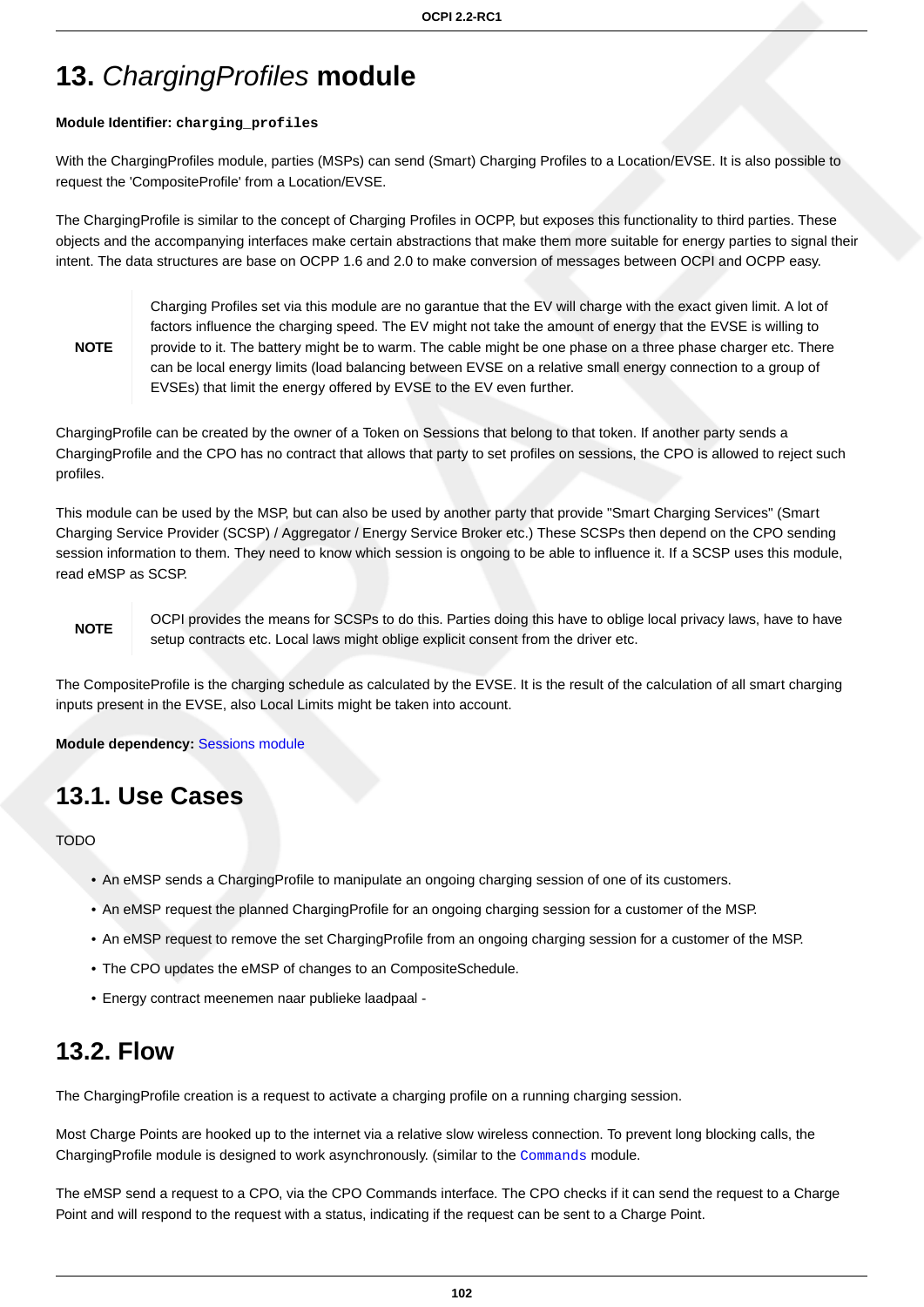The CPO sends the requested command (via another protocol, for example: OCPP) to a Charge Point. The Charge Point will respond if it understands the command and will try to execute the command. This response doesn't always mean that the ChargingProfile will be executed. The CPO will forward the result in a new POST request to the eMSP ChargingProfile interface.

The eMSP can send the Charging Profile to the EVSE via the CPO by using the [CPO PUT method](#page-110-0) for an ongoing session. The eMSP can request the current schedule the EVSE has calculated, based on different inputs, and is planned to be used for the ongoing session by calling the [CPO GET method](#page-109-0). The eMSP has the ability to remove the Charging Profile for the session by calling the [CPO DELETE method](#page-111-0)

When the eMSP has (at least once) successfully send a Charging Profile for an ongoing charging session, the CPO keeps the eMSP updated of changes to the CompositeSchedule, if the CPO is aware of any changes, by calling the [MSP PUT method](#page-113-0)

The CPO can cancel an existing ChargingProfile, it can let the eMSP know by calling the [MSP PUT method](#page-113-0)

TODO Added examples for:

- GetCompositeProfile
- SetChargingProfile
- ClearChargingProfile
- UpdateCompositeSchedule

TODO Add examples

### **13.3. Interfaces and endpoints**

The ChargingProfiles module consists of two interfaces: a CPO interface that enables a eMSP (and its clients) to send ChargingProfiles to a Location/EVSE, and an eMSP interface to receive the response from the Location/EVSE asynchronously.

### **13.3.1. CPO Interface**

ChargingProfiles is a [client owned object,](#page-16-0) so the end-points need to contain the required extra fields: [{party\\_id}](#page-35-0) and {[country\\_code}](#page-35-0).

Example endpoint structures:

| <b>Method</b> | <b>Description</b>                                                   |
|---------------|----------------------------------------------------------------------|
| <b>GET</b>    | Gets the active Charging Profile for a specific charging session.    |
| <b>POST</b>   | n/a                                                                  |
| <b>PUT</b>    | Creates/updates a ChargingProfile for a specific charging session.   |
| <b>PATCH</b>  | n/a                                                                  |
| <b>DELETE</b> | Cancels an existing ChargingProfile for a specific charging session. |

### <span id="page-109-0"></span>**13.3.1.1. GET Method**

Retrieves the Composite ChargingProfile as it is currently planned for the the given session.

Endpoint structure definition:

{chargingprofiles\_endpoint\_url}{session\_id}?duration={duration}&response\_url={url}

#### Example:

https://www.cpo.com/ocpi/2.2/chargingprofiles/1234?duration=900&response\_url=https://www.msp.com /ocpi/2.2/chargingprofile/response?request\_id=5678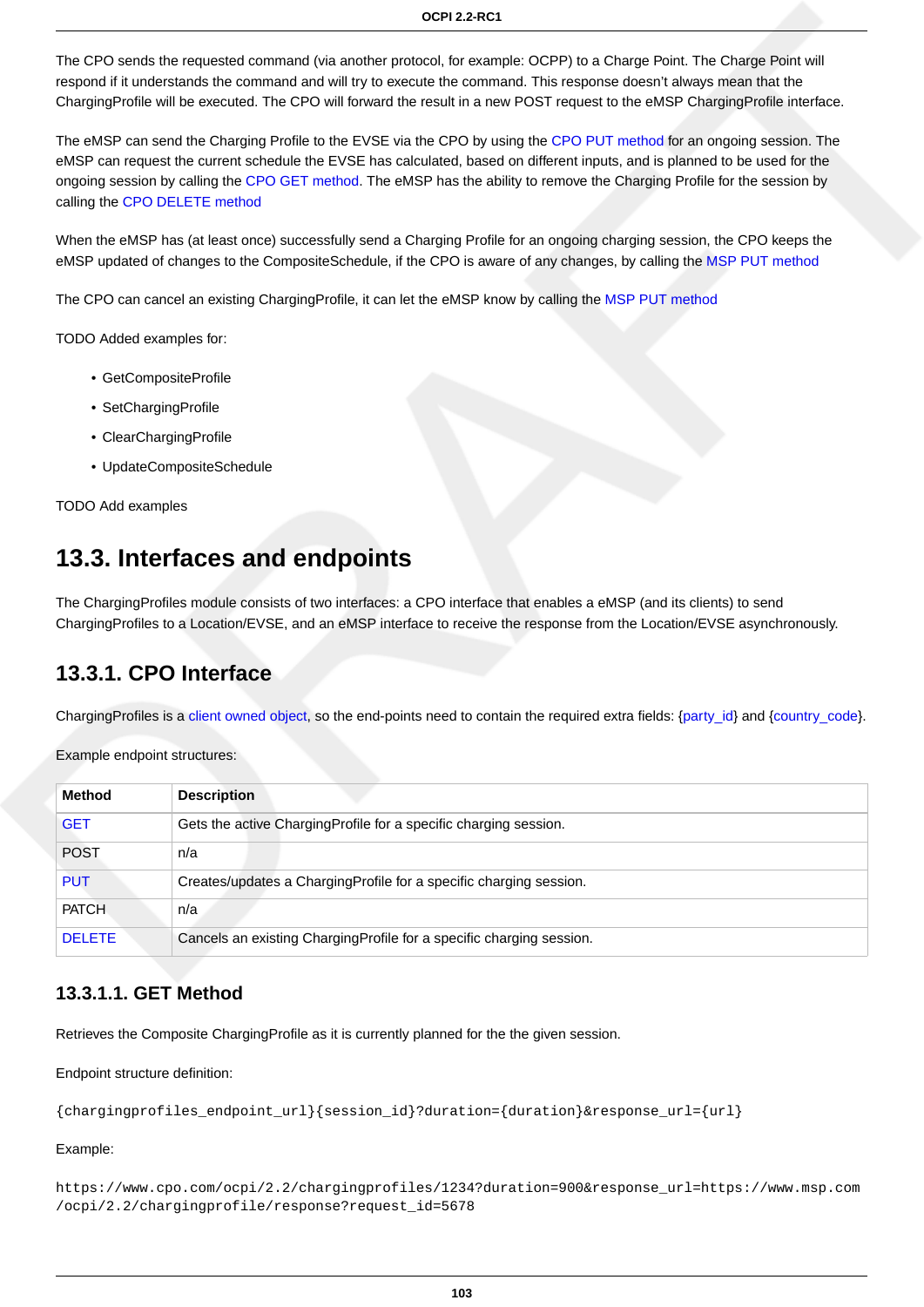**NOTE** As it is not common to add a body to a GET request, all parameters are added to the URL.

#### **Request Parameters**

The following parameters can be provided as URL segments.

| <b>Parameter</b> | Datatype      | Regui<br>red | <b>Description</b>                                                                                                                                                              |
|------------------|---------------|--------------|---------------------------------------------------------------------------------------------------------------------------------------------------------------------------------|
| session id       | Cisstring(36) | yes          | The unique id that identifies the session in the CPO platform.                                                                                                                  |
| duration         | int           |              | Length of the requested CompositeSchedule in seconds Duration in seconds. *                                                                                                     |
| response url     | <b>URL</b>    |              | URL that the CompositeProfileResult POST should be send to. This URL might<br>contain an unique ID to be able to distinguish between GET Composite<br>ChargingProfile requests. |

**NOTE**

duration: Use this wisely. Asking for a schedule hours in advance might not be very useful. But will use more mobile data then really useful. Duration of half hour, one full hour can be really useful when checking the profile calculated by the Charging Station. Longer might be less useful as lot can change during the time that will have influence on the profile.

#### **Response Data**

The response contains the direct response from the CPO, not the response from the EVSE itself, that will be sent via an asynchronous POST on the eMSP interface if this response is ACCEPTED.

| <b>Datatype</b>                | Card. | <b>Description</b>                                                                                                                                                                                                                                |
|--------------------------------|-------|---------------------------------------------------------------------------------------------------------------------------------------------------------------------------------------------------------------------------------------------------|
| <b>ChargingProfileResponse</b> |       | Result of the Composite ChargingProfile request, by the CPO (not the location/EVSE). So<br>this indicates if the CPO understood the ChargingProfile request and was able to send it to<br>the EVSE. This is not the response by the Charge Point. |

### <span id="page-110-0"></span>**13.3.1.2. PUT Method**

Creates a new ChargingProfile on a session, or replaces an existing ChargingProfile on the EVSE.

Endpoint structure definition:

```
{chargingprofiles_endpoint_url}{session_id}
```
Example:

```
https://www.cpo.com/ocpi/2.2/chargingprofiles/1234
```
#### **Request Parameters**

The following parameters can be provided as URL segments.

| <b>Parameter</b> | Datatype      | red | <b>Reaui</b> Description                                       |
|------------------|---------------|-----|----------------------------------------------------------------|
| session id       | Cisstring(36) | ves | The unique id that identifies the session in the CPO platform. |

### **13.3.1.3. Request Body**

The body contains an SetChargingProfile object, that contains the new ChargingProfile and a response URL.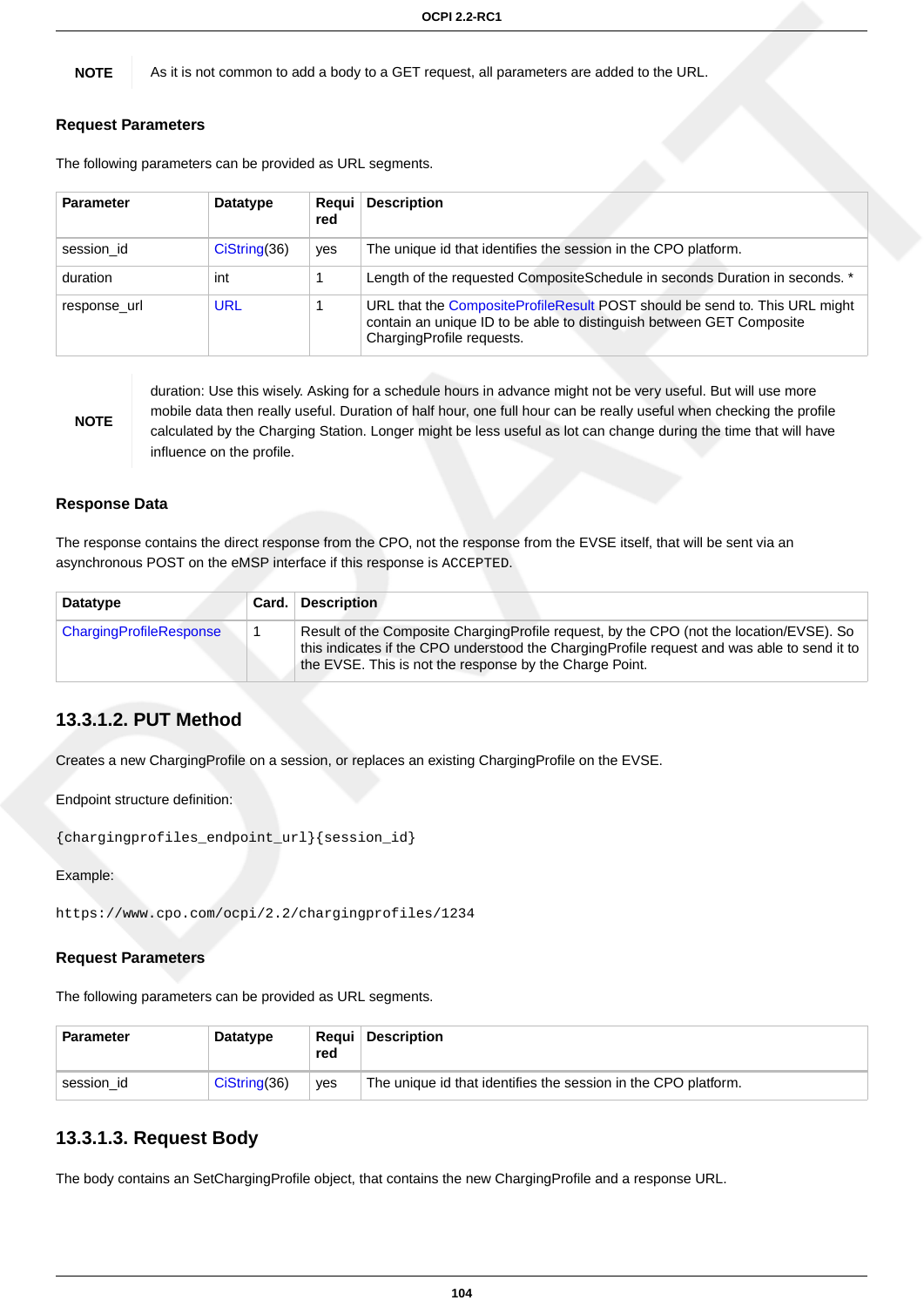| Type               | Card. | <b>Description</b>                                                                                     |
|--------------------|-------|--------------------------------------------------------------------------------------------------------|
| SetChargingProfile |       | SetChargingProfile object with information needed to set/update the Charging Profile for a<br>session. |

#### **Response Data**

The response contains the direct response from the CPO, not the response from the EVSE itself, that will be sent via an asynchronous POST on the eMSP interface if this response is ACCEPTED.

| Datatype                | Card. | <b>Description</b>                                                                                                                                                                                                                               |
|-------------------------|-------|--------------------------------------------------------------------------------------------------------------------------------------------------------------------------------------------------------------------------------------------------|
| ChargingProfileResponse |       | Result of the ChargingProfile PUT request, by the CPO (not the location/EVSE). So this<br>indicates if the CPO understood the Charging Profile PUT request and was able to send it<br>to the EVSE. This is not the response by the Charge Point. |

### <span id="page-111-0"></span>**13.3.1.4. DELETE Method**

Clears the ChargingProfile set by the MSP on the given session.

Endpoint structure definition:

```
{chargingprofiles_endpoint_url}{session_id}?response_url={url}
```
Example:

https://www.cpo.com/ocpi/2.2/chargingprofiles/1234?response\_url=https://www.server.com/example

**NOTE** As it is not common to add a body to a DELETE request, all parameters are added to the URL.

#### **Request Parameters**

The following parameters can be provided as URL segments.

| <b>Parameter</b> | <b>Datatype</b> | <b>Regui</b><br>red | <b>Description</b>                                                                                                                                                          |
|------------------|-----------------|---------------------|-----------------------------------------------------------------------------------------------------------------------------------------------------------------------------|
| session id       | CisString(36)   | yes                 | The unique id that identifies the session in the CPO platform.                                                                                                              |
| response url     | URL             |                     | URL that the ClearProfileResult POST should be send to. This URL might<br>contain an unique ID to be able to distinguish between GET Composite<br>ChargingProfile requests. |

#### **Response Data**

The response contains the direct response from the CPO, not the response from the EVSE itself, that will be sent via an asynchronous POST on the eMSP interface if this response is ACCEPTED.

| <b>Datatype</b>         | Card. | <b>Description</b>                                                                                                                                                                                                                                    |  |
|-------------------------|-------|-------------------------------------------------------------------------------------------------------------------------------------------------------------------------------------------------------------------------------------------------------|--|
| ChargingProfileResponse |       | Result of the ChargingProfile DELETE request, by the CPO (not the location/EVSE). So<br>this indicates if the CPO understood the ChargingProfile DELETE request and was able to<br>send it to the EVSE. This is not the response by the Charge Point. |  |

### **13.3.2. eMSP Interface**

The eMSP interface receives the asynchronous responses.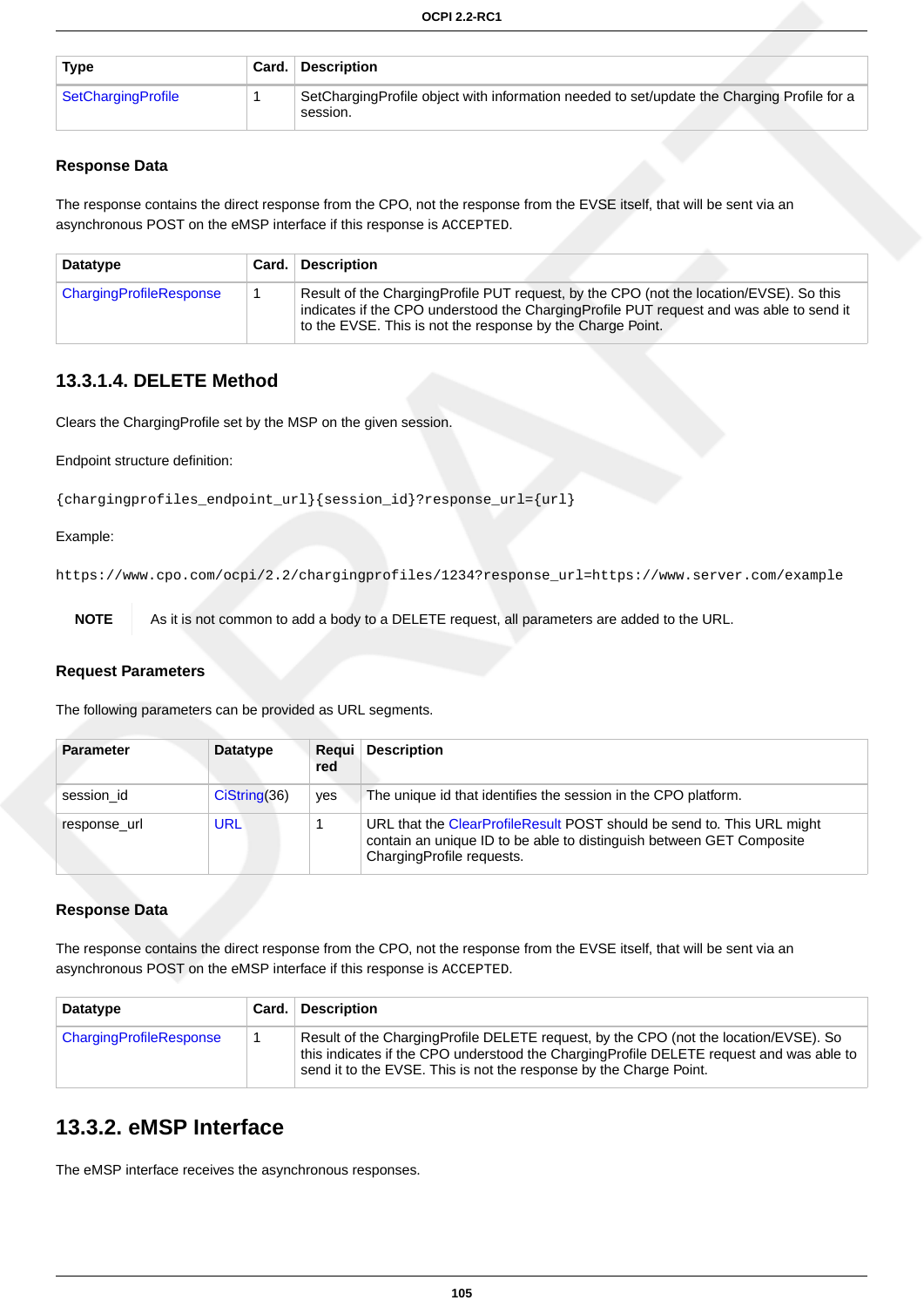| <b>Method</b> | <b>Description</b>                                                                                                                                                                                                                                                                                                                                                                                  |
|---------------|-----------------------------------------------------------------------------------------------------------------------------------------------------------------------------------------------------------------------------------------------------------------------------------------------------------------------------------------------------------------------------------------------------|
| <b>GET</b>    | n/a                                                                                                                                                                                                                                                                                                                                                                                                 |
| <b>POST</b>   | Receive the asynchronous response from the Charge Point.                                                                                                                                                                                                                                                                                                                                            |
| <b>PUT</b>    | CPO can send an updated composite schedule when other inputs have made changes to existing schedule.<br>When the CPO sends a update schedule to the EVSE, for an other reason then the MSP, the CPO SHALL post<br>an update to this interface. When a local input influence the CompositeSchedule in the EVSE AND the CPO is<br>made aware of this, the CPO SHALL post an update to this interface. |
| <b>PUT</b>    | n/a                                                                                                                                                                                                                                                                                                                                                                                                 |
| <b>PATCH</b>  | n/a                                                                                                                                                                                                                                                                                                                                                                                                 |
| <b>DELETE</b> | n/a                                                                                                                                                                                                                                                                                                                                                                                                 |

### <span id="page-112-0"></span>**13.3.2.1. POST Method**

#### **Request Parameters**

There are no URL segment parameters required by OCPI.

As the eMSP interface is called by the CPO on the URL given response\_url in the MSP request to the CPO interface, It is up to the implementation of the eMSP to determine what parameters are put in the URL. The eMSP sends a URL in the POST method body to the CPO. The CPO is required to use this URL for the asynchronous response by the Charge Point. It is advised to make this URL unique for every request to differentiate simultaneous commands, for example by adding a unique id as a URL segment.

Endpoint structure definition:

No structure defined. This is open to the MSP to define, the URL is provided to the CPO by the MSP. Therefor OCPI does not define variables.

Examples:

https://www.server.com/ocpi/2.2/chargingprofiles/chargingprofile/12345678

https://www.server.com/compositeschedule/12345678

```
https://www.server.com/clearprofile?request_id=12345678
```
https://www.server.com/ocpi/2.2/12345678

The content of the request body depends on the original request by the MSP to which this POST is send as a result.

### **13.3.2.2. Request Body**

| Datatype                      | Card. | <b>Description</b>                                                    |
|-------------------------------|-------|-----------------------------------------------------------------------|
| Choice: one of three          |       |                                                                       |
| <b>CompositeProfileResult</b> |       | Result of the GET CompositeProfile request, from the Charge Point.    |
| ChargingProfileResult         |       | Result of the PUT Charging Profile request, from the Charge Point.    |
| <b>ClearProfileResult</b>     |       | Result of the DELETE Charging Profile request, from the Charge Point. |

### **13.3.2.3. Response Body**

The response to the POST on the eMSP interface SHALL contain the [Response Format](#page-16-1) with the data field omitted.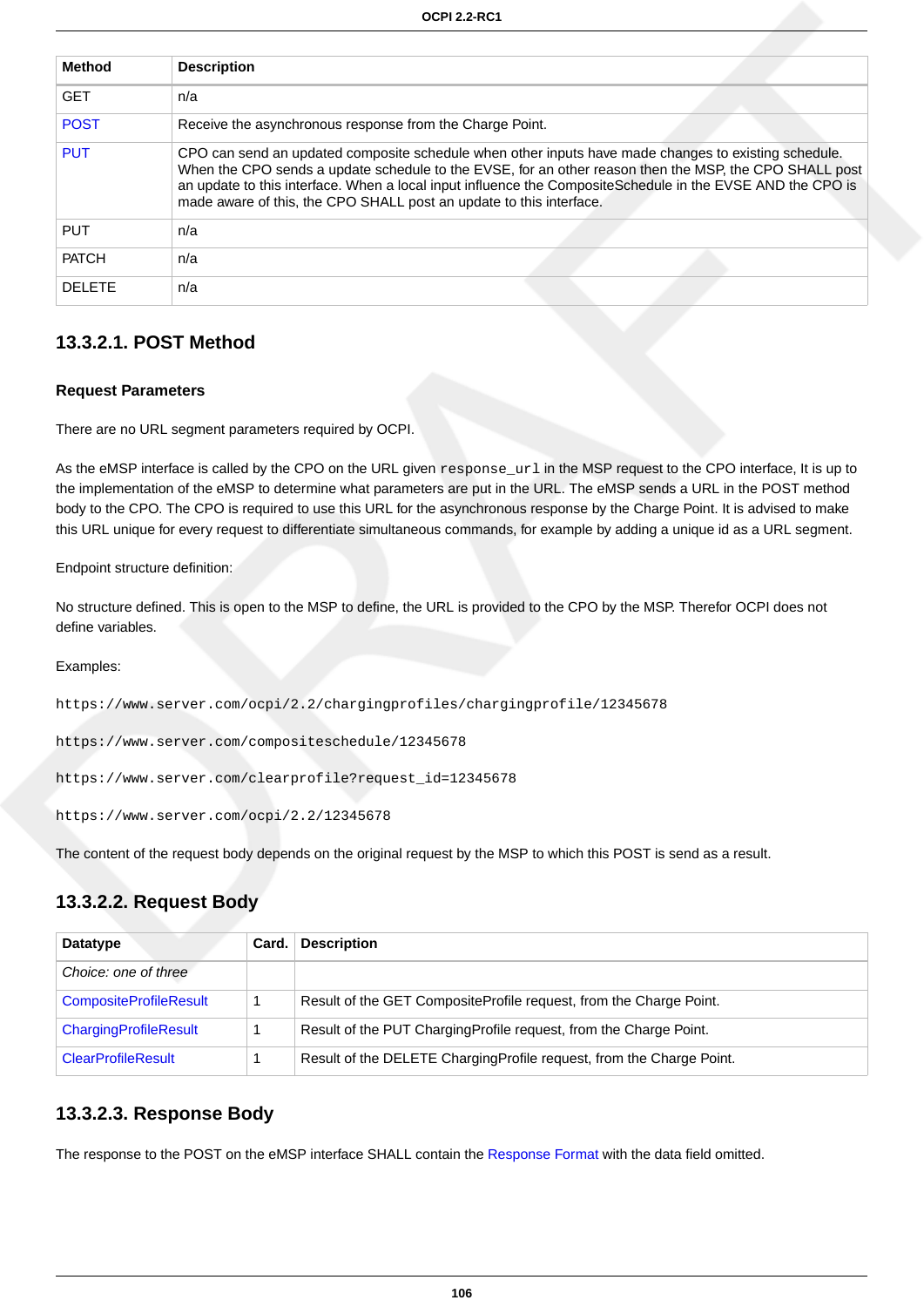### <span id="page-113-0"></span>**13.3.2.4. PUT Method**

Updates the eMSP when the CPO knows the CompositeSchedule has changed.

The CPO SHALL call this interface every time it knows changes have been made that influence the CompositeProfile for an ongoing session AND the eMSP has at least once successfully called the charging profile CPO PUT interface for this session (SetChargingProfile). If the CPO doesn't know the composite schedule has changed (EVSE does not notify the CPO of the change) it is not required to call this interface.

The CPO SHALL NOT call this interface for any session where the eMSP has never, successfully called the charging profile CPO PUT interface for this session (SetChargingProfile).

The CPO SHALL send a useful relevant duration of CompositeSchedule to send to the eMSP. As a guide: between 5 and 60 minutes. If the eMSP wants a longer CompositeSchedule the eMSP can always do a GEt with a longer duration.

Endpoint structure definition:

{chargingprofiles\_endpoint\_url}{session\_id}

Example:

`https://www.server.com/ocpi/2.2/chargingprofiles/1234`

#### **Request Parameters**

The following parameters can be provided as URL segments.

| <b>Parameter</b> | Datatype       | red | <b>Reaui</b> Description                                       |
|------------------|----------------|-----|----------------------------------------------------------------|
| session id       | Cis string(36) | ves | The unique id that identifies the session in the CPO platform. |

### **13.3.2.5. Request Body**

The body contains an SetChargingProfile object, that contains the new ChargingProfile and a response URL.

| <b>Type</b> |                              | Card. Description |
|-------------|------------------------------|-------------------|
| schedule    | Com<br>posit<br>eProfi<br>le |                   |

#### **13.3.2.6. Response Body**

The response to the PUT on the eMSP interface SHALL contain the [Response Format](#page-16-1) with the data field omitted.

### **13.4. Object description**

### <span id="page-113-1"></span>**13.4.1.** ChargingProfileResponse **Object**

The ChargingProfileResponse object is send in the HTTP response body.

Because OCPI does not allow/require retries, it could happen that the asynchronous result url given by the eMSP is never successfully called. The eMSP might have had a glitch, HTTP 500 returned, was offline for a moment etc. For the eMSP to be able to reject to timeouts, it is important for the eMSP to known the timeout on a certain command.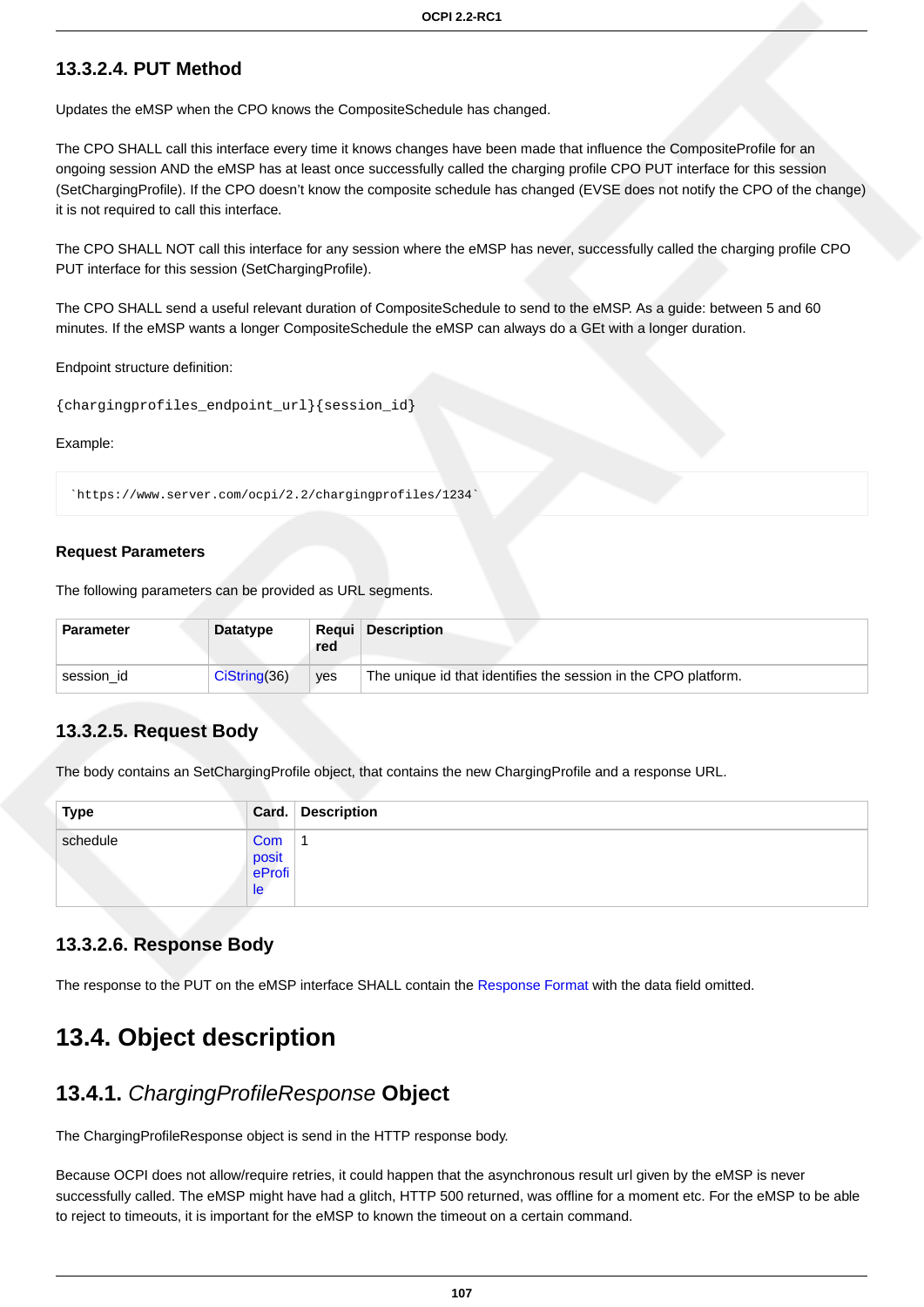| <b>Property</b> | Type         | Card. | <b>Description</b>                                                                                                                                                        |
|-----------------|--------------|-------|---------------------------------------------------------------------------------------------------------------------------------------------------------------------------|
| result          | ResponseType |       | Response from the CPO on the Charging Profile request.                                                                                                                    |
| timeout         | int          |       | Timeout for this ChargingProfile request in seconds. When the Result is not<br>received within this timeout, the eMSP can assume that the message might<br>never be send. |

### <span id="page-114-0"></span>**13.4.2.** CompositeProfileResult **Object**

The CompositeProfileResult object is send by the CPO to the given response\_url in a POST request. It contains the result of the GET (GetCompositeProfile) request send by the MSP.

| <b>Property</b> | Type                    | Card. | <b>Description</b>                                                                               |
|-----------------|-------------------------|-------|--------------------------------------------------------------------------------------------------|
| result          | ResultType              |       | The EVSE will indicate if it was able to process the request for the<br><b>Composite Profile</b> |
| schedule        | <b>CompositeProfile</b> |       | The requested composite profile, if the result field is set to: ACCEPTED                         |

### <span id="page-114-3"></span>**13.4.3.** ChargingProfileResult **Object**

The ChargingProfileResult object is send by the CPO to the given response\_url in a POST request. It contains the result of the PUT (SetChargingProfile) request send by the MSP.

| <b>Property</b> | Type              | <b>Card. Description</b>                                                              |
|-----------------|-------------------|---------------------------------------------------------------------------------------|
| result          | <b>ResultType</b> | The EVSE will indicate if it was able to process the new/updated charging<br>profile. |

### <span id="page-114-2"></span>**13.4.4.** ClearProfileResult **Object**

The ClearProfileResult object is send by the CPO to the given response\_url in a POST request. It contains the result of the DELETE (ClearProfile) request send by the MSP.

| result | ResultType |  | The EVSE will indicate if it was able to process the removal of the<br>charging profile (ClearChargingProfile). |
|--------|------------|--|-----------------------------------------------------------------------------------------------------------------|
|--------|------------|--|-----------------------------------------------------------------------------------------------------------------|

### <span id="page-114-1"></span>**13.4.5.** SetChargingProfile **Object**

Object set to a CPO to set a Charging Profile.

| <b>Property</b>       | Type                                                     | Card. | <b>Description</b>                                                                                                                                                               |
|-----------------------|----------------------------------------------------------|-------|----------------------------------------------------------------------------------------------------------------------------------------------------------------------------------|
| charging_sch<br>edule | [mod_charging_profiles_char   1<br>ging_schedule_object] |       | Contains limits for the available power or current over time.                                                                                                                    |
| response url          | URL                                                      |       | URL that the Charging Profile Result POST should be send to. This URL<br>might contain an unique ID to be able to distinguish between GET<br>Composite ChargingProfile requests. |

## **13.5. Data types**

## <span id="page-114-4"></span>**13.6. ChargingRateUnit** enum

Unit in which a charging schedule is defined.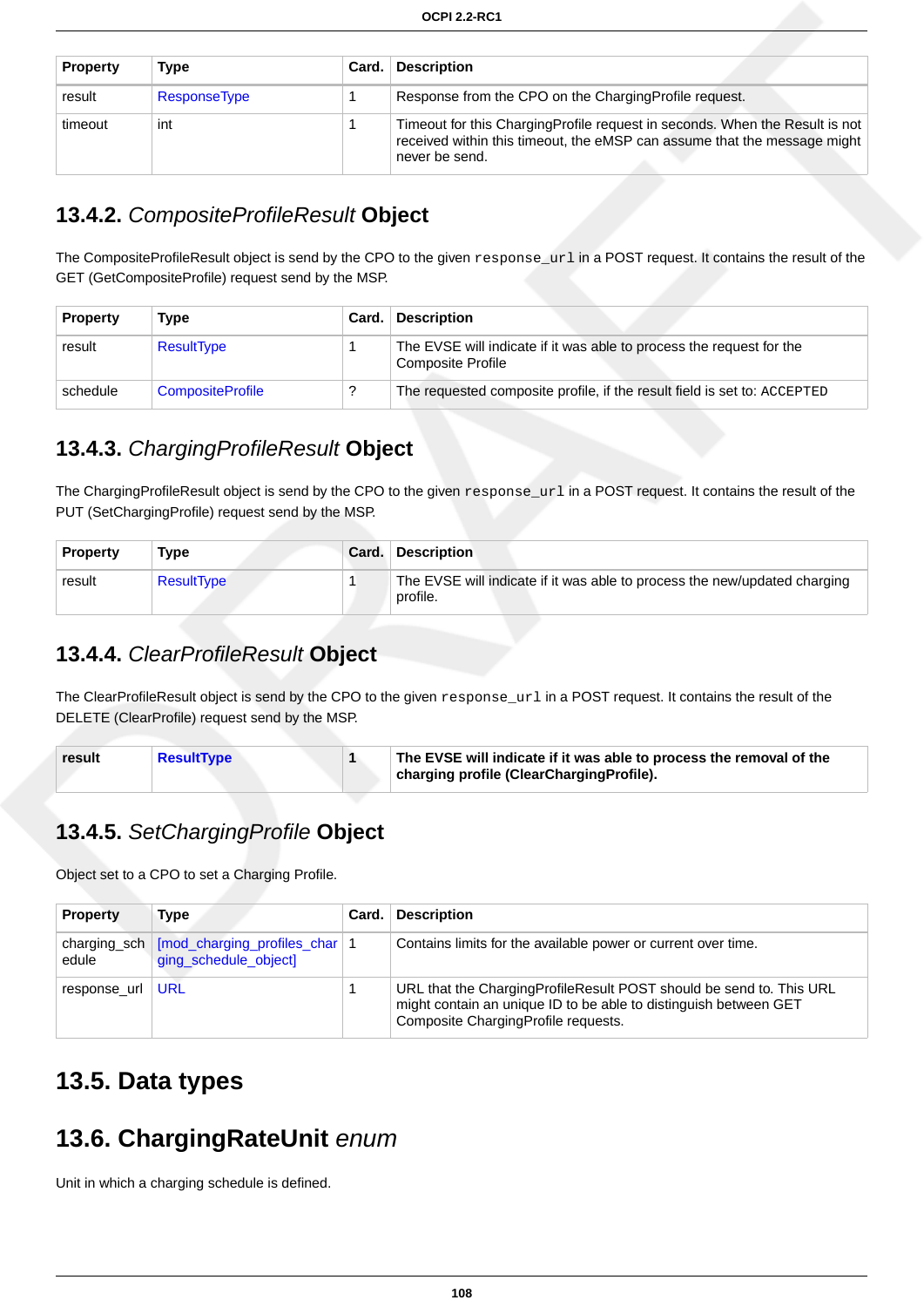| Value | <b>Description</b>                                                                                                                                                                                                                                                                                                                                                                                                                                                                                                                                                           |
|-------|------------------------------------------------------------------------------------------------------------------------------------------------------------------------------------------------------------------------------------------------------------------------------------------------------------------------------------------------------------------------------------------------------------------------------------------------------------------------------------------------------------------------------------------------------------------------------|
| W     | Watts (power)<br>This is the TOTAL allowed charging power. If used for AC Charging, the phase current should be<br>calculated via: Current per phase = Power / (Line Voltage * Number of Phases). The "Line Voltage"<br>used in the calculation is not the measured voltage, but the set voltage for the area (hence, 230 of<br>110 volt). The "Number of Phases" is the numberPhases from the ChargingSchedulePeriod. It is<br>usually more convenient to use this for DC charging. Note that if numberPhases in a<br>ChargingSchedulePeriod is absent, 3 SHALL be assumed. |
| А     | Amperes (current)<br>The amount of Ampere per phase, not the sum of all phases. It is usually more convenient to use<br>this for AC charging.                                                                                                                                                                                                                                                                                                                                                                                                                                |

## <span id="page-115-3"></span>**13.7. ChargingSchedule** class

Charging schedule class defines a list of charging periods.

| <b>Property</b>              | <b>Type</b>                | Card. | <b>Description</b>                                                                                                                                                                                                                                                                                                                                  |
|------------------------------|----------------------------|-------|-----------------------------------------------------------------------------------------------------------------------------------------------------------------------------------------------------------------------------------------------------------------------------------------------------------------------------------------------------|
| start_schedule_period        | <b>DateTime</b>            | ?     | Starting point of an absolute schedule. If absent the schedule will be relative to<br>start of charging.                                                                                                                                                                                                                                            |
| duration                     | int                        | ?     | Duration of the charging schedule in seconds. If the duration is left empty, the<br>last period will continue indefinitely or until end of the transaction in case<br>startSchedule is absent.                                                                                                                                                      |
| charging_rate_unit           | ChargingRate<br>Unit       |       | The unit of measure Limit is expressed in.                                                                                                                                                                                                                                                                                                          |
| min_charging_rate            | number                     | ?     | Minimum charging rate supported by the EV. The unit of measure is defined by<br>the charging RateUnit. This parameter is intended to be used by a local smart<br>charging algorithm to optimize the power allocation for in the case a charging<br>process is inefficient at lower charging rates. Accepts at most one digit fraction<br>(e.g. 8.1) |
| charging schedule pe<br>riod | ChargingSche<br>dulePeriod |       | List of Charging Schedule Period elements defining maximum power or current<br>usage over time.                                                                                                                                                                                                                                                     |

## <span id="page-115-2"></span>**13.8. ChargingSchedulePeriod** class

Charging schedule period structure defines a time period in a charging schedule, as used in: [ChargingSchedule](#page-115-3)

| <b>Property</b> | Type   | Card. | <b>Description</b>                                                                                                                                                                |
|-----------------|--------|-------|-----------------------------------------------------------------------------------------------------------------------------------------------------------------------------------|
| start period    | int    |       | Start of the period, in seconds from the start of schedule. The value of<br>StartPeriod also defines the stop time of the previous period.                                        |
| limit*          | number |       | Charging rate limit during the schedule period, in the applicable<br>chargingRateUnit, for example in Amperes (A) or Watts (W). Accepts at most<br>one digit fraction (e.g. 8.1). |

### <span id="page-115-0"></span>**13.8.1. CompositeProfile** class

| <b>Property</b>   | Type                     | Card. | <b>Description</b>                                                                                                               |
|-------------------|--------------------------|-------|----------------------------------------------------------------------------------------------------------------------------------|
| start date time   | <b>DateTime</b>          |       | Date and time at which the schedule becomes active. All time measurements<br>within the schedule are relative to this timestamp. |
| charging schedule | ChargingSche   1<br>dule |       | Charging schedule structure defines a list of charging periods.                                                                  |

### <span id="page-115-1"></span>**13.8.2. ResponseType** enum

Response to the ChargingProfile request from the MSP to the CPO.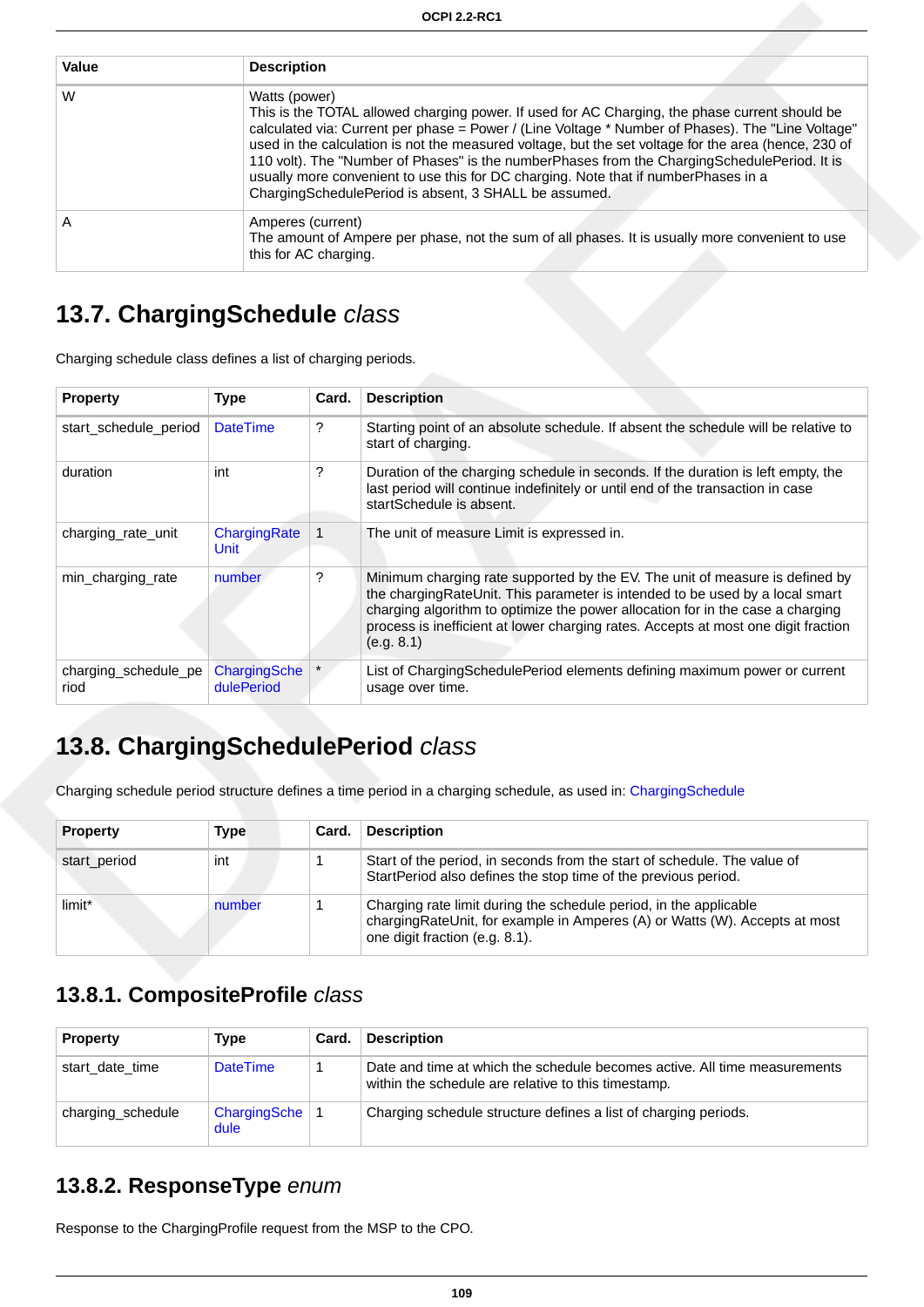| Value           | <b>Description</b>                                                                                                       |
|-----------------|--------------------------------------------------------------------------------------------------------------------------|
| NOT SUPPORTED   | The Charging Profiles not supported by this CPO, Charge Point, EVSE etc.                                                 |
| <b>REJECTED</b> | ChargingProfile request rejected by the CPO. (Session might not be from a customer of the MSP<br>that send this request) |
| <b>ACCEPTED</b> | Charging Profile request accepted by the CPO, request will be forwarded to the EVSE.                                     |
| UNKNOWN SESSION | The Session in the requested command is not known by this CPO.                                                           |

# <span id="page-116-0"></span>**13.8.3. ResultType** enum

Result of a ChargingProfile request that the EVSE sends via the CPO to the MSP.

| Value           | <b>Description</b>                                                  |
|-----------------|---------------------------------------------------------------------|
| <b>ACCEPTED</b> | ChargingProfile request accepted by the EVSE.                       |
| <b>REJECTED</b> | ChargingProfile request rejected by the EVSE.                       |
| <b>UNKNOWN</b>  | No Charging Profile(s) were found by the EVSE matching the request. |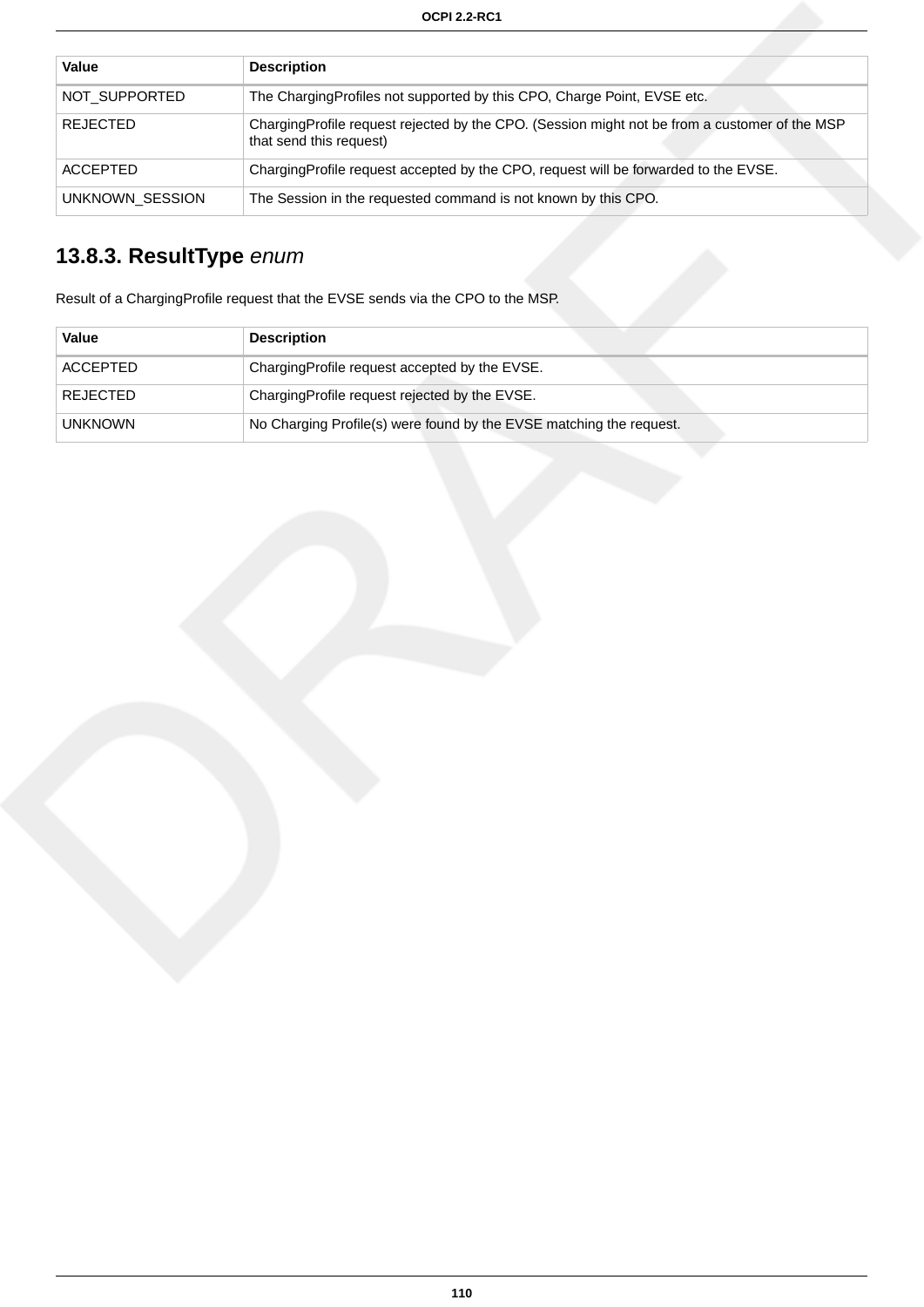# **14.** HubClientInfo **module**

#### **Module Identifier: hubclientinfo**

#### **Data owner: Hub**

This module provides parties connected to a hub with the connection status of other parties that are connected to a hub that they can communicate with. So, CPOs know which eMPS and other parties are online and vice versa.

It is like any other OCPI module, but then not between eMSP and CPO, but between eMSP/CPO and Hub.

## **14.1. Scenarios**

This section will describe what the expected behavior is when a party receive information of a ConnectionState change.

## **14.1.1. Another Party becomes CONNECTED**

Party is (back) online. Request can be send again. Every party receiving Client Owned Object from this party should be prepared to received client owned objects with URLs that contain the party\_id and country\_code of this party.

### **14.1.2. Another Party goes OFFLINE**

Connection to party is not available: No requests can be send. Do not queue push messages. When the other parties comes back online, it is their responsibility to do a GET to get back in sync.

### **14.1.3. Another Party becomes PLANNED**

No requests can be send to this new party yet. Might be a good idea to send some notification to an operator to get into contact with the new party so contracts can be setup. This state may also be used when a Hub has some configuration indicating which parties have contracts which each other. When a company does not have a connection configured. This state may also be send to parties.

### **14.1.4. Another Party becomes SUSPENDED**

Like with OFFLINE, no requests should be send to this party, they cannot be delivered.

When for example CDRs still have to be delivered, so there is some unfinished business, parties are advised to get into contact with the other party in another way the OCPI: Call them, send an e-mail.

## **14.2. Still alive check.**

The hubs needs to determine if a connection is still "alive".

To do this, the Hub should keep track of the time that has passed since the last message was received from a connected party. When this is longer then 5 minutes (TODO determine the best time for a keep alive) the Hub should send a: GET to the Version information endpoint. As the Version information endpoint is always required in OCPI, and this endpoint is provided by all parties, and a GET to the versions endpoint does not have any side effects, this is seen as the best way to do an "still-alive"check.

## **14.3. Flow and Life-cycle**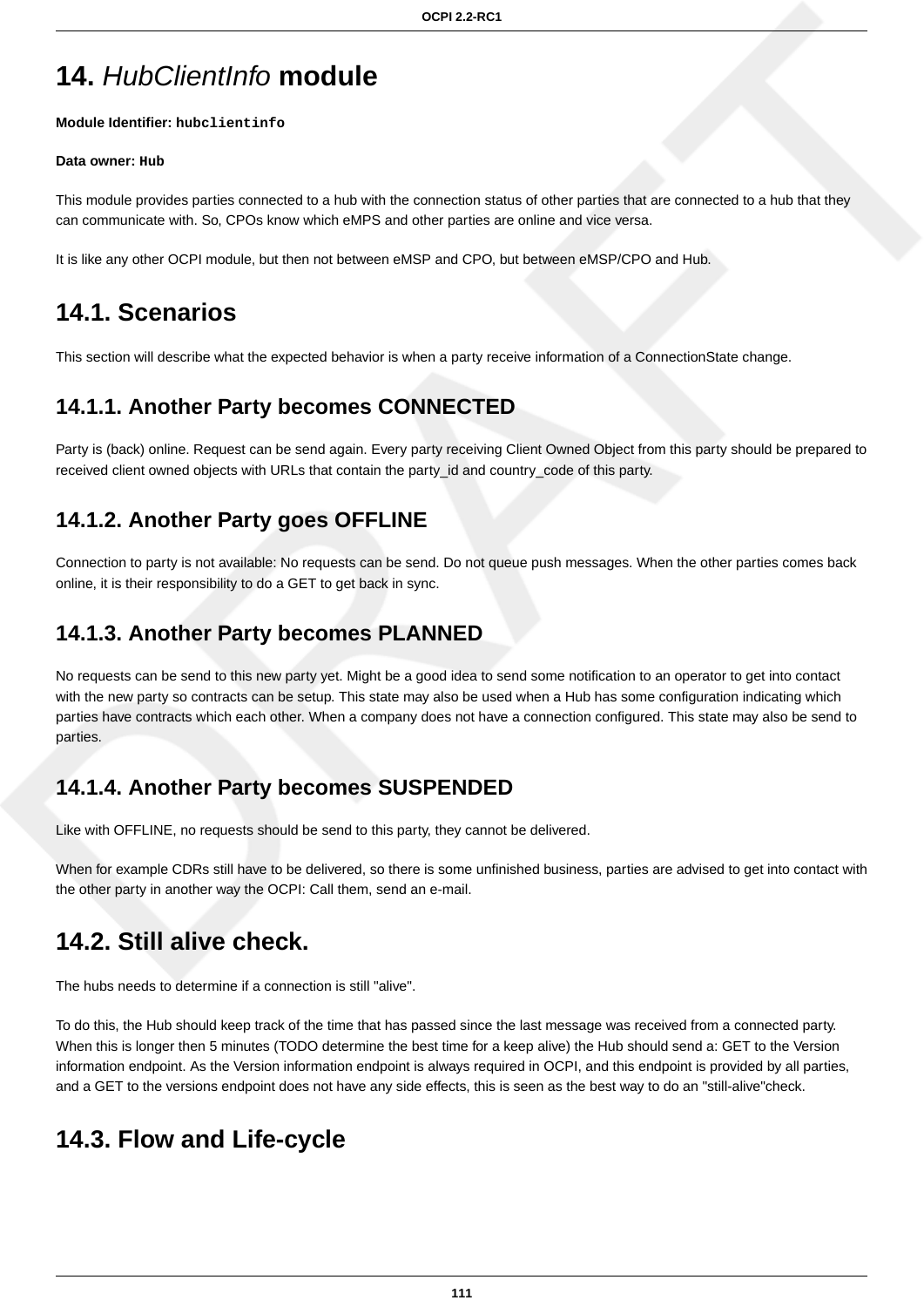### **14.4. Push model**

When the Hub creates a new ClientInfo object they push it to the connected parties by calling [PUT](#page-119-0) on the connected party ClientInfo endpoint with the newly created ClientInfo object.

Any changes to ClientInfo in the Hub system are send to the connected party system by calling, either the [PUT](#page-119-0) or the [PATCH](#page-119-1) on the connected party ClientInfo endpoint with the updated ClientInfo.

When the Hub invalidates a ClientInfo object (deleting is not possible), the Hub will send the updated ClientInfo object (with the field: status set to SUSPENDED, by calling, either the [PUT](#page-119-0) or the [PATCH](#page-119-1) on the connected party ClientInfo endpoint with the updated ClientInfo object.

When the connected party is not sure about the state or existence of a ClientInfo object in the Hub system, the connected party can call the [GET](#page-120-0) to request to ClientInfo object from the Hub system.

### **14.5. Pull model**

When a connected party is not sure about the state of the list of known connected parties of a Hub, or wants to request the full list at the start-up of their system, the connected party can call the [GET](#page-120-0) on the Hubs ClientInfo endpoint to receive all ClientInfo objects. This method is not for operational flow.

### **14.6. Interfaces**

There is both a Hub interface as a connected client (eMSP/CPO etc) interface for ClientInfo. It is advised to use the push direction from Hub to connected clients during normal operation. The Hub interface is meant to be used when the connected client is not 100% sure the ClientInfo cache is still correct.

### **14.6.1. Connected client Interface**

With this interface the Hub can push the ClientInfo information to a connected client (eMSP/CPO etc) Example endpoint structure: /ocpi/cpo/2.0/clientinfo/{country\_code}/{party\_id}

| <b>Method</b> | <b>Description</b>                                                            |
|---------------|-------------------------------------------------------------------------------|
| <b>GET</b>    | Retrieve a Clientinfo object as it is stored in the connected clients system. |
| <b>POST</b>   | n/a                                                                           |
| <b>PUT</b>    | Push new/updated Clientinfo object to the connect client.                     |
| <b>PATCH</b>  | Notify the connected client of partial updates to a Clientinfo object.        |
| DELETE.       | n/a, Use PUT, Clientinfo objects cannot be removed).                          |

### <span id="page-118-0"></span>**14.6.1.1. GET Method**

If the Hub wants to check the status of a ClientInfo object in the connected clients system it might GET the object from the connected clients system for validation purposes. The Hub is the owner of the objects, so it would be illogical if the connected client system had a different status or was missing an object.

#### **Request Parameters**

The following parameters can be provided as URL segments.

| <b>Parameter</b> | Datatype     | red | <b>Requi Description</b>                         |
|------------------|--------------|-----|--------------------------------------------------|
| country_code     | Cisstring(2) | ves | Country code of the requested Clientinfo object. |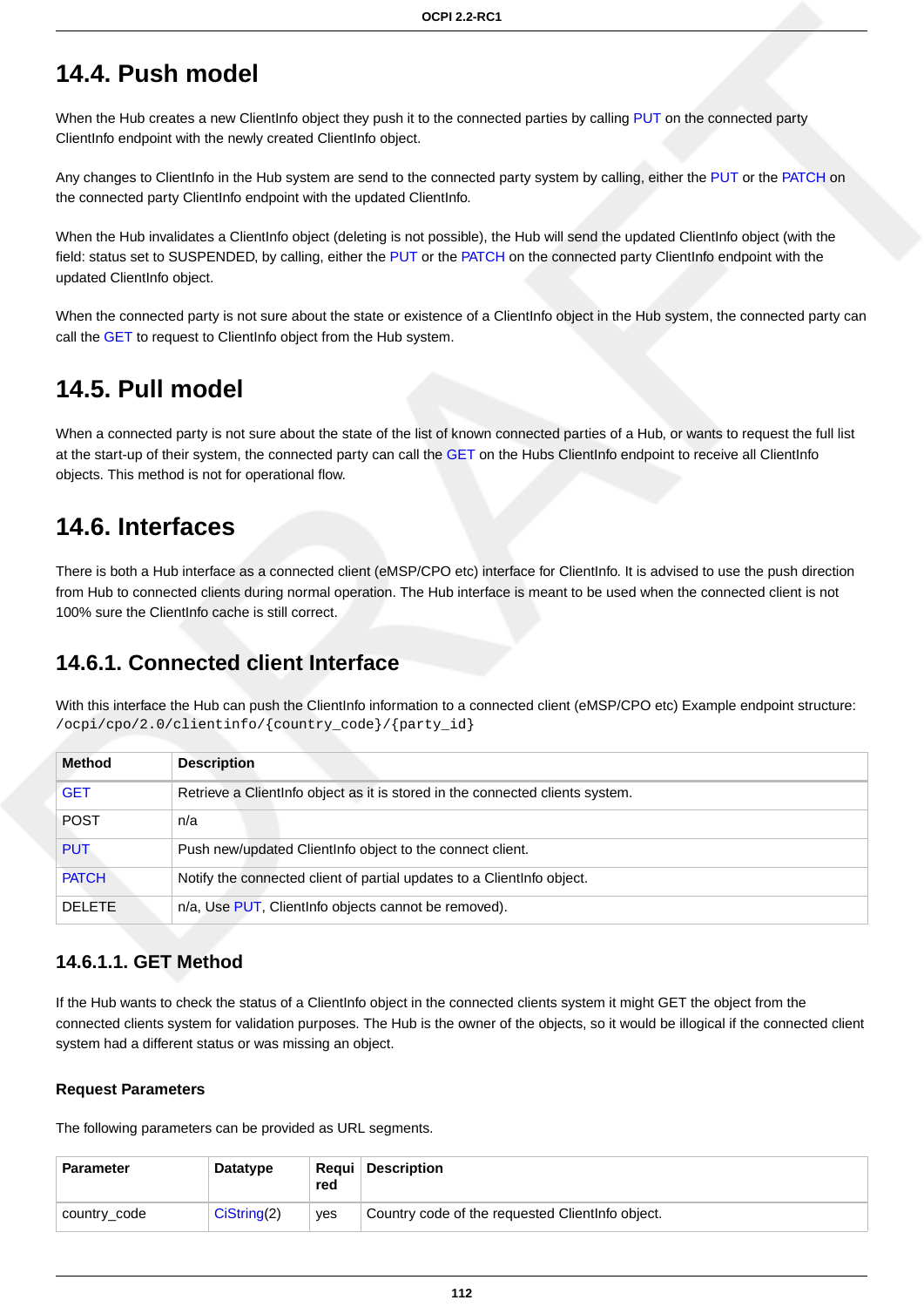| <b>Parameter</b> | Datatype       | red | <b>Reaui</b> Description                                    |  |
|------------------|----------------|-----|-------------------------------------------------------------|--|
| party_id         | $Cis$ tring(3) | ves | Party ID (Provider ID) of the requested Client Info object. |  |

#### **Response Data**

The response contains the requested object.

| <b>Type</b>             | Card. | <b>Description</b>                            |
|-------------------------|-------|-----------------------------------------------|
| <sup>1</sup> ClientInfo |       | <sup>1</sup> The requested ClientInfo object. |

### <span id="page-119-0"></span>**14.6.1.2. PUT Method**

New or updated ClientInfo objects are pushed from the Hub to a connected client.

#### **Request Body**

In the put request a the new or updated ClientInfo object is send.

| <b>Type</b> | Card. | <b>Description</b>                |
|-------------|-------|-----------------------------------|
| ClientInfo  |       | New or updated ClientInfo object. |

#### **Request Parameters**

The following parameters can be provided as URL segments.

| <b>Parameter</b> | <b>Datatype</b> | <b>Required</b> | <b>Description</b>                                                                   |
|------------------|-----------------|-----------------|--------------------------------------------------------------------------------------|
| country_code     | Cisstring(2)    | yes             | Country code of the eMSP<br>sending this PUT request to<br>the CPO system.           |
| party id         | CisString(3)    | yes             | Party ID (Provider ID) of the<br>eMSP sending this PUT<br>request to the CPO system. |

#### **Example: put a new ClientInfo object**

```
PUT To URL: https://www.server.com/ocpi/cpo/2.0/clientinfo/NL/ALL
{
   "country_code": "NL",
   "party_id": "ALL",
 "role": "CPO",
 "status": "PLANNED",
}
```
### <span id="page-119-1"></span>**14.6.1.3. PATCH Method**

Same as the [PUT](#page-119-0) method, but only the fields/objects that have to be updated have to be present, other fields/objects that are not specified are considered unchanged.

#### **Example: invalidate a ClientInfo object**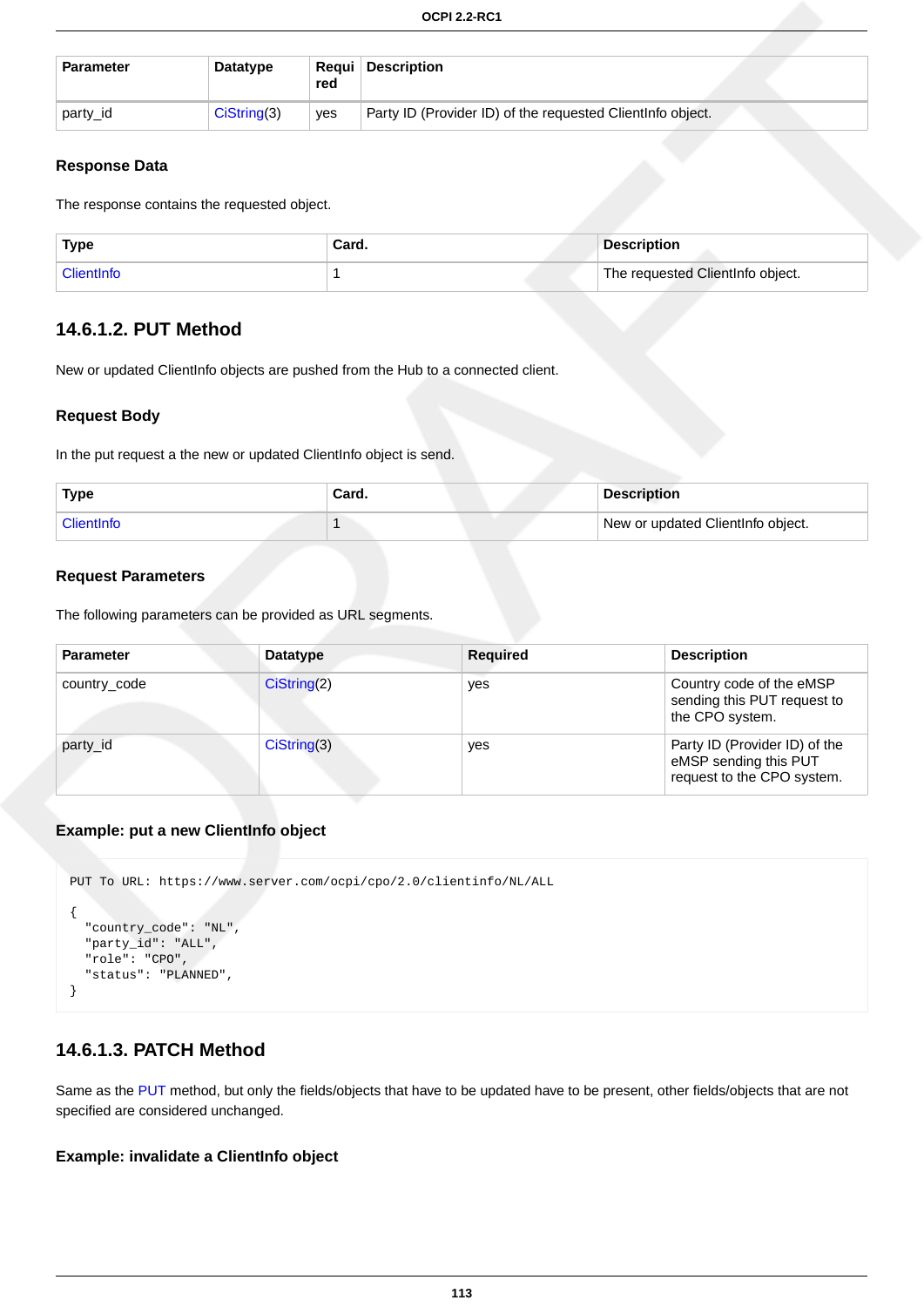```
PATCH To URL: https://www.server.com/ocpi/cpo/2.0/clientinfo/NL/ALL
{
   "status": "SUSPENDED"
}
```
### **14.6.2. Hub Interface**

This interface enables a connected party to request the current list of ClientInfo objects, when needed.

| <b>Method</b> | <b>Description</b>                                                                                      |
|---------------|---------------------------------------------------------------------------------------------------------|
| <b>GET</b>    | Get the list of known ClientInfo objects, last updated between the {date_from} and {date_to} paginated) |
| <b>POST</b>   | n/a                                                                                                     |
| <b>PUT</b>    | n/a                                                                                                     |
| <b>PATCH</b>  | n/a                                                                                                     |
| <b>DELETE</b> | n/a                                                                                                     |

### <span id="page-120-0"></span>**14.6.2.1. GET Method**

Fetch information about clients connected to a Hub.

#### Endpoint structure definition:

```
{locations_endpoint_url}?[date_from={date_from}]&[date_to={date_to}]&[offset={offset}]&[limit={l
imit}]
```
Examples:

https://www.server.com/ocpi/cpo/2.2/hubclientinfo/?date\_from=2019-01-28T12:00:00&date\_to=2019- 01-29T12:00:00

https://ocpi.server.com/2.2/hubclientinfo/?offset=50

https://www.server.com/ocpi/2.2/hubclientinfo/?date\_from=2019-01-29T12:00:00&limit=100

https://www.server.com/ocpi/cpo/2.2/hubclientinfo/?offset=50&limit=100

#### **14.6.2.2. Request Parameters**

If additional parameters: {date\_from} and/or {date\_to} are provided, only ClientInfo objects with (last\_updated) between the given date\_from and date\_to will be returned.

| <b>Parameter</b> | <b>Datatype</b> | Regui<br>red | <b>Description</b>                                                   |
|------------------|-----------------|--------------|----------------------------------------------------------------------|
| date from        | <b>DateTime</b> | no           | Only return Clientinfo that have last_updated after this Date/Time.  |
| date to          | <b>DateTime</b> | no           | Only return Clientinfo that have last_updated before this Date/Time. |
| offset           | int             | no.          | The offset of the first object returned. Default is 0.               |
| limit            | int             | no           | Maximum number of objects to GET.                                    |

This request is [paginated,](#page-14-0) it supports the [pagination](#page-14-1) related URL parameters.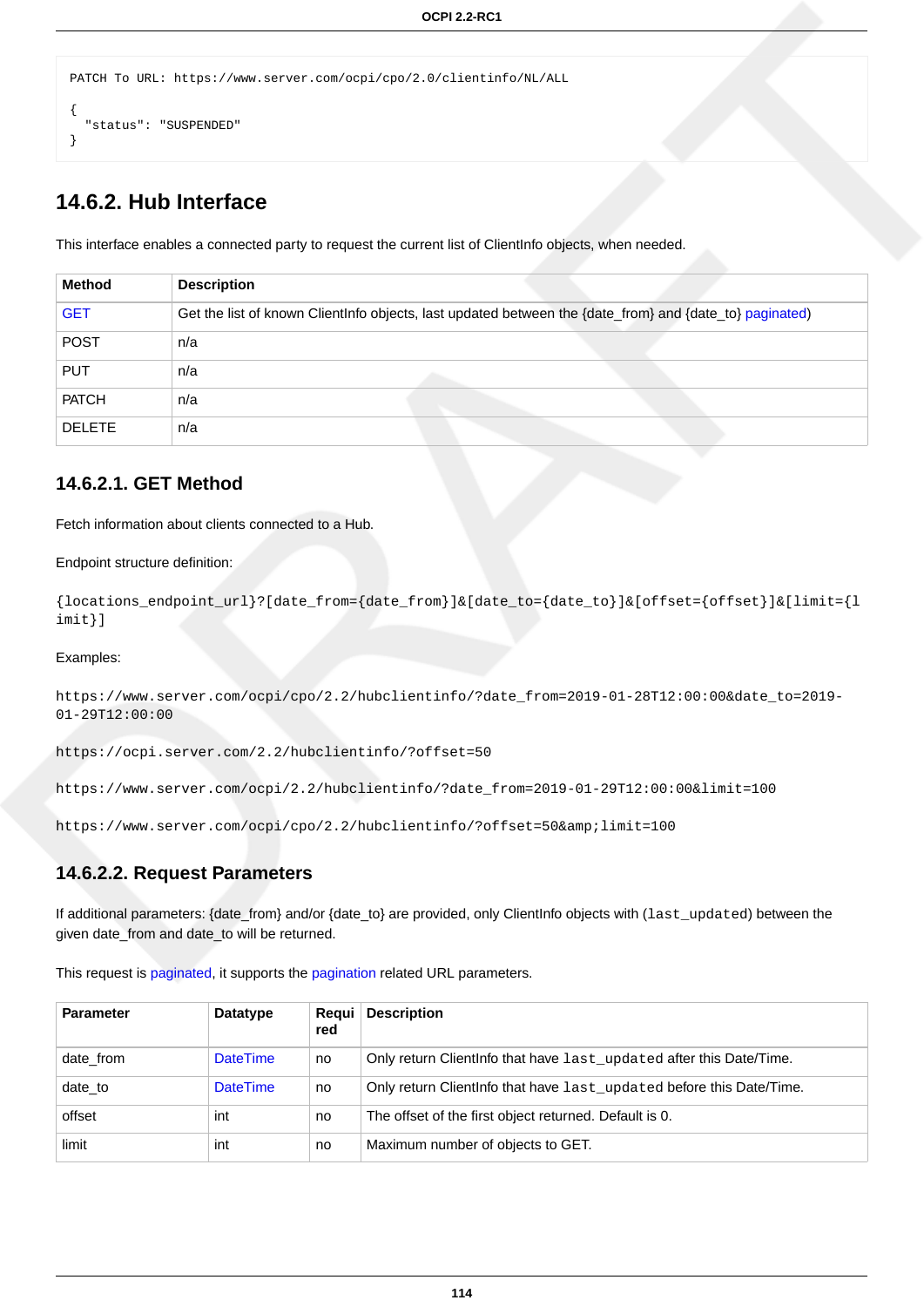### **14.6.2.3. Response Data**

The endpoint response with list of valid ClientInfo objects, the header will contain the [pagination](#page-14-2) related headers.

Any older information that is not specified in the response is considered as no longer valid. Each object must contain all required fields. Fields that are not specified may be considered as null values.

| <b>Type</b> | Card. | <b>Description</b>                            |
|-------------|-------|-----------------------------------------------|
| ClientInfo  |       | List of all (or matching) ClientInfo objects. |

### **14.6.3. Object description**

## <span id="page-121-0"></span>**14.7.** ClientInfo **Object**

| <b>Property</b> | <b>Type</b>              | Card. | <b>Description</b>                                                                                        |
|-----------------|--------------------------|-------|-----------------------------------------------------------------------------------------------------------|
| party id        | Cisstring(3)             | 1     | CPO or eMSP ID of this party. (following the 15118 ISO standard), as used in<br>the credentials exchange. |
| country_code    | CiString(2)              |       | Country code of the country this party is operating in, as used in the credentials<br>exchange.           |
| role            | <b>RoleType</b>          |       | The role of the connected party.                                                                          |
| status          | ConnectionSt<br>atusType |       | Status of the connection to the party.                                                                    |
| last_updated    | <b>DateTime</b>          |       | Timestamp when this ClientInfo object was last updated.                                                   |

# **15. Data types**

## <span id="page-121-1"></span>**15.1. RoleType** enum

| Value        | <b>Description</b>                                                                                |
|--------------|---------------------------------------------------------------------------------------------------|
| <b>CPO</b>   | Charging Point Operator.                                                                          |
| <b>EMPS</b>  | e-Mobility Service Provider.                                                                      |
| <b>NSP</b>   | Navigation Service Provider, role like an eMSP (probably only interested in Location information) |
| <b>OTHER</b> | Other role                                                                                        |

## <span id="page-121-2"></span>**15.2. ConnectionStatusType** enum

| Value            | <b>Description</b>                                                 |
|------------------|--------------------------------------------------------------------|
| <b>CONNECTED</b> | Party is connected.                                                |
| <b>OFFLINE</b>   | Party is currently not connected.                                  |
| <b>PLANNED</b>   | Connection to this party is planned, but has never been connected. |
| <b>SUSPENDED</b> | Party is now longer active, will never connect anymore.            |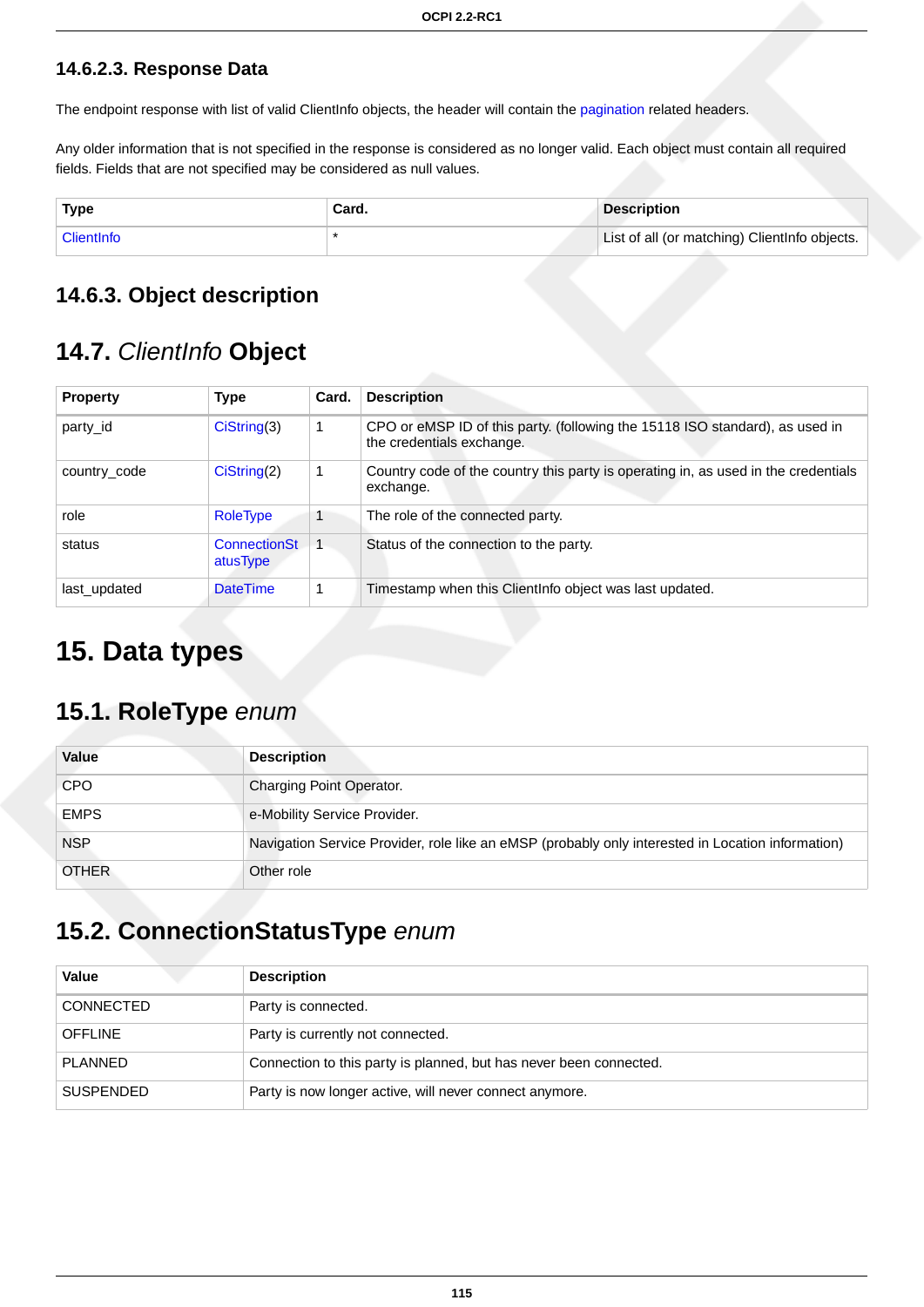# **16. Types**

## <span id="page-122-0"></span>**16.1. CiString** type

Case Insensitive String. Only printable ASCII allowed.

## <span id="page-122-1"></span>**16.2. DateTime** type

All timestamps are formatted as string(25) using the combined date and time format from the ISO 8601 standard. All timestamps SHALL be in UTC. The absence of the timezone designator implies a UTC timestamp.

Example of how timestamps shall be formatted in OCPI, other formats/patterns are not allowed:

```
2015-06-29T20:39:09Z
2015-06-29T20:39:09
2016-12-29T17:45:09Z
2016-12-29T17:45:09
2018-01-01T01:08:01Z
2018-01-01T01:08:01
```
Note: +00:00 is not the same as UTC.

## **16.3. DisplayText** class

| <b>Property</b> | <b>Type</b>  | Card. | <b>Description</b>                                                |
|-----------------|--------------|-------|-------------------------------------------------------------------|
| language        | string $(2)$ |       | Language Code ISO 639-1                                           |
| text            | string(512)  |       | Text to be displayed to a end user. No markup, html etc. allowed. |

Example:

```
{
   "language": "en",
   "text": "Standard Tariff"
}
```
## <span id="page-122-2"></span>**16.4. number** type

Numbers in OCPI are formatted as JSON numbers. Unless mentioned otherwise, numbers use 4 decimals and a sufficiently large amount of digits.

## **16.5. Price** class

| <b>Property</b> | Type   | Card. | <b>Description</b>        |  |
|-----------------|--------|-------|---------------------------|--|
| excl_vat        | number |       | Price/Cost excluding VAT. |  |
| incl_vat        | number |       | Price/Cost including VAT. |  |

## <span id="page-122-3"></span>**16.6. string** type

Case Sensitive String. Only printable ASCII allowed. All strings in messages and enumerations are case sensitive, unless explicitly stated otherwise.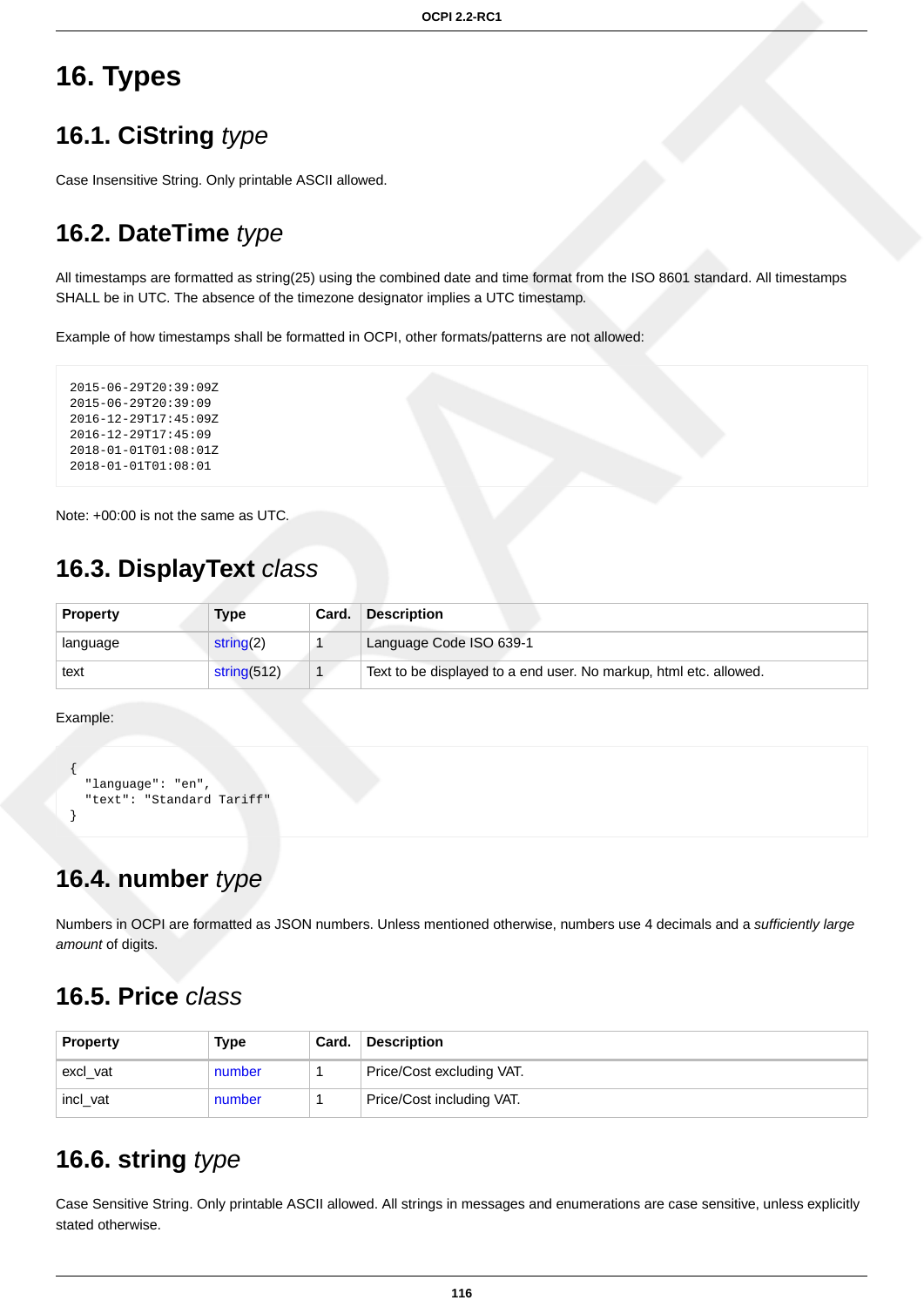# <span id="page-123-0"></span>**16.7. URL** type

An URL a string(255) type following the [w3.org spec](http://www.w3.org/Addressing/URL/uri-spec.html).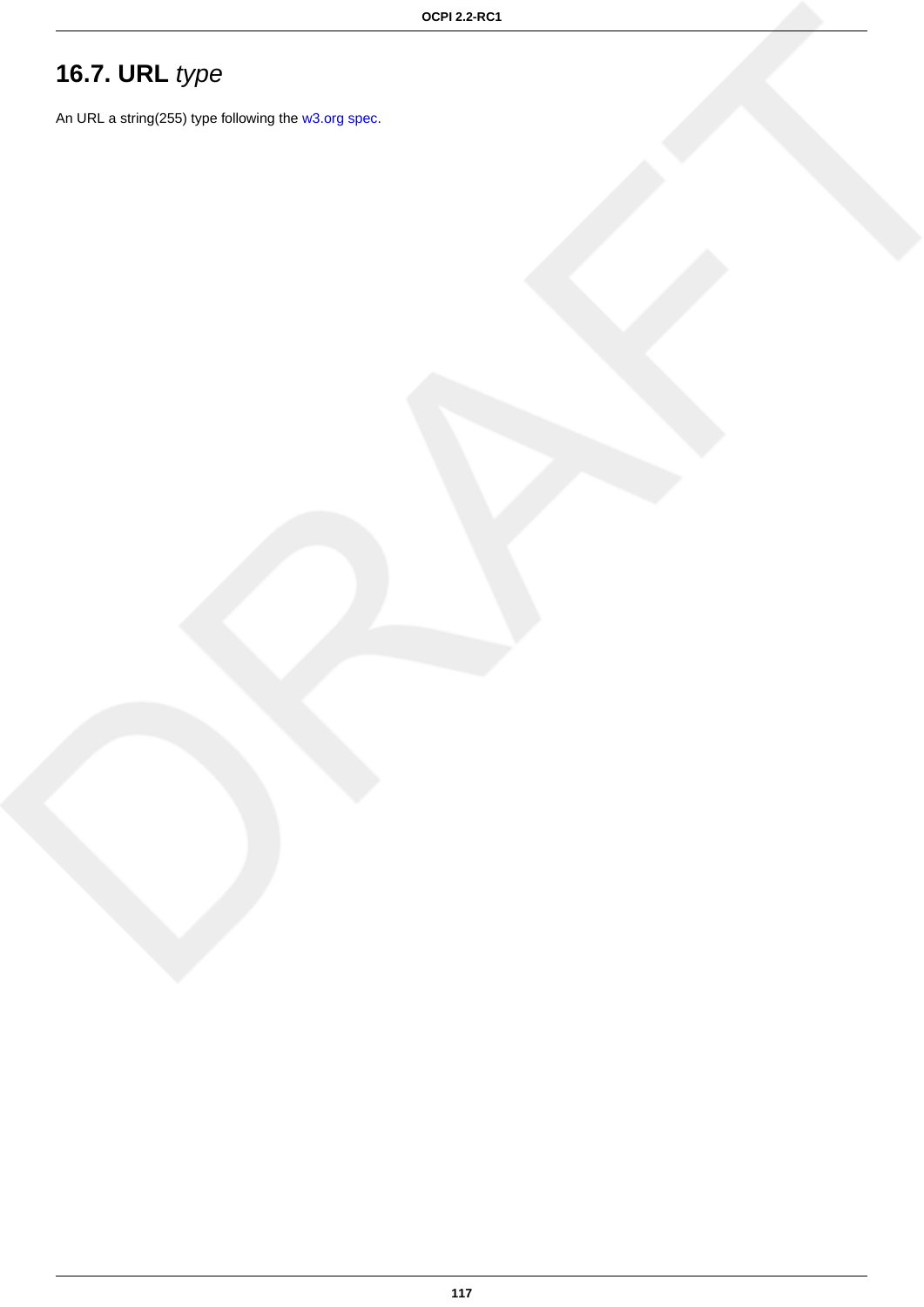# **17. Changelog**

# **17.1. Changes between OCPI 2.1.1 and 2.2**

Lots of typos fixed and textual improvements.

The following changes to messages/objects etc.

| <b>Context (Module / Object)</b>              | <b>Expected</b><br>Impact:<br>eMSP/<br><b>CPO</b> | <b>Expected</b><br>Effort:<br>eMSP/<br><b>CPO</b> | <b>Description</b>                                                                                                                                                                                                                                                                                                                                                                                                                                                                                                                                                                                                                                                                                                                                                                                                                                                                                                                                                                                                        |
|-----------------------------------------------|---------------------------------------------------|---------------------------------------------------|---------------------------------------------------------------------------------------------------------------------------------------------------------------------------------------------------------------------------------------------------------------------------------------------------------------------------------------------------------------------------------------------------------------------------------------------------------------------------------------------------------------------------------------------------------------------------------------------------------------------------------------------------------------------------------------------------------------------------------------------------------------------------------------------------------------------------------------------------------------------------------------------------------------------------------------------------------------------------------------------------------------------------|
| CDRs /<br><b>CDR Object</b>                   | Minor /<br>Minor                                  | Minimal /<br>Minimal                              | - Added session_id field, making it easier to match a CDR to a<br>Session.<br>- Changed total_cost field from type: number to Price, this<br>provides the MSP with the total cost including VAT.<br>- Replaced auth_id field with CdrToken. auth_id alone could not<br>be used to uniquely identify a Token. By copying the information for<br>the dynamic Token object, the CDR will always reflect the 'true' status<br>of Token at the start of the charging session.<br>- Replaced location field with cdr_location, this also changed<br>type, from Location to CdrLocation. Reusing the Location<br>object always caused a lot of confusing, things were not clear. By<br>creating a deticated object CdrLocation with only the relevant<br>fields, things should be much clearer.<br>- Added credit and credit_reference_id fields, to allow for<br>Credit CDRs to be send.<br>- Field id changed in length from 36 to 39, to allow for something to<br>be appended after the original id in case of a Credit CDR. |
| CDRs/<br>ChargingPeriod class                 | Medium /<br>Medium                                | Minimal /<br>Minimal                              | Added tariff_id field to ChargingPeriod, when the session<br>switches from one tariff to another, this needs to be known, can be<br>relevant with Preference based Smart Charging.                                                                                                                                                                                                                                                                                                                                                                                                                                                                                                                                                                                                                                                                                                                                                                                                                                        |
| ChargingProfiles                              | Major /<br>Major                                  | Large $/$<br>Large                                | Added new ChargingProfiles module.                                                                                                                                                                                                                                                                                                                                                                                                                                                                                                                                                                                                                                                                                                                                                                                                                                                                                                                                                                                        |
| Commands /<br><b>CancelReservation Object</b> | Minor /<br>Minor                                  | Minimal /<br>Minimal                              | Added CancelReservation object for the cancel reservation<br>command.                                                                                                                                                                                                                                                                                                                                                                                                                                                                                                                                                                                                                                                                                                                                                                                                                                                                                                                                                     |
| Commands /<br>CommandType Enum                | Minor /<br>Minor                                  | Minimal /<br>Minimal                              | Added CANCEL_RESERVATION value, adding the cancel reservation<br>command.                                                                                                                                                                                                                                                                                                                                                                                                                                                                                                                                                                                                                                                                                                                                                                                                                                                                                                                                                 |
| Commands /<br>CommandResponse Object          | Minor /<br>Minor                                  | Minimal /<br>Minimal                              | - Added message field, enables the CPO to send a message to the<br>user when something goes wrong.<br>- Added timeout field, enables the eMSP to cleanup not responded<br>outstanding commands.                                                                                                                                                                                                                                                                                                                                                                                                                                                                                                                                                                                                                                                                                                                                                                                                                           |
| Commands /<br><b>ReserveNow Object</b>        | Minor /<br>Minor                                  | Minimal /<br>Minimal                              | Changed location_id and evse_uids from string to CiString,<br>making them case-insensitive, which had always been the idea.<br>Lengths changed from 39 to 36, matching changes in the object<br>definitions.                                                                                                                                                                                                                                                                                                                                                                                                                                                                                                                                                                                                                                                                                                                                                                                                              |
| Commands /<br><b>StartSession Object</b>      | Minor /<br>Minor                                  | Minimal /<br>Minimal                              | Changed location_id and evse_uids from string to CiString,<br>making them case-insensitive, which had always been the idea.<br>Lengths changed from 39 to 36, matching changes in the object<br>definitions.                                                                                                                                                                                                                                                                                                                                                                                                                                                                                                                                                                                                                                                                                                                                                                                                              |
| Commands /<br><b>StopSession Object</b>       | Minor /<br>Minor                                  | Minimal /<br>Minimal                              | Changed session_id from string to CiString, making it case-<br>insensitive, which had always been the idea.                                                                                                                                                                                                                                                                                                                                                                                                                                                                                                                                                                                                                                                                                                                                                                                                                                                                                                               |
| Commands /<br>UnlockConnector Object          | Minor /<br>Minor                                  | Minimal /<br>Minimal                              | - Changed location_id, evse_uids and connector_ids from<br>string to CiString, making them case-insensitive, which had always<br>been the idea.<br>- Length of location_id and evse_uids changed from 39 to 36,<br>matching changes in the object definitions.                                                                                                                                                                                                                                                                                                                                                                                                                                                                                                                                                                                                                                                                                                                                                            |
| Commands /<br>CommandResponseType Enum        | Minor /<br>Minor                                  | Minimal /<br>Minimal                              | removed TIMEOUT as possible value. This is moved to the new<br>CommandResult object.                                                                                                                                                                                                                                                                                                                                                                                                                                                                                                                                                                                                                                                                                                                                                                                                                                                                                                                                      |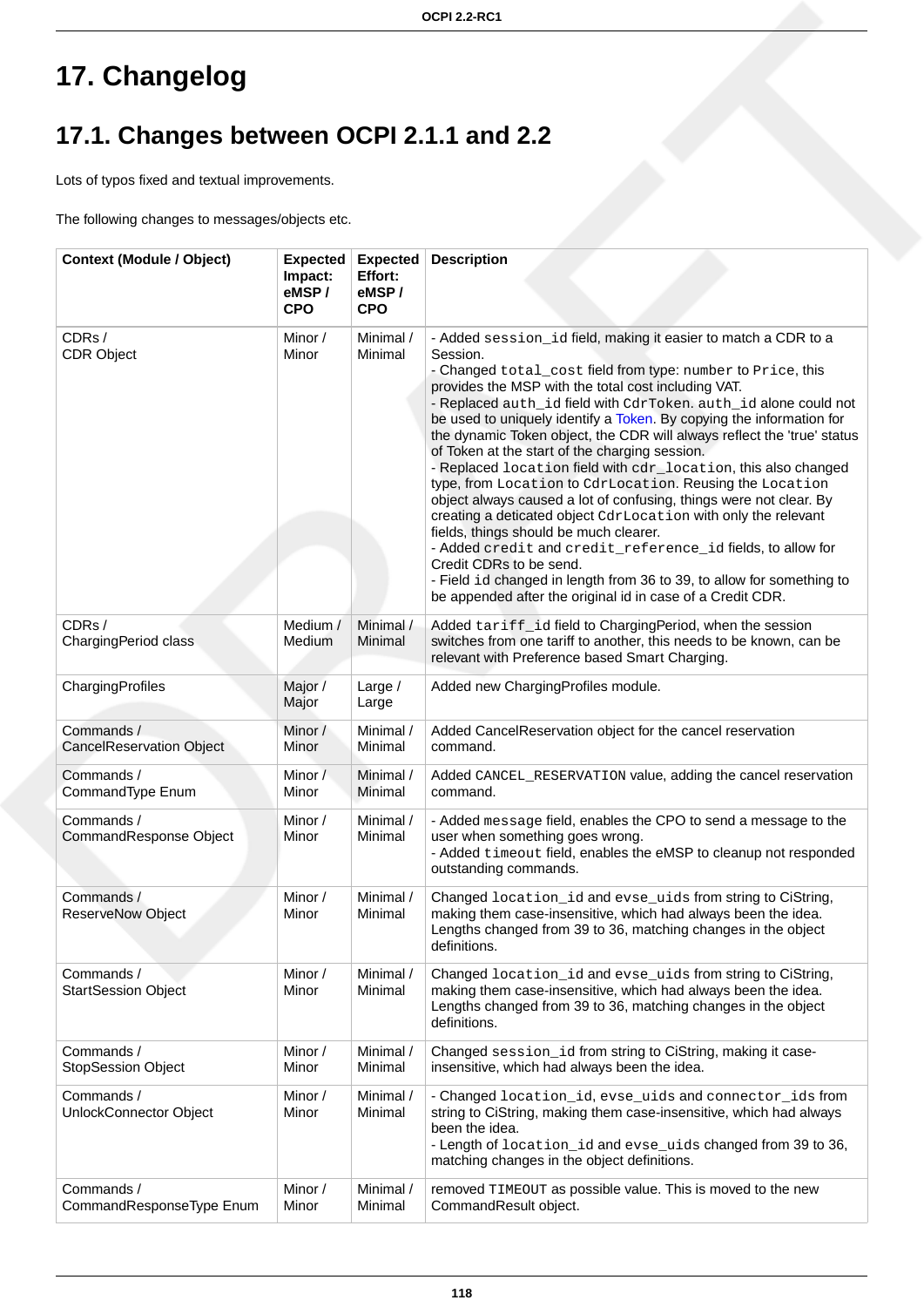| <b>Context (Module / Object)</b>               | <b>Expected</b><br>Impact:<br>eMSP/<br><b>CPO</b> | <b>Expected</b><br>Effort:<br>eMSP/<br><b>CPO</b> | <b>Description</b>                                                                                                                                                                                                                                                                                                                                                                                                                                                                                                                              |
|------------------------------------------------|---------------------------------------------------|---------------------------------------------------|-------------------------------------------------------------------------------------------------------------------------------------------------------------------------------------------------------------------------------------------------------------------------------------------------------------------------------------------------------------------------------------------------------------------------------------------------------------------------------------------------------------------------------------------------|
| Commands /<br>CommandResult Object             | Medium /<br>Medium                                | Medium /<br>Medium                                | Changed result message from CPO to eMSP from<br>CommandResponse to CommandResult to make it more clear.                                                                                                                                                                                                                                                                                                                                                                                                                                         |
| Credentials /<br><b>Credentials Object</b>     | Minor /<br>Minor                                  | Minimal /<br>Minimal                              | Changed country_code and party_id from string to CiString,<br>making them case-insensitive, which had always been the idea.<br>Replaced the business_details, party_id and country_code<br>field with a roles list. Making it possible to implement different<br>parties and roles in the same OCPI instance. The fields are now<br>moved into a new `CredentialsRole class.                                                                                                                                                                    |
| HubClientInfo                                  | Medium /<br>Medium                                | Medium /<br>Medium                                | Added new HubClientInfo module.                                                                                                                                                                                                                                                                                                                                                                                                                                                                                                                 |
| Locations /<br>CPO GET Object method           | Minor /<br>Minor                                  | Minimal /<br>Minimal                              | - Changed location_id, evse_uids and connector_ids from<br>string to CiString, making them case-insensitive, which had always<br>been the idea.<br>- Length of location_id and evse_uids changed from 39 to 36,<br>matching changes in the object definitions.                                                                                                                                                                                                                                                                                  |
| Locations /<br>CPO GET, PUT & PATCH<br>methods | Minor /<br>Minor                                  | Minimal /<br>Minimal                              | - Changed country_code, party_id, location_id, evse_uids<br>and connector_ids from string to CiString, making them case-<br>insensitive, which had always been the idea.<br>- Length of location_id and evse_uids changed from 39 to 36,<br>matching changes in the object definitions.                                                                                                                                                                                                                                                         |
| Locations /<br><b>Connector Object</b>         | Minor /<br>Minor                                  | Minimal /<br>Minimal                              | - Field id is changed from string to CiString, making it now case-<br>insensitive, which had always been the idea.<br>- Added max_electric_power field, some DC Fast Charger have a<br>lower max power then can be calculated form voltage and<br>amperage.<br>- Changed tariff_id field to tariff_ids, and changed<br>cardinality from ? to *. Making it possible to make provided tariffs for<br>different Smart Charging Preferences and also for ad hoc payment.<br>Changed type from string to CiString, matching the change to Tariff.id. |
| Locations /<br><b>EVSE Object</b>              | Minor /<br>Minor                                  | Minimal /<br>Minimal                              | - Fields uid and evse_id is changed from string to CiString, making<br>them case-insensitive, which had always been the idea.<br>- length of uid changed from 39 to 36, as 36 is enough to store UUID<br>and GUIDs.                                                                                                                                                                                                                                                                                                                             |
| Locations /<br><b>Location Object</b>          | Minor /<br>Minor                                  | Minimal /<br>Minimal                              | - Field id is changed from string to CiString, making it now case-<br>insensitive, which had always been the idea.<br>- length changed from 39 to 36, as 36 is enough to store UUID and<br>GUID <sub>s.</sub><br>- Added state field, optional, to allow as much different address<br>schemes from around the world as possible<br>- Changed postal_code field from required to optional, with the<br>remark that omitting is only allowed when location has no<br>postal_code.                                                                 |
| Locations /<br>AdditionalGeoLocation class     | Minor /<br>Minor                                  | Minimal /<br>Minimal                              | Changed regex for fields: latitude and longitude from fixed 6<br>decimal places, to more flexible 5 to 7 decimal places.                                                                                                                                                                                                                                                                                                                                                                                                                        |
| Locations /<br>Capability enum                 | Minor /<br>Minor                                  | Minimal /<br>Minimal                              | added new values for: CHARGING_PREFERENCES_CAPABLE,<br>DEBIT_CARD_PAYABLE and TOKEN_GROUP_CAPABLE.                                                                                                                                                                                                                                                                                                                                                                                                                                              |
| Locations /<br>EnvironmentalImpact class       | Minor /<br>Minor                                  | Minimal /<br>Minimal                              | Changed field name from source to category, this was a copy/past<br>error in an older version of OCPI, as this is not used (much) yet, it is<br>better for understandability of OCPI for correct the field name.                                                                                                                                                                                                                                                                                                                                |
| Locations /<br>GeoLocation class               | Minor /<br>Minor                                  | Minimal /<br>Minimal                              | Changed regex for fields: latitude and longitude from fixed 6<br>decimal places, to more flexible 5 to 7 decimal places.                                                                                                                                                                                                                                                                                                                                                                                                                        |
| Locations /<br>Hours class                     | Minor /<br>Minor                                  | Minimal /<br>Minimal                              | removed to option for either: twentyfourseven or regular_hours, now<br>twentyfourseven is always required and regular_hours is required<br>when twentyfourseven=false, this is much less confusing.                                                                                                                                                                                                                                                                                                                                             |
| Sessions /<br>CPO PUT method                   | Medium /<br>Medium                                | Large /<br>Large                                  | Added setting Charging Preferences on a session. Proving the CPO<br>with preferences from the driver, needed for Smart Charging. For this<br>the following data types are added: ChargingPreferences,<br>ChargingPreferencesResponse, ProfileType,                                                                                                                                                                                                                                                                                              |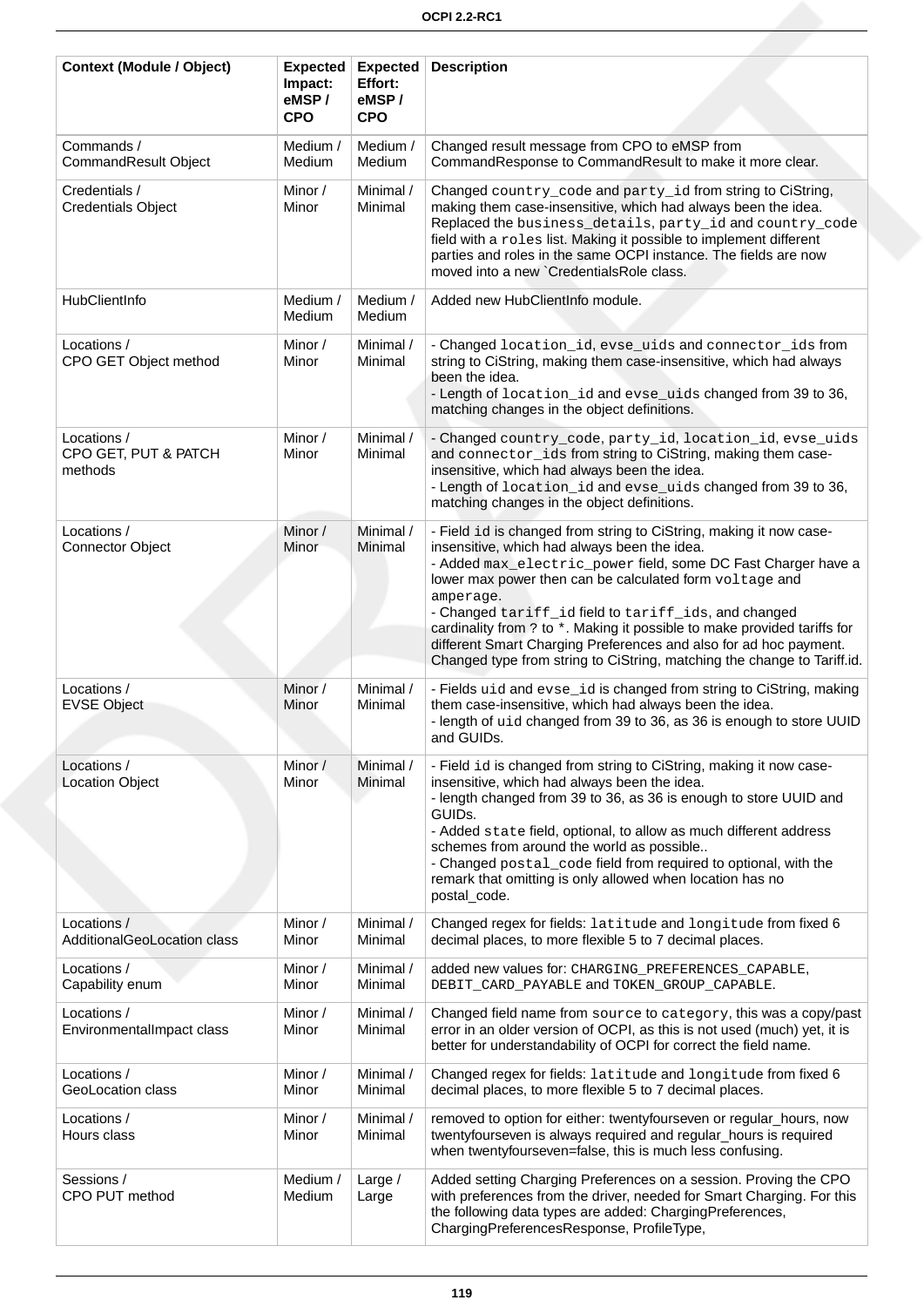| <b>Context (Module / Object)</b>                            | <b>Expected</b><br>Impact:<br>eMSP/<br><b>CPO</b> | <b>Expected</b><br>Effort:<br>eMSP/<br><b>CPO</b> | <b>Description</b>                                                                                                                                                                                                                                                                                                                                                                                                                                                                                                                                                                                                                                                        |
|-------------------------------------------------------------|---------------------------------------------------|---------------------------------------------------|---------------------------------------------------------------------------------------------------------------------------------------------------------------------------------------------------------------------------------------------------------------------------------------------------------------------------------------------------------------------------------------------------------------------------------------------------------------------------------------------------------------------------------------------------------------------------------------------------------------------------------------------------------------------------|
| Sessions /<br>eMSP GET, PUT, PATCH<br>methods               | Minor /<br>Minor                                  | Minimal /<br>Minimal                              | Changed country_code, party_id and session_id from string<br>to CiString, making them case-insensitive, which had always been the<br>idea.                                                                                                                                                                                                                                                                                                                                                                                                                                                                                                                                |
| Sessions /<br><b>Session Object</b>                         | Minor /<br>Minor                                  | Minimal /<br>Minimal                              | - Field id is changed from string to CiString, making it now case-<br>insensitive, which had always been the idea.<br>- Changed total_cost field from type: number to Price, this<br>provides the MSP with the total cost including VAT.<br>- Replaced auth_id with CdrToken class. auth_id alone could not<br>be used to uniquely identify a Token.<br>- Replaced location object with location_id, evse_uid and<br>connector_id. Having the Location Object in the Session was<br>overkill, only reference is more inline with the rest.                                                                                                                                |
| Tokens /<br>eMSP GET, PUT, PATCH &<br><b>DELETE</b> methods | Minor /<br>Minor                                  | Minimal /<br>Minimal                              | Changed country_code, party_id and tariff_id from string to<br>CiString, making them case-insensitive, which had always been the<br>idea.                                                                                                                                                                                                                                                                                                                                                                                                                                                                                                                                 |
| Tariffs /<br><b>Tariff Object</b>                           | Minor /<br>Minor                                  | Minimal /<br>Minimal                              | - Field id is changed from string to CiString, making it now case-<br>insensitive, which had always been the idea.<br>- Added optional min_price field, making it possible to set a<br>minimum price on a Charging Session.<br>- Added optional max_price field, making it possible to set a<br>maximum price on a Charging Session.<br>- Added type field to make it possible to make different tariffs for<br>different Smart Charging Preferences and also for ad hoc payment.                                                                                                                                                                                         |
| Tariffs /<br>PriceComponent class                           | Minor /<br>Minor                                  | Minimal /<br>Minimal                              | - Added vat field to send the applicable VAT with every tariff<br>component.                                                                                                                                                                                                                                                                                                                                                                                                                                                                                                                                                                                              |
| Tariffs /<br>ReservationRestrictionType enum                | Minor /<br>Minor                                  | Minimal /<br>Minimal                              | Added new enum for Reservation restrictions.                                                                                                                                                                                                                                                                                                                                                                                                                                                                                                                                                                                                                              |
| Tariffs /<br><b>TariffRestrictions class</b>                | Minor /<br>Minor                                  | Minimal /<br>Minimal                              | Added optional reservation field, making it possible to define the<br>tariff of a reservation (and an expired reservation).                                                                                                                                                                                                                                                                                                                                                                                                                                                                                                                                               |
| Tokens /<br>CPO GET & PUT methods                           | Minor /<br>Minor                                  | Minimal /<br>Minimal                              | Changed country_code, party_id and token_uid from string to<br>CiString, making them case-insensitive, which had always been the<br>idea.                                                                                                                                                                                                                                                                                                                                                                                                                                                                                                                                 |
| Tokens /<br>eMSP POST method                                | Minor /<br>Minor                                  | Minimal /<br>Minimal                              | Changed token_uid from string to CiString, making it case-<br>insensitive, which had always been the idea.                                                                                                                                                                                                                                                                                                                                                                                                                                                                                                                                                                |
| Tokens /<br><b>Token Object</b>                             | Minor /<br>Minor                                  | Minimal /<br>Minimal                              | - Fields uid changed from string to CiString, making it now case-<br>insensitive, which had always been the idea.<br>- Fields auth_id_ renamed to contract_id, a much more logical<br>and less confusing name. Also changed from string to CiString,<br>making it now case-insensitive, which had always been the idea.<br>- Added group_id field to enable support for OCPP<br>GroupId/ParentId.<br>- Added default_profile_type field to enable a default<br>Preference base Smart Charging ProfileType to be provided for a<br>user.<br>- Added energy_contract field to make it possible, if allowed, to<br>use a drivers energy supplier/contract at a Charge Point. |
| Tokens /<br>LocationReferences class                        | Minor /<br>Minor                                  | Minimal /<br>Minimal                              | - Changed location_id, evse_uids and connector_ids from<br>string to CiString, making them case-insensitive, which had always<br>been the idea.<br>- Length of location_id and evse_uids changed from 39 to 36,<br>matching changes in the object definitions.                                                                                                                                                                                                                                                                                                                                                                                                            |
| Tokens /<br>TokenType enum                                  | Minor /<br>Minor                                  | Minimal /<br>Minimal                              | Added value APP_USER. As more and more MSPs are launching<br>Apps, this becomes more common, so a special category is useful.                                                                                                                                                                                                                                                                                                                                                                                                                                                                                                                                             |
| Versions /<br>Endpoint class                                | Medium /<br>Medium                                | Minimal /<br>Minimal                              | Field role added, making it possible to have one OCPI version end-<br>point for both MSP and CPO role, so one OCPI connection when both<br>CPO and MSP implemented by the same party.                                                                                                                                                                                                                                                                                                                                                                                                                                                                                     |
| Transport & Format                                          | Medium /<br>Medium                                | Medium /<br>Medium                                | To enable routing of messages through a Hub, new 'OCPI-to-' and<br>'OCPI-from-' headers are introduced.                                                                                                                                                                                                                                                                                                                                                                                                                                                                                                                                                                   |